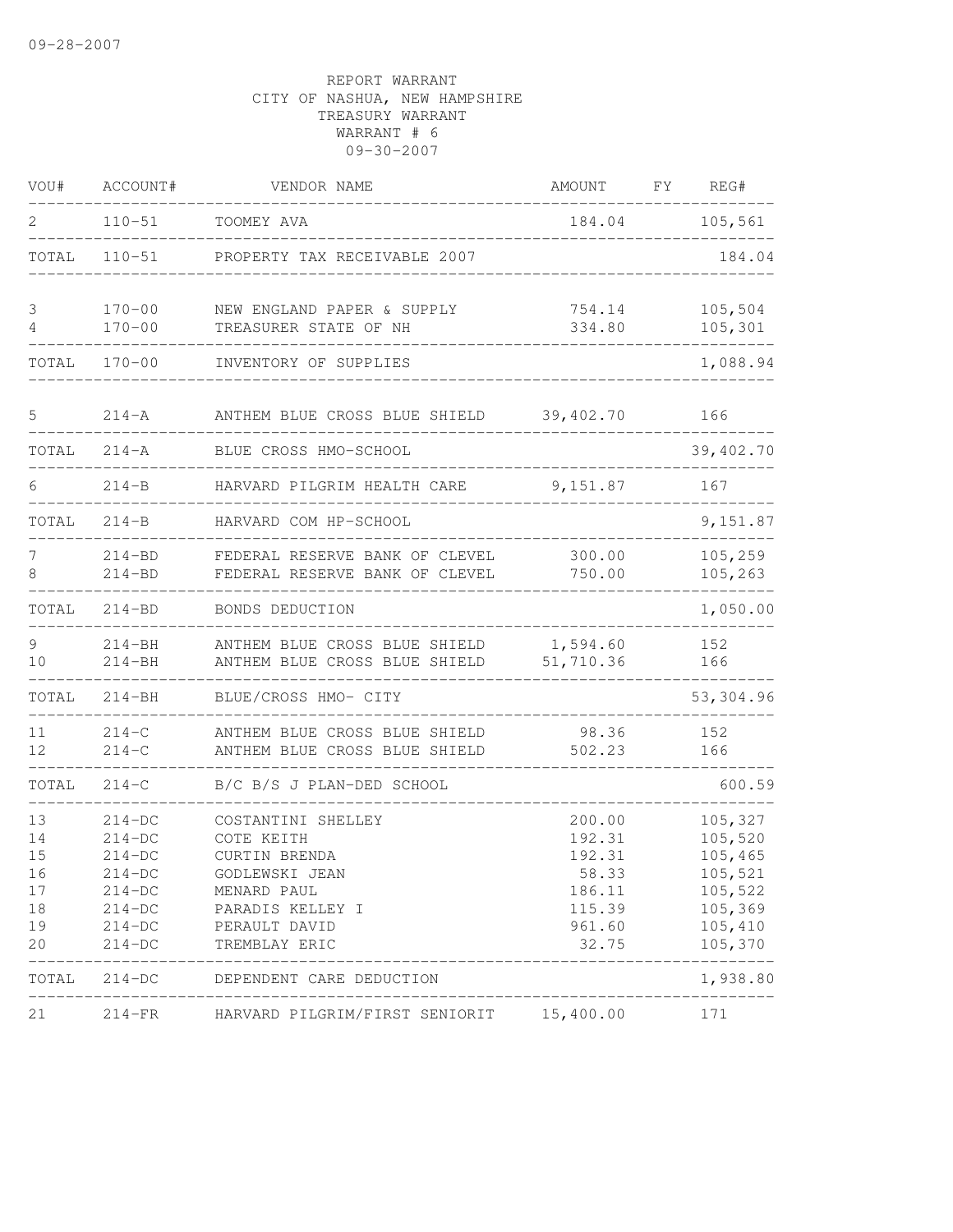| VOU#     | ACCOUNT#                 | VENDOR NAME                                                              | AMOUNT                 | FΥ | REG#       |
|----------|--------------------------|--------------------------------------------------------------------------|------------------------|----|------------|
| TOTAL    | $214-FR$                 | HARVARD FREEDOM                                                          |                        |    | 15,400.00  |
| 22       | $214-FS$                 | BENEFIT STRATEGIES INC                                                   | 11,811.19              |    | 157        |
| TOTAL    | $214-FS$                 | FLEXIBLE SPENDING ACCOUNT -                                              |                        |    | 11,811.19  |
| 23       | $214 - H$                | NORTHEAST DELTA                                                          | 1,235.98               |    | 169        |
| TOTAL    | $214 - H$                | N.E.DELTA-SCHOOL                                                         |                        |    | 1,235.98   |
| 24<br>25 | $214-HC$<br>$214-HC$     | HARVARD PILGRIM HEALTH CARE<br>HARVARD PILGRIM HEALTH CARE               | 1,295.17<br>15, 423.30 |    | 154<br>167 |
| TOTAL    | $214-HC$                 | HARVARD COM HP                                                           |                        |    | 16,718.47  |
| 26<br>27 | $214 - HJ$<br>214-HJ     | ANTHEM BLUE CROSS BLUE SHIELD<br>ANTHEM BLUE CROSS BLUE SHIELD           | 42,666.35<br>35,230.12 |    | 152<br>166 |
| TOTAL    | $214-HJ$                 | BC/BS J PLAN DED-CITY                                                    |                        |    | 77,896.47  |
| 27       | $214-I$                  | ANTHEM BLUE CROSS BLUE SHIELD                                            | 35,790.01              |    | 166        |
| TOTAL    | $214-I$                  | B/C P.O.S-SCHOOL                                                         |                        |    | 35,790.01  |
| 28       | $214 - K$                | PROTECTIVE LIFE INSURANCE COMP                                           | 126.29                 |    | 161        |
| TOTAL    | $214 - K$                | KEMPER TERM LIFE INSURANCE                                               |                        |    | 126.29     |
| 29       | $214 - L$                | ITT HARTFORD                                                             | 328.78                 |    | 168        |
| TOTAL    | $214 - L$                | TERM LIFE DEDUCTION                                                      |                        |    | 328.78     |
| 30<br>31 | $214-P$<br>$214-P$       | NORTHEAST DELTA<br>NORTHEAST DELTA                                       | 331.14<br>7,615.71     |    | 155<br>169 |
| TOTAL    | $214-P$                  | NORTHEAST DELTA DEDUCTION                                                |                        |    | 7,946.85   |
| 32<br>33 | $214 - PO$<br>$214 - PQ$ | ANTHEM BLUE CROSS BLUE SHIELD<br>ANTHEM BLUE CROSS BLUE SHIELD 22,132.60 | 9,205.68               |    | 152<br>166 |
|          |                          | TOTAL 214-PO BC/BS POINT OF SERV- CITY                                   |                        |    | 31, 338.28 |
| 34       |                          | 214-TK ITT HARTFORD<br>____________________________                      | 1,365.18 168           |    |            |
|          |                          | TOTAL 214-TK OPTIONAL LIFE DEDUCTION                                     |                        |    | 1,365.18   |
| 35       |                          | 214-TS AIM FUND SERVICES                                                 | 625.00                 |    | 105, 258   |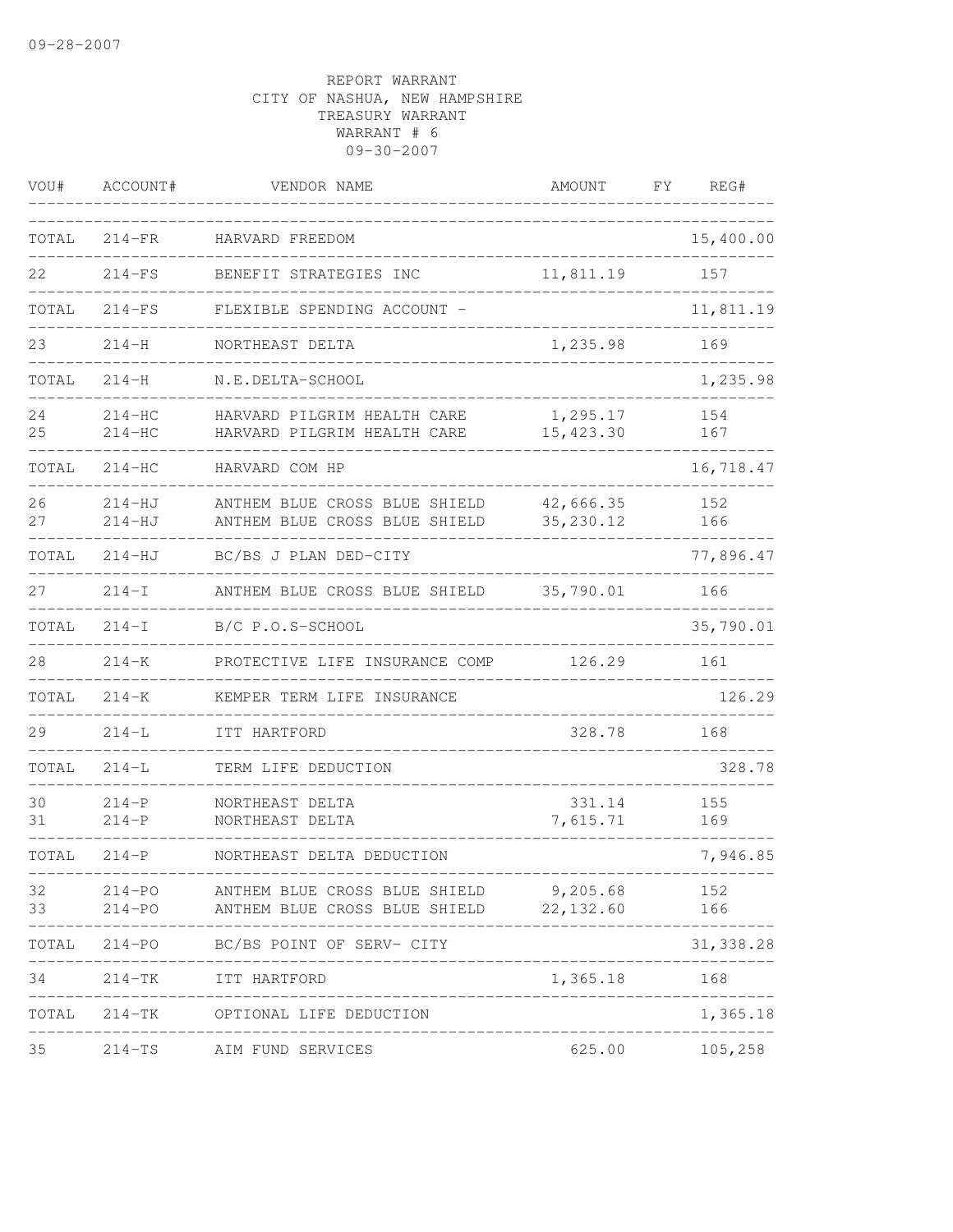| VOU#     | ACCOUNT#      | VENDOR NAME                                         | AMOUNT                            | FY REG#             |
|----------|---------------|-----------------------------------------------------|-----------------------------------|---------------------|
|          |               | TOTAL 214-TS TSA DEDUCTION                          |                                   | 625.00              |
| 36       |               | 214-W BOSTON MUTUAL LIFE INSURANCE 13,363.34        |                                   | 159                 |
|          | TOTAL 214-W   | WHOLE LIFE DEDUCTION                                | _________________________________ | 13,363.34           |
| 37       | $255 - 00$    | STATE OF NH-MV                                      | 16,384.00                         | 150                 |
| 38       | $255 - 00$    | STATE OF NH-MV                                      | 13,288.30                         | 151                 |
| 39       | $255 - 00$    | STATE OF NH-MV                                      | 13, 223.50                        | 156                 |
| 40       | $255 - 00$    | STATE OF NH-MV                                      | 10, 597.95                        | 160                 |
| 41       | $255 - 00$    | STATE OF NH-MV                                      | 11,776.65                         | 162                 |
| 42       | $255 - 00$    | STATE OF NH-MV                                      | 13, 117.70                        | 164                 |
| 43       | $255 - 00$    | STATE OF NH-MV                                      | 16,938.10                         | 170                 |
| 44       | $255 - 00$    | STATE OF NH-MV                                      | 13, 257.55                        | 172                 |
| 45       | $255 - 00$    | STATE OF NH-MV                                      | 14,106.70                         | 174                 |
|          | TOTAL 255-00  | STATE MVR                                           |                                   | 122,690.45          |
| 46       | $257 - 00$    | DECELLE DAVID                                       | 85.70                             | 105,593             |
| 47       | $257 - 00$    | LOPEZ EMMANUEL                                      | 9.00                              | 105,592             |
| 48       | $257 - 00$    | PARKER GARDEN DESI                                  | 62.50                             | 105,591             |
| 49       | $257 - 00$    | VIOLA JEANNETTE                                     | 76.00                             | 105,603             |
|          |               | TOTAL 257-00 MV REFUND PENDING                      |                                   | 233.20              |
|          | $258 - 00$    |                                                     |                                   |                     |
| 50<br>51 | $258 - 00$    | DECARO FRANK<br>DEMEUSY ELIZABETH                   | 60.00<br>20.00                    | 105,597<br>105,599  |
| 52       | $258 - 00$    | GARCIA MARISOL                                      | 20.00                             | 105,598             |
| 53       | $258 - 00$    | LEITH JOHN P                                        | 20.00                             | 105,595             |
| 54       | $258 - 00$    | MURRAY DENNIS                                       | 20.00                             | 105,596             |
| 55       | $258 - 00$    | SIEGEL JOANNA L                                     | 35.00                             | 105,594             |
|          | TOTAL 258-00  | TVB REFUND PENDING<br>----------------------------- |                                   | 175.00              |
|          |               | 56 264-00 US MARSHALLS SERVICE                      |                                   | 26, 443.00 105, 261 |
|          |               | TOTAL 264-00 POLICE FORFIETURE PASS THROUGH         |                                   | 26, 443.00          |
|          |               |                                                     |                                   |                     |
|          | 196,75 288-00 | NATHAN JEFF                                         | 1,500.00                          | 106,184             |
|          | TOTAL 288-00  | SCHOOL SUSPENSE ACCOUNT                             |                                   | 1,500.00            |
|          |               |                                                     |                                   |                     |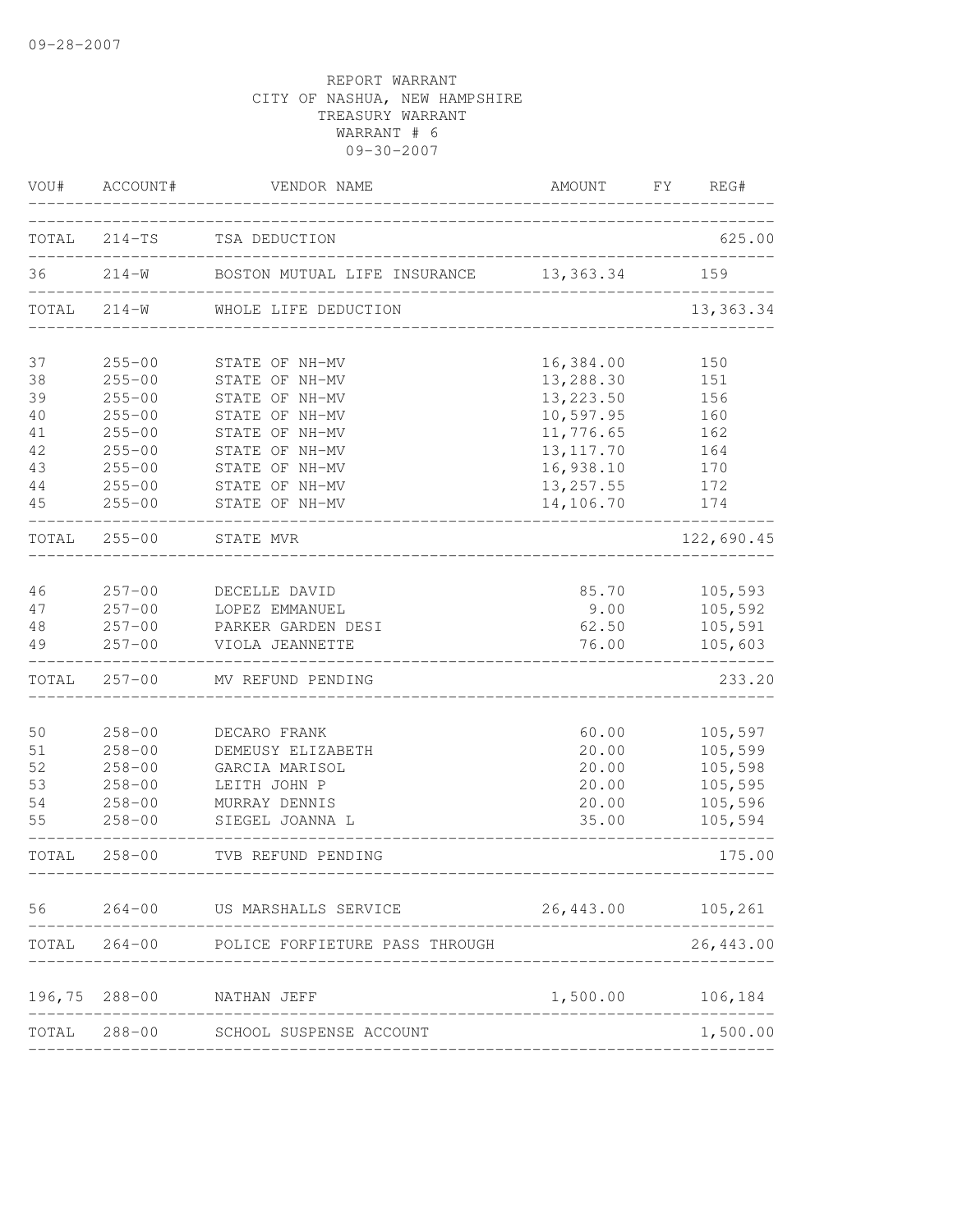| <b><i>MOLT</i></b> | $\mathbf{N}$<br>∸ | $\sim$ 1571<br>$\sim$ $\sim$<br>M<br>---<br>◡<br>. <u>. .</u> | \N/<br>1111 | ັ |
|--------------------|-------------------|---------------------------------------------------------------|-------------|---|
|                    |                   |                                                               |             |   |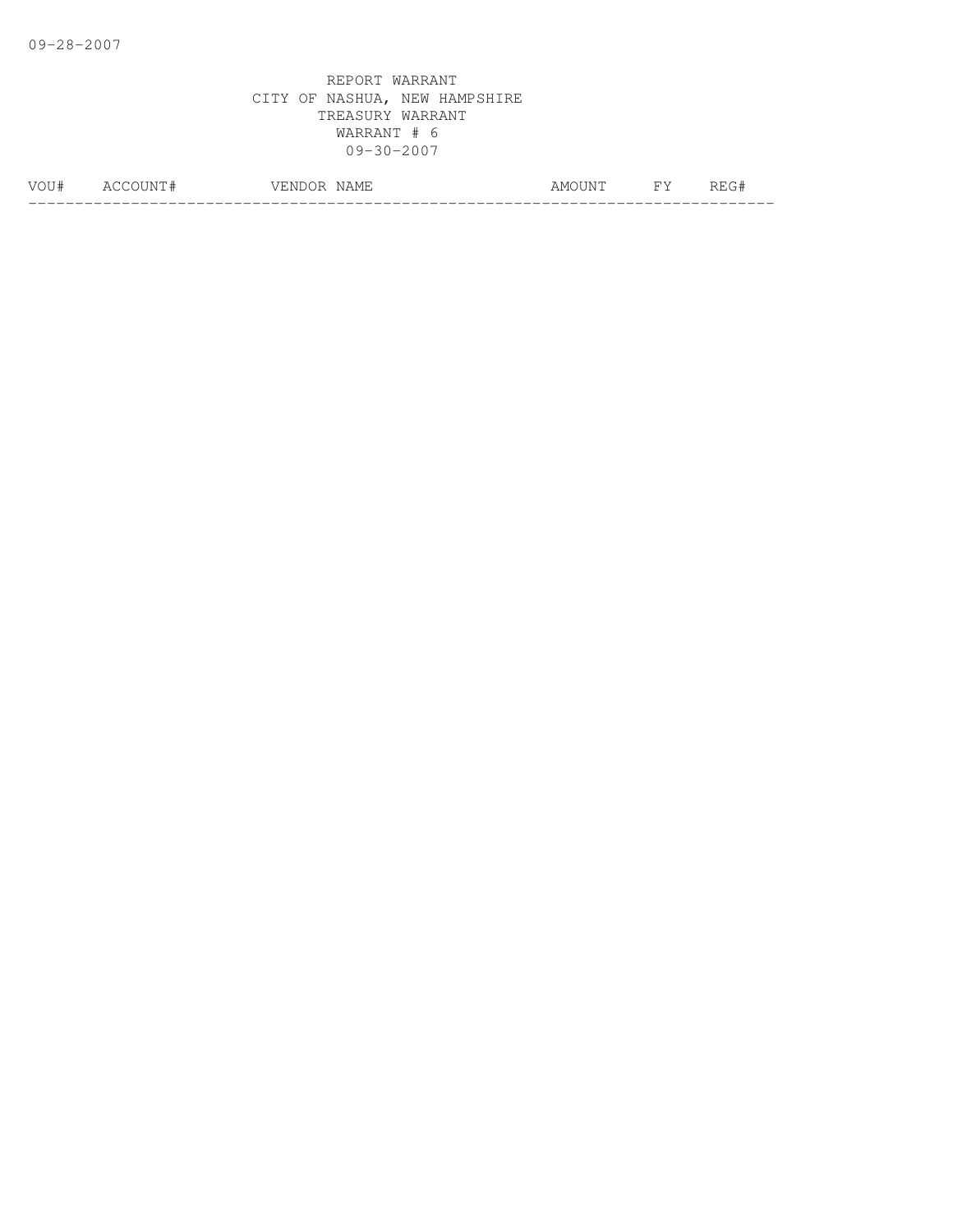| 196,754 3047-49075 WALMART COMMUNITY<br>300.86 105,723<br>304<br>ALTERNATIVE SCHOOL<br>300.86<br>100.00<br>105,480<br>305-59100<br>ANDERSON CECIL<br>JEYNES COMPANY/MIKE JEYNES<br>112.50<br>105,400<br>305-59100<br>50.00<br>105,479<br>305-59100<br>JOHNSON PETER N<br>262.50<br>305-59100<br>105,529<br>MCLEAN JIM<br>305-59100 O'NEIL TIM<br>150.00<br>105,532<br>305-59100 WALLENT FRANK J<br>50.00<br>105, 360<br>TOTAL 305<br>SRF - CIVIC & COMM ACTIVITIES<br>725.00<br>63<br>308-83012<br>ANTHEM BLUE CROSS BLUE SHIELD 136,576.23<br>152<br>63, 417.56<br>ANTHEM BLUE CROSS BLUE SHIELD<br>64<br>308-83012<br>166<br>ANTHEM BLUE CROSS BLUE SHIELD<br>215, 130.84<br>65<br>308-83013<br>152<br>70,262.94<br>66<br>308-83013<br>ANTHEM BLUE CROSS BLUE SHIELD<br>166<br>67<br>HARVARD PILGRIM HEALTH CARE<br>16,508.44<br>308-83016<br>154<br>68<br>308-83016<br>HARVARD PILGRIM HEALTH CARE<br>15,382.93<br>167<br>69<br>24,200.69<br>308-83017<br>HARVARD PILGRIM HEALTH CARE<br>154<br>70<br>308-83017<br>29, 173. 11<br>167<br>HARVARD PILGRIM HEALTH CARE<br>19,048.44<br>71<br>308-83018<br>ANTHEM BLUE CROSS BLUE SHIELD<br>152<br>72<br>ANTHEM BLUE CROSS BLUE SHIELD<br>36,074.50<br>308-83018<br>166<br>73<br>ANTHEM BLUE CROSS BLUE SHIELD<br>51,962.71<br>308-83019<br>152<br>74<br>308-83019<br>ANTHEM BLUE CROSS BLUE SHIELD<br>16,434.89<br>166<br>75<br>308-83020<br>NORTHEAST DELTA<br>14,818.93<br>155<br>76<br>308-83020<br>9,255.04<br>NORTHEAST DELTA<br>169<br>77<br>308-83021<br>3,161.28<br>NORTHEAST DELTA<br>155<br>78<br>2,051.57<br>169<br>308-83021<br>NORTHEAST DELTA<br>79<br>4,725.00<br>105,489<br>308-83025<br>JOHN R SHARRY INC<br>80<br>308-83029<br>CHAPDELAINE CONSTANCE<br>675.37<br>105,556<br>766.63<br>308-83029<br>DUVARNEY, VICTOR C<br>106,030<br>81<br>82<br>13,358.49<br>308-83030<br>ITT HARTFORD<br>168<br>82<br>18,699.04<br>168<br>308-83031<br>ITT HARTFORD<br>83<br>CONNECTICUT UNDERWRITERS INC<br>226.00<br>308-83040<br>106,144<br>84<br>308-83041<br>6,638.49<br>105,629<br>DEVINE MILLIMET & BRANCH PA W<br>105,279<br>308-83053<br>855.00<br>85<br>ANESTHESIA CARE GROUP PC<br>W/<br>86<br>105,604<br>308-83053<br>ANESTHETICW OF LOWELL PC<br>950.00<br>6,337.00<br>105,346<br>87<br>308-83053<br>W/C<br>APPLE NASHUA<br>2,193.00<br>88<br>308-83053<br>APPLE THERAPY SERICES<br>105,602<br>362.00<br>105,622<br>308-83053<br>ASSOCIATED RADIOLOGISTS PA<br>89<br>W/<br>105,705<br>90<br>308-83053<br>BARCLAY WARREN R DC PA<br>485.00<br>W/<br>308-83053<br>BEDFORD AMBULATORY SURG CTR<br>5,786.00<br>105,633<br>91<br>92<br>308-83053<br>DEVINE MILLIMET & BRANCH PA<br>2,432.22<br>105,629<br>W<br>2,593.00<br>93<br>308-83053<br>FOUR SEASONS ORTHOPAEDIC CTR<br>105,666 | VOU#  | ACCOUNT#  | VENDOR NAME                   | AMOUNT | FY | REG#    |
|----------------------------------------------------------------------------------------------------------------------------------------------------------------------------------------------------------------------------------------------------------------------------------------------------------------------------------------------------------------------------------------------------------------------------------------------------------------------------------------------------------------------------------------------------------------------------------------------------------------------------------------------------------------------------------------------------------------------------------------------------------------------------------------------------------------------------------------------------------------------------------------------------------------------------------------------------------------------------------------------------------------------------------------------------------------------------------------------------------------------------------------------------------------------------------------------------------------------------------------------------------------------------------------------------------------------------------------------------------------------------------------------------------------------------------------------------------------------------------------------------------------------------------------------------------------------------------------------------------------------------------------------------------------------------------------------------------------------------------------------------------------------------------------------------------------------------------------------------------------------------------------------------------------------------------------------------------------------------------------------------------------------------------------------------------------------------------------------------------------------------------------------------------------------------------------------------------------------------------------------------------------------------------------------------------------------------------------------------------------------------------------------------------------------------------------------------------------------------------------------------------------------------------------------------------------------------------------------------------------------------------------------------------------------------------------------------------------------------------------------------|-------|-----------|-------------------------------|--------|----|---------|
|                                                                                                                                                                                                                                                                                                                                                                                                                                                                                                                                                                                                                                                                                                                                                                                                                                                                                                                                                                                                                                                                                                                                                                                                                                                                                                                                                                                                                                                                                                                                                                                                                                                                                                                                                                                                                                                                                                                                                                                                                                                                                                                                                                                                                                                                                                                                                                                                                                                                                                                                                                                                                                                                                                                                                    |       |           |                               |        |    |         |
|                                                                                                                                                                                                                                                                                                                                                                                                                                                                                                                                                                                                                                                                                                                                                                                                                                                                                                                                                                                                                                                                                                                                                                                                                                                                                                                                                                                                                                                                                                                                                                                                                                                                                                                                                                                                                                                                                                                                                                                                                                                                                                                                                                                                                                                                                                                                                                                                                                                                                                                                                                                                                                                                                                                                                    | TOTAL |           |                               |        |    |         |
|                                                                                                                                                                                                                                                                                                                                                                                                                                                                                                                                                                                                                                                                                                                                                                                                                                                                                                                                                                                                                                                                                                                                                                                                                                                                                                                                                                                                                                                                                                                                                                                                                                                                                                                                                                                                                                                                                                                                                                                                                                                                                                                                                                                                                                                                                                                                                                                                                                                                                                                                                                                                                                                                                                                                                    | 57    |           |                               |        |    |         |
|                                                                                                                                                                                                                                                                                                                                                                                                                                                                                                                                                                                                                                                                                                                                                                                                                                                                                                                                                                                                                                                                                                                                                                                                                                                                                                                                                                                                                                                                                                                                                                                                                                                                                                                                                                                                                                                                                                                                                                                                                                                                                                                                                                                                                                                                                                                                                                                                                                                                                                                                                                                                                                                                                                                                                    | 58    |           |                               |        |    |         |
|                                                                                                                                                                                                                                                                                                                                                                                                                                                                                                                                                                                                                                                                                                                                                                                                                                                                                                                                                                                                                                                                                                                                                                                                                                                                                                                                                                                                                                                                                                                                                                                                                                                                                                                                                                                                                                                                                                                                                                                                                                                                                                                                                                                                                                                                                                                                                                                                                                                                                                                                                                                                                                                                                                                                                    | 59    |           |                               |        |    |         |
|                                                                                                                                                                                                                                                                                                                                                                                                                                                                                                                                                                                                                                                                                                                                                                                                                                                                                                                                                                                                                                                                                                                                                                                                                                                                                                                                                                                                                                                                                                                                                                                                                                                                                                                                                                                                                                                                                                                                                                                                                                                                                                                                                                                                                                                                                                                                                                                                                                                                                                                                                                                                                                                                                                                                                    | 60    |           |                               |        |    |         |
|                                                                                                                                                                                                                                                                                                                                                                                                                                                                                                                                                                                                                                                                                                                                                                                                                                                                                                                                                                                                                                                                                                                                                                                                                                                                                                                                                                                                                                                                                                                                                                                                                                                                                                                                                                                                                                                                                                                                                                                                                                                                                                                                                                                                                                                                                                                                                                                                                                                                                                                                                                                                                                                                                                                                                    | 61    |           |                               |        |    |         |
|                                                                                                                                                                                                                                                                                                                                                                                                                                                                                                                                                                                                                                                                                                                                                                                                                                                                                                                                                                                                                                                                                                                                                                                                                                                                                                                                                                                                                                                                                                                                                                                                                                                                                                                                                                                                                                                                                                                                                                                                                                                                                                                                                                                                                                                                                                                                                                                                                                                                                                                                                                                                                                                                                                                                                    | 62    |           |                               |        |    |         |
|                                                                                                                                                                                                                                                                                                                                                                                                                                                                                                                                                                                                                                                                                                                                                                                                                                                                                                                                                                                                                                                                                                                                                                                                                                                                                                                                                                                                                                                                                                                                                                                                                                                                                                                                                                                                                                                                                                                                                                                                                                                                                                                                                                                                                                                                                                                                                                                                                                                                                                                                                                                                                                                                                                                                                    |       |           |                               |        |    |         |
|                                                                                                                                                                                                                                                                                                                                                                                                                                                                                                                                                                                                                                                                                                                                                                                                                                                                                                                                                                                                                                                                                                                                                                                                                                                                                                                                                                                                                                                                                                                                                                                                                                                                                                                                                                                                                                                                                                                                                                                                                                                                                                                                                                                                                                                                                                                                                                                                                                                                                                                                                                                                                                                                                                                                                    |       |           |                               |        |    |         |
|                                                                                                                                                                                                                                                                                                                                                                                                                                                                                                                                                                                                                                                                                                                                                                                                                                                                                                                                                                                                                                                                                                                                                                                                                                                                                                                                                                                                                                                                                                                                                                                                                                                                                                                                                                                                                                                                                                                                                                                                                                                                                                                                                                                                                                                                                                                                                                                                                                                                                                                                                                                                                                                                                                                                                    |       |           |                               |        |    |         |
|                                                                                                                                                                                                                                                                                                                                                                                                                                                                                                                                                                                                                                                                                                                                                                                                                                                                                                                                                                                                                                                                                                                                                                                                                                                                                                                                                                                                                                                                                                                                                                                                                                                                                                                                                                                                                                                                                                                                                                                                                                                                                                                                                                                                                                                                                                                                                                                                                                                                                                                                                                                                                                                                                                                                                    |       |           |                               |        |    |         |
|                                                                                                                                                                                                                                                                                                                                                                                                                                                                                                                                                                                                                                                                                                                                                                                                                                                                                                                                                                                                                                                                                                                                                                                                                                                                                                                                                                                                                                                                                                                                                                                                                                                                                                                                                                                                                                                                                                                                                                                                                                                                                                                                                                                                                                                                                                                                                                                                                                                                                                                                                                                                                                                                                                                                                    |       |           |                               |        |    |         |
|                                                                                                                                                                                                                                                                                                                                                                                                                                                                                                                                                                                                                                                                                                                                                                                                                                                                                                                                                                                                                                                                                                                                                                                                                                                                                                                                                                                                                                                                                                                                                                                                                                                                                                                                                                                                                                                                                                                                                                                                                                                                                                                                                                                                                                                                                                                                                                                                                                                                                                                                                                                                                                                                                                                                                    |       |           |                               |        |    |         |
|                                                                                                                                                                                                                                                                                                                                                                                                                                                                                                                                                                                                                                                                                                                                                                                                                                                                                                                                                                                                                                                                                                                                                                                                                                                                                                                                                                                                                                                                                                                                                                                                                                                                                                                                                                                                                                                                                                                                                                                                                                                                                                                                                                                                                                                                                                                                                                                                                                                                                                                                                                                                                                                                                                                                                    |       |           |                               |        |    |         |
|                                                                                                                                                                                                                                                                                                                                                                                                                                                                                                                                                                                                                                                                                                                                                                                                                                                                                                                                                                                                                                                                                                                                                                                                                                                                                                                                                                                                                                                                                                                                                                                                                                                                                                                                                                                                                                                                                                                                                                                                                                                                                                                                                                                                                                                                                                                                                                                                                                                                                                                                                                                                                                                                                                                                                    |       |           |                               |        |    |         |
|                                                                                                                                                                                                                                                                                                                                                                                                                                                                                                                                                                                                                                                                                                                                                                                                                                                                                                                                                                                                                                                                                                                                                                                                                                                                                                                                                                                                                                                                                                                                                                                                                                                                                                                                                                                                                                                                                                                                                                                                                                                                                                                                                                                                                                                                                                                                                                                                                                                                                                                                                                                                                                                                                                                                                    |       |           |                               |        |    |         |
|                                                                                                                                                                                                                                                                                                                                                                                                                                                                                                                                                                                                                                                                                                                                                                                                                                                                                                                                                                                                                                                                                                                                                                                                                                                                                                                                                                                                                                                                                                                                                                                                                                                                                                                                                                                                                                                                                                                                                                                                                                                                                                                                                                                                                                                                                                                                                                                                                                                                                                                                                                                                                                                                                                                                                    |       |           |                               |        |    |         |
|                                                                                                                                                                                                                                                                                                                                                                                                                                                                                                                                                                                                                                                                                                                                                                                                                                                                                                                                                                                                                                                                                                                                                                                                                                                                                                                                                                                                                                                                                                                                                                                                                                                                                                                                                                                                                                                                                                                                                                                                                                                                                                                                                                                                                                                                                                                                                                                                                                                                                                                                                                                                                                                                                                                                                    |       |           |                               |        |    |         |
|                                                                                                                                                                                                                                                                                                                                                                                                                                                                                                                                                                                                                                                                                                                                                                                                                                                                                                                                                                                                                                                                                                                                                                                                                                                                                                                                                                                                                                                                                                                                                                                                                                                                                                                                                                                                                                                                                                                                                                                                                                                                                                                                                                                                                                                                                                                                                                                                                                                                                                                                                                                                                                                                                                                                                    |       |           |                               |        |    |         |
|                                                                                                                                                                                                                                                                                                                                                                                                                                                                                                                                                                                                                                                                                                                                                                                                                                                                                                                                                                                                                                                                                                                                                                                                                                                                                                                                                                                                                                                                                                                                                                                                                                                                                                                                                                                                                                                                                                                                                                                                                                                                                                                                                                                                                                                                                                                                                                                                                                                                                                                                                                                                                                                                                                                                                    |       |           |                               |        |    |         |
|                                                                                                                                                                                                                                                                                                                                                                                                                                                                                                                                                                                                                                                                                                                                                                                                                                                                                                                                                                                                                                                                                                                                                                                                                                                                                                                                                                                                                                                                                                                                                                                                                                                                                                                                                                                                                                                                                                                                                                                                                                                                                                                                                                                                                                                                                                                                                                                                                                                                                                                                                                                                                                                                                                                                                    |       |           |                               |        |    |         |
|                                                                                                                                                                                                                                                                                                                                                                                                                                                                                                                                                                                                                                                                                                                                                                                                                                                                                                                                                                                                                                                                                                                                                                                                                                                                                                                                                                                                                                                                                                                                                                                                                                                                                                                                                                                                                                                                                                                                                                                                                                                                                                                                                                                                                                                                                                                                                                                                                                                                                                                                                                                                                                                                                                                                                    |       |           |                               |        |    |         |
|                                                                                                                                                                                                                                                                                                                                                                                                                                                                                                                                                                                                                                                                                                                                                                                                                                                                                                                                                                                                                                                                                                                                                                                                                                                                                                                                                                                                                                                                                                                                                                                                                                                                                                                                                                                                                                                                                                                                                                                                                                                                                                                                                                                                                                                                                                                                                                                                                                                                                                                                                                                                                                                                                                                                                    |       |           |                               |        |    |         |
|                                                                                                                                                                                                                                                                                                                                                                                                                                                                                                                                                                                                                                                                                                                                                                                                                                                                                                                                                                                                                                                                                                                                                                                                                                                                                                                                                                                                                                                                                                                                                                                                                                                                                                                                                                                                                                                                                                                                                                                                                                                                                                                                                                                                                                                                                                                                                                                                                                                                                                                                                                                                                                                                                                                                                    |       |           |                               |        |    |         |
|                                                                                                                                                                                                                                                                                                                                                                                                                                                                                                                                                                                                                                                                                                                                                                                                                                                                                                                                                                                                                                                                                                                                                                                                                                                                                                                                                                                                                                                                                                                                                                                                                                                                                                                                                                                                                                                                                                                                                                                                                                                                                                                                                                                                                                                                                                                                                                                                                                                                                                                                                                                                                                                                                                                                                    |       |           |                               |        |    |         |
|                                                                                                                                                                                                                                                                                                                                                                                                                                                                                                                                                                                                                                                                                                                                                                                                                                                                                                                                                                                                                                                                                                                                                                                                                                                                                                                                                                                                                                                                                                                                                                                                                                                                                                                                                                                                                                                                                                                                                                                                                                                                                                                                                                                                                                                                                                                                                                                                                                                                                                                                                                                                                                                                                                                                                    |       |           |                               |        |    |         |
|                                                                                                                                                                                                                                                                                                                                                                                                                                                                                                                                                                                                                                                                                                                                                                                                                                                                                                                                                                                                                                                                                                                                                                                                                                                                                                                                                                                                                                                                                                                                                                                                                                                                                                                                                                                                                                                                                                                                                                                                                                                                                                                                                                                                                                                                                                                                                                                                                                                                                                                                                                                                                                                                                                                                                    |       |           |                               |        |    |         |
|                                                                                                                                                                                                                                                                                                                                                                                                                                                                                                                                                                                                                                                                                                                                                                                                                                                                                                                                                                                                                                                                                                                                                                                                                                                                                                                                                                                                                                                                                                                                                                                                                                                                                                                                                                                                                                                                                                                                                                                                                                                                                                                                                                                                                                                                                                                                                                                                                                                                                                                                                                                                                                                                                                                                                    |       |           |                               |        |    |         |
|                                                                                                                                                                                                                                                                                                                                                                                                                                                                                                                                                                                                                                                                                                                                                                                                                                                                                                                                                                                                                                                                                                                                                                                                                                                                                                                                                                                                                                                                                                                                                                                                                                                                                                                                                                                                                                                                                                                                                                                                                                                                                                                                                                                                                                                                                                                                                                                                                                                                                                                                                                                                                                                                                                                                                    |       |           |                               |        |    |         |
|                                                                                                                                                                                                                                                                                                                                                                                                                                                                                                                                                                                                                                                                                                                                                                                                                                                                                                                                                                                                                                                                                                                                                                                                                                                                                                                                                                                                                                                                                                                                                                                                                                                                                                                                                                                                                                                                                                                                                                                                                                                                                                                                                                                                                                                                                                                                                                                                                                                                                                                                                                                                                                                                                                                                                    |       |           |                               |        |    |         |
|                                                                                                                                                                                                                                                                                                                                                                                                                                                                                                                                                                                                                                                                                                                                                                                                                                                                                                                                                                                                                                                                                                                                                                                                                                                                                                                                                                                                                                                                                                                                                                                                                                                                                                                                                                                                                                                                                                                                                                                                                                                                                                                                                                                                                                                                                                                                                                                                                                                                                                                                                                                                                                                                                                                                                    |       |           |                               |        |    |         |
|                                                                                                                                                                                                                                                                                                                                                                                                                                                                                                                                                                                                                                                                                                                                                                                                                                                                                                                                                                                                                                                                                                                                                                                                                                                                                                                                                                                                                                                                                                                                                                                                                                                                                                                                                                                                                                                                                                                                                                                                                                                                                                                                                                                                                                                                                                                                                                                                                                                                                                                                                                                                                                                                                                                                                    |       |           |                               |        |    |         |
|                                                                                                                                                                                                                                                                                                                                                                                                                                                                                                                                                                                                                                                                                                                                                                                                                                                                                                                                                                                                                                                                                                                                                                                                                                                                                                                                                                                                                                                                                                                                                                                                                                                                                                                                                                                                                                                                                                                                                                                                                                                                                                                                                                                                                                                                                                                                                                                                                                                                                                                                                                                                                                                                                                                                                    |       |           |                               |        |    |         |
|                                                                                                                                                                                                                                                                                                                                                                                                                                                                                                                                                                                                                                                                                                                                                                                                                                                                                                                                                                                                                                                                                                                                                                                                                                                                                                                                                                                                                                                                                                                                                                                                                                                                                                                                                                                                                                                                                                                                                                                                                                                                                                                                                                                                                                                                                                                                                                                                                                                                                                                                                                                                                                                                                                                                                    |       |           |                               |        |    |         |
|                                                                                                                                                                                                                                                                                                                                                                                                                                                                                                                                                                                                                                                                                                                                                                                                                                                                                                                                                                                                                                                                                                                                                                                                                                                                                                                                                                                                                                                                                                                                                                                                                                                                                                                                                                                                                                                                                                                                                                                                                                                                                                                                                                                                                                                                                                                                                                                                                                                                                                                                                                                                                                                                                                                                                    |       |           |                               |        |    |         |
|                                                                                                                                                                                                                                                                                                                                                                                                                                                                                                                                                                                                                                                                                                                                                                                                                                                                                                                                                                                                                                                                                                                                                                                                                                                                                                                                                                                                                                                                                                                                                                                                                                                                                                                                                                                                                                                                                                                                                                                                                                                                                                                                                                                                                                                                                                                                                                                                                                                                                                                                                                                                                                                                                                                                                    |       |           |                               |        |    |         |
|                                                                                                                                                                                                                                                                                                                                                                                                                                                                                                                                                                                                                                                                                                                                                                                                                                                                                                                                                                                                                                                                                                                                                                                                                                                                                                                                                                                                                                                                                                                                                                                                                                                                                                                                                                                                                                                                                                                                                                                                                                                                                                                                                                                                                                                                                                                                                                                                                                                                                                                                                                                                                                                                                                                                                    |       |           |                               |        |    |         |
|                                                                                                                                                                                                                                                                                                                                                                                                                                                                                                                                                                                                                                                                                                                                                                                                                                                                                                                                                                                                                                                                                                                                                                                                                                                                                                                                                                                                                                                                                                                                                                                                                                                                                                                                                                                                                                                                                                                                                                                                                                                                                                                                                                                                                                                                                                                                                                                                                                                                                                                                                                                                                                                                                                                                                    |       |           |                               |        |    |         |
|                                                                                                                                                                                                                                                                                                                                                                                                                                                                                                                                                                                                                                                                                                                                                                                                                                                                                                                                                                                                                                                                                                                                                                                                                                                                                                                                                                                                                                                                                                                                                                                                                                                                                                                                                                                                                                                                                                                                                                                                                                                                                                                                                                                                                                                                                                                                                                                                                                                                                                                                                                                                                                                                                                                                                    |       |           |                               |        |    |         |
|                                                                                                                                                                                                                                                                                                                                                                                                                                                                                                                                                                                                                                                                                                                                                                                                                                                                                                                                                                                                                                                                                                                                                                                                                                                                                                                                                                                                                                                                                                                                                                                                                                                                                                                                                                                                                                                                                                                                                                                                                                                                                                                                                                                                                                                                                                                                                                                                                                                                                                                                                                                                                                                                                                                                                    |       |           |                               |        |    |         |
|                                                                                                                                                                                                                                                                                                                                                                                                                                                                                                                                                                                                                                                                                                                                                                                                                                                                                                                                                                                                                                                                                                                                                                                                                                                                                                                                                                                                                                                                                                                                                                                                                                                                                                                                                                                                                                                                                                                                                                                                                                                                                                                                                                                                                                                                                                                                                                                                                                                                                                                                                                                                                                                                                                                                                    | 94    | 308-83053 | GREATER NASHUA EMERGENCY PHYS | 68.00  |    | 105,646 |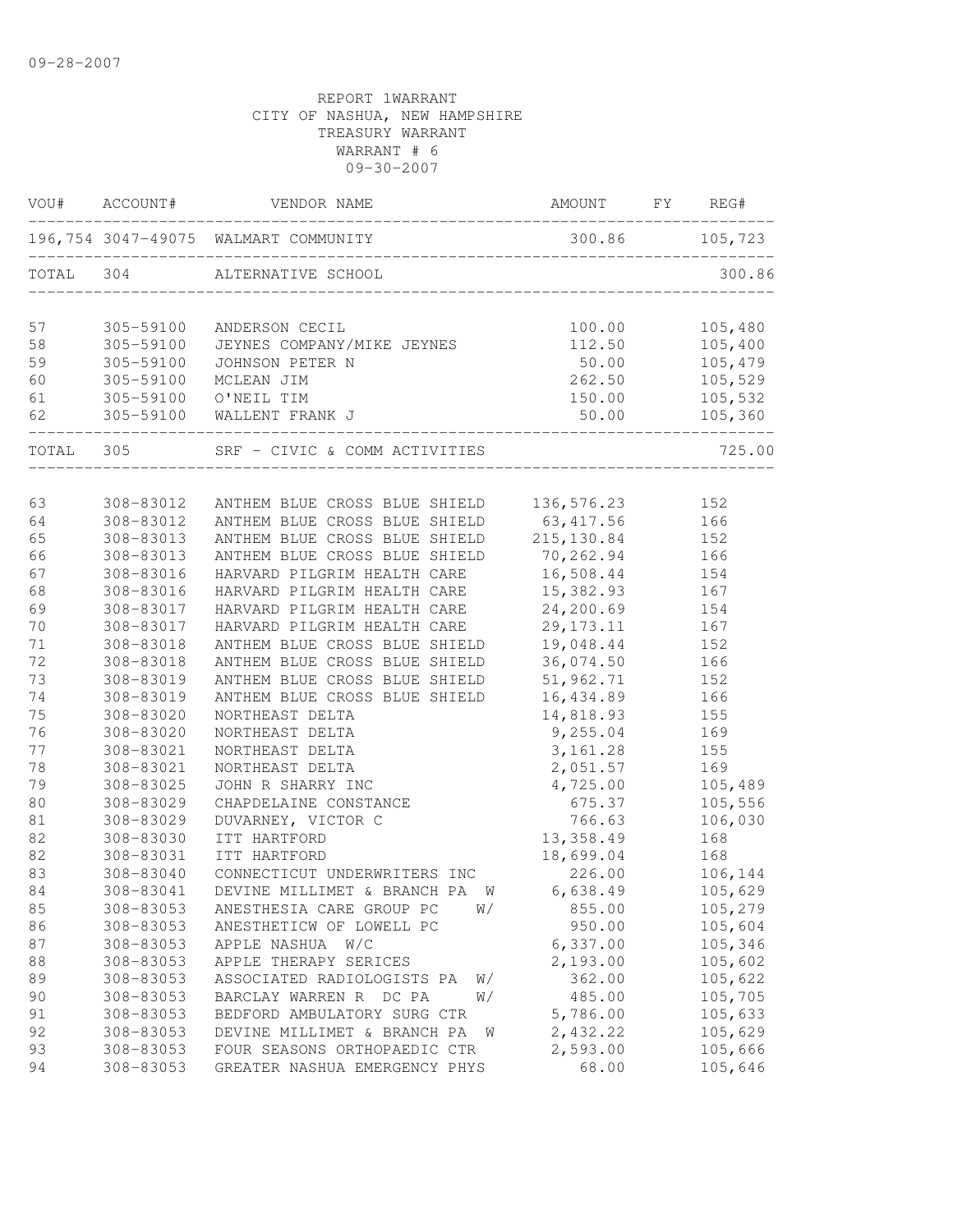| VOU#  | ACCOUNT#                         | VENDOR NAME                      | AMOUNT   | FΥ | REG#           |
|-------|----------------------------------|----------------------------------|----------|----|----------------|
| 95    | 308-83053                        | HARGRAVES JAMES                  | 25.00    |    | 105,589        |
| 96    | 308-83053                        | LEWIS PHYSICAL MEDICINE ASSOC    | 90.00    |    | 105,270        |
| 97    | 308-83053                        | LOWELL GENERAL HOSPITAL<br>W/C   | 810.00   |    | 105,676        |
| 98    | 308-83053                        | NASHUA RADIOLOGY PA<br>W/C       | 100.00   |    | 105,623        |
| 99    | 308-83053                        | PHYSICAL THERAPY CENTER OF MIL   | 956.00   |    | 105,635        |
| 100   | 308-83053                        | PUBLOW DAVID G MD                | 850.00   |    | 105,429        |
| 101   | 308-83053                        | RENEW MEDICAL SERVS DBA/CHARRO   | 245.00   |    | 105,545        |
| 102   | 308-83053                        | SJ PHYSICIAN SERVICES<br>W/C     | 449.50   |    | 105,275        |
| 103   | 308-83053                        | SO NH REGIONAL MEDICAL CENTER    | 4,220.04 |    | 105,624        |
| 104   | 308-83053                        | ST JOSEPH BUSINESS & HEALTH      | 402.00   |    | 105,427        |
| 105   | 308-83053                        | ST JOSEPH'S HOSPITAL W/C         | 1,581.25 |    | 105,337        |
| 106   | 308-83053                        | TEEBOOM KEVIN                    | 300.00   |    | 105,505        |
| 107   | 308-83053                        | THIRD PARTY SOLUTIONS<br>W/C     | 1,329.31 |    | 105,650        |
| 108   | 308-83053                        | WINGATES PHARMACY INC            | 1,299.30 |    | 105,514        |
| 109   | 308-83054                        | APPLE NASHUA<br>W/C              | 1,411.00 |    | 105,346        |
| 110   | 308-83054                        | ASSOCIATED RADIOLOGISTS PA<br>W/ | 23.00    |    | 105,622        |
| 111   | 308-83054                        | FOUR SEASONS ORTHOPAEDIC CTR     | 6,568.00 |    | 105,666        |
| 112   | 308-83054                        | GREATER NASHUA EMERGENCY PHYS    | 138.00   |    | 105,646        |
| 113   | 308-83054                        | LEWIS PHYSICAL MEDICINE ASSOC    | 90.00    |    | 105,270        |
| 114   | 308-83054                        | NASHUA ANESTHESIA PARTNERS<br>W  | 900.00   |    | 105,671        |
| 115   | 308-83054                        | PHYSICAL THERAPY CENTER OF MIL   | 223.00   |    | 105,635        |
| 116   | 308-83054                        | RENEW MEDICAL SERVS DBA/CHARRO   | 149.90   |    | 105,545        |
| 117   | 308-83054                        | SO NH REGIONAL MEDICAL CENTER    | 4,065.44 |    | 105,624        |
| 118   | 308-83054                        | ST JOSEPH BUSINESS & HEALTH      | 220.00   |    | 105,427        |
| 119   | 308-83054                        | THIRD PARTY SOLUTIONS<br>W/C     | 305.37   |    | 105,650        |
| 120   | 308-83054                        | WOLF RALPH R MD<br>W/C           | 219.00   |    | 105,632        |
| 121   | 308-83055                        | DARTMOUTH-HITCHCOCK CLINIC       | 18.00    |    | 105,685        |
| 122   | 308-83055                        | DEVINE MILLIMET & BRANCH PA<br>W | 2,569.66 |    | 105,629        |
| 123   | 308-83055                        | TREASURER STATE OF NH            | 500.00   |    | 106,099        |
| 124   | 308-83056                        | ADAPX INC                        | 380.00   |    | 105,620        |
| 125   | 308-83057                        | <b>NHAA</b>                      | 620.00   |    | 106,128        |
| 126   | 308-83057                        | NHAA                             | 20.00    |    | 106,147        |
| 127   | 308-83063                        | GATE CITY FENCE CO INC<br>W/C    | 300.00   |    | 105,628        |
| 128   | 308-83063                        | MARVELL PLATE GLASS INC<br>W/C   | 2,164.40 |    | 105,661        |
| 129   | 308-83064                        | CRAIG/IS LTD                     | 3,021.95 |    | 105,609        |
| 130   | 308-83064                        | DOWNTOWN COLLISION CTR           | 2,106.30 |    | 105,544        |
| 131   | 308-83064                        | MINUTEMAN TRUCKS INC             | 5,733.89 |    | 105,720        |
| 132   | 308-83064                        | ST LAURENT COLLISION CENTER IN   | 754.40   |    | 106,096        |
| 133   | 308-83064                        | TYRELL DANIEL                    | 378.42   |    | 105,590        |
| 134   | 308-83199                        | STANLEY ELEVATOR CO INC          | 3,190.68 |    | 105,531        |
| TOTAL | 308                              | SRF - INSURANCE                  |          |    | 839, 338.15    |
|       |                                  |                                  |          |    |                |
|       | 196,755 3086-49050               | NAGC                             | 246.87   |    | 105,986        |
|       | 196,756 3086-53100               | CALLAHAN CAROLYN                 | 7,750.00 |    | 105,942        |
|       | 196,757 3086-53100<br>3086-83009 | MOSKAL DONNA                     | 750.00   |    | 105,958<br>155 |
|       |                                  | NORTHEAST DELTA                  | 214.88   |    |                |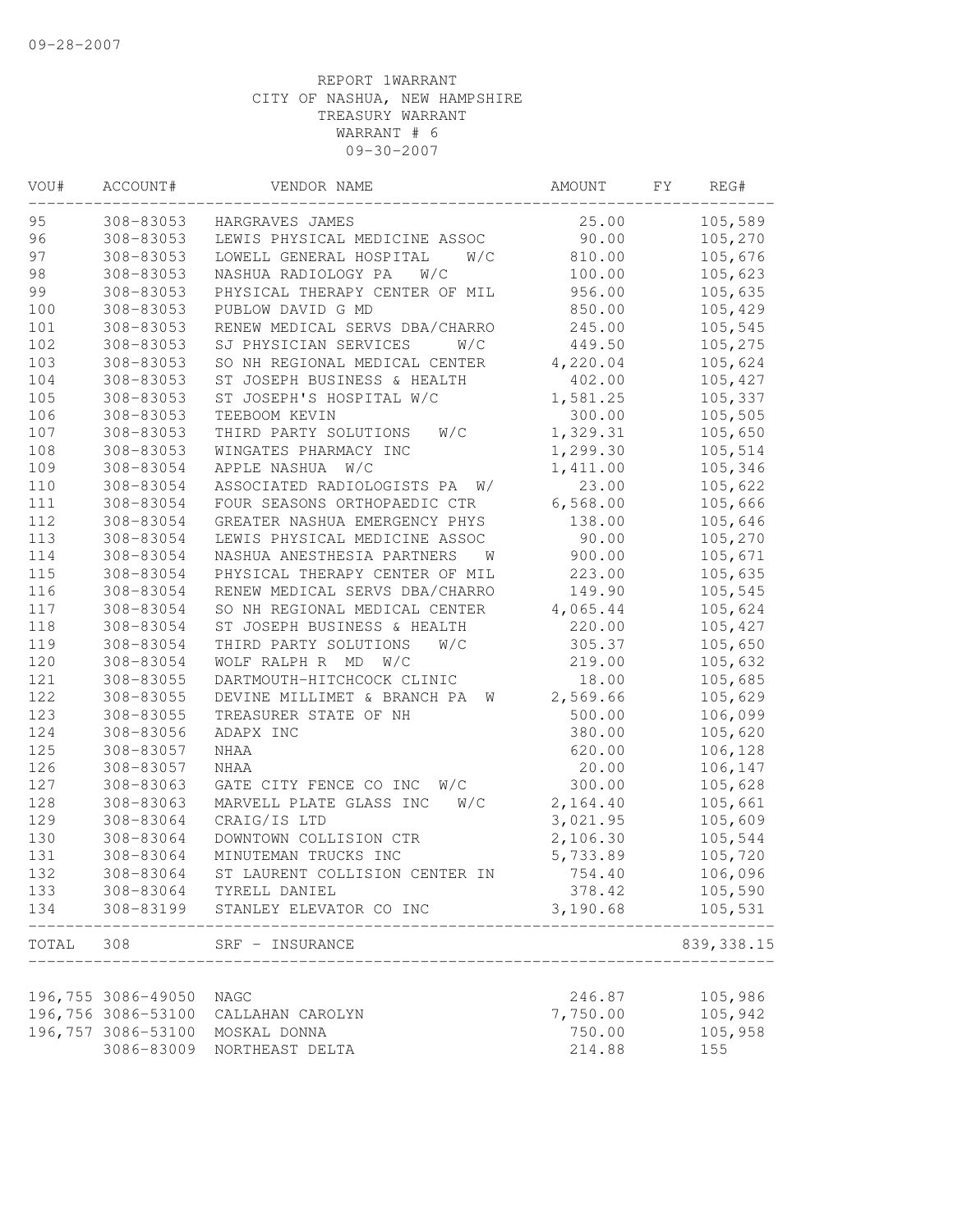| VOU#  | ACCOUNT#                         | VENDOR NAME                                 | AMOUNT          | FY | REG#           |
|-------|----------------------------------|---------------------------------------------|-----------------|----|----------------|
|       | 3086-83031<br>196,758 3086-91040 | ITT HARTFORD<br>COTE RICHARD                | 48.16<br>814.66 |    | 168<br>105,749 |
| TOTAL | 308                              | JAVITS GRANT PROGRAM                        |                 |    | 9,824.57       |
|       |                                  |                                             |                 |    |                |
|       | 196,759 3097-41015               | STAPLES BUSINESS ADVANTAGE                  | 257.39          |    | 105,649        |
|       | 196,760 3097-44005               | ACE PRINTING COMPANY                        | 420.00          |    | 105,659        |
|       | 196,761 3097-49075               | CENTRAL PAPER PRODUCTS CO                   | 8,854.77        |    | 106,014        |
|       | 196,762 3097-49075               | CLEAN SOURCE                                | 955.05          |    | 105,953        |
|       | 196,763 3097-49085               | COCA COLA                                   | 5,719.70        |    | 105,773        |
|       | 196,764 3097-49085               | COSTA FRUIT & PRODUCE CO INC                | 14,485.60       |    | 106,026        |
|       | 196,764 3097-49085               | COSTA FRUIT & PRODUCE CO INC                | 438.05          |    | 106,027        |
|       | 196,764 3097-49085               | COSTA FRUIT & PRODUCE CO INC                | 41, 122.84      |    | 106,028        |
|       | 196,765 3097-49085               | FANTINI BAKING CO., INC.                    | 3,272.76        |    | 105,874        |
|       | 196,765 3097-49085               | FANTINI BAKING CO., INC.                    | 1, 119.45       |    | 105,875        |
|       | 196,766 3097-49085               | GARELICK FARMS-LYNN                         | 23, 282.33      |    | 105,612        |
|       | 196,767 3097-49085               | GILL'S PIZZA CO.                            | 8,439.75        |    | 105,845        |
|       | 196,768 3097-49085               | M SAUNDERS INC                              | 7,470.71        |    | 105,828        |
|       | 196,768 3097-49085               | M SAUNDERS INC                              | 2,148.95        |    | 105,829        |
|       | 196,769 3097-49085               | MCKEE FOODS CORP                            | 620.24          |    | 105,455        |
|       | 196,770 3097-49085               | NEW ENGLAND ICE CREAM                       | 897.00          |    | 105,862        |
|       | 196,771 3097-49085               | SURPLUS DISTRIBUTION SECTION                | 2,554.75        |    | 105,536        |
|       | 196,772 3097-53100               | ALL STATE FIRE EQUIPMENT                    | 225.00          |    | 105,868        |
|       | 196,773 3097-64045               | GOVCONNECTION INC                           | 299.99          |    | 105,282        |
|       | 196,774 3097-64335               | NORTHEAST FOOD SVC EQUIPMENT &              | 1,180.47        |    | 105,326        |
|       | 196,775 3097-707                 | CLARK CHRIS                                 | 38.40           |    | 105,980        |
|       | 196,776 3097-707                 | DEBERNARDO DANIELLE                         | 14.55           |    | 105,973        |
|       | 196,777 3097-74092               | AFFILIATED HVAC SERVICES LLC                | 146.50          |    | 105,800        |
|       | 196,778 3097-74092               | BASSETT SERVICES CORPORATION                | 236.57          |    | 105,801        |
|       | 3097-83009                       | NORTHEAST DELTA                             | 1,464.03        |    | 155            |
|       | 3097-83031                       | ITT HARTFORD                                | 114.80          |    | 168            |
|       | 196,779 3097-91005               | RALPH PAULE                                 | 100.76          |    | 105,744        |
|       | 196,780 3097-91005               | SLOSEK ODETTE                               | 41.83           |    | 105,765        |
|       | 196,781 3097-94005               | SCHOOL NUTRITION ASSOCIATION                | 30.00           |    | 106,189        |
| TOTAL | 309                              | SRF - FOOD SERVICES                         |                 |    | 125, 952.24    |
|       |                                  |                                             |                 |    |                |
|       | 196,782 3117-66005 LVR INC       |                                             | 102.00          |    | 105,769        |
|       |                                  | 196,783 3117-78007 MACMULKIN CHEVROLET INC  | 24.95           |    | 106,031        |
| TOTAL | 311                              | DRIVER'S EDUCATION                          |                 |    | 126.95         |
|       |                                  |                                             |                 |    |                |
|       |                                  | 196,784 3118-49050 NASHUA HIGH SCHOOL SOUTH | 100.00          |    | 106,032        |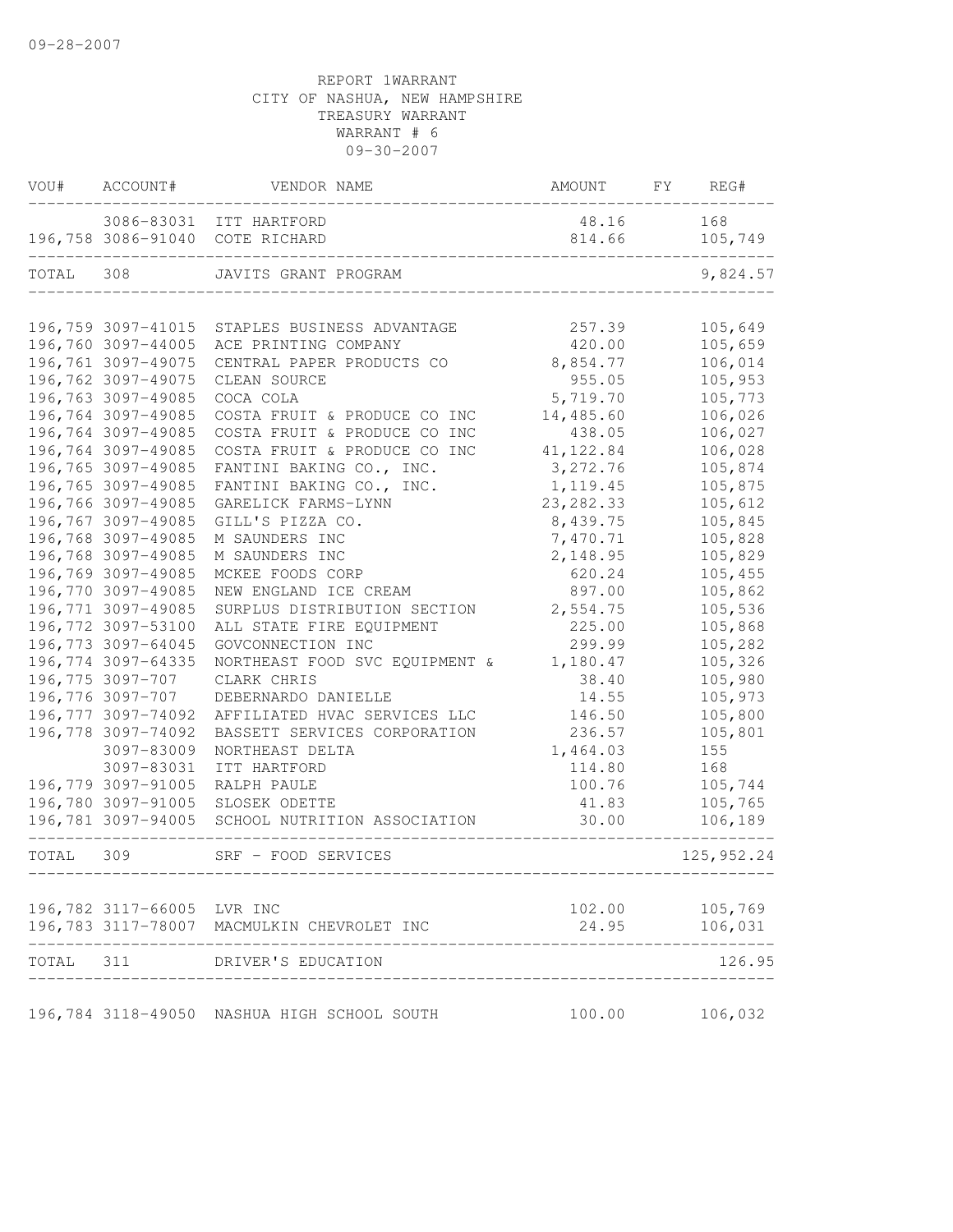| VOU#              | ACCOUNT#                                                       | VENDOR NAME                                                                                                           | AMOUNT                                 | FY | REG#                                     |
|-------------------|----------------------------------------------------------------|-----------------------------------------------------------------------------------------------------------------------|----------------------------------------|----|------------------------------------------|
| TOTAL             | 311                                                            | SUMMER SCHOOL                                                                                                         |                                        |    | 100.00                                   |
| 139               | 312-41015                                                      | STAPLES BUSINESS ADVANTAGE                                                                                            | 87.17                                  |    | 105,717                                  |
| 140<br>141        | 312-64080<br>312-705                                           | MAC MULKIN CHEVROLET INC<br>D & R TOWING INC                                                                          | 96.90<br>150.00                        |    | 105,997<br>105,994                       |
| TOTAL             | 312                                                            | SRF - FINANCIAL SERVICES                                                                                              |                                        |    | 334.07                                   |
|                   |                                                                | 196,785 3122-49050 NASHUA HIGH SCHOOL NORTH<br>196,786 3122-54009 TELEGRAPH PUBLISHING CO                             | 447.38<br>1,625.29                     |    | 106,033<br>106, 190                      |
| TOTAL 312         |                                                                | ADULT ED/CONTINUING ED                                                                                                |                                        |    | 2,072.67                                 |
| 142               |                                                                | 320-01340 NH HUMANITIES COUNCIL                                                                                       | 35.00                                  |    | 106,089                                  |
| TOTAL             | 320                                                            | SRF - HUNT BUILDING                                                                                                   |                                        |    | 35.00                                    |
| 143               |                                                                | 323-41015 DHL EXPRESS USA INC                                                                                         |                                        |    | 28.72 105,399                            |
| TOTAL 323         |                                                                | $SRF - GIS$                                                                                                           |                                        |    | 28.72                                    |
|                   | 196,787 3247-49075<br>196,788 3247-53100<br>196,789 3247-64192 | NIXON CO INC<br>HOLOVAK & COUGHLIN SPORTING GO<br>MIDWEST VOLLEYBALL WAREHOUSE<br>196,790 3247-64192 PRO-TECH FITNESS | 218.00<br>3,175.00<br>337.80<br>377.26 |    | 105,496<br>105,831<br>105,896<br>105,941 |
| TOTAL             | 324                                                            | ATHLETICS-ENTERPRISE FUND                                                                                             |                                        |    | 4,108.06                                 |
| 144               | $331 - 309$                                                    | CAPE ANN EQUIPMENT LLC                                                                                                | 239.88                                 |    | 106,156                                  |
| 145<br>146        | 331-31050<br>331-45220                                         | VERIZON WIRELESS<br>DUNKIN DONUTS                                                                                     | 135.08<br>167.33                       |    | 106,140<br>105,339                       |
| 147<br>148<br>149 | 331-45220<br>331-45220<br>331-53100                            | STATION HOUSE SUPPLY/DBA THE F<br>TJ'S DELI<br>PRECISION PLANNING & SIMULATIO                                         | 1,222.75<br>299.58<br>30,000.00        |    | 105,474<br>105,273<br>105,610            |
| 150<br>151<br>152 | 331-59100<br>331-59100<br>331-64030                            | COMCAST<br>NHCADSV<br>DEFENSE PRODUCTS                                                                                | 107.00<br>595.50<br>203.80             |    | 106,133<br>106,149<br>105,503            |
| 153<br>154<br>155 | 331-64030<br>331-78007<br>331-78007                            | SIRCHIE LABS<br>CARPARTS OF NASHUA<br>CHELMSFORD AUTO ELECTRIC INC                                                    | 522.60<br>16.38<br>15.90               |    | 105,460<br>105,296<br>105,294            |
| 156               | 331-78007                                                      | TOWERS MOTOR PARTS CORP                                                                                               | 52.00                                  |    | 105,677                                  |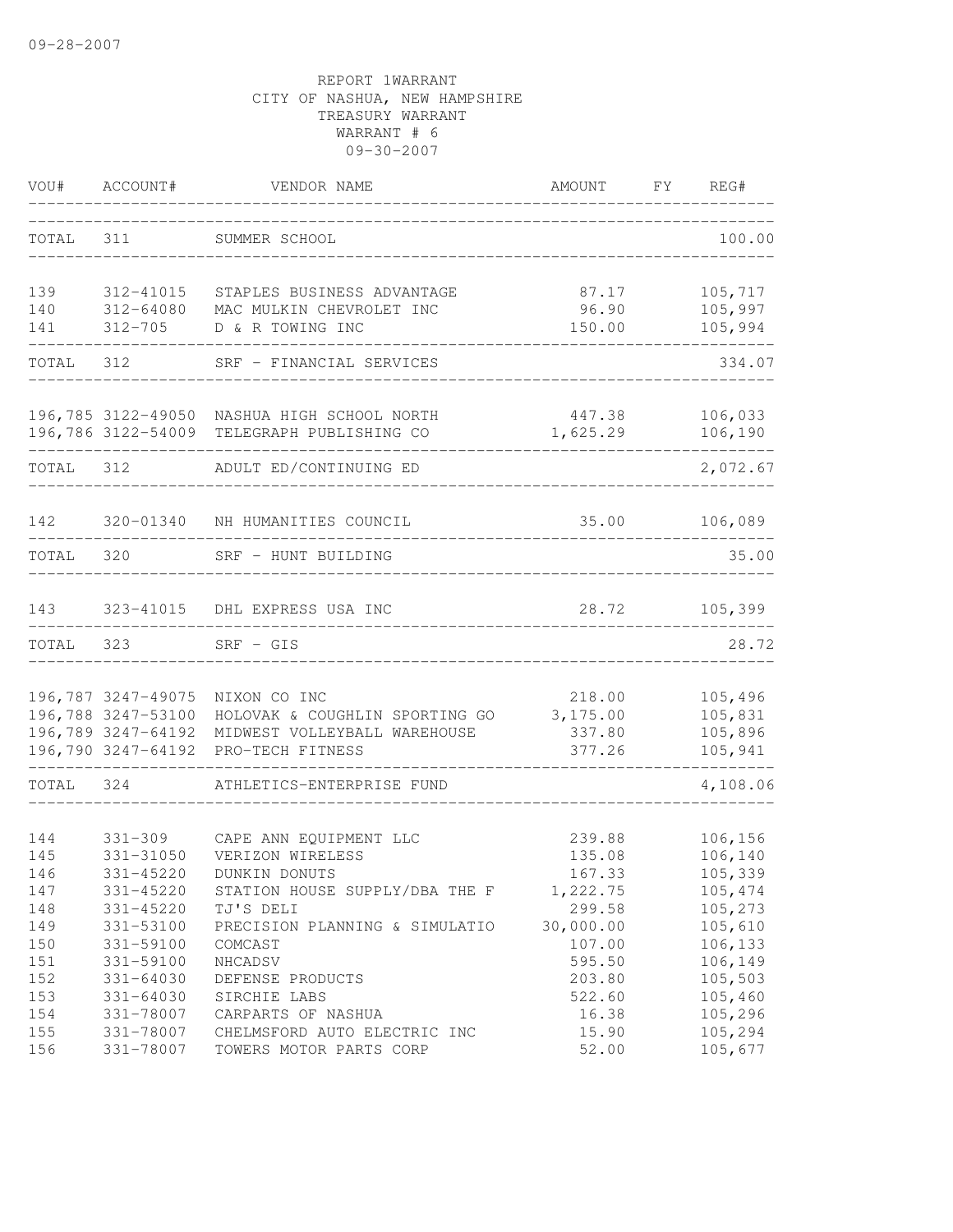| VOU#       | ACCOUNT#           | VENDOR NAME                                                                | AMOUNT FY REG#                     |                             |
|------------|--------------------|----------------------------------------------------------------------------|------------------------------------|-----------------------------|
| 157        | 331-94005          | BAILEY DAVID E                                                             | 1,025.70                           | 106,037                     |
| 158        | $331 - 94005$      | DICKINSON JENNIFER                                                         | 430.44                             | 106,034                     |
| 159        | 331-94005          | NATIONAL COLLEGE OF DISTRICT A                                             | 1,100.00                           | 106,153                     |
| 160        | 331-94005          | NEWELL JOHN T                                                              | 530.44                             | 106,036                     |
| 161        | 331-94005          | RANFOS STEVEN ATTY                                                         | 210.00                             | 106,035                     |
| TOTAL 331  |                    | SRF - POLICE DEPARTMENT                                                    |                                    | 36,874.38                   |
|            |                    | 196,791 3317-49075 PREMIER SCHOOL AGENDAS                                  | 1,450.00                           | 105,852                     |
|            |                    | 196,792 3317-64192 ADIRONDACK DIRECT                                       | 2,945.76                           | 105,433                     |
|            | TOTAL 331          | TITLE I SCHL IMPR-FES                                                      |                                    | 4,395.76                    |
|            |                    | 162 335-41015 STAPLES BUSINESS ADVANTAGE                                   | 126.94 105,717                     |                             |
| TOTAL 335  |                    | SRF - EMERGENCY MANAGEMENT                                                 | ________________________________   | 126.94                      |
|            |                    | 196,793 3357-49075 CAMBIUM LEARNING INC                                    | $524.95$ $105,855$                 |                             |
|            |                    | TOTAL 335 TITLE IB READ 1ST MT PLEASANT                                    | --------------                     | 524.95                      |
|            |                    |                                                                            |                                    |                             |
|            |                    | 196,794 3358-49050 E LEARNING AID                                          | 264.00                             | 105,940                     |
|            | 196,795 3358-49075 | MOREHOUSE LINDA                                                            | 16.95                              | 105,758                     |
|            | 196,796 3358-49075 | PIKE STEPHANIE                                                             | 48.11                              | 105,972                     |
|            | 3358-83009         | NORTHEAST DELTA                                                            | 42.67                              | 155                         |
|            | 3358-83031         | ITT HARTFORD                                                               | 42.84                              | 168                         |
|            | 196,797 3358-91040 | MOREHOUSE LINDA                                                            | 152.56                             | 105,758                     |
|            | 196,798 3358-91040 | PIKE STEPHANIE<br>196,799 3358-91040 RILEY NANCY                           | 152.56<br>73.90                    | 105,972<br>105,746          |
| TOTAL 335  |                    | TITLE IB READ 1ST MT PLEASANT                                              | ____________                       | 793.59                      |
|            |                    |                                                                            |                                    |                             |
| 165        |                    | 341-47010 COMMUNITY SERVICES PETTY CASH                                    | 3.58                               | 106,038                     |
| 166        |                    | 341-47010 EXPRESS COMPANIES INC                                            | 4,229.70                           | 106,173                     |
| 167        |                    | 341-53025 RAICHE PAUL                                                      | 887.50                             | 105,617                     |
| 168        |                    | 341-53025 RESEARCH FOUNDATION AT UNIV OF 3,000.00                          |                                    | 106,101                     |
| 169<br>170 |                    | 341-701 NH DEPT OF THE TREASURY<br>341-94014 COMMUNITY SERVICES PETTY CASH | 625.21<br>31.55                    | 106,172<br>106,038          |
|            |                    | TOTAL 341 SRF - COMMUNITY SERVICES                                         |                                    | ---------------<br>8,777.54 |
|            |                    |                                                                            | ---------------------------------- |                             |
| 171        |                    | 342-47010 STERICYCLE INC                                                   | 70.00                              | 105,274                     |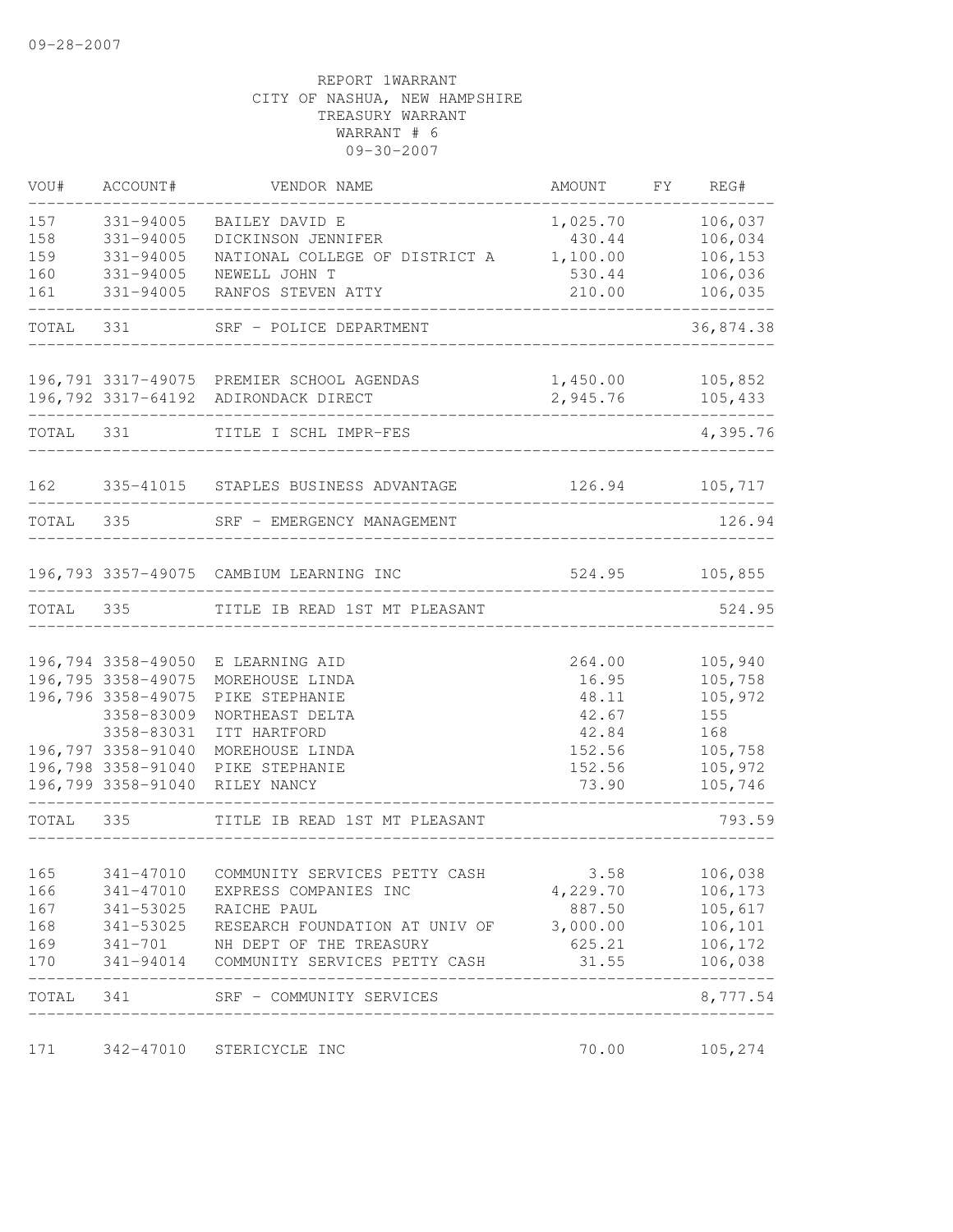| VOU#      | ACCOUNT#           | VENDOR NAME                                       | AMOUNT    | FY | REG#      |
|-----------|--------------------|---------------------------------------------------|-----------|----|-----------|
| TOTAL     | 342                | SRF - PUBLIC HEALTH                               |           |    | 70.00     |
|           |                    | 196,800 3437-49075 FAMILY RESOUCRE CENTER OF GORH | 100.00    |    | 105,923   |
|           | 196,801 3437-49075 | FRANKLIN SCHOOL DISTRICT                          | 100.00    |    | 105,932   |
|           | 196,802 3437-49075 | MANCHESTER SCHOOL DISTRICT                        | 300.00    |    | 105,267   |
|           | 196,803 3437-49075 | OSSIPEE CENTRAL SCHOOL                            | 100.00    |    | 105,931   |
|           | 196,804 3437-49075 | PLYMOUTH SCHOOL DISTRICT                          | 100.00    |    | 105,955   |
|           | 196,805 3437-49075 | WINCHESTER SCHOOL DISTRICT                        | 100.00    |    | 105,930   |
|           | 196,806 3437-53109 | MILFORD SCHOOL DISTRICT                           | 450.00    |    | 105,290   |
|           | 196,807 3437-91040 | ATTITASH GRAND SUMMIT HOTEL                       | 15,822.79 |    | 106,115   |
| TOTAL     | 343                | TITLE IV 21ST CENT QUAL.STAFF                     |           |    | 17,072.79 |
|           | 196,808 3440-49075 | AC MOORE INC                                      | 348.28    |    | 105,819   |
|           | 196,809 3440-49075 | ALMEIDA SUSAN                                     | 317.45    |    | 105,816   |
|           | 196,810 3440-49075 | BOYS & GIRLS CLUB OF GREATER N                    | 500.00    |    | 105,330   |
|           | 196,811 3440-49075 | <b>BURKE MAGGIE</b>                               | 51.87     |    | 105,946   |
|           | 196,812 3440-49075 | GARELICK FARMS-LYNN                               | 47.86     |    | 105,612   |
|           | 196,813 3440-49075 | JACK'S PIZZA                                      | 62.00     |    | 105,686   |
|           | 196,814 3440-49075 | KATSOHIS CHARLES                                  | 110.00    |    | 105,753   |
|           | 196,815 3440-49075 | MARKET BASKET                                     | 24.43     |    | 105,490   |
|           | 196,816 3440-49075 | SAM'S CLUB                                        | 322.41    |    | 106,187   |
|           | 196,817 3440-49075 | STAPLES BUSINESS ADVANTAGE                        | 971.62    |    | 105,649   |
|           | 196,818 3440-49075 | WALMART COMMUNITY                                 | 203.43    |    | 105,723   |
|           | 196,819 3440-53103 | ADIE SUSAN                                        | 270.00    |    | 105,961   |
|           | 196,820 3440-55020 | FIRST STUDENT INC                                 | 1,429.91  |    | 105,793   |
| TOTAL     | 344                | AFTER SCHOOL PROGRAM                              |           |    | 4,659.26  |
|           | 3447-83009         | NORTHEAST DELTA                                   | 42.67     |    | 155       |
|           | 3447-83031         | ITT HARTFORD                                      | 2.80      |    | 168       |
| TOTAL     | 344                | TITLE IV SDF 21ST CENTURY                         |           |    | 45.47     |
|           |                    | 196,821 3448-91040 ATTITASH GRAND SUMMIT HOTEL    | 1,858.44  |    | 106,115   |
|           |                    | 196,822 3448-91040 COGSWELL CATHERINE             | 116.40    |    | 105,811   |
|           |                    | 196,823 3448-91040 SAKELARIS JENNIFER             | 116.40    |    | 105,835   |
| TOTAL 344 |                    | TITLE IV SDF 21ST CENTURY                         |           |    | 2,091.24  |
|           |                    | 196,824 3507-49075 STAPLES BUSINESS ADVANTAGE     | 209.03    |    | 105,649   |
|           |                    | 3507-83031 ITT HARTFORD                           | 85.12     |    | 168       |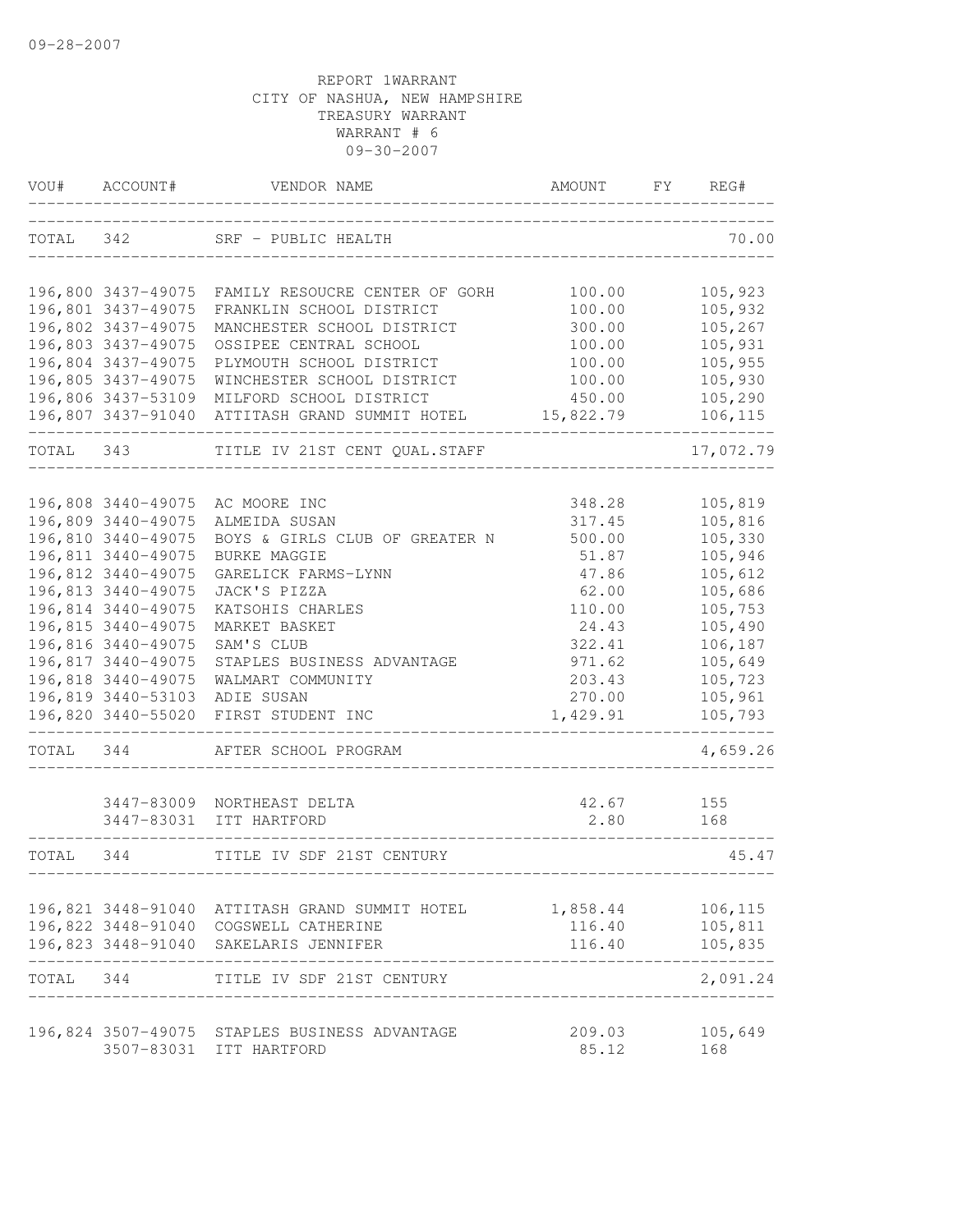| VOU#                                                                             | ACCOUNT#                                                                                                                                                       | VENDOR NAME                                                                                                                                                                                                                                                | AMOUNT                                                                                                                       | FY | REG#                                                                                                                         |
|----------------------------------------------------------------------------------|----------------------------------------------------------------------------------------------------------------------------------------------------------------|------------------------------------------------------------------------------------------------------------------------------------------------------------------------------------------------------------------------------------------------------------|------------------------------------------------------------------------------------------------------------------------------|----|------------------------------------------------------------------------------------------------------------------------------|
| TOTAL                                                                            | 350 000                                                                                                                                                        | TITLE 11A TEACHER QUALITY                                                                                                                                                                                                                                  |                                                                                                                              |    | 294.15                                                                                                                       |
|                                                                                  | 196,826 3516-91040                                                                                                                                             | 196,825 3516-64045 GOVCONNECTION INC<br>DISCOVERY EDUCATION                                                                                                                                                                                                | 5,728.47<br>17,260.00                                                                                                        |    | 105,282<br>106,124                                                                                                           |
| TOTAL                                                                            | 351                                                                                                                                                            | TITLE IID ENHANCE ED THRU TECH                                                                                                                                                                                                                             |                                                                                                                              |    | 22,988.47                                                                                                                    |
|                                                                                  |                                                                                                                                                                | 196,827 3517-64045 GOVCONNECTION INC                                                                                                                                                                                                                       | 9,578.80                                                                                                                     |    | 105,282                                                                                                                      |
| TOTAL                                                                            | 351                                                                                                                                                            | TITLE IID ENHANCE ED THRU TECH                                                                                                                                                                                                                             |                                                                                                                              |    | 9,578.80                                                                                                                     |
| 174<br>175<br>176<br>176<br>177<br>178<br>179<br>180<br>181<br>182<br>183<br>184 | 352-01310<br>352-01310<br>352-45290<br>$352 - 46005$<br>352-53075<br>352-59050<br>352-59050<br>352-59050<br>352-59050<br>352-59050<br>352-59055<br>$352 - 705$ | E D SWETT INC<br>E D SWETT INC/RETAINAGE<br>CARAMBA SKILLS CAMP<br>CARAMBA SKILLS CAMP<br>LOUIS BERGER & ASSOCIATES INC<br>CLAUSS ROBERT<br>MONSEN WILLIAM<br>ROGALSKI JOSHUA<br>ROGALSKI PAUL<br>ST LAURENT JOHN<br>CARAMBA SKILLS CAMP<br>ADIE ANJANETTE | 21,825.00<br>2,425.00<br>360.00<br>225.00<br>9,008.97<br>300.00<br>300.00<br>250.00<br>300.00<br>300.00<br>2,680.00<br>85.00 |    | 105,606<br>175<br>105,722<br>105,722<br>105,655<br>105,440<br>105,553<br>105,555<br>105,438<br>105,554<br>105,722<br>105,398 |
| TOTAL                                                                            | 352                                                                                                                                                            | SRF - PARKS AND RECREATION                                                                                                                                                                                                                                 |                                                                                                                              |    | 38,058.97                                                                                                                    |
|                                                                                  | 196,828 3558-49035<br>196,829 3558-49075<br>196,830 3558-49075<br>196,831 3558-91040                                                                           | HARVARD EDUCATION PRESS<br>CAMBIUM LEARNING INC<br>STOKES PUBLISHING CO<br>LUMBRA VIRGINIA                                                                                                                                                                 | 123.75<br>543.90<br>70.95<br>151.88                                                                                          |    | 105,957<br>105,855<br>105,799<br>105,760                                                                                     |
| TOTAL                                                                            | 355                                                                                                                                                            | TITLE IB READING 1ST FES                                                                                                                                                                                                                                   |                                                                                                                              |    | 890.48                                                                                                                       |
|                                                                                  | 196,832 3597-49050 KELVIN                                                                                                                                      | 196,833 3597-49050 MUSEUM OF SCIENCE                                                                                                                                                                                                                       | 297.65<br>127.20                                                                                                             |    | 106,029<br>106,103                                                                                                           |
| TOTAL                                                                            | 359                                                                                                                                                            | MATH/SCIENCE INITIATIVE GRANT                                                                                                                                                                                                                              |                                                                                                                              |    | 424.85                                                                                                                       |
|                                                                                  |                                                                                                                                                                | 196,834 3657-49050 MCGRAW HILL COMPANIES<br>196,835 3657-49050 T B I CORPORATION                                                                                                                                                                           | 705.40<br>634.90                                                                                                             |    | 105,432<br>105,864                                                                                                           |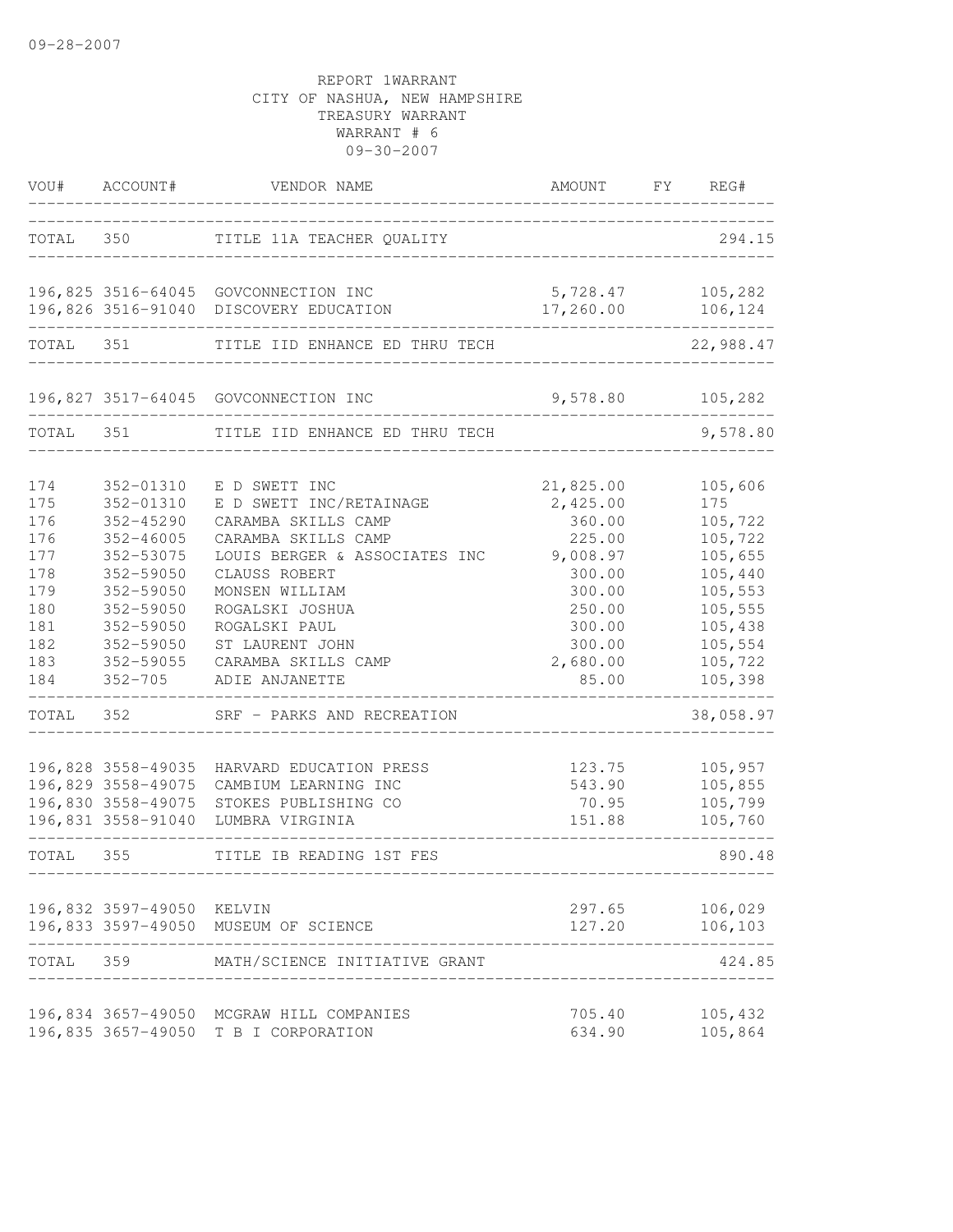| VOU#       | ACCOUNT#               | VENDOR NAME                                                                       | AMOUNT             | FY | REG#               |
|------------|------------------------|-----------------------------------------------------------------------------------|--------------------|----|--------------------|
|            | TOTAL 365              | NHS - PAW SHOP                                                                    |                    |    | 1,340.30           |
| 185        |                        | 371-53025 TRC ENVIRONMENTAL CORP                                                  | 8,348.85           |    | 105,518            |
| TOTAL      | 371                    | SRF - COMMUNITY DEVELOPMENT                                                       |                    |    | 8,348.85           |
| 186        |                        | 373-03 NH BAR FOUNDATION                                                          | 100,000.00         |    | 153                |
| 187<br>188 |                        | 373-53025 LOAN PACKAGING LLC<br>373-53075 NASHUA REGIONAL PLANNING COMMI 2,115.00 | 1,440.00           |    | 105,549<br>106,021 |
| TOTAL 373  |                        | SRF - ECONOMIC DEVELOPMENT                                                        |                    |    | 103,555.00         |
| 189        | 374-01310              | GATE CITY FENCE COMPANY INC                                                       | 825.00             |    | 105,995            |
| 190        | 374-01383              | BROX INDUSTRIES INC                                                               | 245.85             |    | 105,333            |
| 191        | 374-01383              | GOLD STAR TREE & TURF FARM LLC                                                    | 1,638.00           |    | 105,611            |
| 192        | 374-01383              | HOME DEPOT CREDIT SERVICES                                                        | 394.15             |    | 106,102            |
| 193        | 374-07040              | DELATORRE MARTHA &                                                                | 6,520.00           |    | 106,040            |
| 194        | 374-07147              | PLUS CO & VOGUE FLOORING INC                                                      | 6,000.00           |    | 106,041            |
| 195        | 374-07262<br>374-07435 | NEW HAMPSHIRE COMMUNITY LOAN F                                                    | 1,136.36           |    | 106,112            |
| 196<br>197 | 374-08026              | STAPLES BUSINESS ADVANTAGE                                                        | 703.71<br>1,289.00 |    | 105,717            |
| 198        | 374-08211              | SURPLUS OFFICE EQUIPMENT INC<br>TRANSIT MANAGEMENT OF NASHUA                      | 648.01             |    | 105,700<br>158     |
| 199        | 374-08211              | TRANSIT MANAGEMENT OF NASHUA                                                      | 648.14             |    | 173                |
| 200        | 374-09031              | AMBI CIRCUIT BOARD ELECTRONICS                                                    | 175.57             |    | 105,588            |
| 201        | 374-09031              | COMPLIANCE NETWORK OF NEW ENGL                                                    | 110.00             |    | 105,560            |
| 202        | 374-09031              | LOOMIS FARGO & CO                                                                 | 167.65             |    | 105,413            |
| 203        | 374-09031              | ROUTEMATCH SOFTWARE INC                                                           | 565.24             |    | 105,312            |
| 204        | 374-09031              | TRANSIT MANAGEMENT OF NASHUA                                                      | 160.80             |    | 158                |
| 205        | 374-09031              | TRANSIT MANAGEMENT OF NASHUA                                                      | 160.80             |    | 173                |
| 206        | 374-09054              | LISAY STEVEN E                                                                    | 402.50             |    | 105,463            |
| 207        | 374-09061              | ARAMARK UNIFORM SERVICES                                                          | 81.09              |    | 105,402            |
| 208        | 374-09061              | AUTO ELECTRIC WAREHOUSE INC                                                       | 325.00             |    | 105,265            |
| 209        | 374-09071              | SHATTUCK MALONE OIL CO                                                            | 14, 158.38         |    | 106,083            |
| 210        | 374-09081              | BANDAG INC                                                                        | 386.76             |    | 105,324            |
| 211        | 374-09081              | MICHELIN NORTH AMERICA INC                                                        | 155.68             |    | 105,317            |
| 212        | 374-09091              | BALDWIN FILTERS                                                                   | 165.36             |    | 105,385            |
| 213        | 374-09091              | CUMMINS NORTHEAST INC                                                             | 2,230.86           |    | 105,689            |
| 214        | 374-09091              | GRANITE STATE GLASS                                                               | 126.00             |    | 105,394            |
| 215        | 374-09091              | INTERSTATE BATTERIES OF SO NH                                                     | 543.80             |    | 105,918            |
| 216        | 374-09091              | NOMAC TOOLS LLC                                                                   | 330.00             |    | 105,519            |
| 217        | 374-09091              | RYDER FLEET PRODUCTS.COM INC                                                      | 201.74             |    | 105,674            |
| 218        | 374-09091              | STAPLES BUSINESS ADVANTAGE                                                        | 116.20             |    | 105,717            |
| 219        | 374-09091              | SUBURBAN AUTO & TRUCK PARTS IN                                                    | 1,665.38           |    | 106,006            |
| 220        | 374-09104              | PUBLIC SERVICE OF NH                                                              | 338.95             |    | 106,158            |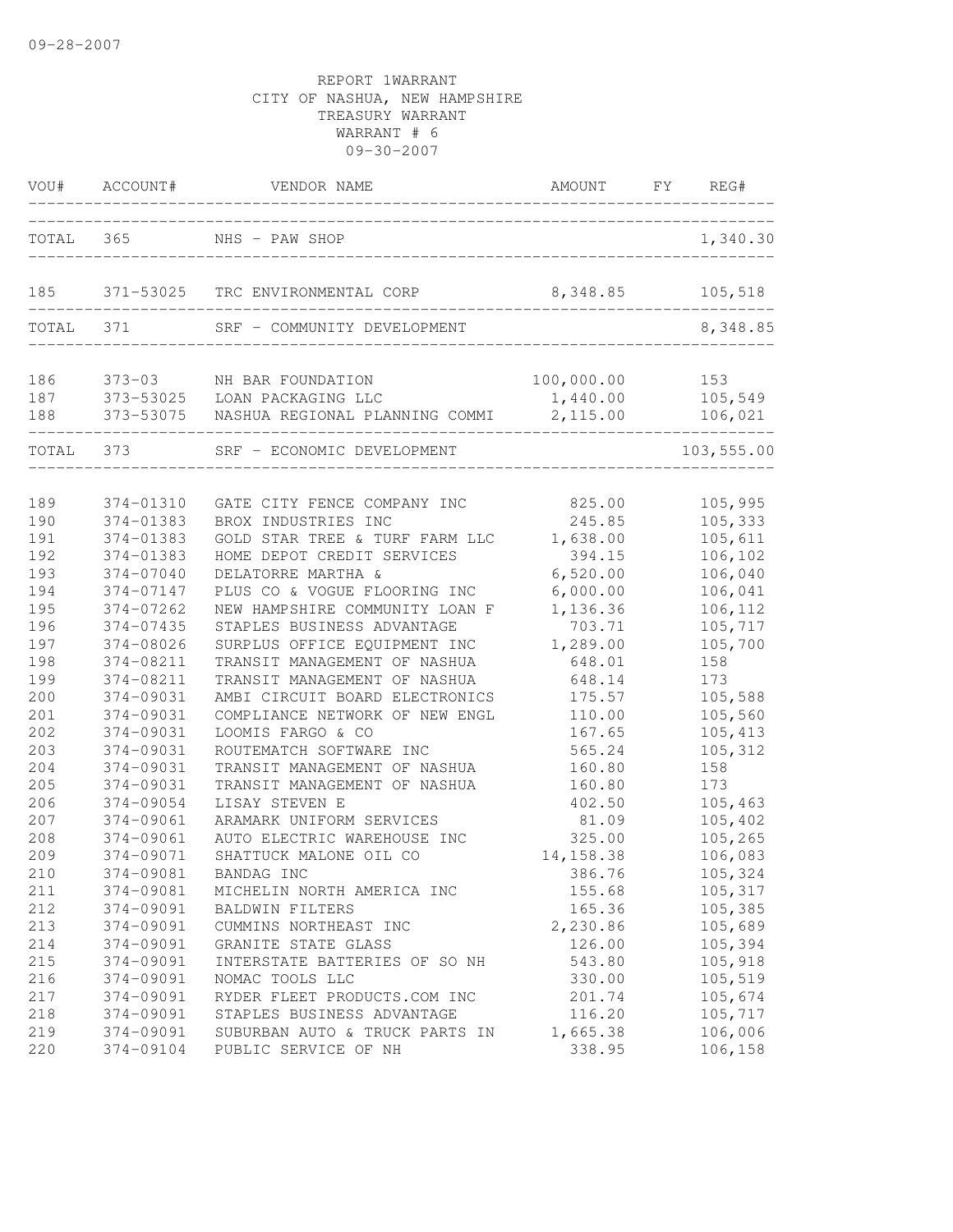| WOU#  | ACCOUNT#                 | VENDOR NAME                    | AMOUNT    | FY | REG#       |
|-------|--------------------------|--------------------------------|-----------|----|------------|
| 221   | 374-09112                | KEYSPAN ENERGY DELIVERY        | 78.90     |    | 106,106    |
| 222   | 374-09133                | IDEARC MEDIA CORP              | 74.35     |    | 106,170    |
| 223   | 374-09133                | VERIZON                        | 42.26     |    | 106,104    |
| 224   | 374-09133                | VERIZON                        | 410.76    |    | 106,116    |
| 225   | 374-09201                | TRANSIT MANAGEMENT OF NASHUA   | 16,480.18 |    | 158        |
| 226   | 374-09201                | TRANSIT MANAGEMENT OF NASHUA   | 16,366.98 |    | 173        |
| 227   | 374-09211                | AFSCME COUNCIL 93              | 695.60    |    | 106,134    |
| 228   | 374-09211                | ASSURANT EMPLOYEE BENEFITS     | 1,080.61  |    | 106,137    |
| 229   | 374-09211                | HARVARD PILGRIM HEALTH CARE    | 16,203.05 |    | 106,135    |
| 230   | 374-09211                | PRUDENTIAL INSURANCE           | 1,071.59  |    | 106,119    |
| 231   | 374-09211                | TRANSIT MANAGEMENT OF NASHUA   | 876.58    |    | 158        |
| 232   | 374-09211                | TRANSIT MANAGEMENT OF NASHUA   | 830.29    |    | 173        |
| 233   | 374-09211                | VISION SERVICE PLAN            | 80.59     |    | 106,136    |
| 234   | 374-09221                | FIRST TRANSIT INC              | 16,650.00 |    | 105,357    |
| 235   | 374-09233                | SOCIETY FOR HUMAN RESOURCE MGM | 160.00    |    | 106,129    |
| 236   | 374-09261                | ARAMARK UNIFORM SERVICES       | 124.72    |    | 105,402    |
| 237   | 374-09261                | POLAND SPRING WATER            | 150.43    |    | 106,182    |
| 238   | 374-09261                | RED BRICK CLOTHING CO          | 1,277.95  |    | 105,533    |
| 239   | 374-09261                | TRANSIT MANAGEMENT OF NASHUA I | 191.21    |    | 106,042    |
| 240   | 374-09261                | WOODWORTH LOUISE               | 92.06     |    | 106,039    |
| 241   | 374-53095                | CUOCO & CORMIER ENGINEERING AS | 2,467.76  |    | 105,641    |
| TOTAL | 374                      | SRF - URBAN PROGRAMS           |           |    | 118,021.85 |
|       |                          |                                |           |    |            |
| 242   |                          | 375-45085 RANDOM HOUSE INC     | 380.80    |    | 105,724    |
| 243   | 375-45315<br>___________ | LEXINGTON PUBLIC LIBRARY       | 500.00    |    | 105,619    |
| TOTAL | 375                      | SRF - PUBLIC LIBRARIES         |           |    | 880.80     |
|       |                          |                                |           |    |            |
|       | 196,836 3767-31005       | ONE COMMUNICATIONS             | 3.20      |    | 106,161    |
|       | 3767-31005               | VERIZON                        | 155.05    |    | 106,104    |
|       | 3767-83009               | NORTHEAST DELTA                | 131.95    |    | 155        |
|       | 3767-83031               | ITT HARTFORD                   | 66.19     |    | 168        |
|       | 196,837 3767-94030       | NORTHEAST FOUNDATION FOR CHILD | 1,875.00  |    | 105,777    |
| TOTAL | 376                      | TITLE I ESEA                   |           |    | 2,231.39   |
|       |                          |                                |           |    |            |
|       | 196,838 3768-42010       | PETTY CASH                     | 68.66     |    | 106,044    |
|       | 196,839 3768-43005       | POSTMASTER                     | 164.00    |    | 106,043    |
|       | 196,840 3768-49035       | SCHOLASTIC INCORPORATED        | 155.30    |    | 106,016    |
|       | 196,841 3768-49050       | CAMBIUM LEARNING INC           | 807.77    |    | 105,855    |
|       | 196,842 3768-49050       | CHISHOLM JUNE                  | 72.48     |    | 105,747    |
|       | 196,843 3768-49050       | MCGRAW HILL COMPANIES          | 432.00    |    | 105,432    |
|       | 196,844 3768-49050       | MCINTIRE BUSINESS PRODUCTS INC | 124.00    |    | 106,024    |
|       | 196,845 3768-49050       | NASCO                          | 21.50     |    | 106,015    |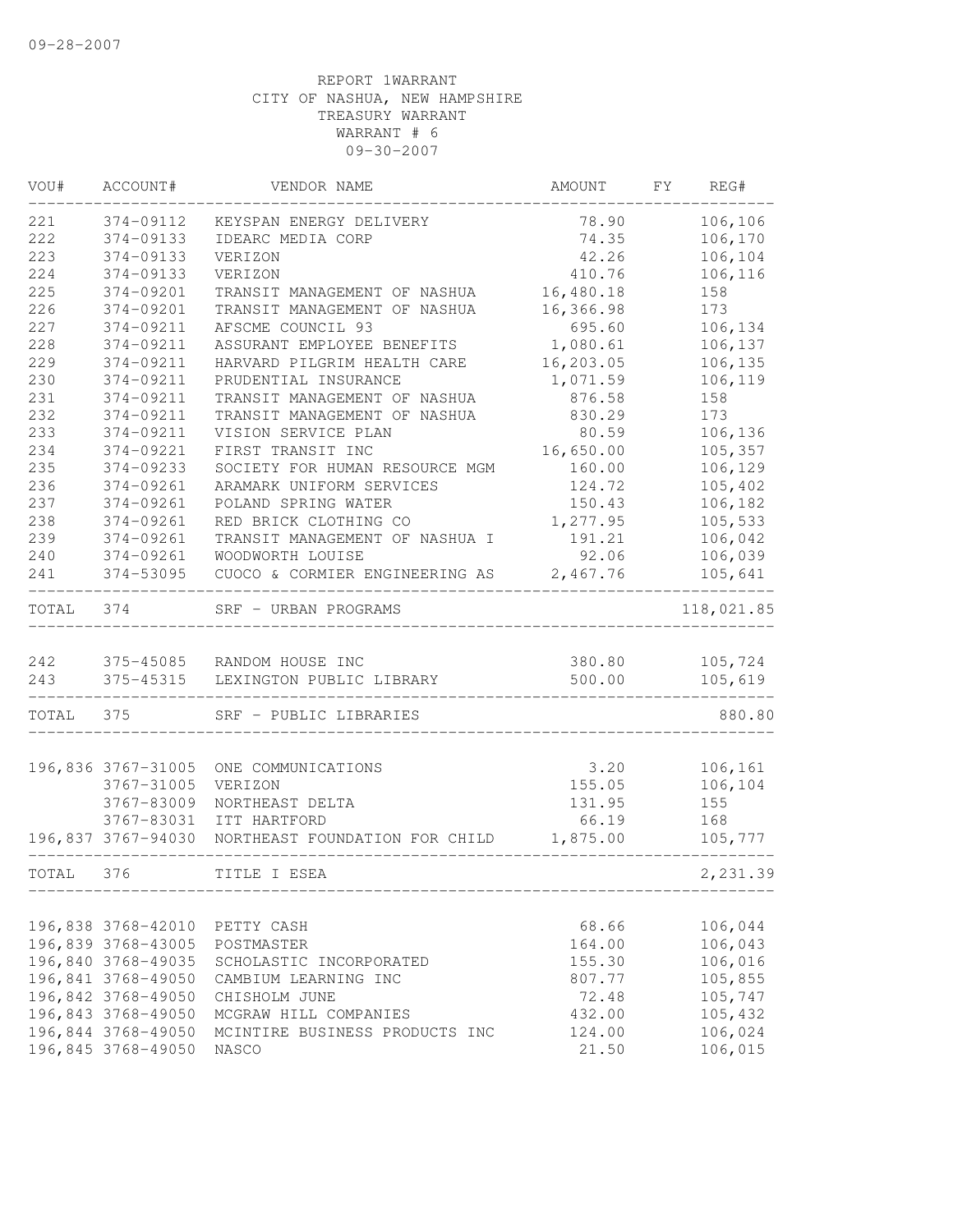| VOU#      | ACCOUNT#           | VENDOR NAME                                                                             | AMOUNT     | FΥ | REG#               |
|-----------|--------------------|-----------------------------------------------------------------------------------------|------------|----|--------------------|
|           | 196,846 3768-49050 | PETTY CASH                                                                              | 49.66      |    | 106,044            |
|           | 196,847 3768-49050 | ROCCA SUSAN                                                                             | 75.00      |    | 105,752            |
|           | 196,848 3768-49050 | SCHOOL SPECIALTY                                                                        | 534.43     |    | 105,770            |
|           | 196,849 3768-49050 | STAPLES BUSINESS ADVANTAGE                                                              | 24.98      |    | 105,649            |
|           | 196,850 3768-53101 | CROWDER LUCIE L                                                                         | 253.56     |    | 105,729            |
|           | 196,851 3768-53101 | DALTON SHARON                                                                           | 450.00     |    | 105,952            |
|           | 196,852 3768-53101 | RUSSELL GAIL M                                                                          | 450.00     |    | 105,951            |
|           | 196,853 3768-56020 | FIRST CHURCH                                                                            | 3,214.00   |    | 105,377            |
|           | 3768-83009         | NORTHEAST DELTA                                                                         | 80.23      |    | 155                |
|           | 3768-83031         | ITT HARTFORD                                                                            | 45.30      |    | 168                |
| TOTAL     | 376                | TITLE I ESEA                                                                            |            |    | 7,022.87           |
|           |                    | 196,854 3777-49075 HARCOURT ACHIEVE                                                     | 12, 115.55 |    | 105,850            |
|           |                    | 196,855 3777-49075 SCHOOL SPECIALTY                                                     | 4,951.98   |    | 105,770            |
| TOTAL     | 377                | TITLE III ENHANCE ENG LANGUAGE                                                          |            |    | 17,067.53          |
|           |                    |                                                                                         |            |    |                    |
|           |                    | 3887-83009 NORTHEAST DELTA                                                              | 2.69       |    | 155                |
|           | 3887-83031         | ITT HARTFORD                                                                            | .56        |    | 168                |
| TOTAL     | 388                | TITLE V INNOVATIVE PROGRAMS                                                             |            |    | 3.25               |
|           |                    |                                                                                         | 531.60     |    |                    |
|           |                    | 196,856 3908-91040 DARWISH COLLEEN<br>196,857 3908-91040 NEW HORIZONS COMPUTER LEARNING | 2,578.00   |    | 105,900<br>105,344 |
|           |                    |                                                                                         |            |    |                    |
| TOTAL     | 390                | VOC ED SECONDARY PERKINS                                                                |            |    | 3,109.60           |
|           | 3937-83009         | NORTHEAST DELTA                                                                         | 134.65     |    | 155                |
|           | 3937-83031         | ITT HARTFORD                                                                            | 8.12       |    | 168                |
|           |                    |                                                                                         |            |    |                    |
| TOTAL     | 393                | DAY CARE                                                                                |            |    | 142.77             |
|           | 196,858 3957-49050 | BOOKSHARE.ORG                                                                           | 300.00     |    | 105,965            |
|           |                    | 3957-83009 NORTHEAST DELTA                                                              | 42.67      |    | 155                |
|           |                    | 3957-83031 ITT HARTFORD                                                                 | 423.92     |    | 168                |
|           |                    | 196,859 3957-94030 ULLRICH ELIZABETH                                                    | 185.00     |    | 105,943            |
| TOTAL 395 |                    | IDEA BASIC SPEC ED                                                                      |            |    | 951.59             |
|           |                    |                                                                                         |            |    |                    |
|           |                    | 196,860 3958-53109 BOLICK TERESA DBA BOLICK TERES                                       | 2,750.00   |    | 105,740            |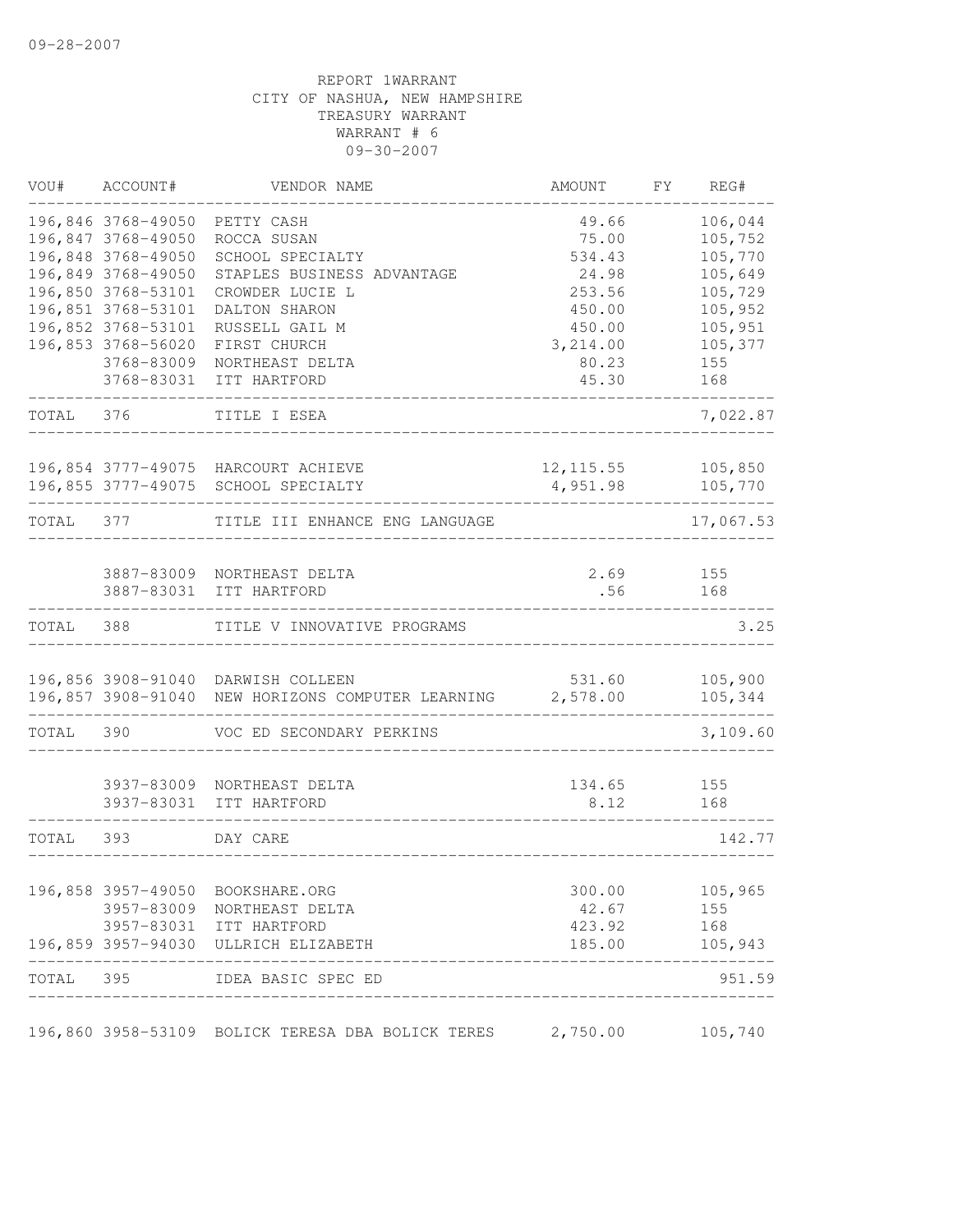| VOU#      | ACCOUNT#                      | VENDOR NAME             | AMOUNT FY | REG#     |
|-----------|-------------------------------|-------------------------|-----------|----------|
| TOTAL 395 |                               | IDEA BASIC SPEC ED      |           | 2,750.00 |
|           |                               | 3967-83031 ITT HARTFORD | 17.08     | 168      |
| TOTAL     | 396                           | IDEA PRESCHOOL SPEC ED  |           | 17.08    |
|           | 196,861 3977-53100 OFFICETEAM |                         | 2,702.43  | 105,956  |
| TOTAL     | 397                           | SPECIAL ED LOCAL        |           | 2,702.43 |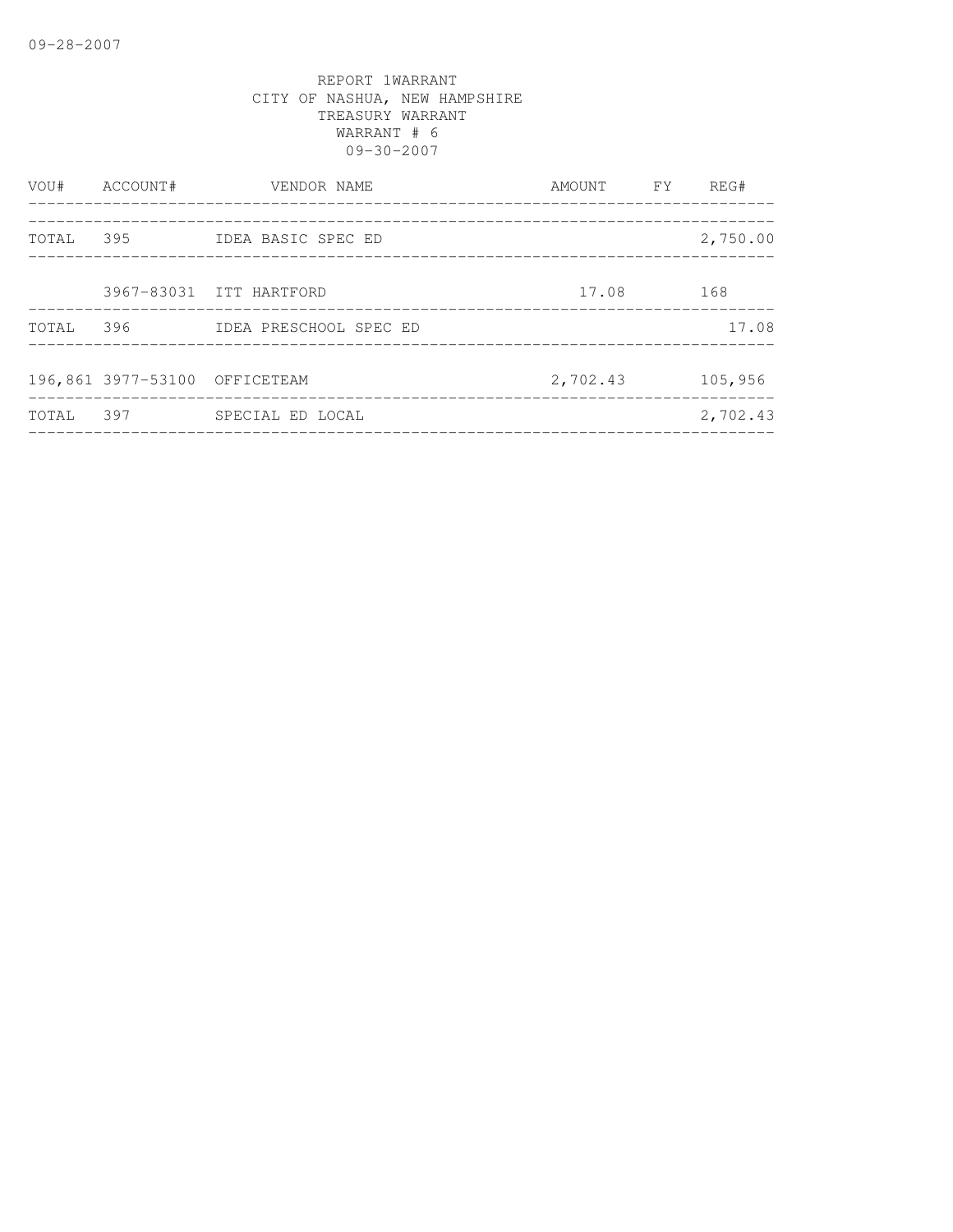|            | VOU# ACCOUNT#                      | VENDOR NAME                                                  | AMOUNT FY                | REG#                          |
|------------|------------------------------------|--------------------------------------------------------------|--------------------------|-------------------------------|
| 255<br>256 | 412-180 PM MCKAY                   | 412-180 CARE RIDE WHEELCHAIR                                 | 56.00<br>4,966.50        | 105,600<br>105,601            |
| TOTAL      |                                    | 412-18 FINANCIAL SERVICES<br>AUTO PERMITS                    |                          | 5,022.50                      |
| 257<br>258 | $457 - 345$<br>259 457-345 SK TAXI | HERTHER DIANNE<br>457-345 KOZLOWSKI LUCILLE                  | 18.20<br>50.00<br>153.63 | 105,567<br>105,462<br>105,568 |
|            |                                    | TOTAL 457-34 PARKING LOTS<br>PARKING METERS-LOTS & STREET    |                          | 221.83                        |
|            | 196,862 481-624 DIAZ LISA          |                                                              | 50.00                    | 105,983                       |
|            |                                    | TOTAL 481-62 SCHOOL DEPARTMENT REVENUE<br>BUS TRANSPORTATION |                          | 50.00                         |
|            |                                    |                                                              |                          |                               |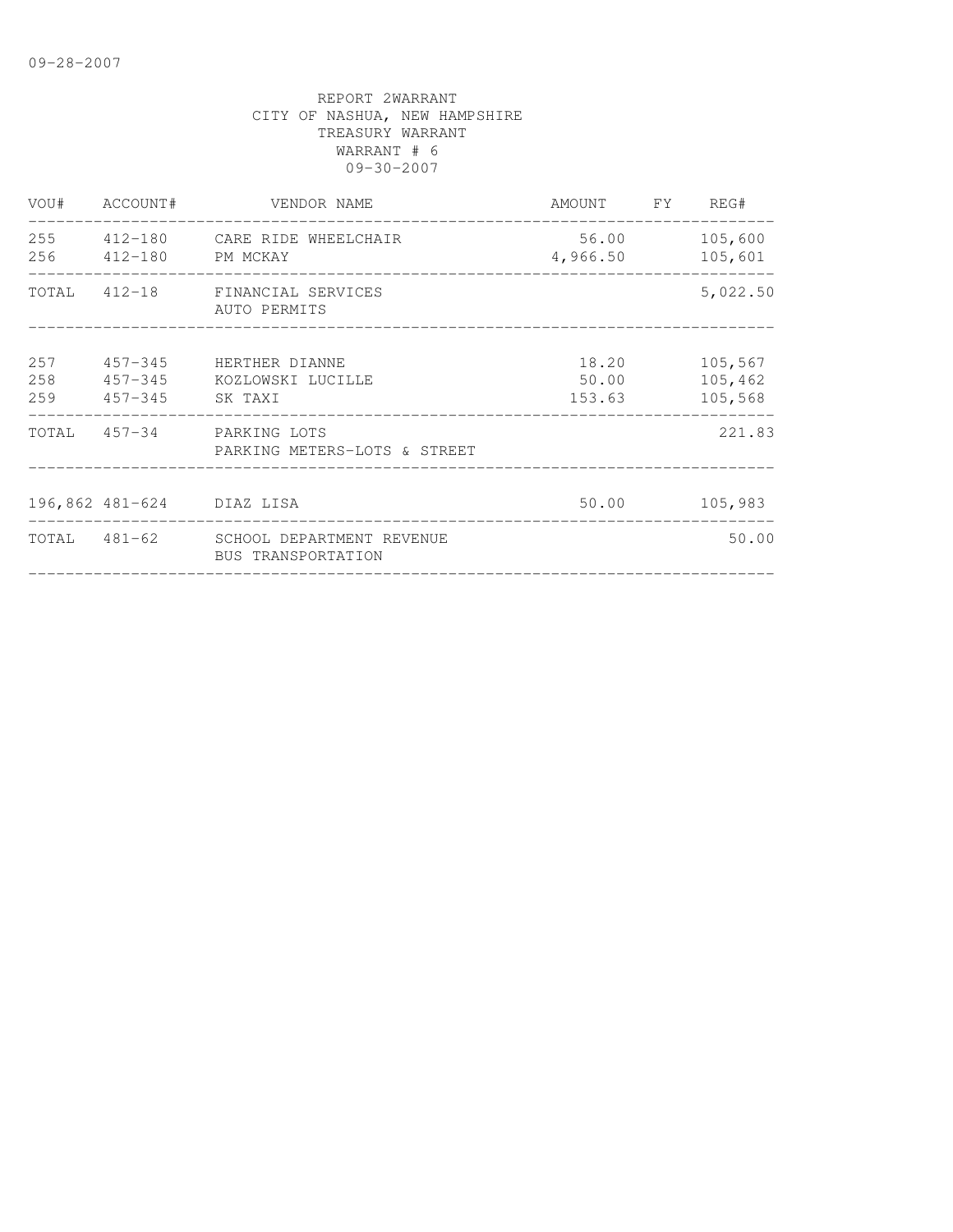| VOU#  | ACCOUNT#  | VENDOR NAME                                        | AMOUNT    | FY<br>REG# |
|-------|-----------|----------------------------------------------------|-----------|------------|
| 260   |           | 501-31050 VERIZON WIRELESS                         | 89.74     | 106, 140   |
| TOTAL | 501       | MAYOR'S OFFICE                                     |           | 89.74      |
| 261   | 502-51010 | HILLSBOROUGH COUNTY TREASURER                      | 18.00     | 106,009    |
| 262   | 502-53120 | MCNAMEE JAMES M                                    | 3,840.00  | 105,682    |
| 263   | 502-41015 | STAPLES BUSINESS ADVANTAGE                         | 370.96    | 105,717    |
| TOTAL | 502       | LEGAL DEPARTMENT                                   |           | 4,228.96   |
| 264   | 505-81005 | ADULT LEARNING CENTER                              | 7,000.00  | 105,692    |
| 265   | 505-81011 | AMERICAN RED CROSS                                 | 6, 250.00 | 106,008    |
| 266   | 505-81013 | BIG BROTHERS BIG SISTERS                           | 3,250.00  | 105,448    |
| 267   | 505-81120 | BOYS & GIRLS CLUB OF GREATER N                     | 5,000.00  | 105,330    |
| 268   | 505-81020 | COMMUNITY COUNCIL OF NASHUA NH                     | 2,500.00  | 105,710    |
| 269   | 505-81025 | GIRLS INC OF NH                                    | 5,000.00  | 105,452    |
| 270   | 505-81032 | HARBOR HOMES INC                                   | 19,000.00 | 105,497    |
| 271   | 505-81073 | NASHUA PASTORAL CARE                               | 7,000.00  | 105,470    |
| 271   | 505-81074 | NASHUA PASTORAL CARE                               | 5,000.00  | 105,470    |
| 272   | 505-81116 | SALVATION ARMY                                     | 3,750.00  | 105,300    |
| 273   | 505-81014 | THE CAREGIVERS INC                                 | 2,000.00  | 105,663    |
| TOTAL | 505       | CIVIC & COMM. ACTIVITIES                           |           | 65,750.00  |
|       |           |                                                    |           |            |
| 274   | 506-31005 | PAETEC COMMUNICATIONS INC                          | 5,041.64  | 106,090    |
| 275   | 506-31005 | VERIZON                                            | 5, 315.98 | 106,104    |
| 276   | 506-31005 | VERIZON                                            | 623.94    | 106,127    |
| 277   | 506-31005 | VERIZON BUSINESS FIOS                              | 39.99     | 106,138    |
| 278   | 506-31005 | VERIZON ONLINE                                     | 41.84     | 106,126    |
| TOTAL | 506       | TELECOMMUNICATIONS                                 |           | 11,063.39  |
| 279   | 508-83100 | STATE OF NH - UC<br>W/C                            | 2,466.87  | 105,626    |
| 279   | 508-83101 | STATE OF $NH - UC$ W/C                             | 2,855.25  | 105,626    |
|       |           | ------------<br>TOTAL 508 INSURANCE - POLICY COSTS |           | 5,322.12   |
| 280   |           | 511-94010 SWEENY DIANE C                           | 578.25    | 106,045    |
|       |           |                                                    |           |            |
|       |           | TOTAL 511 ADMINISTRATIVE SERVICES                  |           | 578.25     |
| 281   |           | 512-41055 ADVANTAGE OFFICE SOLUTIONS INC 315.36    |           | 105,695    |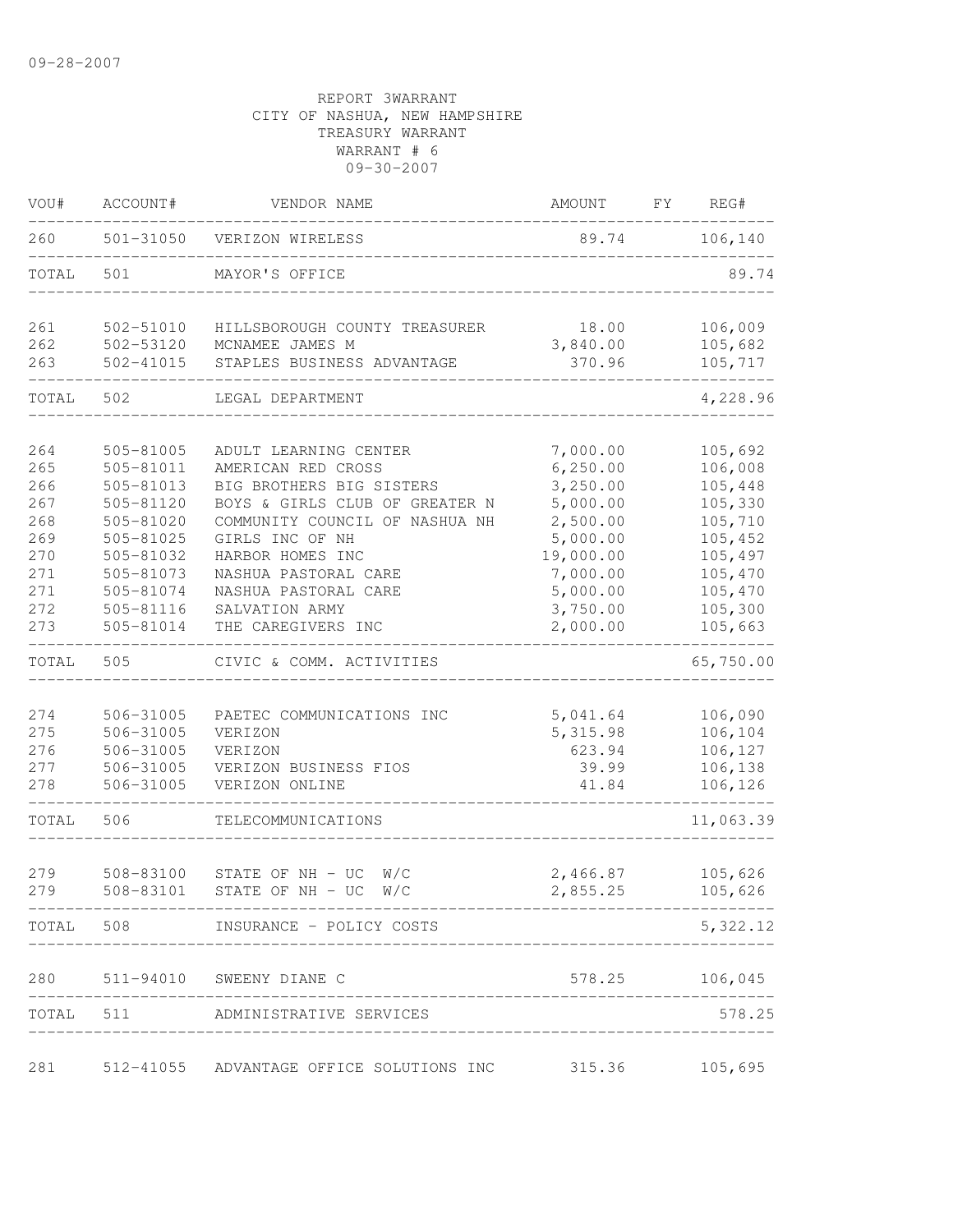| VOU#       | ACCOUNT#               | VENDOR NAME                                                              | AMOUNT          | FY | REG#                     |
|------------|------------------------|--------------------------------------------------------------------------|-----------------|----|--------------------------|
| 282        | 512-41015              | ANCO ENGRAVED SIGNS & STAMPS I                                           | 40.95           |    | 105,638                  |
| 283        | 512-59266              | CBCINNOVIS INC                                                           | 12.25           |    | 105,515                  |
| 284        | 512-66025              | GE CAPITAL INC                                                           | 270.00          |    | 105,701                  |
| 285        | 512-95005              | <b>GFOA</b>                                                              | 145.00          |    | 106,148                  |
| 286        | 512-52010              | MELANSON HEATH & COMPANY PC                                              | 12,000.00       |    | 105,441                  |
| 287        | 512-95005              | NEW HAMPSHIRE GFOA                                                       | 35.00           |    | 106,150                  |
| 288        | 512-41015              | STAPLES BUSINESS ADVANTAGE                                               | 249.29          |    | 105,717                  |
| 288        | 512-41055              | STAPLES BUSINESS ADVANTAGE                                               | 242.54          |    | 105,717                  |
| TOTAL      | 512                    | FINANCIAL SERVICES                                                       |                 |    | 13,310.39                |
|            |                        |                                                                          |                 |    | 105,560                  |
| 289        | 513-59100              | COMPLIANCE NETWORK OF NEW ENGL                                           | 650.00          |    |                          |
| 290        | 513-91005              | LUCIER PATRICIA                                                          | 112.52          |    | 106,046                  |
| 291        | 513-41015              | STAPLES BUSINESS ADVANTAGE                                               | 521.06          |    | 105,717                  |
| TOTAL      | 513                    | CITY CLERK'S OFFICE                                                      |                 |    | 1,283.58                 |
| 292        | 516-54016              | AMERICAN PLANNING ASSN MA CHAP                                           | 25.00           |    | 106,176                  |
| 293        | 516-54016              | DICE.COM                                                                 | 459.00          |    | 105,538                  |
| 294        | 516-95005              | MILFORD TOASTMASTERS                                                     | 45.00           |    | 106,174                  |
| 295        | 516-66030              | PITNEY BOWES                                                             | 1,020.00        |    | 106,157                  |
| 296        | 516-45240              | RIS PAPER COMPANY INC                                                    | 353.36          |    | 105,386                  |
| 297        | 516-54006              | UNION LEADER CORPORATION                                                 | 52.05           |    | 106,094                  |
| TOTAL      | 516                    | PURCHASING DEPARTMENT                                                    |                 |    | 1,954.41                 |
| 298        | 517-75023              | B & S LOCKSMITH INC                                                      |                 |    |                          |
| 299        | 517-75902              | HOME DEPOT CREDIT SERVICES                                               | 3.90            |    | 105,537                  |
| 300        |                        | INTEGRATED ENGINEERED SYSTEMS                                            | 7.80            |    | 106,102                  |
| 301        | 517-75130              |                                                                          | 590.50          |    | 105,407                  |
| 302        | 517-75105<br>517-33005 | M & M ELECTRICAL SUPPLY CO INC<br>PENNICHUCK WATER                       | 98.35<br>219.59 |    | 105,990                  |
|            | 517-75023              | PROTECTION ONE INC                                                       |                 |    | 106,107                  |
| 303        |                        | PUBLIC SERVICE OF NH                                                     | 6,790.00        |    | 106,125                  |
| 304        | 517-32005              |                                                                          | 6,941.04        |    | 106,158                  |
| 305        | 517-78100              | SANEL AUTO PARTS CO                                                      | 359.37          |    | 105,475                  |
| 306        | 517-75023              | SKYLINE ROOFING INC                                                      | 730.00          |    | 105,803                  |
| 307<br>307 |                        | 517-69025 W E AUBUCHON COMPANY INC<br>517-75023 W E AUBUCHON COMPANY INC | 24.58<br>8.09   |    | 105,302<br>105,302       |
| TOTAL      | 517                    | BUILDING MAINT - CITY ADMIN                                              |                 |    | $- - - - -$<br>15,773.22 |
|            |                        |                                                                          |                 |    |                          |
| 308        | 518-94010              | DESHAINES JENNIFER                                                       | 578.25          |    | 106,047                  |
| 309        | 518-41015              | STAPLES BUSINESS ADVANTAGE                                               | 330.02          |    | 105,717                  |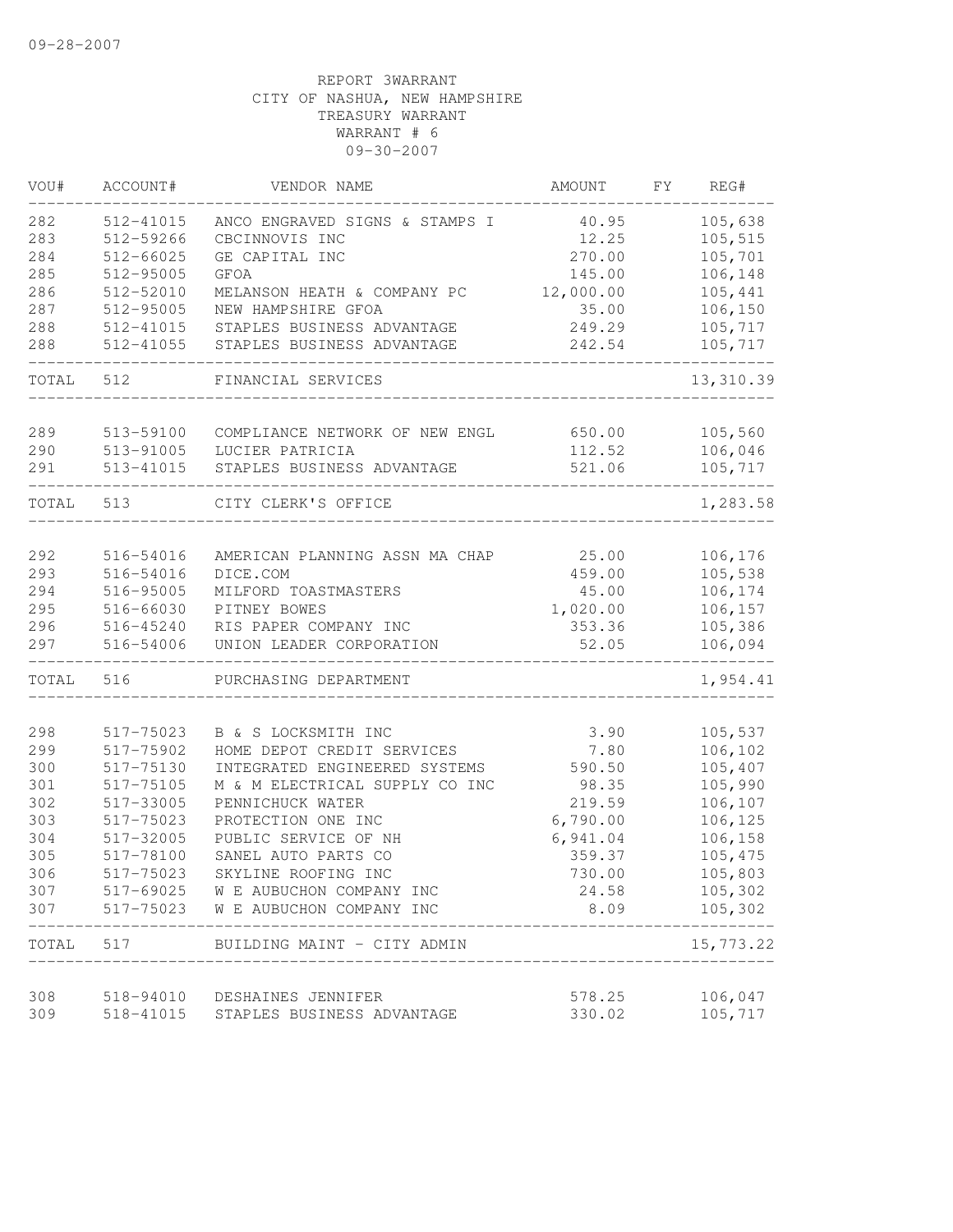| VOU#       | ACCOUNT#               | VENDOR NAME                                              | AMOUNT           | FY.<br>REG#        |
|------------|------------------------|----------------------------------------------------------|------------------|--------------------|
| TOTAL      | 518                    | INSURANCE - ADMINISTRATION                               |                  | 908.27             |
| 310        | 519-94005              | MARINO ANGELO                                            | 807.08           | 105,621            |
| 311        | 519-41005              | RIS PAPER COMPANY INC                                    | 36.57            | 105,386            |
| 312        | 519-41015              | STAPLES BUSINESS ADVANTAGE                               | 68.23            | 105,717            |
| 313        | 519-41005              | WB MASON COMPANY INC                                     | 2,067.94         | 105,323            |
| TOTAL      | 519                    | ASSESSORS                                                |                  | 2,979.82           |
| 314        | 520-53100              | BOOTH HILARY                                             | 120.00           | 105,669            |
| 315        | 520-59100              | ERICKSON CLEANING SERVICES LLC                           | 210.00           | 105,426            |
| 316        | 520-33005              | PENNICHUCK WATER                                         | 613.24           | 106,107            |
| 317        | 520-74092              | SIMPLEX GRINNELL                                         | 104.00           | 106,113            |
| 318        | 520-53100              | SWANSON MIRIAN H                                         | 720.00           | 105,615            |
| TOTAL      | 520                    | HUNT BUILDING                                            |                  | 1,767.24           |
|            |                        | CDW GOVERNMENT INC                                       |                  |                    |
| 319<br>320 | 522-64052<br>522-74030 | COCCI COMPUTER SERVICES INC                              | 209.99<br>521.50 | 105,766<br>105,472 |
| 321        | 522-74035              | INSIGHT PUBLIC SECTOR                                    | 9,425.00         | 105,347            |
| 322        | 522-43015              | UNITED PARCEL SERVICE                                    | 12.03            | 106,179            |
| TOTAL      | 522                    | INFORMATION TECHNOLOGY                                   |                  | 10,168.52          |
|            |                        |                                                          |                  |                    |
| 323<br>324 | 531-53056<br>531-78007 | AAA CREDIT SCREENING SERV LLC<br>ADAMSON INDUSTRIES CORP | 25.00<br>253.65  | 105,295<br>105,523 |
| 325        | 531-45175              | AIRGAS EAST                                              | 75.99            | 105,350            |
| 326        | $531 - 46045$          | ALEC'S SHOE STORE INC                                    | 74.95            | 105,447            |
| 327        | 531-75023              | AMERICAN SECURITY & FIRE PROTE                           | 216.00           | 106,145            |
| 328        | 531-53070              | ANIMAL HOSPITAL OF NASHUA INC                            | 1,159.70         | 105,684            |
| 329        | $531 - 45920$          | ARMOR HOLDINGS FORENSICS INC                             | 174.79           | 105,287            |
| 330        | 531-75023              | B & S LOCKSMITH INC                                      | 11.10            | 105,537            |
| 330        | 531-78007              | B & S LOCKSMITH INC                                      | 14.86            | 105,537            |
| 331        | 531-46030              | BEN'S UNIFORMS                                           | 763.00           | 106,019            |
| 331        | $531 - 46040$          | BEN'S UNIFORMS                                           | 1,987.96         | 106,019            |
| 331        | $531 - 46045$          | BEN'S UNIFORMS                                           | 260.00           | 106,019            |
| 332        | 531-78007              | BEST FORD/BEST CYCLE                                     | 515.96           | 105,297            |
| 332        | 531-78075              | BEST FORD/BEST CYCLE                                     | 646.70           | 105,297            |
| 333        | $531 - 46040$          | BROWN DENNIS M                                           | 79.48            | 106,062            |
| 334        | 531-72020              | CAPUS AUTOMATION SERVICES                                | 1,325.00         | 106,117            |
| 335        | 531-78007              | CARPARTS OF NASHUA                                       | 125.90           | 105,296            |
| 336        | 531-78007              | DOBLES CHEVROLET-GEO-BUICK INC                           | 209.74           | 106,007            |
| 337        | 531-94005              | DUNKIN DONUTS                                            | 227.25           | 105,339            |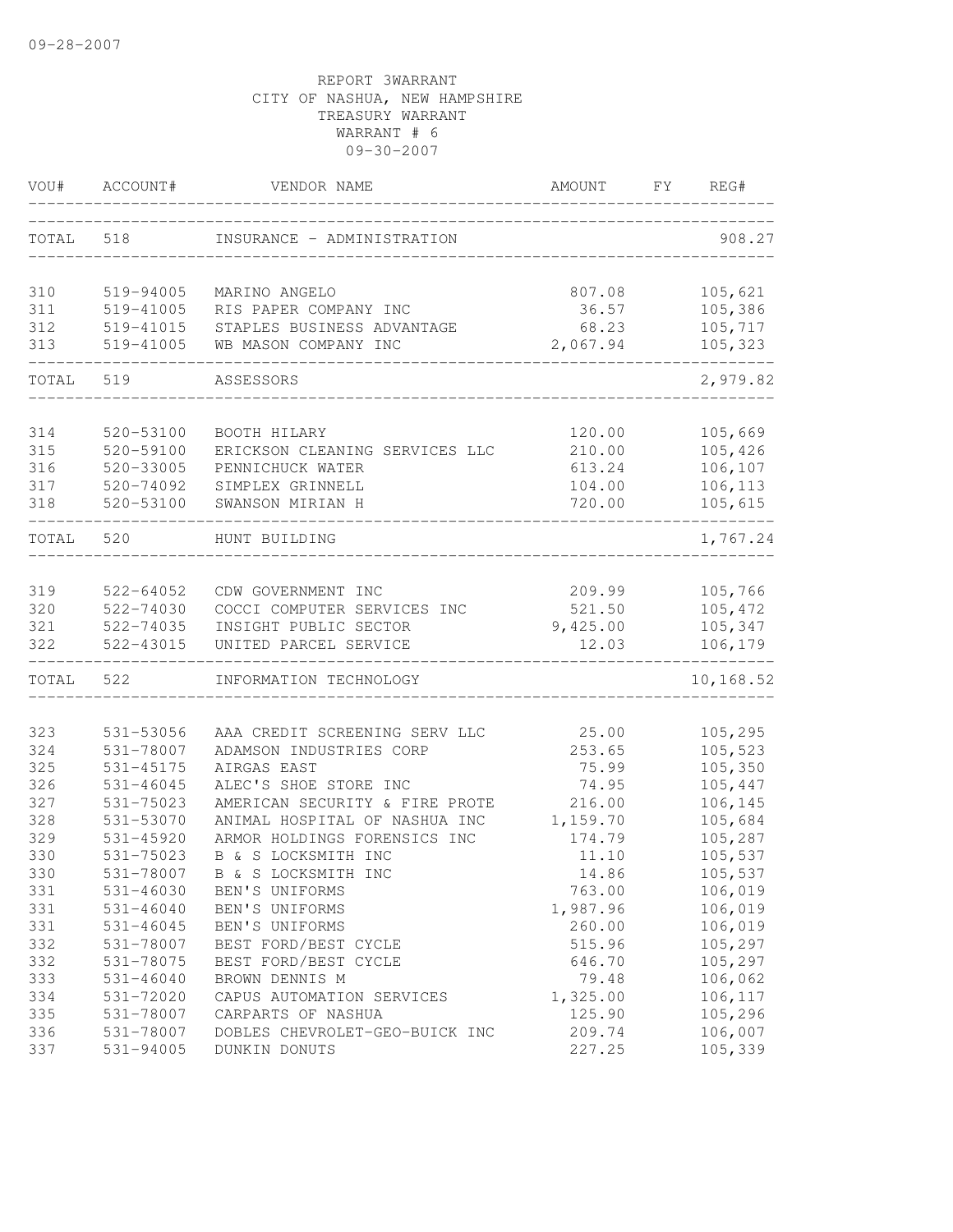| VOU# | ACCOUNT#      | VENDOR NAME                    | AMOUNT    | FΥ | REG#    |
|------|---------------|--------------------------------|-----------|----|---------|
| 338  | 531-78007     | EMERGENCY EQUIPMENT WAREHOUSE  | 157.25    |    | 105,688 |
| 339  | 531-42000     | F W WEBB COMPANY               | 21.30     |    | 105,366 |
| 340  | $531 - 46040$ | FISHER JOHN                    | 106.00    |    | 106,061 |
| 341  | 531-78007     | G H BERLIN OIL CO              | 497.22    |    | 105,513 |
| 342  | 531-94010     | GAPHARDT CLARK                 | 396.00    |    | 106,056 |
| 343  | $531 - 66025$ | GE CAPITAL INC                 | 1, 113.28 |    | 105,701 |
| 344  | $531 - 46040$ | GEORGE'S APPAREL               | 290.00    |    | 105,358 |
| 345  | 531-98035     | GOOD MORNING SALES INC         | 37.25     |    | 106,022 |
| 346  | 531-94005     | GOODRIDGE PATRICK              | 601.00    |    | 106,053 |
| 347  | 531-78100     | GOODYEAR AUTO SERVICE CENTER   | 108.00    |    | 105,272 |
| 348  | 531-41015     | GRANITE STATE STAMPS INC       | 35.47     |    | 105,989 |
| 349  | 531-78007     | GRAPPONE AUTOMOTIVE GROUP      | 243.18    |    | 105,546 |
| 350  | 531-74092     | HARRIS EQUIPMENT REPAIR SERVIC | 48.44     |    | 106,002 |
| 351  | 531-53125     | HILL SHAWN                     | 200.00    |    | 106,049 |
| 352  | 531-42000     | HOME DEPOT CREDIT SERVICES     | 329.04    |    | 106,141 |
| 352  | 531-75023     | HOME DEPOT CREDIT SERVICES     | 29.66     |    | 106,141 |
| 353  | $531 - 46040$ | HOWE SCOTT                     | 419.97    |    | 106,057 |
| 354  | $531 - 46040$ | HUDON SCOTT                    | 512.37    |    | 106,063 |
| 355  | 531-94005     | IAFCI-NE CHAPTER               | 225.00    |    | 106,152 |
| 356  | 531-59100     | J P PEST SERVICES              | 65.00     |    | 105,528 |
| 357  | 531-98025     | JACK'S PIZZA                   | 36.00     |    | 105,686 |
| 358  | 531-34015     | KEYSPAN ENERGY DELIVERY        | 81.39     |    | 106,106 |
| 359  | 531-53125     | LEE DENNIS P                   | 200.00    |    | 106,048 |
| 360  | 531-45920     | LYNN PEAVEY CO                 | 269.25    |    | 105,289 |
| 361  | 531-91025     | MABRY SEAN                     | 38.80     |    | 106,055 |
| 362  | 531-91025     | MACISAAC TIMOTHY               | 38.80     |    | 106,052 |
| 363  | 531-53125     | MASELLA MICHAEL                | 250.00    |    | 106,059 |
| 364  | 531-45920     | MCLAUGHLIN TRANSPORTATION SYST | 134.00    |    | 105,657 |
| 365  | 531-78007     | MHQ MUNICIPAL VEHICLES         | 153.70    |    | 105,551 |
| 366  | 531-95000     | NASRO                          | 30.00     |    | 106,139 |
| 367  | 531-78007     | NYTECH SUPPLY CO               | 166.76    |    | 105,319 |
| 368  | 531-94005     | PADGETT-THOMPSON               | 597.00    |    | 106,142 |
| 369  | 531-31040     | PAETEC COMMUNICATIONS INC      | 359.31    |    | 106,090 |
| 369  | 531-74040     | PAETEC COMMUNICATIONS INC      | 617.28    |    | 106,090 |
| 370  | 531-33005     | PENNICHUCK WATER               | 202.40    |    | 106,107 |
| 371  | 531-32035     | PUBLIC SERVICE OF NH           | 202.62    |    | 106,158 |
| 372  | 531-42000     | REXEL CLS                      | 139.14    |    | 105,925 |
| 373  | 531-46040     | RILEY'S SPORT SHOP INC         | 39.30     |    | 105,284 |
| 374  | 531-78007     | ROBBINS AUTO PARTS INC         | 612.53    |    | 105,507 |
| 375  | 531-78007     | SIRCHIE FINGER PRINT LABORATOR | 307.32    |    | 105,636 |
| 376  | 531-69025     | SNAP ON TOOLS                  | 254.05    |    | 105,332 |
| 377  | $531 - 44005$ | SOURCE 4 INC                   | 402.23    |    | 105,509 |
| 378  | 531-74092     | SOUTHWORTH MILTON INC          | 595.00    |    | 106,146 |
| 379  | 531-41005     | STAPLES BUSINESS ADVANTAGE     | 210.20    |    | 105,717 |
| 379  | 531-41015     | STAPLES BUSINESS ADVANTAGE     | 1,194.37  |    | 105,717 |
| 380  | 531-46030     | STAR PACKER BADGES             | 30.00     |    | 105,365 |
| 381  | 531-91025     | STONE JAMES J JR               | 38.80     |    | 106,054 |
| 382  | $531 - 46040$ | SULLIVAN MICHAEL               | 177.08    |    | 106,051 |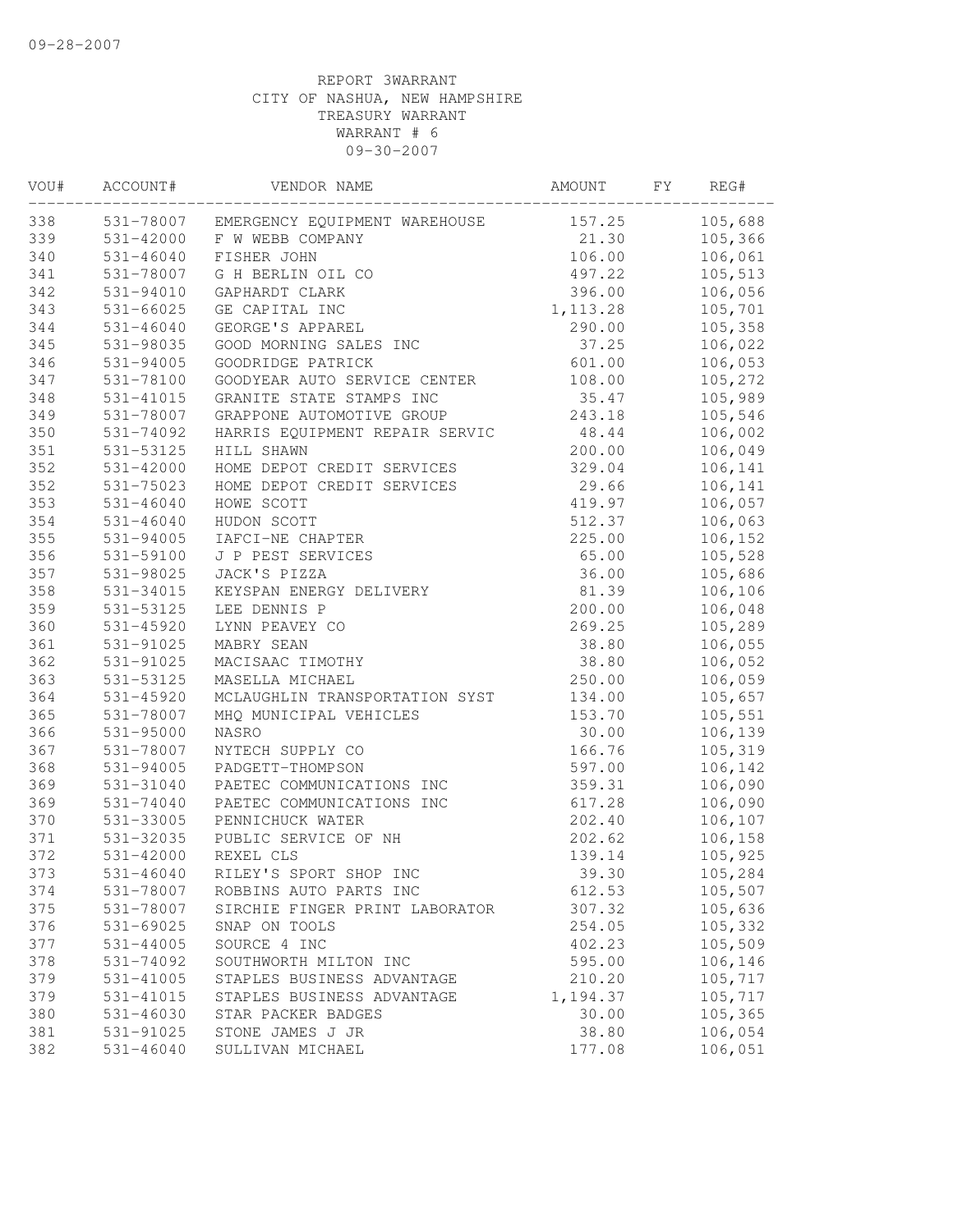| VOU#  | ACCOUNT#      | VENDOR NAME                    | AMOUNT   | FΥ | REG#      |
|-------|---------------|--------------------------------|----------|----|-----------|
| 383   | 531-45005     | SUREFIRE LLC                   | 184.56   |    | 105,502   |
| 384   | 531-53125     | SWEENEY STEPHEN                | 200.00   |    | 106,050   |
| 385   | $531 - 46040$ | THERIAULT PETER J              | 31.97    |    | 106,058   |
| 386   | 531-94010     | THERRIEN TODD                  | 500.00   |    | 106,060   |
| 387   | 531-95000     | THOMPSON PUBLISHING GROUP INC  | 527.50   |    | 106,120   |
| 388   | 531-78007     | TOWERS MOTOR PARTS CORP        | 209.28   |    | 105,677   |
| 389   | 531-74145     | TREASURER STATE OF NH          | 97.50    |    | 105,401   |
| 390   | 531-78007     | U S SLIDE FASTENER CORP        | 72.39    |    | 105,703   |
| 391   | 531-43005     | UNITED PARCEL SERVICE          | 12.47    |    | 106,179   |
| 392   | 531-43005     | UNITED STATES POSTAL SERVICE   | 1,000.00 |    | 165       |
| 393   | 531-78007     | USP OF NEW ENGLAND             | 94.00    |    | 105,662   |
| 394   | 531-31020     | VERIZON                        | 372.70   |    | 106,104   |
| 395   | 531-31025     | VERIZON                        | 698.57   |    | 106,116   |
| 396   | 531-31025     | VERIZON WIRELESS               | 49.27    |    | 106,140   |
| 396   | 531-31040     | VERIZON WIRELESS               | 1,496.78 |    | 106,140   |
| 397   | 531-74035     | WEST PAYMENT CENTER            | 131.55   |    | 106,105   |
| TOTAL | 531           | POLICE DEPARTMENT              |          |    | 26,638.33 |
|       |               |                                |          |    |           |
| 398   | 532-78100     | ADAMSON INDUSTRIES CORP        | 2,003.95 |    | 105,523   |
| 399   | 532-78100     | ARCSOURCE INC                  | 33.25    |    | 105,478   |
| 400   | 532-59100     | ARISTATEK INC                  | 1,250.00 |    | 105,587   |
| 401   | 532-79040     | BATTERIES PLUS 400             | 113.95   |    | 105,706   |
| 402   | 532-75160     | DRAIN-MEDIC/ROBERT SILVA       | 410.00   |    | 105,608   |
| 403   | 532-78100     | EAST COAST TERMINALS           | 40.18    |    | 105,566   |
| 404   | 532-95010     | FIRE FINDINGS                  | 86.00    |    | 106,130   |
| 405   | 532-78080     | FREIGHTLINER OF NH INC         | 67.89    |    | 105,690   |
| 406   | 532-94005     | GUEST SERVICES INC             | 226.80   |    | 105,453   |
| 407   | 532-75050     | HEBERT LANDSCAPE CONSTRUCTION  | 500.00   |    | 106,065   |
| 408   | 532-69025     | HOME DEPOT CREDIT SERVICES     | 113.97   |    | 106,102   |
| 408   | 532-75023     | HOME DEPOT CREDIT SERVICES     | 8.41     |    | 106,102   |
| 409   | 532-64094     | INDUSTRIAL PROTECTION SERVICES | 396.28   |    | 105,348   |
| 410   | 532-53025     | INTEGRATED ENGINEERED SYSTEMS  | 375.00   |    | 105,407   |
| 411   | 532-59135     | J P PEST SERVICES              | 85.00    |    | 105,528   |
| 412   | 532-34015     | KEYSPAN ENERGY DELIVERY        | 772.14   |    | 106,106   |
| 413   | 532-75105     | M & M ELECTRICAL SUPPLY CO INC | 76.73    |    | 105,990   |
| 414   | 532-59100     | MAYNARD & LESIEUR INCORPORATED | 146.00   |    | 106,003   |
| 414   | 532-78065     | MAYNARD & LESIEUR INCORPORATED | 145.85   |    | 106,003   |
| 415   | 532-78100     | MINUTEMAN TRUCKS INC           | 328.14   |    | 105,526   |
| 416   | 532-47010     | MOORE MEDICAL LLC              | 650.00   |    | 105,510   |
| 417   | 532-43005     | MORRISSEY BRIAN                | 13.79    |    | 106,064   |
| 417   | 532-75023     | MORRISSEY BRIAN                | 16.99    |    | 106,064   |
| 417   | 532-75130     | MORRISSEY BRIAN                | 16.65    |    | 106,064   |
| 417   | 532-75160     | MORRISSEY BRIAN                | 13.05    |    | 106,064   |
| 417   | 532-98029     | MORRISSEY BRIAN                | 76.97    |    | 106,064   |
| 418   | 532-42005     | NEW ENGLAND PAPER & SUPPLY     | 212.65   |    | 105,504   |
| 418   | 532-42010     | NEW ENGLAND PAPER & SUPPLY     | 59.10    |    | 105,504   |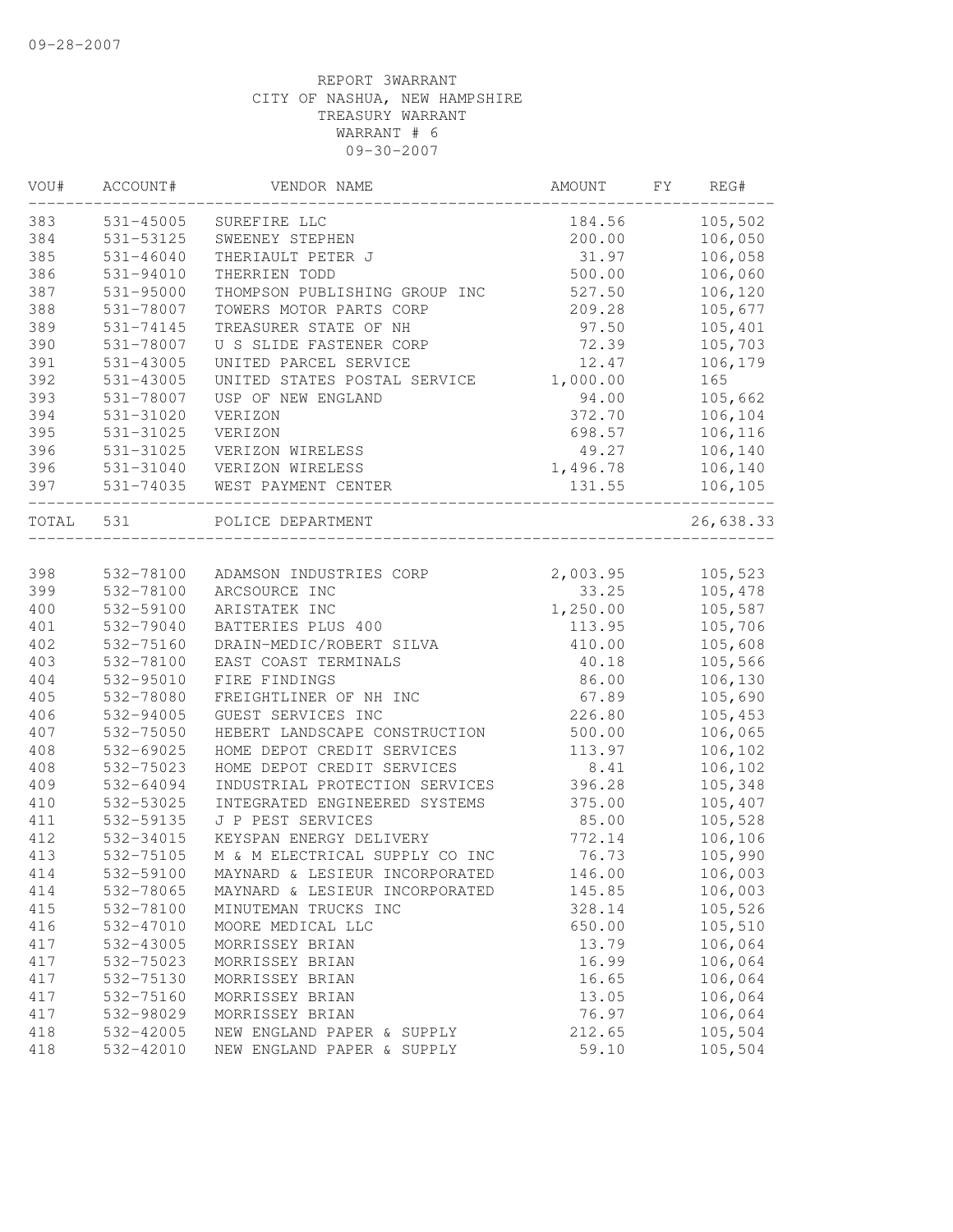| VOU#  | ACCOUNT#       | VENDOR NAME                    | AMOUNT                | FY | REG#               |
|-------|----------------|--------------------------------|-----------------------|----|--------------------|
| 418   | 532-42020      | NEW ENGLAND PAPER & SUPPLY     | 86.60                 |    | 105,504            |
| 419   | 532-49025      | <b>NFPA</b>                    | 705.45                |    | 106,085            |
| 420   | 532-78095      | NH HYDRAULICS INC              | 1,100.00              |    | 105,444            |
| 421   | 532-31040      | PAETEC COMMUNICATIONS INC      | 25.08                 |    | 106,090            |
| 422   | 532-33005      | PENNICHUCK WATER               | 531.93                |    | 106,107            |
| 423   | 532-68065      | PIERCE MANUFACTURING INC       | 152,230.00            |    | 163                |
| 424   | 532-74092      | PRECISION FITNESS EQUIPMENT IN | 190.00                |    | 105,642            |
| 425   | 532-32005      | PUBLIC SERVICE OF NH           | 4,527.29              |    | 106,158            |
| 426   | 532-79045      | RADIO SHACK                    | 68.98                 |    | 106,092            |
| 427   | 532-79045      | REXEL CLS                      | .44                   |    | 105,925            |
| 428   | 532-78007      | SANEL AUTO PARTS CO            | 123.28                |    | 105,475            |
| 428   | 532-78100      | SANEL AUTO PARTS CO            | 121.30                |    | 105,475            |
| 429   | 532-46045      | SHEA WILLIAM                   | 600.00                |    | 105,559            |
| 430   | 532-69035      | SNAP ON TOOLS                  | 12.40                 |    | 105,332            |
| 431   | 532-47010      | ST JOSEPH HOSPITAL             | 154.00                |    | 105,547            |
| 432   | 532-41015      | STAPLES BUSINESS ADVANTAGE     | 399.50                |    | 105,717            |
| 433   | 532-46030      | STATION HOUSE SUPPLY/DBA THE F | 255.25                |    | 105,474            |
| 434   | 532-94010      | STOWERS ANTHONY                | 832.00                |    | 105,328            |
| 435   | 532-31040      | VERIZON WIRELESS               | 34.67                 |    | 106,140            |
| 436   | 532-75023      | WILKINS CONSTRUCTION           | 180.00                |    | 106,066            |
| 437   | 532-78020      | YANKEE TRUCKS                  | 139.90                |    | 105,311            |
| TOTAL | 532            | FIRE DEPARTMENT                |                       |    | 170,556.81         |
|       |                |                                |                       |    |                    |
| 438   | 534-64297 PSNH |                                | 105.00                |    | 106, 163           |
| 439   | 534-32020      | PUBLIC SERVICE OF NH           | 217.64                |    | 106, 158           |
| TOTAL | 534            | STREET LIGHTING                |                       |    | 322.64             |
| 440   | 536-74150      | CYBER COMMUNICATIONS           | 93.75                 |    | 105,714            |
| 441   | 536-32035      | PUBLIC SERVICE OF NH           | 721.00                |    | 106,158            |
| 442   | 536-64255      | TESSCO TECHNOLOGIES INC        | 960.85                |    | 105,482            |
| 443   | 536-31050      | VERIZON WIRELESS               | 70.25                 |    | 106,140            |
| TOTAL | 536            | CITYWIDE COMMUNICATIONS        | _____________________ |    | 1,845.85           |
|       |                |                                |                       |    |                    |
| 444   |                | 541-32005 PUBLIC SERVICE OF NH | 1,245.48              |    | 106,158            |
| TOTAL | 541            | COMMUNITY SERVICES DIVISION    |                       |    | 1,245.48           |
|       |                |                                |                       |    |                    |
| 445   | 543-53045      | HEALTH STOP INC                | 79.00                 |    | 105,446            |
| 446   | 543-49075      | NEW ENGLAND DRY ICE CO LLC     | 28.00                 |    | 105,304<br>105,658 |
| 447   | 543-91005      | TREMBLAY MICHAEL               | 68.49                 |    |                    |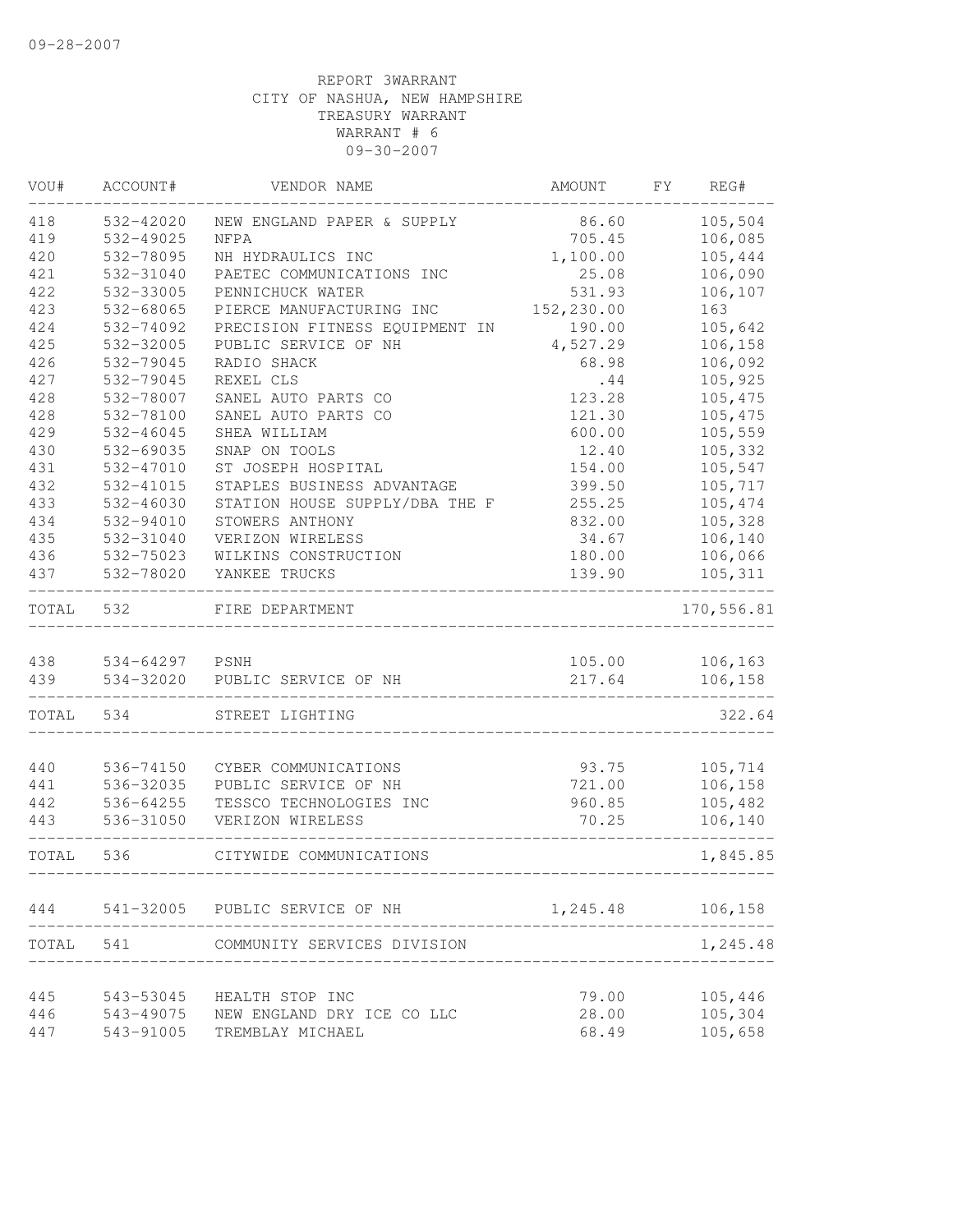| VOU#      | ACCOUNT#  | VENDOR NAME                    | AMOUNT    | FY | REG#    |
|-----------|-----------|--------------------------------|-----------|----|---------|
| TOTAL 543 |           | ENVIRONMENTAL HEALTH DEPT.     |           |    | 175.49  |
| 448       | 545-97020 | 188 CONCORD ST LLC DBA LILLIAN | 1,775.00  |    | 105,613 |
| 449       | 545-97020 | 23-25 TEMPLE ST REALTY LLC     | 718.46    |    | 105,631 |
| 450       | 545-97020 | 28-34 RR SQUARE LLC            | 225.00    |    | 105,316 |
| 451       | 545-97020 | 525 AMHERST ST LLC             | 224.11    |    | 105,376 |
| 452       | 545-97020 | 82 WEST HOLLIS ST LLC          | 950.33    |    | 105,656 |
| 453       | 545-97020 | A1 RENTAL PROPERTY MGMT LLC    | 1,656.80  |    | 105,493 |
| 454       | 545-97020 | AMHERST PARK APARTMENTS LLC    | 157.50    |    | 105,459 |
| 455       | 545-97020 | BEAULIEU FRANCIS               | 303.14    |    | 105,405 |
| 456       | 545-97020 | BISHOP REAL ESTATE MGMT INC    | 797.06    |    | 105,451 |
| 457       | 545-97020 | BONNETTE STEPHEN               | 1,856.86  |    | 105,391 |
| 458       | 545-97020 | CAMPBELL GILBERT               | 738.90    |    | 105,464 |
| 459       | 545-97020 | CARMINATI WALDIR               | 550.00    |    | 106,068 |
| 460       | 545-97020 | CARRASQUILLO LUIS              | 723.85    |    | 105,345 |
| 461       | 545-97020 | CASIMIR PLACE LP               | 381.54    |    | 105,491 |
| 462       | 545-97020 | CENTRAL REALTY                 | 2,264.68  |    | 105,500 |
| 463       | 545-97020 | CLARK E G                      | 1,400.00  |    | 105,414 |
| 464       | 545-97020 | COFFEY ALBERT                  | 400.00    |    | 105,616 |
| 465       | 545-97020 | CONSTANT KENNETH               | 500.00    |    | 105,430 |
| 466       | 545-97020 | COUNTRY BARN MOTEL             | 252.00    |    | 105,469 |
| 467       | 545-97020 | D'INDIA MICHELLE               | 994.95    |    | 105,540 |
| 468       | 545-97020 | DEAN WILLARD T                 | 1,125.00  |    | 105,375 |
| 469       | 545-97015 | DEMOULAS SUPERMARKETS INC      | 6, 120.32 |    | 106,086 |
| 470       | 545-97020 | DHG ASSOCIATES                 | 650.00    |    | 105,276 |
| 471       | 545-97020 | DICHARD DOUGLAS J              | 537.95    |    | 105,305 |
| 472       | 545-97020 | DOBENS SUSAN                   | 631.47    |    | 105,371 |
| 473       | 545-97020 | DOWNTOWNER NELSON/DAVID A GREG | 670.00    |    | 105,308 |
| 474       | 545-97020 | GANDER PROP MANAGEMENT LLC     | 406.50    |    | 105,424 |
| 475       | 545-97020 | GAUTHIER REALTY/CONNIE GAUTHIE | 2,081.94  |    | 105,712 |
| 476       | 545-97020 | GREER DARRYL                   | 857.26    |    | 105,286 |
| 477       | 545-97020 | HAMMERHEAD RENTAL PROPERTIES   | 1,000.00  |    | 105,539 |
| 478       | 545-97020 | JENSENS'S INC                  | 374.00    |    | 105,434 |
| 479       | 545-97020 | KEHAIAS THEOGINIS/ANE PROPERTI | 387.50    |    | 105,420 |
| 480       | 545-97015 | KEYSPAN ENERGY DELIVERY        | 1,390.09  |    | 106,168 |
| 481       |           | 545-97020 L & G PROPERTIES LLC | 540.00    |    | 105,640 |
| 482       | 545-97020 | LAPOINTE OLIVER MARIE GABE & D | 513.09    |    | 105,445 |
| 483       | 545-97020 | LAVOIE LEO M                   | 1,222.08  |    | 105,670 |
| 484       | 545-97020 | LEITH ROBERT W                 | 297.09    |    | 105,654 |
| 485       | 545-97020 | MACDONALD CHARLES              | 1,222.82  |    | 105,541 |
| 486       | 545-97020 | MCCHANDLER LLC                 | 467.85    |    | 105,467 |
| 487       | 545-97015 | MCLAUGHLIN OIL COMPANY         | 274.63    |    | 106,178 |
| 488       | 545-97020 | MOTEL 6                        | 423.93    |    | 105,675 |
| 489       | 545-97020 | NASHUA HOUSING AUTHORITY       | 1,543.00  |    | 105,680 |
| 490       | 545-97020 | O'DONNELL BRIAN F              | 367.88    |    | 105,709 |
| 491       | 545-97020 | PAQUIN EDWARD                  | 511.56    |    | 105,293 |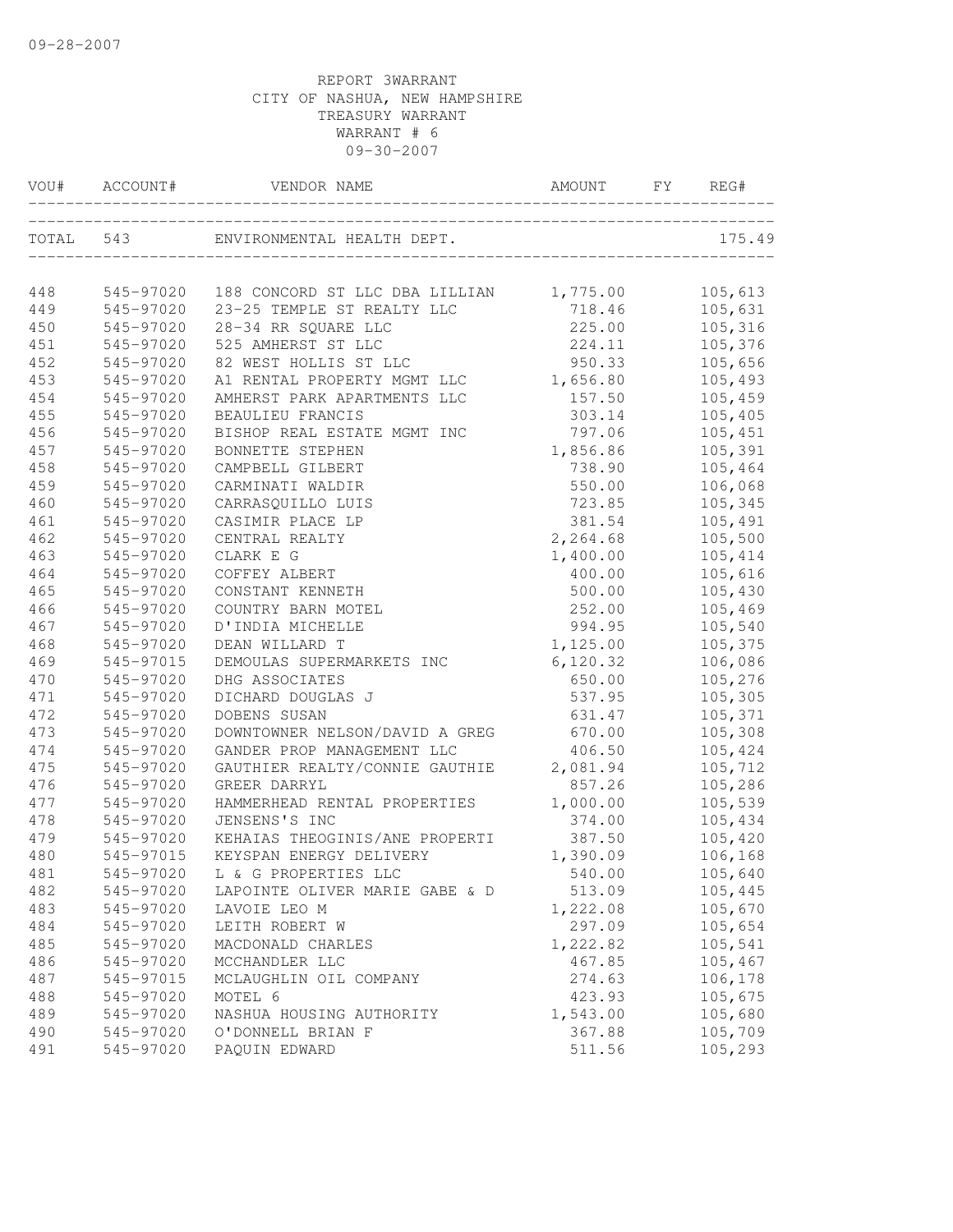| VOU#  | ACCOUNT#      | VENDOR NAME                    | AMOUNT    | FΥ | REG#      |
|-------|---------------|--------------------------------|-----------|----|-----------|
| 492   | 545-97020     | PARSLOW HARRIETTE              | 692.31    |    | 106,067   |
| 493   | 545-97020     | PSALEDAKIS WILLIAM             | 667.63    |    | 105,318   |
| 494   | 545-97015     | PUBLIC SERVICE CO OF NH        | 3, 117.26 |    | 106,165   |
| 495   | 545-97020     | R J REAL ESTATE                | 407.54    |    | 105,443   |
| 496   | 545-97020     | ROSARIO HENRY                  | 300.00    |    | 105,499   |
| 497   | 545-97020     | SMART SUE                      | 556.63    |    | 105,542   |
| 498   | 545-97015     | ST JOSEPH PHARMACY             | 250.35    |    | 105,321   |
| 499   | 545-97020     | TLD PROPERTIES LLC             | 420.00    |    | 105,516   |
| 500   | 545-97020     | TRUDEAU ANNE                   | 115.98    |    | 105,618   |
| 501   | 545-97020     | WALKER JAMES B                 | 500.00    |    | 105,280   |
| 502   | 545-97020     | WEST HOLLIS TRUST              | 750.00    |    | 105,639   |
| 503   | 545-97015     | WINGATE'S PHARMACY INC         | 13,653.74 |    | 106,087   |
| 504   | 545-97020     | WRN REAL ESTATE LLC            | 371.22    |    | 105,645   |
| TOTAL | 545           | WELFARE COSTS                  |           |    | 62,288.80 |
|       |               |                                |           |    |           |
| 505   | 551-41015     | IMTEK REPROGRAPHICS INC        | 176.58    |    | 105,789   |
| 506   | 551-59100     | J LAWRENCE HALL INC            | 1,499.51  |    | 106,023   |
| 507   | $551 - 46045$ | LEHIGH SAFETY SHOE LLC         | 82.00     |    | 105,437   |
| 508   | $551 - 41015$ | NEW ENGLAND PAPER & SUPPLY     | 26.75     |    | 105,504   |
| 509   | 551-31040     | PAETEC COMMUNICATIONS INC      | 2.88      |    | 106,090   |
| $510$ | 551-59100     | PROTECTION ONE INC             | 545.00    |    | 106,125   |
| 511   | 551-41015     | STAPLES BUSINESS ADVANTAGE     | 245.51    |    | 105,717   |
| TOTAL | 551           | PUBLIC WORKS DIV & ENGINEERING |           |    | 2,578.23  |
|       |               |                                |           |    |           |
| 512   | 552-45250     | AIRGAS EAST                    | 145.23    |    | 105,350   |
| 513   | 552-75022     | ASAP FIRE & SAFETY CORPORATION | 458.50    |    | 105,406   |
| 514   | 552-75022     | B & S LOCKSMITH INC            | 38.55     |    | 105,537   |
| 515   | 552-45290     | CANNON SPORTS INC              | 1,505.10  |    | 105,320   |
| 516   | 552-75021     | CAROLINA EASTERN-VAIL INC      | 6,425.40  |    | 105,708   |
| 517   | 552-78007     | CARPARTS OF NASHUA             | 58.82     |    | 105,296   |
| 518   | 552-78100     | CASEY EQUIPMENT & RENTAL CORP  | 573.48    |    | 105,681   |
| 519   | 552-75021     | CORRIVEAU ROUTHIER INC         | 79.45     |    | 105,993   |
| 520   | 552-48015     | DENNIS K BURKE INC             | 1,497.37  |    | 106,180   |
| 521   | $552 - 45290$ | ELAN PUBLISHING CO INC         | 430.77    |    | 105,372   |
| 522   | 552-75022     | F W WEBB COMPANY               | 32.00     |    | 105,366   |
| 523   | 552-74085     | FRANKLIN PAINT CO INC          | 97.00     |    | 105,795   |
| 524   | 552-75021     | GRAFFITI SOLUTIONS INC         | 494.00    |    | 105,511   |
| 525   | 552-46030     | GRAINGER                       | 1,522.76  |    | 105,353   |
| 526   | 552-75022     | GRANITE STATE GLASS            | 270.00    |    | 105,394   |
| 527   | 552-75135     | HAMPDEN ENGINEERING CORP       | 976.00    |    | 105,817   |
| 528   | 552-46030     | HOME DEPOT CREDIT SERVICES     | 14.99     |    | 106,102   |
| 528   | 552-46045     | HOME DEPOT CREDIT SERVICES     | 39.89     |    | 106,102   |
| 528   | 552-75021     | HOME DEPOT CREDIT SERVICES     | 176.17    |    | 106,102   |
| 528   | 552-75022     | HOME DEPOT CREDIT SERVICES     | 80.30     |    | 106,102   |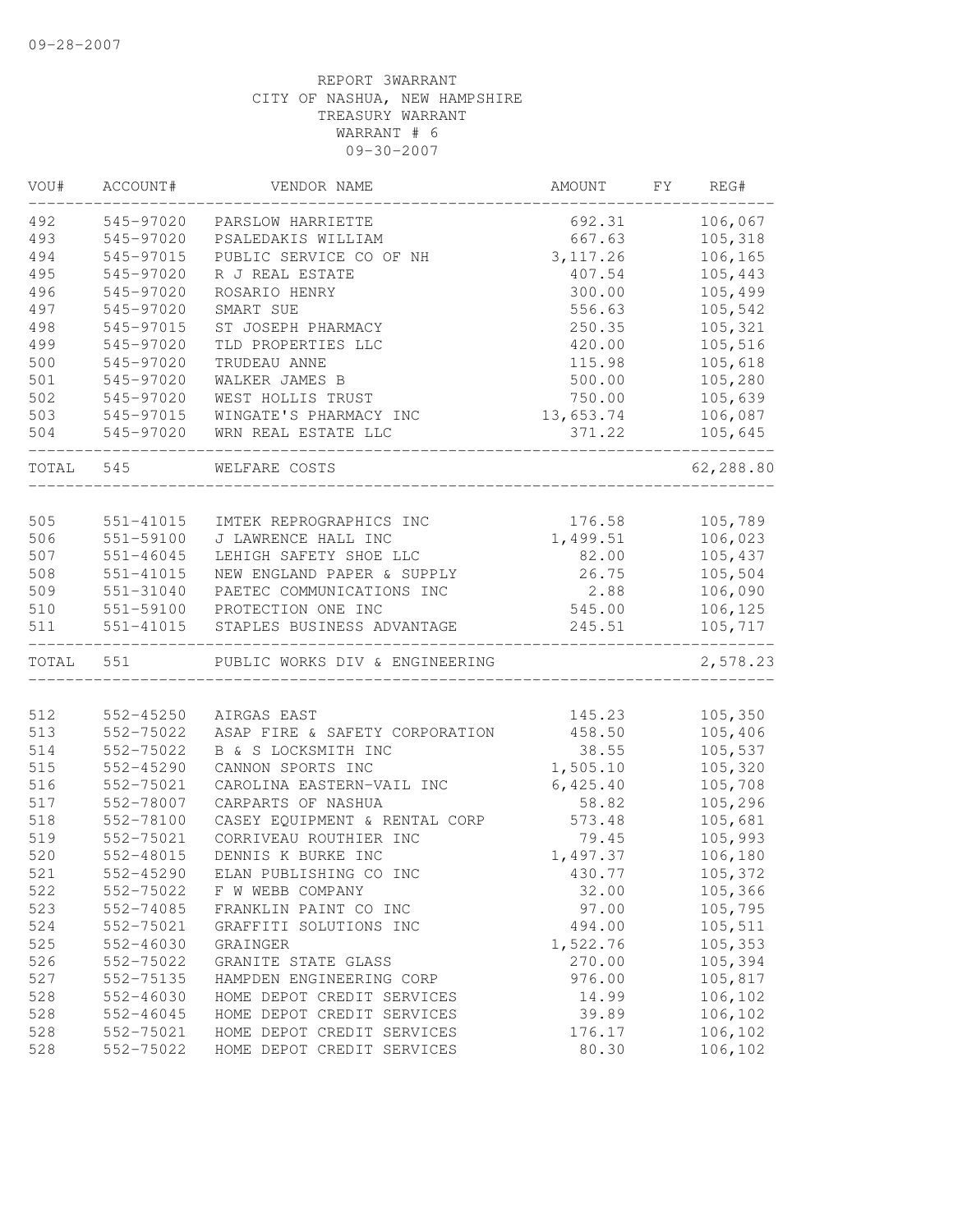| VOU#      | ACCOUNT#      | VENDOR NAME                                   | AMOUNT    | FY | REG#      |
|-----------|---------------|-----------------------------------------------|-----------|----|-----------|
| 528       | 552-75165     | HOME DEPOT CREDIT SERVICES                    | 266.09    |    | 106,102   |
| 529       | 552-75022     | JOHNSON'S ELECTRIC SUPPLY                     | 336.75    |    | 105,374   |
| 529       | 552-75040     | JOHNSON'S ELECTRIC SUPPLY                     | 819.82    |    | 105,374   |
| 530       | 552-34015     | KEYSPAN ENERGY DELIVERY                       | 109.06    |    | 106,106   |
| 531       | 552-75021     | LESCO-PROX                                    | 392.61    |    | 105,425   |
| 532       | 552-45290     | M & N SPORTS LLC                              | 494.85    |    | 105,473   |
| 532       | 552-46045     | M & N SPORTS LLC                              | 703.30    |    | 105,473   |
| 533       | 552-78065     | MAYNARD & LESIEUR INCORPORATED                | 53.70     |    | 106,003   |
| 534       | 552-45200     | MCDOUGALD SCOTT                               | 290.00    |    | 105,390   |
| 534       | $552 - 45290$ | MCDOUGALD SCOTT                               | 90.04     |    | 105,390   |
| 535       | 552-78007     | NAPA AUTO PARTS                               | 362.79    |    | 105,672   |
| 536       | 552-74085     | NASHUA OUTDOOR POWER EQUIP                    | 204.07    |    | 105,485   |
| 536       | 552-78007     | NASHUA OUTDOOR POWER EQUIP                    | 40.91     |    | 105,485   |
| 537       | 552-95005     | <b>NHRPA</b>                                  | 130.00    |    | 106,109   |
| 538       | 552-31040     | PAETEC COMMUNICATIONS INC                     | 20.74     |    | 106,090   |
| 539       | 552-33005     | PENNICHUCK WATER                              | 6,563.38  |    | 106,107   |
| 539       | 552-33045     | PENNICHUCK WATER                              | 2,086.14  |    | 106,107   |
| 540       | 552-32005     | PUBLIC SERVICE OF NH                          | 2,755.45  |    | 106,158   |
| 540       | 552-32005     | PUBLIC SERVICE OF NH                          | 418.37    |    | 106,159   |
| 541       | 552-75021     | RF MORSE TURF & ORNAMENTAL INC                | 599.00    |    | 105,381   |
| 542       | 552-78007     | SANEL AUTO PARTS CO                           | 22.26     |    | 105,475   |
| 543       | 552-75021     | SEASONAL SPECIALTY STORES                     | 24.88     |    | 105,696   |
| 544       |               | 552-41015 STAPLES BUSINESS ADVANTAGE          | 188.48    |    | 105,717   |
| 545       | 552-43005     | UNITED PARCEL SERVICE<br>-------------------- | 11.54     |    | 106,179   |
| TOTAL 552 |               | PARKS AND RECREATION                          |           |    | 31,900.01 |
|           |               |                                               |           |    |           |
| 546       | 553-45175     | ARCSOURCE INC                                 | 602.75    |    | 105,478   |
| 546       | 553-46045     | ARCSOURCE INC                                 | 92.36     |    | 105,478   |
| 546       | 553-49075     | ARCSOURCE INC                                 | 78.75     |    | 105,478   |
| 547       | 553-78100     | AUTO ELECTRIC WAREHOUSE INC                   | 285.00    |    | 105,265   |
| 548       | 553-45060     | BELLETETES INC                                | 27.47     |    | 105,468   |
| 548       | 553-69025     | BELLETETES INC                                | 1.53      |    | 105,468   |
| 549       | 553-45015     | BROX INDUSTRIES INC                           | 1,807.80  |    | 105,333   |
| 549       | 553-45025     | BROX INDUSTRIES INC                           | 76.00     |    | 105,333   |
| 549       | 553-45190     | BROX INDUSTRIES INC                           | 1,361.72  |    | 105,333   |
| 550       | 553-78100     | CASEY EOUIPMENT & RENTAL CORP                 | 329.36    |    | 105,681   |
| 551       | 553-78100     | CHADWICK-BAROSS INC                           | 69.91     |    | 105,334   |
| 552       | 553-69025     | CHROMATE INDUSTRIAL CORP                      | 560.30    |    | 105,409   |
| 553       | 553-48015     | DENNIS K BURKE INC                            | 12,999.90 |    | 106,180   |
| 554       | 553-78075     | DIAMOND GLASS COMPANIES                       | 199.84    |    | 105,524   |
| 555       | 553-78100     | DONOVAN EQUIPMENT CO INC                      | 94.10     |    | 105,329   |
| 556       | 553-78100     | DONOVAN SPRING COMPANY INC                    | 578.76    |    | 105,331   |
| 557       | 553-69025     | GRAINGER                                      | 152.61    |    | 105,353   |
| 558       | 553-78100     | HOWARD P FAIRFIELD INC                        | 524.16    |    | 105,914   |
| 559       | 553-69025     | INDUSTRIAL DISTRIBUTION GROUP                 | 300.82    |    | 105,384   |
| 560       | 553-34015     | KEYSPAN ENERGY DELIVERY                       | 71.68     |    | 106,106   |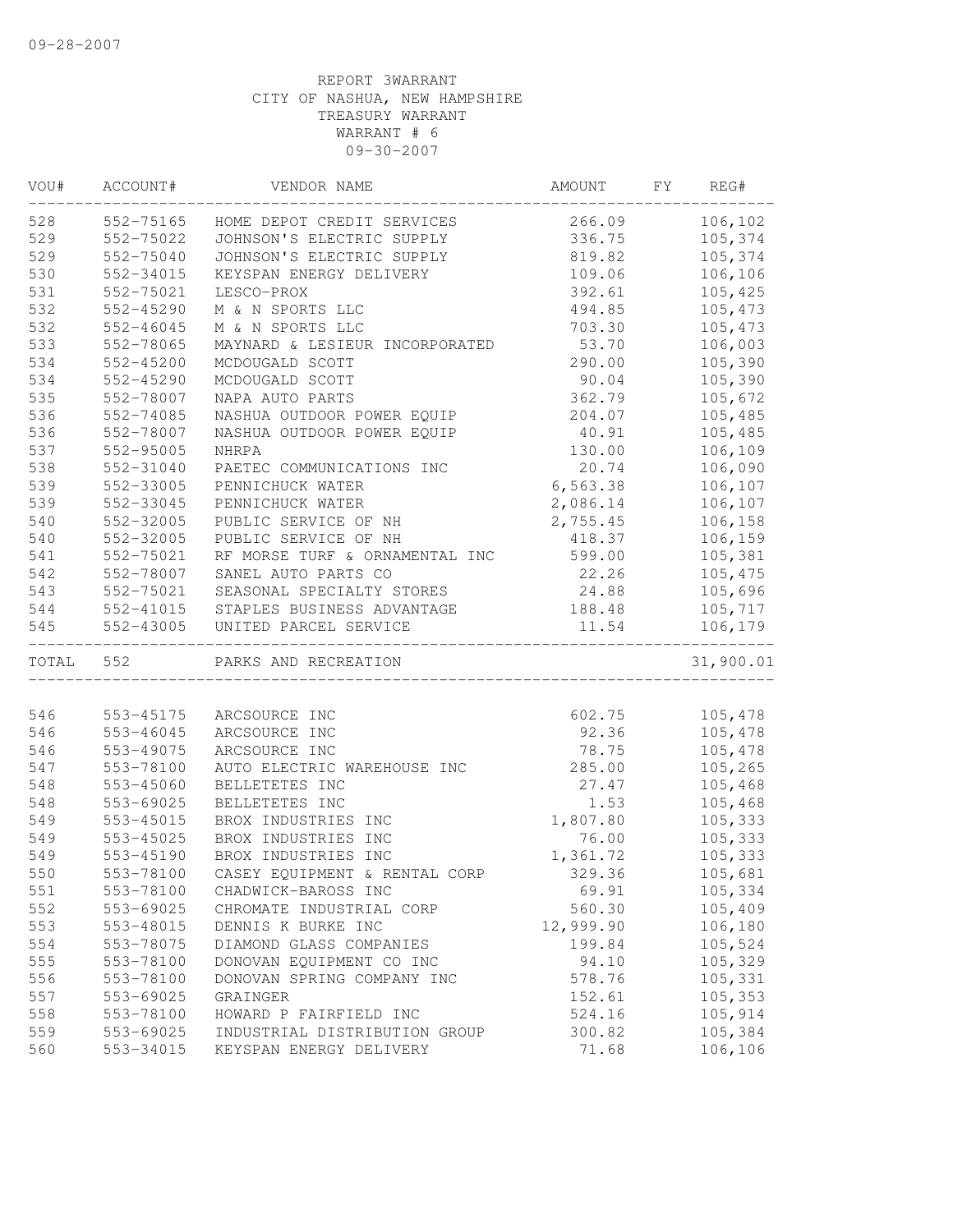| VOU#      | ACCOUNT#  | VENDOR NAME                              | AMOUNT   | FY | REG#      |
|-----------|-----------|------------------------------------------|----------|----|-----------|
| 561       | 553-46045 | LEHIGH SAFETY SHOE LLC                   | 322.48   |    | 105,437   |
| 562       | 553-78035 | LIBERTY INTN'L TRUCKS OF NH LL           | 1,917.41 |    | 106,001   |
| 562       | 553-78100 | LIBERTY INTN'L TRUCKS OF NH LL           | 58.94    |    | 106,001   |
| 563       | 553-59100 | MASS CRANE & HOIST SERVICE INC           | 210.59   |    | 105,351   |
| 564       | 553-69025 | MATCO TOOLS                              | 7.20     |    | 105,281   |
| 565       | 553-78065 | MAYNARD & LESIEUR INCORPORATED           | 608.50   |    | 106,003   |
| 566       | 553-78100 | MILL METALS CORP                         | 2,879.50 |    | 105,644   |
| 567       | 553-49075 | NAPA AUTO PARTS                          | 65.90    |    | 105,672   |
| 567       | 553-69025 | NAPA AUTO PARTS                          | 241.09   |    | 105,672   |
| 567       | 553-78100 | NAPA AUTO PARTS                          | 53.46    |    | 105,672   |
| 568       | 553-31040 | PAETEC COMMUNICATIONS INC                | 19.01    |    | 106,090   |
| 569       | 553-45060 | PHOENIX PRECAST PRODUCTS                 | 1,359.00 |    | 105,313   |
| 570       | 553-78100 | PINE MOTOR PARTS                         | 81.09    |    | 106,004   |
| 571       | 553-94005 | POLLOCK SCOTT                            | 128.81   |    | 106,069   |
| 572       | 553-49075 | SANEL AUTO PARTS CO                      | 28.08    |    | 105,475   |
| 572       | 553-69025 | SANEL AUTO PARTS CO                      | 12.66    |    | 105,475   |
| 572       | 553-78100 | SANEL AUTO PARTS CO                      | 600.13   |    | 105,475   |
| 573       | 553-48005 | SHATTUCK MALONE OIL CO                   | 2,386.29 |    | 106,083   |
| 574       | 553-94005 | TREASURER STATE OF NH                    | 50.00    |    | 106,088   |
| 575       | 553-94005 | UNH TECHNOLOGY TRANSFER CTR              | 120.00   |    | 106,095   |
| 576       | 553-46045 | UNIFIRST CORPORATION                     | 1,140.87 |    | 105,691   |
| TOTAL     | 553       | STREET DEPARTMENT                        |          |    | 32,505.83 |
|           |           |                                          |          |    |           |
| 577       | 555-46045 | ALEC'S SHOE STORE INC                    | 79.95    |    | 105,447   |
| 578       | 555-49075 | CHEMSEARCH                               | 305.49   |    | 105,449   |
| 579       | 555-75023 | F W WEBB COMPANY                         | 53.20    |    | 105,366   |
| 580       | 555-94005 | FRED PRYOR SEMINARS                      | 149.00   |    | 106,122   |
| 581       | 555-49075 | GRAINGER                                 | 402.98   |    | 105,442   |
| 581       | 555-75023 | GRAINGER                                 | 105.52   |    | 105,442   |
| 582       | 555-46045 | LEHIGH SAFETY SHOE LLC                   | 278.45   |    | 105,437   |
| 583       | 555-45288 | M & M ELECTRICAL SUPPLY CO INC           | 263.77   |    | 105,990   |
| 584       | 555-31040 | PAETEC COMMUNICATIONS INC                | 19.01    |    | 106,090   |
| 585       | 555-45107 | PERMA-LINE CORP OF NEW ENGLAND           | 107.22   |    | 105,309   |
| 585       | 555-45285 | PERMA-LINE CORP OF NEW ENGLAND           | 134.70   |    | 105,309   |
| 586       | 555-32025 | PUBLIC SERVICE OF NH                     | 1,213.40 |    | 106,159   |
| 586       | 555-32025 | PUBLIC SERVICE OF NH                     | 172.40   |    | 106, 160  |
| 587       | 555-41015 | STAPLES BUSINESS ADVANTAGE               | 86.39    |    | 105,717   |
| 588       |           | 555-94005 UNH TECHNOLOGY TRANSFER CTR    | 60.00    |    | 106,095   |
| 589       |           | 555-43005 UNITED PARCEL SERVICE          | 7.19     |    | 106,179   |
| 590       | 555-64192 | W E AUBUCHON COMPANY INC                 | 1,079.99 |    | 105,302   |
| TOTAL 555 |           | TRAFFIC DEPARTMENT                       |          |    | 4,518.66  |
|           |           |                                          |          |    |           |
| 591       |           | 557-49075 M & M ELECTRICAL SUPPLY CO INC | 928.66   |    | 105,990   |
| 592       | 557-64035 | MUNICIPAL SUPPLY SALES CO                | 374.47   |    | 105,664   |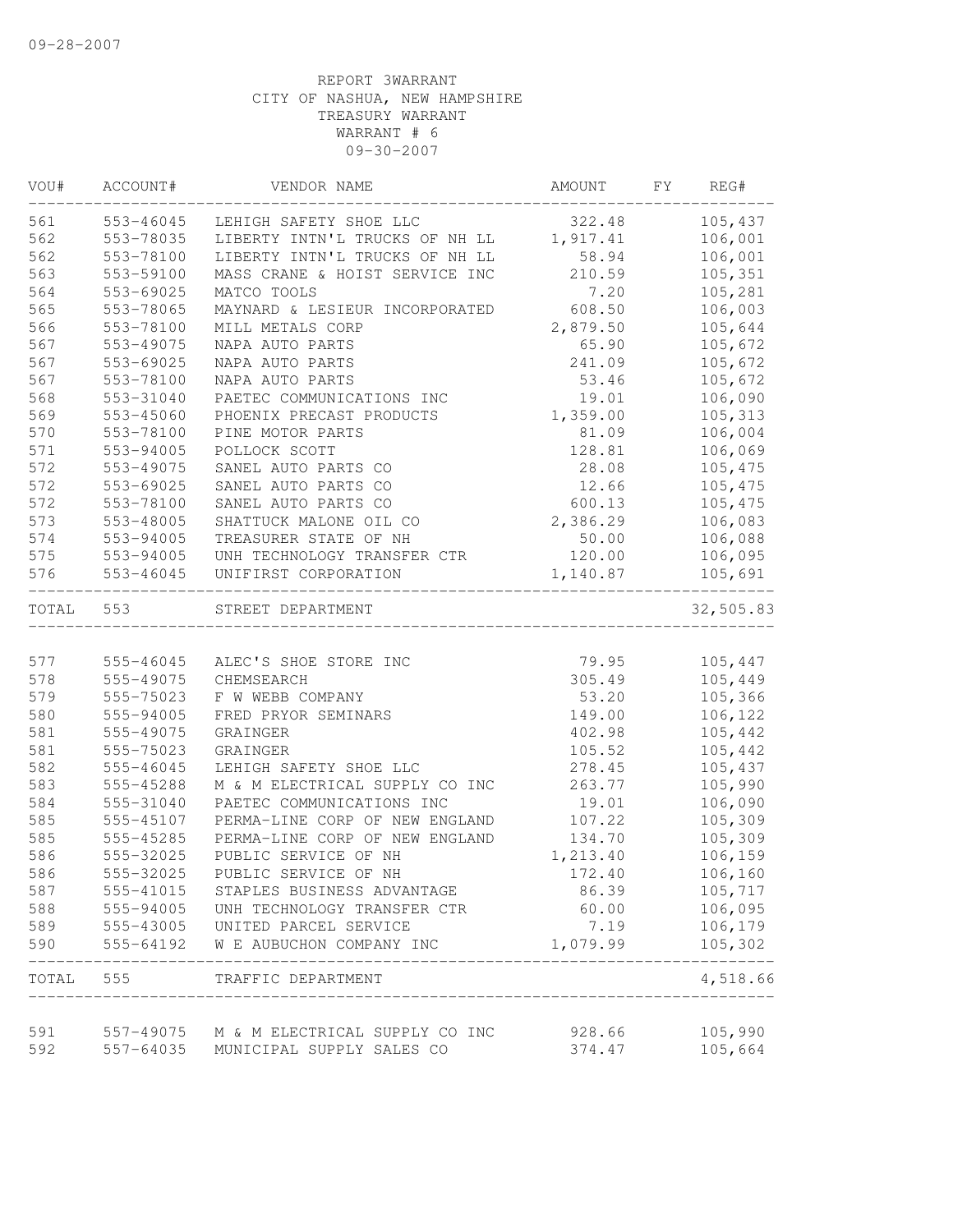| VOU#       | ACCOUNT#               | VENDOR NAME                                          | AMOUNT           | FΥ | REG#               |
|------------|------------------------|------------------------------------------------------|------------------|----|--------------------|
| 593        | 557-31040              | PAETEC COMMUNICATIONS INC                            | 2.70             |    | 106,090            |
| 594        | 557-32005              | PUBLIC SERVICE OF NH                                 | 2,638.46         |    | 106,160            |
| 595        | 557-44005              | RYDIN DECAL                                          | 1,385.76         |    | 105,627            |
| 596        | 557-41015              | STAPLES BUSINESS ADVANTAGE                           | 84.01            |    | 105,717            |
| TOTAL      | 557                    | PARKING LOTS                                         |                  |    | 5,414.06           |
| 597        | 561-74085              | NASHUA OUTDOOR POWER EQUIP                           | 1.38             |    | 105,485            |
| 598        | 561-94005              | NHCA                                                 | 50.00            |    | 106,171            |
| 599        | 561-33005              | PENNICHUCK WATER                                     | 193.11           |    | 106,107            |
| TOTAL      | 561                    | EDGEWOOD CEMETERY                                    |                  |    | 244.49             |
| 599        | 562-33005              | PENNICHUCK WATER                                     | 15.38            |    | 106, 107           |
| TOTAL      | 562                    | SUBURBAN CEMETERIES                                  |                  |    | 15.38              |
|            |                        |                                                      |                  |    |                    |
| 600        | 563-75190              | GATE CITY MONUMENT INC                               | 465.00           |    | 105,382            |
| 601        | 563-75023              | HOME DEPOT CREDIT SERVICES                           | 108.96           |    | 106,102            |
| 602        | 563-74085              | NASHUA OUTDOOR POWER EQUIP                           | 56.49            |    | 105,485            |
| 603        | 563-94005              | <b>NHCA</b>                                          | 50.00            |    | 106,171            |
| 604        | 563-31040              | PAETEC COMMUNICATIONS INC                            | 8.24             |    | 106,090            |
| 605<br>606 | 563-32005<br>563-75023 | PUBLIC SERVICE OF NH<br>WOODLAWN CEMETERY/PETTY CASH | 188.64<br>175.76 |    | 106,160<br>106,070 |
| TOTAL      | 563                    | WOODLAWN CEMETERY                                    |                  |    | 1,053.09           |
| 607        | 571-41015              | STAPLES BUSINESS ADVANTAGE                           | 47.70            |    | 105,717            |
| TOTAL      | 571                    | COMMUNITY DEVELOPMENT                                |                  |    | 47.70              |
| 608        | 572-91005              | FALK CARTER                                          | 87.79            |    | 105,668            |
| 609        | 572-94005              | LOCAL GOVERNMENT CTR                                 | 160.00           |    | 106,118            |
|            |                        | TOTAL 572 PLANNING DEPARTMENT                        |                  |    | 247.79             |
|            |                        |                                                      |                  |    |                    |
| 610        | 575-95005              | ALA MEMBER SERVICES                                  | 170.00           |    | 106,132            |
| 611        | 575-45050              | ALIBRIS                                              | 80.70            |    | 105,343            |
| 612        | 575-41015              | ALPHAGRAPHICS                                        | 8.40             |    | 105,481            |
| 613        | 575-45050              | AMAZON CREDIT PLAN                                   | 213.61           |    | 106,084            |
| 614        | 575-45050              | BAKER & TAYLOR                                       | 3,183.99         |    | 105,361            |
| 614        | 575-45050              | BAKER & TAYLOR                                       | 2,682.22         |    | 105,362            |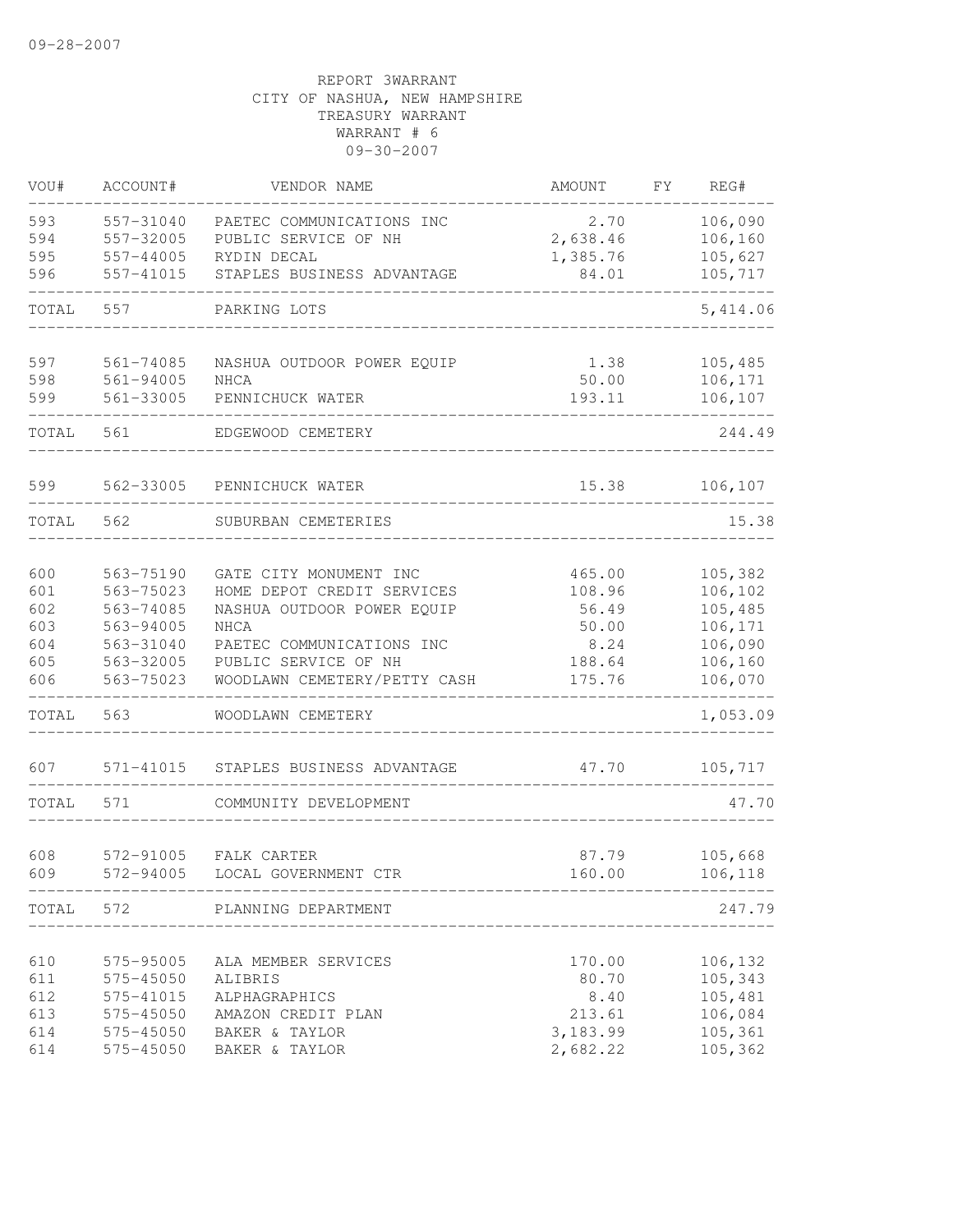| VOU#  | ACCOUNT#  | VENDOR NAME                    | AMOUNT          | FΥ | REG#      |
|-------|-----------|--------------------------------|-----------------|----|-----------|
| 614   | 575-57010 | BAKER & TAYLOR                 | 337.50          |    | 105,362   |
| 615   | 575-45085 | BAKER & TAYLOR ENTERTAINMENT   | 250.68          |    | 105,354   |
| 615   | 575-45315 | BAKER & TAYLOR ENTERTAINMENT   | 370.23          |    | 105,354   |
| 616   | 575-45904 | BOOK PAGE                      | 216.00          |    | 106,167   |
| 617   | 575-45050 | CENTER POINT LARGE PRINT       | 936.00          |    | 105,341   |
| 618   | 575-45050 | GREY HOUSE PUBLISHING          | 429.00          |    | 105,707   |
| 619   | 575-42010 | HOME DEPOT CREDIT SERVICES     | 68.56           |    | 106,102   |
| 620   | 575-45050 | LA BREE CLIFTON                | 50.00           |    | 106,175   |
| 621   | 575-45050 | MANUFACTURERS NEWS INC         | 138.95          |    | 105,412   |
| 622   | 575-45085 | MICROMARKETING LLC             | 42.45           |    | 105,466   |
| 623   | 575-94005 | NEW ENGLAND LIBRARY ASSN       | 65.00           |    | 106,169   |
| 624   | 575-45215 | NEW ENGLAND MICROGRAPHICS INC  | 69.25           |    | 105,647   |
| 625   | 575-42005 | NEW ENGLAND PAPER & SUPPLY     | 62.99           |    | 105,504   |
| 625   | 575-42020 | NEW ENGLAND PAPER & SUPPLY     | 107.00          |    | 105,504   |
| 626   | 575-45150 | ORIENTAL TRADING CO INC        | 153.19          |    | 105,774   |
| 627   | 575-31040 | PAETEC COMMUNICATIONS INC      | 10.37           |    | 106,090   |
| 628   | 575-64045 | PC AMERICA                     | 347.95          |    | 105,557   |
| 629   | 575-33005 | PENNICHUCK WATER               | 311.25          |    | 106,107   |
| 630   | 575-45050 | PETERSON'S A NELNET COMPANY    | 26.58           |    | 105,543   |
| 631   | 575-32005 | PUBLIC SERVICE OF NH           | 90.51           |    | 106,160   |
| 632   | 575-45085 | RANDOM HOUSE INC               | 244.70          |    | 105,724   |
| 633   | 575-45085 | RECORDED BOOKS LLC             | 326.40          |    | 105,693   |
| 634   | 575-78100 | ROBBINS AUTO PARTS INC         | 50.41           |    | 105,507   |
| 635   | 575-45050 | SIMON & SCHUSTER               | 64.58           |    | 105,355   |
| 636   | 575-41015 | STAPLES BUSINESS ADVANTAGE     | 373.77          |    | 105,717   |
| 637   | 575-45050 | TAYLOR & FRANCIS GROUP LLC     | 145.94          |    | 105,494   |
| 638   | 575-45050 | THOMSON GALE                   | 2,852.70        |    | 105,396   |
| 639   | 575-45050 | VERIZON                        | 63.00           |    | 106,104   |
| 640   | 575-45050 | WEST PAYMENT CENTER            | 351.00          |    | 106,105   |
| TOTAL | 575       | PUBLIC LIBRARIES               |                 |    | 14,894.88 |
|       |           |                                |                 |    |           |
| 641   | 576-31065 | BATTERIES PLUS 400             | 419.90          |    | 105,706   |
| 642   | 576-94005 | BUTTRICK BRUCE                 | 251.00          |    | 105,630   |
| 643   | 576-91005 | DUPONT TIMOTHY                 | 159.80          |    | 105,378   |
| 644   | 576-94005 | INTERNATIONAL CODE COUNCIL INC | 270.00<br>82.45 |    | 106,155   |
| 645   | 576-91005 | MARCUM RUSS                    |                 |    | 105,492   |
| 646   | 576-94005 | NEW HAMPSHIRE BUILDING OFFICIA | 150.00          |    | 106,177   |
| TOTAL | 576       | BUILDING DEPARTMENT            |                 |    | 1,333.15  |
| 647   | 577-94010 | NHBA-CLE                       | 199.00          |    | 106,123   |
| TOTAL | 577       | CODE ENFORCEMENT               |                 |    | 199.00    |
|       |           |                                |                 |    |           |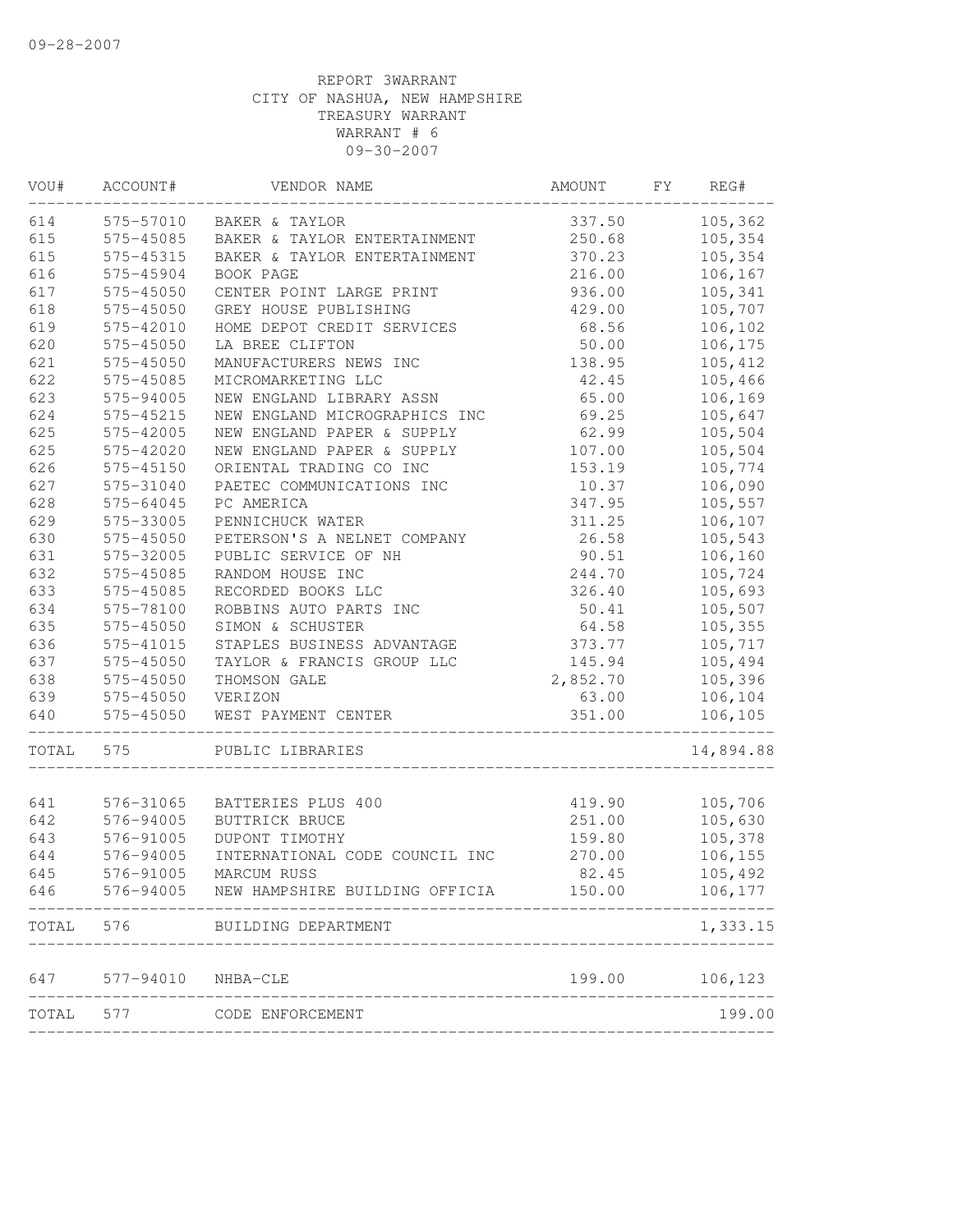| VOU# | ACCOUNT#          | VENDOR NAME                    | AMOUNT    | FY. | REG#    |
|------|-------------------|--------------------------------|-----------|-----|---------|
|      | 196,863 581-59130 | ABRAMS DAVID                   | 152.00    |     | 105,904 |
|      | 196,864 581-49050 | AC MOORE INC                   | 22.32     |     | 105,404 |
|      | 196,865 581-49050 | ACORN NATURALISTS              | 30.90     |     | 105,821 |
|      | 196,866 581-53103 | ACUCARE NURSING PROFESSIONALS  | 1,023.76  |     | 105,757 |
|      | 196,867 581-49050 | AIMS EDUCATION FOUNDATION      | 46.90     |     | 105,421 |
|      | 196,868 581-42110 | ALARMAX DISTRIBUTORS INC       | 2,726.38  |     | 105,737 |
|      | 196,869 581-46040 | ALEC'S SHOE STORE INC          | 100.00    |     | 105,447 |
|      | 196,870 581-44005 | ALPHAGRAPHICS                  | 924.06    |     | 105,481 |
|      | 196,871 581-72065 | ALTERNATIVE COMMUNICATIONS SER | 65.00     |     | 105,665 |
|      | 196,872 581-53100 | AMERICAN ALARM                 | 160.00    |     | 105,863 |
|      | 196,873 581-49035 | APPLAUSE LEARNING RESOURCES IN | 1,261.43  |     | 105,761 |
|      | 196,874 581-59130 | AREL ANDRE                     | 76.00     |     | 105,651 |
|      | 196,875 581-31005 | AT&T                           | 30.98     |     | 106,185 |
|      | 196,876 581-49075 | B & S LOCKSMITHS INC           | 320.50    |     | 105,679 |
|      | 196,877 581-49050 | BAILEY POTTERY EQUIP CORP      | 1,846.64  |     | 105,839 |
|      | 196,878 581-59130 | BAKER DANIEL                   | 56.00     |     | 105,981 |
|      | 196,879 581-47010 | <b>BARBER ELLEN</b>            | 120.55    |     | 105,812 |
|      | 196,880 581-49035 | BARNES & NOBLE INC             | 1,963.50  |     | 105,268 |
|      | 196,881 581-47010 | BATHEY MARY                    | 38.16     |     | 105,725 |
|      | 196,882 581-42130 | BEARINGS SPECIALTY CO INC      | 75.34     |     | 105,699 |
|      | 196,883 581-59130 | BELANGER PIERRE                | 264.00    |     | 105,890 |
|      | 196,884 581-49050 | BELLETETES INC                 | 186.42    |     | 105,468 |
|      | 196,884 581-49075 | BELLETETES INC                 | 406.34    |     | 105,468 |
|      | 196,885 581-53100 | BELTRONICS INCORPORATED        | 600.00    |     | 105,998 |
|      | 196,886 581-78007 | BEST FORD/BEST CYCLE           | 58.04     |     | 105,297 |
|      | 196,887 581-84030 | BEVERLY SCHOOL FOR THE DEAF    | 4,309.94  |     | 105,844 |
|      | 196,888 581-59130 | BILODEAU MAURICE               | 76.00     |     | 105,435 |
|      | 196,889 581-49050 | BLICK ART MATERIALS            | 2,644.63  |     | 105,919 |
|      | 196,890 581-45910 | BOSTON GLOBE                   | 46.78     |     | 106,166 |
|      | 196,891 581-59130 | BOURASSA DANA                  | 132.00    |     | 105,895 |
|      | 196,892 581-49050 | BRIGHT APPLE                   | 177.08    |     | 105,866 |
|      | 196,893 581-49910 | BROX INDUSTRIES INC            | 211.18    |     | 105,333 |
|      | 196,894 581-59130 | BRUNO DAVID                    | 76.00     |     | 105,966 |
|      | 196,895 581-55010 | BUDGET CAR & TRUCK RENTAL      | 307.19    |     | 105,813 |
|      | 196,896 581-49050 | BURNHAM THOMAS                 | 29.70     |     | 105,974 |
|      | 196,897 581-59130 | BUTLER TIMOTHY                 | 152.00    |     | 105,927 |
|      | 196,898 581-49050 | BUTTE PUBLICATIONS INC         | 80.30     |     | 105,783 |
|      | 196,899 581-41015 | CALENDARS                      | 28.04     |     | 106,114 |
|      | 196,900 581-59130 | CANNING AMANDA                 | 60.00     |     | 105,976 |
|      | 196,901 581-42130 | CAPP INC                       | 6, 208.70 |     | 105,726 |
|      | 196,902 581-49050 | CAREY SUSAN                    | 167.65    |     | 105,797 |
|      | 196,903 581-55015 | CARING HANDS TRANSPORTATION LL | 3,575.00  |     | 105,939 |
|      | 196,904 581-78007 | CARPARTS OF NASHUA             | 11.67     |     | 105,991 |
|      | 196,905 581-94010 | CARROZZA KIMBERLY              | 934.40    |     | 105,913 |
|      | 196,906 581-49050 | CARSON-DELLOSA PUBLISHING CO I | 203.47    |     | 105,403 |
|      | 196,907 581-49050 | CARTRIDGE WORLD                | 766.45    |     | 105,906 |
|      | 196,907 581-64192 | CARTRIDGE WORLD                | 205.98    |     | 105,906 |
|      | 196,908 581-49050 | CDW GOVERNMENT INC             | 163.00    |     | 105,766 |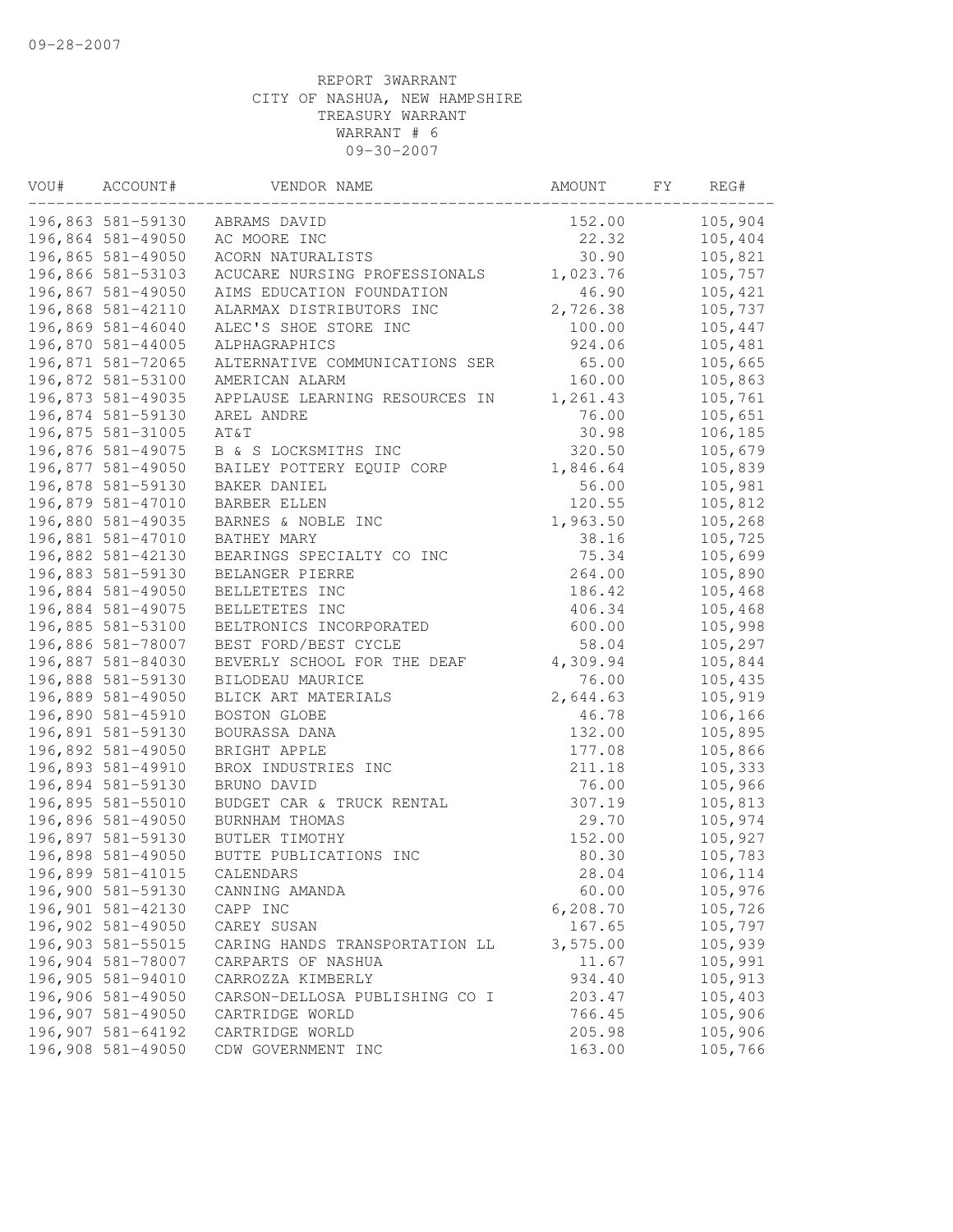| VOU# | ACCOUNT#           | VENDOR NAME                    | AMOUNT     | FΥ | REG#     |
|------|--------------------|--------------------------------|------------|----|----------|
|      | 196,908 581-74092  | CDW GOVERNMENT INC             | 900.00     |    | 105,766  |
|      | 196,909 581-94030  | CENTER OFR SECONDARY SCHOOL    | 680.00     |    | 105,979  |
|      | 196,910 581-42010  | CENTRAL PAPER PRODUCTS CO      | 25,688.90  |    | 106,014  |
|      | 196, 911 581-49910 | CHAPPELL TRACTOR SALES INC     | 437.45     |    | 105,335  |
|      | 196, 912 581-45410 | CHARLAND JAMES                 | 120.00     |    | 105,978  |
|      | 196, 913 581-49050 | CHRISTIANSEN GINGER            | 18.35      |    | 105,861  |
|      | 196, 914 581-59130 | CLANCY JR RUSSELL              | 56.00      |    | 105,968  |
|      | 196, 915 581-53103 | CLARK ASSOCIATES/DEBBIE CLARK  | 30, 911.50 |    | 105,342  |
|      | 196,916 581-49050  | CLASSROOM DIRECT               | 385.40     |    | 105,792  |
|      | 196, 917 581-49050 | CLASSROOM PRODUCTS WAREHOUSE   | 81.57      |    | 105,971  |
|      | 196,918 581-49050  | CLAYSCAPES POTTERY INC         | 3,049.32   |    | 105,856  |
|      | 196, 919 581-59130 | CLINTON PHILIP                 | 132.00     |    | 105,873  |
|      | 196,920 581-59130  | COLBURN GLENN                  | 76.00      |    | 105,902  |
|      | 196, 921 581-49050 | COLLINS EDUCATION ASSOCIATES L | 49.50      |    | 105,836  |
|      | 196, 922 581-64045 | COMPUSA INC                    | 1,559.36   |    | 105,778  |
|      | 196, 923 581-49050 | COMPUTER HUT OF N E INC        | 90.00      |    | 106,017  |
|      | 196, 923 581-74092 | COMPUTER HUT OF N E INC        | 2,351.44   |    | 106,017  |
|      | 196, 924 581-75015 | CONTROL TECHNOLOGIES INC       | 28,673.75  |    | 105,727  |
|      | 196, 925 581-41015 | CONWAY OFFICE PRODUCTS LLC     | 106.98     |    | 105,422  |
|      | 196, 925 581-64192 | CONWAY OFFICE PRODUCTS LLC     | 14,359.00  |    | 105,422  |
|      | 196,926 581-44005  | COPY SHOP                      | 674.00     |    | 105, 417 |
|      | 196, 927 581-45910 | CQ PRESS                       | 1,126.00   |    | 106,162  |
|      | 196,928 581-49030  | CRABTREE PUBLISHING CO         | 265.36     |    | 106,164  |
|      | 196,929 581-84030  | CROTCHED MOUNTAIN REHAB CTR    | 25,871.71  |    | 105,745  |
|      | 196,930 581-49050  | CRYSTAL ROCK BOTTLED WATER     | 55.54      |    | 105,947  |
|      | 196,931 581-49050  | CURRICULUM ASSOCIATES, INC     | 111.26     |    | 105,775  |
|      | 196,932 581-78007  | D & R TOWING INC               | 109.00     |    | 105,994  |
|      | 196, 933 581-74092 | DARRELL'S MUSIC HALL           | 360.00     |    | 105,291  |
|      | 196,934 581-91005  | DEGRAPPO KIM<br>W/C            | 59.29      |    | 105,634  |
|      | 196,935 581-49050  | DEPONTBRIAND FRANCES           | 101.84     |    | 105,822  |
|      | 196,936 581-49075  | DESIGN & CONSTRUCTION RESOURCE | 61.95      |    | 105,815  |
|      | 196, 937 581-59130 | DOMINICI DAVID                 | 56.00      |    | 105,872  |
|      | 196,938 581-49050  | DOWNES & READER HARDWOOD CO IN | 810.00     |    | 105,322  |
|      | 196,939 581-49050  | DUBE AMANDA                    | 101.67     |    | 105,975  |
|      | 196,940 581-59130  | DUBISZ MICHAEL                 | 132.00     |    | 105,884  |
|      | 196,941 581-49050  | DUBOIS WILLIAM                 | 48.75      |    | 105,785  |
|      | 196,942 581-59130  | DURRANCE STEVEN                | 132.00     |    | 105,962  |
|      | 196, 943 581-55015 | EASTER SEALS NEW HAMPSHIRE     | 716.00     |    | 105,697  |
|      | 196,943 581-84030  | EASTER SEALS NEW HAMPSHIRE     | 5, 139.28  |    | 105,697  |
|      | 196, 943 581-84055 | EASTER SEALS NEW HAMPSHIRE     | 36, 472.14 |    | 105,697  |
|      | 196,944 581-45910  | EBSCO SUBSCRIPTION SERVICES    | 712.73     |    | 106,013  |
|      | 196,944 581-95010  | EBSCO SUBSCRIPTION SERVICES    | 595.77     |    | 106,013  |
|      | 196,945 581-49050  | ECS LEARNING SYSTEMS INC       | 94.16      |    | 105,383  |
|      | 196,946 581-49050  | EDUCATION LAW ASSOCIATION      | 306.65     |    | 105,838  |
|      | 196,947 581-59130  | EGAN JOHN                      | 76.00      |    | 105,652  |
|      | 196,948 581-59130  | ESONIS STEVEN                  | 76.00      |    | 105,954  |
|      | 196,949 581-42120  | F W WEBB COMPANY               | 24.20      |    | 105,366  |
|      | 196,950 581-59130  | FARIA FILOMONO                 | 76.00      |    | 105,937  |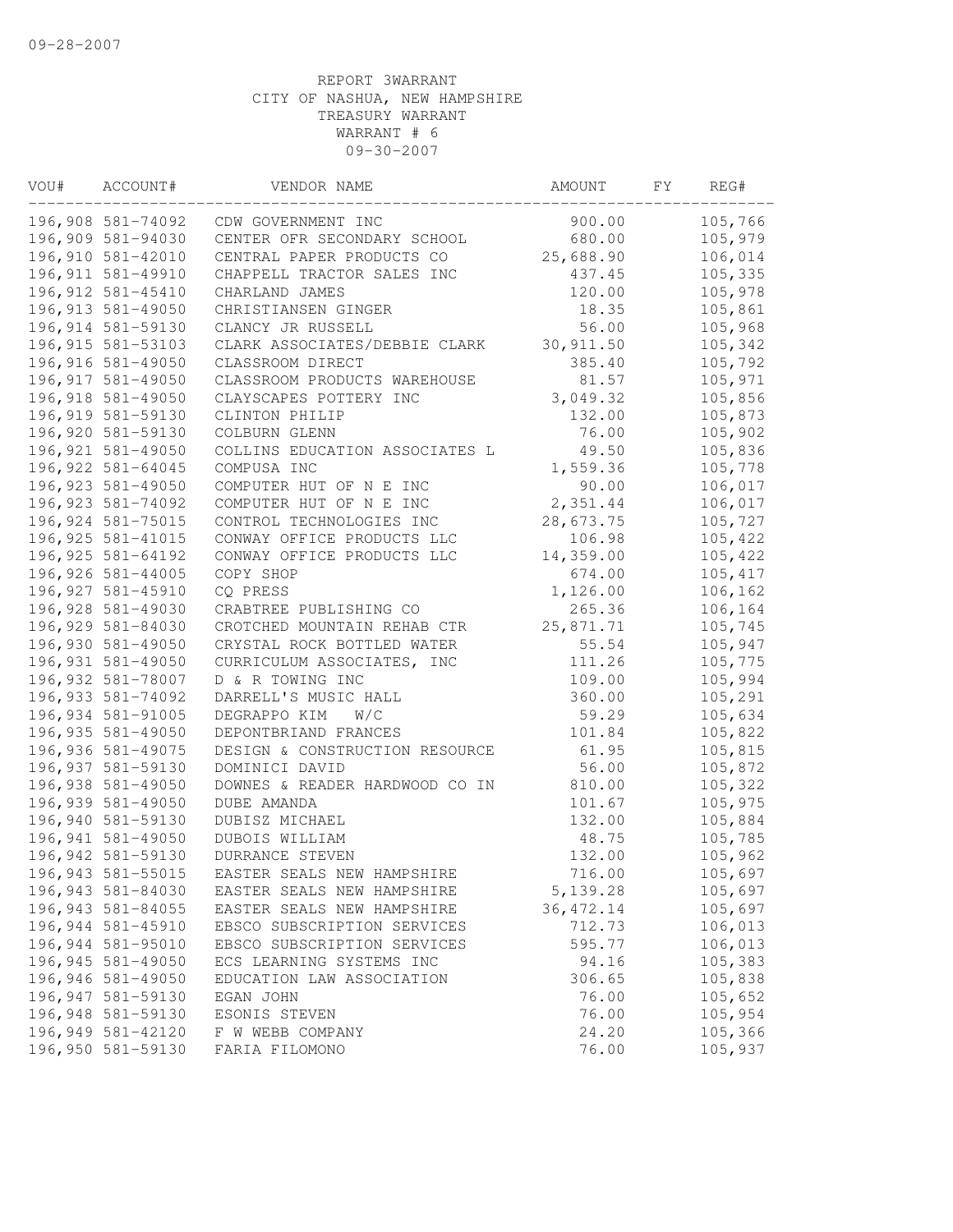| VOU# | ACCOUNT#           | VENDOR NAME                    | AMOUNT     | FY. | REG#    |
|------|--------------------|--------------------------------|------------|-----|---------|
|      | 196, 951 581-91005 | FARRINGTON SARA                | 16.01      |     | 105,848 |
|      | 196, 952 581-49075 | FASTENAL CO                    | 208.58     |     | 105,314 |
|      | 196, 953 581-55005 | FIRST STUDENT INC              | 5,233.50   |     | 105,804 |
|      | 196, 953 581-55005 | FIRST STUDENT INC              | 4,153.36   |     | 105,805 |
|      | 196, 953 581-55015 | FIRST STUDENT INC              | 24,613.68  |     | 105,804 |
|      | 196, 953 581-55025 | FIRST STUDENT INC              | 120,660.00 |     | 105,804 |
|      | 196,954 581-49050  | FITNESS FINDERS INC            | 118.58     |     | 105,791 |
|      | 196, 955 581-49050 | FITZGERALD NANCY               | 46.98      |     | 105,716 |
|      | 196,956 581-51015  | FLYGARE SCHWARZ & CLOSSON      | 2,996.26   |     | 105,667 |
|      | 196,957 581-49030  | FOLLETT LIBRARY RESOURCES      | 19,396.78  |     | 105,307 |
|      | 196,957 581-49055  | FOLLETT LIBRARY RESOURCES      | $-40.64$   |     | 105,307 |
|      | 196,958 581-49050  | FORESTRY SUPPLIERS INC         | 171.58     |     | 105,271 |
|      | 196,959 581-49910  | FRANKLIN PAINT CO INC          | 1,530.00   |     | 105,795 |
|      | 196,960 581-49050  | FREESTYLE PHOTOGRAPHIC SUPPLIE | 8.54       |     | 105,379 |
|      | 196,961 581-49050  | FREY SCIENTIFIC                | 381.80     |     | 105,418 |
|      | 196,962 581-59130  | FRONK KEITH                    | 76.00      |     | 105,870 |
|      | 196,963 581-59130  | FULTON JOHN                    | 132.00     |     | 105,885 |
|      | 196,964 581-84055  | GERMAINE LAWRENCE SCHOOL       | 4,631.55   |     | 105,827 |
|      | 196,965 581-59130  | GILLIS MIKE                    | 56.00      |     | 105,929 |
|      | 196,966 581-49050  | GOODWIN JENNIFER               | 98.23      |     | 105,750 |
|      | 196,967 581-49050  | GOVCONNECTION INC              | 55.95      |     | 105,282 |
|      | 196,967 581-49075  | GOVCONNECTION INC              | 59.85      |     | 105,282 |
|      | 196,967 581-74092  | GOVCONNECTION INC              | 469.26     |     | 105,282 |
|      | 196,968 581-42130  | GRAINGER                       | 464.84     |     | 105,353 |
|      | 196,969 581-42130  | GRAINGER                       | 228.45     |     | 105,387 |
|      | 196,970 581-49910  | GRANZ POWER EQUIPMENT          | 339.89     |     | 105,694 |
|      | 196,971 581-84030  | GREATER LAWRENCE ED COLLABORAT | 7,226.00   |     | 105,820 |
|      | 196,972 581-49050  | HAL LEONARD CORP               | 195.00     |     | 105,637 |
|      | 196, 973 581-59130 | HALL STEPHEN                   | 76.00      |     | 105,897 |
|      | 196,974 581-59130  | HAMILTON MICHAEL               | 132.00     |     | 105,907 |
|      | 196, 975 581-49035 | HARCOURT ACHIEVE               | 2,845.72   |     | 105,850 |
|      | 196, 975 581-49050 | HARCOURT ACHIEVE               | 38.06      |     | 105,850 |
|      | 196,976 581-49035  | HARCOURT INC                   | 85.31      |     | 105,810 |
|      | 196, 977 581-74092 | HARRIS EQUIPMENT REPAIR SERVIC | 598.25     |     | 106,002 |
|      | 196,978 581-59130  | HASTINGS MARK                  | 56.00      |     | 105,938 |
|      | 196,979 581-42130  | HEATING SPECIALTIES OF NH INC  | 595.30     |     | 105,996 |
|      | 196,980 581-59130  | HELLER BARRY                   | 76.00      |     | 105,893 |
|      | 196,981 581-59130  | HENDERSON MICHAEL              | 56.00      |     | 105,911 |
|      | 196,982 581-64045  | HEWLETT PACKARD COMPANY        | 3,663.00   |     | 105,388 |
|      | 196,983 581-49075  | HOME DEPOT CREDIT SERVICES     | 34.67      |     | 105,780 |
|      | 196,984 581-49050  | HOME DEPOT CREDIT SERVICES     | 373.32     |     | 105,823 |
|      | 196,985 581-49050  | HOME DEPOT CREDIT SERVICES     | 20.31      |     | 105,851 |
|      | 196,986 581-42130  | HONEYWELL INTERNATIONAL INC    | 154.06     |     | 105,899 |
|      | 196,987 581-31005  | HOTTEL CHRISTOPHER             | 558.10     |     | 105,922 |
|      | 196,987 581-91005  | HOTTEL CHRISTOPHER             | 57.47      |     | 105,922 |
|      | 196,988 581-49035  | HOUGHTON MIFFLIN CO            | 2,812.72   |     | 106,010 |
|      | 196,989 581-59130  | HOULE BEVERLY                  | 101.00     |     | 105,928 |
|      | 196,990 581-59130  | HUARD PAUL                     | 132.00     |     | 105,881 |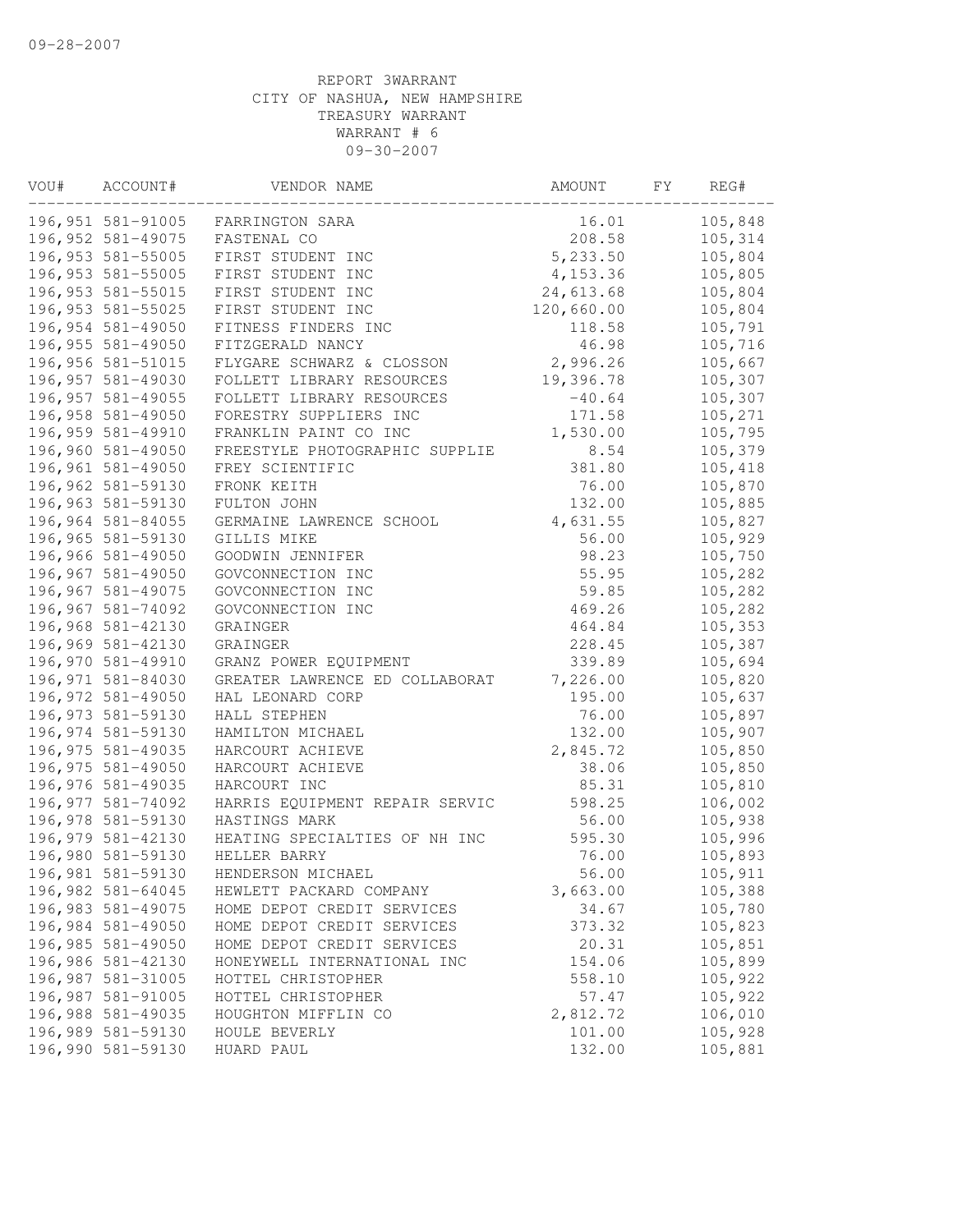| VOU# | ACCOUNT#           | VENDOR NAME                    | AMOUNT       | FΥ | REG#    |
|------|--------------------|--------------------------------|--------------|----|---------|
|      | 196,991 581-75023  | HUDSON PAVING & EXCAVATION INC | 4,910.00     |    | 106,011 |
|      | 196,992 581-84030  | HUEBNER MELINDA                | 70.00        |    | 105,982 |
|      | 196,993 581-47010  | HUNSINGER MELISSA              | 54.15        |    | 105,924 |
|      | 196,994 581-59130  | HURLEY DONALD                  | 56.00        |    | 105,888 |
|      | 196, 995 581-41015 | IDEAL BUSINESS MACHINES INC    | 203.50       |    | 106,018 |
|      | 196,996 581-74092  | INSIGHT PUBLIC SECTOR          | 167.96       |    | 105,347 |
|      | 196,997 581-41040  | INTEGRATED OFFICE SOLUTIONS    | 942.00       |    | 105,959 |
|      | 196,998 581-75023  | INTERSTATE ELECTRICAL SERVICES | 2,861.00     |    | 105,713 |
|      | 196,999 581-49050  | J W PEPPER & SON INC           | 2,894.16     |    | 105,393 |
|      | 197,000 581-59130  | JONSON EDWARD                  | 56.00        |    | 105,879 |
|      | 197,001 581-91005  | JOSEPH BURTON                  | 120.28       |    | 105,987 |
|      | 197,002 581-49050  | JOSEPH LYNNE                   | 54.50        |    | 105,977 |
|      | 197,003 581-49030  | JUNIOR LIBRARY GUILD           | 150.00       |    | 105,743 |
|      | 197,004 581-59130  | KARAM TIMOTHY                  | 56.00        |    | 105,935 |
|      | 197,005 581-59130  | KEANE MARCIA                   | 132.00       |    | 105,905 |
|      | 197,006 581-49050  | KEATING-BAYRD STEPHANIE        | 17.98        |    | 105,920 |
|      | 197,007 581-34015  | KEYSPAN ENERGY DELIVERY        | 3,610.36     |    | 105,796 |
|      | 197,008 581-42110  | KEYSTONE BATTERY               | 217.56       |    | 105,779 |
|      | 197,009 581-49050  | KLOCKIT                        | 360.00       |    | 105,730 |
|      | 197,010 581-49050  | KRISAK JENNIFER                | 69.62        |    | 105,802 |
|      | 197,011 581-59130  | KUKESH TERESA                  | 132.00       |    | 105,963 |
|      | 197,012 581-59130  | KURTA JOSEPH                   | 56.00        |    | 105,408 |
|      | 197,013 581-59130  | LAFOND MICHAEL                 | 76.00        |    | 105,892 |
|      | 197,014 581-59130  | LAFORE HOLLY                   | 128.00       |    | 105,934 |
|      | 197,015 581-91005  | LALIME MAUREEN                 | 58.20        |    | 105,807 |
|      | 197,016 581-94030  | LAQUERRE MARC                  | 269.00       |    | 105,764 |
|      | 197,017 581-59130  | LATHAM FREDERICK               | 56.00        |    | 105,887 |
|      | 197,018 581-59130  | LEAO WAGNER                    | 56.00        |    | 105,933 |
|      | 197,019 581-84030  | LEARNING CENTER FOR DEAF CHILD | 6,338.88     |    | 105,944 |
|      | 197,020 581-59130  | LEBEL ART                      | 76.00        |    | 105,909 |
|      | 197,021 581-59130  | LEWIS STEPHEN                  | 56.00        |    | 105,891 |
|      | 197,022 581-64040  | LIGHTSPEED SYSTEMS CORP        | 10,650.00    |    | 105,970 |
|      | 197,023 581-59130  | LUSIGNAU BRIAN                 | 76.00        |    | 105,871 |
|      | 197,024 581-84055  | LUTHERAN COMMUNITY SERVICES OF | 283.80       |    | 105,818 |
|      | 197,025 581-42110  | M & M ELECTRICAL SUPPLY CO INC | 1,050.93     |    | 105,990 |
|      | 197,026 581-49050  | MAINE OXY                      | 48.00        |    | 105,269 |
|      | 197,027 581-59130  | MAKARAWICZ WILLIAM             | 188.00       |    | 105,349 |
|      | 197,028 581-84030  | MANCHESTER SCHOOL DISTRICT     | 157.50       |    | 105,916 |
|      | 197,029 581-59130  | MANDRAVELIS NICK               | 112.00       |    | 105,898 |
|      | 197,030 581-49050  | MARKET BASKET                  | 133.85       |    | 105,490 |
|      | 197,031 581-75090  | MARVELL PLATE GLASS INC        | 31.50        |    | 105,299 |
|      | 197,032 581-59130  | MATSIS MATTHEW                 | 264.00       |    | 105,718 |
|      | 197,033 581-94010  | MATTIA IRIS                    | 1,512.00     |    | 105,754 |
|      | 197,034 581-53103  | MCCARTNEY AMY D/B/A            | 3,356.25     |    | 105,948 |
|      | 197,035 581-49035  | MCGRAW HILL COMPANIES          | $-1, 457.94$ |    | 105,432 |
|      | 197,035 581-49050  | MCGRAW HILL COMPANIES          | 7,670.06     |    | 105,432 |
|      | 197,036 581-59130  | MCGUIGAN DONALD                | 76.00        |    | 105,903 |
|      | 197,037 581-49050  | MEDEXSUPPLY                    | 56.26        |    | 105,495 |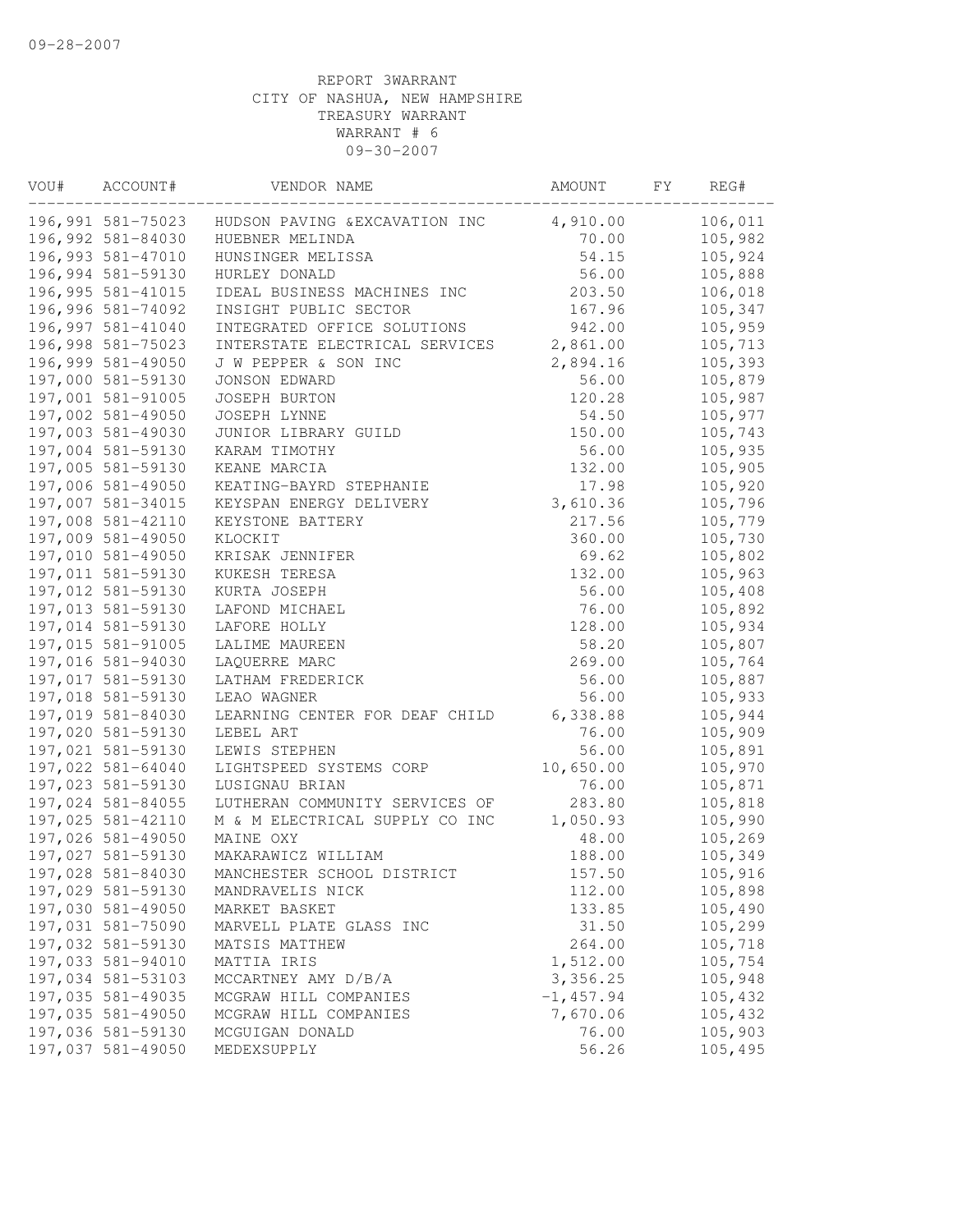| VOU# | ACCOUNT#          | VENDOR NAME                    | AMOUNT    | FY | REG#    |
|------|-------------------|--------------------------------|-----------|----|---------|
|      | 197,038 581-59130 | MEISEL WILLIAM II              | 56.00     |    | 105,487 |
|      | 197,039 581-75023 | MERRIMACK BUILDING SUPPLY INC  | 2,228.00  |    | 105,734 |
|      | 197,040 581-84030 | MERRIMACK EDUCATION CENTER     | 12,855.65 |    | 105,945 |
|      | 197,041 581-59130 | MICHAEL BARBARA                | 76.00     |    | 105,883 |
|      | 197,042 581-49910 | MILL STEEL COMPANY             | 95.50     |    | 106,005 |
|      | 197,043 581-59130 | MONSON W THOMAS                | 132.00    |    | 105,886 |
|      | 197,044 581-91040 | MONTINE KIM                    | 979.00    |    | 105,921 |
|      | 197,045 581-49050 | MOORE MEDICAL LLC              | 551.40    |    | 105,510 |
|      | 197,046 581-59130 | MORGAN JAMES                   | 76.00     |    | 105,877 |
|      | 197,047 581-84055 | MOUNT PROSPECT ACADEMY INC     | 8,673.60  |    | 105,832 |
|      | 197,048 581-53100 | MULTI-STATE BILLING SERVICES L | 3,146.84  |    | 105,950 |
|      | 197,049 581-49050 | <b>NASCO</b>                   | 86.29     |    | 106,015 |
|      | 197,050 581-84030 | NASHOBA LEARNING GROUP         | 12,984.16 |    | 105,854 |
|      | 197,051 581-75090 | NASHUA GLASS                   | 336.00    |    | 105,992 |
|      | 197,052 581-49910 | NASHUA OUTDOOR POWER EQUIP     | 685.65    |    | 105,485 |
|      | 197,053 581-49075 | NASHUA WALLPAPER & PAINT CO    | 35.97     |    | 105,488 |
|      | 197,054 581-78007 | NASHUA WHOLESALE TIRE INC      | 204.00    |    | 105,428 |
|      | 197,055 581-49035 | NATIONAL STAFF DEVELOPMENT COU | 119.00    |    | 105,842 |
|      | 197,056 581-95005 | NEASC INC                      | 2,780.00  |    | 105,416 |
|      | 197,057 581-59080 | NELSON PIANO SERVICE/FRANK J N | 240.00    |    | 105,439 |
|      | 197,058 581-43005 | NEOPOST LEASING                | 172.77    |    | 105,736 |
|      | 197,059 581-66005 | NEOPOST LEASING                | 145.22    |    | 105,833 |
|      | 197,060 581-59130 | NEVERETT WILLIAM               | 56.00     |    | 105,643 |
|      | 197,061 581-94030 | NEW HORIZONS COMPUTER LEARNING | 2,200.00  |    | 105,344 |
|      | 197,062 581-49050 | NEWSWEEK                       | 708.00    |    | 105,788 |
|      | 197,063 581-84055 | NFI MASSACHUSETTS INC          | 20,635.29 |    | 105,853 |
|      | 197,064 581-49050 | NH BRAGG & SONS INC            | 77.06     |    | 105,288 |
|      | 197,065 581-95005 | NHASEA MEMBERSHIP              | 1,270.00  |    | 106,108 |
|      | 197,066 581-95005 | NHSAA                          | 1,650.00  |    | 106,186 |
|      | 197,067 581-59130 | NICHOLSON MORRIS               | 56.00     |    | 105,389 |
|      | 197,068 581-59130 | ODIERNA ROBERT                 | 76.00     |    | 105,880 |
|      | 197,069 581-84055 | ODYSSEY HOUSE INC              | 6,525.16  |    | 105,264 |
|      | 197,070 581-49050 | OMNITRON                       | 741.00    |    | 105,988 |
|      | 197,071 581-31005 | ONE COMMUNICATIONS             | 6,578.43  |    | 106,161 |
|      | 197,071 581-31040 | ONE COMMUNICATIONS             | 516.48    |    | 106,161 |
|      | 197,072 581-59130 | OSBORNE BRIAN                  | 112.00    |    | 105,889 |
|      | 197,073 581-49050 | P J CURRIER LUMBER CO          | 629.38    |    | 105,786 |
|      | 197,074 581-59130 | PAGE PAUL                      | 76.00     |    | 105,912 |
|      | 197,075 581-49050 | PARADISE MALCOLM               | 119.94    |    | 105,858 |
|      | 197,076 581-84030 | PAUL CENTER (THE)              | 2,356.92  |    | 105,985 |
|      | 197,077 581-49050 | PAXTON-PATTERSON               | 312.50    |    | 105,501 |
|      | 197,078 581-74092 | PC & MACEXCHANGE               | 2,520.00  |    | 105,847 |
|      | 197,079 581-49050 | PC MALL GOV INC                | 173.55    |    | 105,776 |
|      | 197,079 581-74092 | PC MALL GOV INC                | 1,711.70  |    | 105,776 |
|      | 197,080 581-49050 | PCI EDUCATIONAL PUBLISHING     | 384.95    |    | 105,735 |
|      | 197,081 581-49035 | PEARSON EDUCATION              | 2,762.38  |    | 105,767 |
|      | 197,082 581-49035 | PEARSON EDUCATION              | 856.35    |    | 105,837 |
|      | 197,082 581-49050 | PEARSON EDUCATION              | 3,650.88  |    | 105,837 |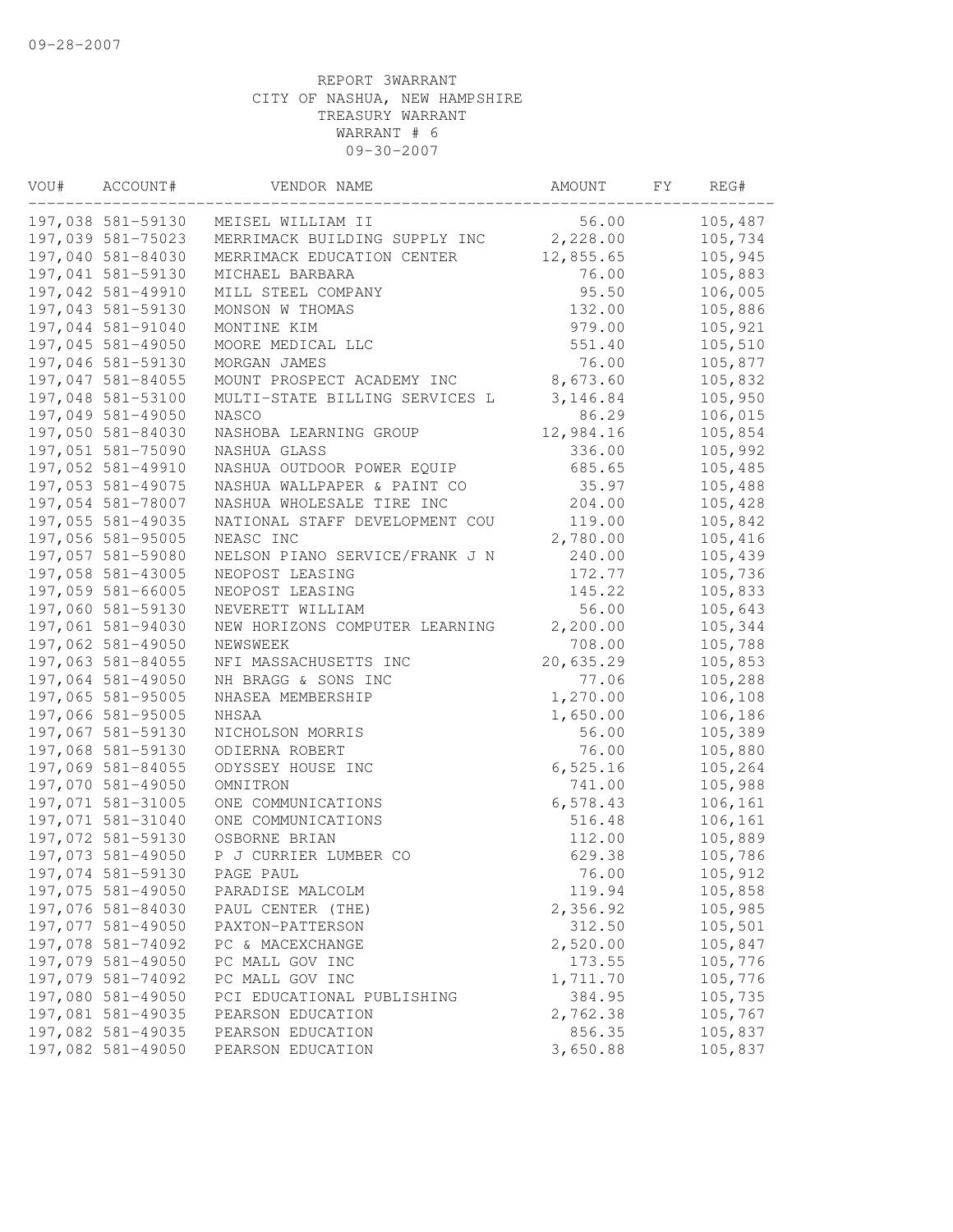| VOU# | ACCOUNT#           | VENDOR NAME                    | AMOUNT     | FY. | REG#    |
|------|--------------------|--------------------------------|------------|-----|---------|
|      | 197,083 581-49035  | PEARSON EDUCATION              | 4,307.18   |     | 105,840 |
|      | 197,084 581-59130  | PELTZ MICHEL                   | 76.00      |     | 105,964 |
|      | 197,085 581-33005  | PENNICHUCK WATER WORKS INC     | 4,329.72   |     | 106,093 |
|      | 197,086 581-43005  | PETERS PATRICIA                | 45.43      |     | 105,751 |
|      | 197,087 581-41015  | PETTY CASH                     | 7.99       |     | 106,071 |
|      | 197,087 581-43005  | PETTY CASH                     | 46.40      |     | 106,071 |
|      | 197,087 581-49050  | PETTY CASH                     | 117.93     |     | 106,071 |
|      | 197,088 581-43005  | PETTY CASH                     | 68.94      |     | 106,072 |
|      | 197,088 581-49050  | PETTY CASH                     | 3.29       |     | 106,072 |
|      | 197,089 581-41015  | PETTY CASH                     | 46.07      |     | 106,073 |
|      | 197,089 581-43005  | PETTY CASH                     | 78.20      |     | 106,073 |
|      | 197,090 581-43005  | PETTY CASH                     | 99.84      |     | 106,074 |
|      | 197,091 581-41015  | PETTY CASH                     | 59.43      |     | 106,075 |
|      | 197,091 581-43005  | PETTY CASH                     | 41.00      |     | 106,075 |
|      | 197,091 581-49050  | PETTY CASH                     | 16.51      |     | 106,075 |
|      | 197,092 581-43005  | PETTY CASH                     | 87.78      |     | 106,076 |
|      | 197,092 581-49050  | PETTY CASH                     | 9.98       |     | 106,076 |
|      | 197,093 581-41015  | PETTY CASH                     | 37.95      |     | 106,077 |
|      | 197,093 581-49050  | PETTY CASH                     | 125.70     |     | 106,077 |
|      | 197,094 581-49075  | PHOENIX SCREEN PRINTING        | 858.75     |     | 105,702 |
|      | 197,095 581-49050  | PHOTO WAREHOUSE                | 908.45     |     | 105,728 |
|      | 197,096 581-84055  | PINE HAVEN BOYS CENTER         | 8,784.00   |     | 105,733 |
|      | 197,097 581-53100  | PITNEY BOWES INC               | 465.00     |     | 105,715 |
|      | 197,098 581-49050  | PLANK ROAD PUBLISHING INC      | 102.25     |     | 105,325 |
|      | 197,099 581-49050  | PORTER'S CAMERA STORE          | 142.47     |     | 105,808 |
|      | 197,100 581-44005  | PREMIER AGENDAS INC            | 961.50     |     | 105,860 |
|      | 197,101 581-55015  | PROVIDER ENTERPRISES INC (THE) | 205.00     |     | 105,782 |
|      | 197,102 581-32005  | PUBLIC SERVICE OF NH           | 106,620.73 |     | 106,160 |
|      | 197,103 581-49050  | PURCHASE ADVANTAGE CARD        | 53.36      |     | 105,915 |
|      | 197,104 581-59130  | QUINN BARBARA                  | 396.00     |     | 105,894 |
|      | 197,105 581-42110  | RALPH PILL ELECTRIC SUPPLY COM | 44.10      |     | 105,999 |
|      | 197,106 581-84030  | READING FOUNDATION (THE)       | 4,092.00   |     | 105,806 |
|      | 197,107 581-49050  | REALLY GOOD STUFF INC          | 106.44     |     | 105,756 |
|      | 197,108 581-64192  | RICOH AMERICAS CORP            | 1,029.49   |     | 105,843 |
|      | 197,109 581-44005  | RIENDEAU PRINTING CORP         | 1,008.00   |     | 105,798 |
|      | 197,110 581-59130  | RIVARD CAROL                   | 132.00     |     | 105,936 |
|      | 197, 111 581-59130 | ROBERT CHARLES                 | 76.00      |     | 105,673 |
|      | 197, 112 581-59130 | ROBICHAUD GERARD               | 76.00      |     | 105,876 |
|      | 197, 113 581-59130 | ROBICHAUD ROGER                | 56.00      |     | 105,678 |
|      | 197, 114 581-59130 | ROCHA CANDACE                  | 142.00     |     | 105,984 |
|      | 197, 115 581-49050 | ROCHESTER 100 INC              | 285.00     |     | 105,849 |
|      | 197, 116 581-59130 | ROSEN JEFF                     | 76.00      |     | 105,653 |
|      | 197, 117 581-91005 | ROSS STEPHANIE                 | 19.40      |     | 105,867 |
|      | 197, 118 581-53100 | RTM COMMUNICATIONS INC         | 4,674.58   |     | 105,824 |
|      | 197,119 581-91005  | RYAN DAVID                     | 178.37     |     | 105,926 |
|      | 197,120 581-55015  | SAFEWAY TRAINING & TRANS SERV  | 3,920.00   |     | 105,814 |
|      | 197, 121 581-49050 | SANE                           | 678.55     |     | 105,790 |
|      | 197, 122 581-53100 | SANTERRE PAUL                  | 1,000.00   |     | 105,917 |
|      |                    |                                |            |     |         |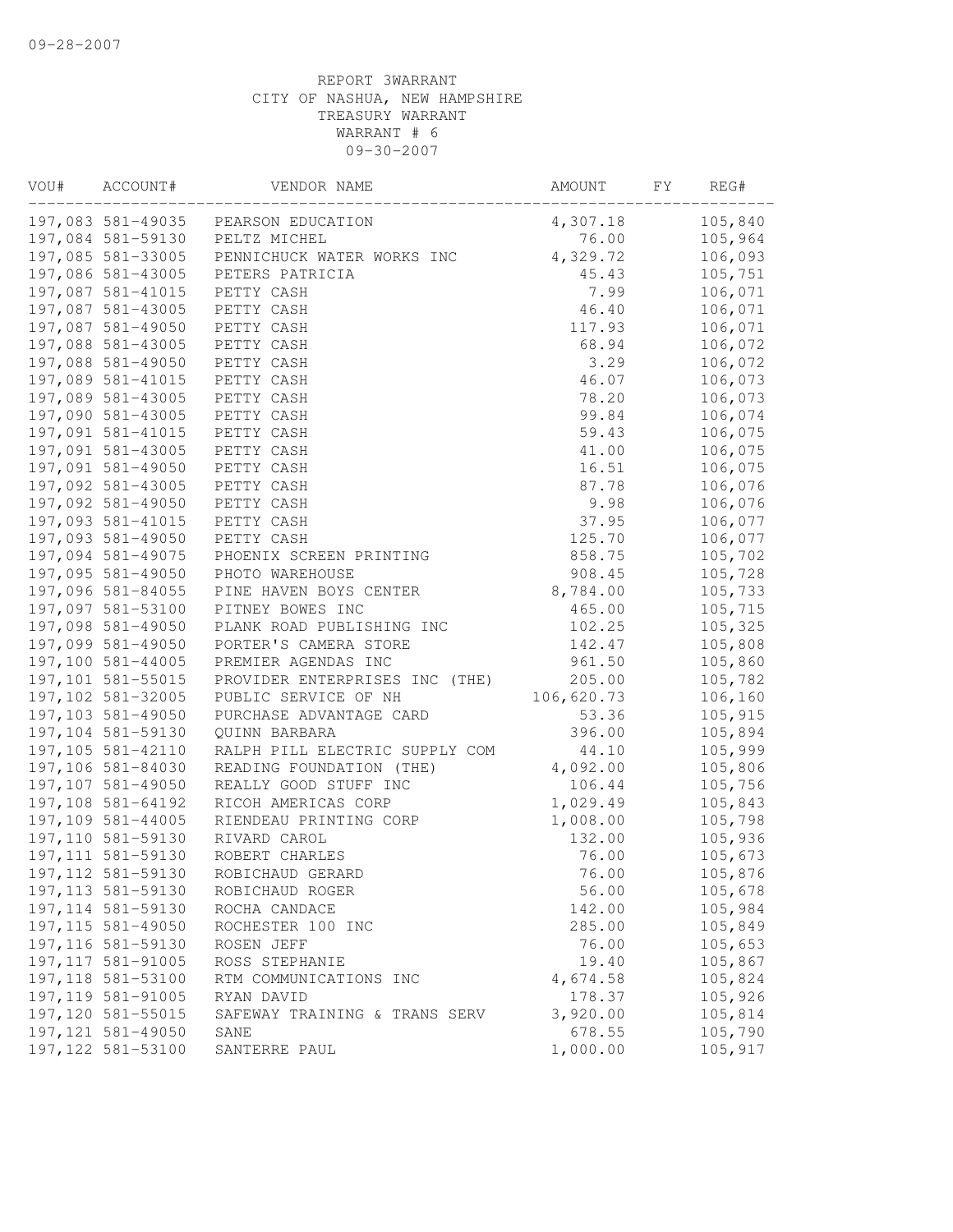| VOU# | ACCOUNT#           | VENDOR NAME                    | AMOUNT    | FΥ | REG#    |
|------|--------------------|--------------------------------|-----------|----|---------|
|      | 197, 123 581-59130 | SAREN JOEL                     | 56.00     |    | 105,266 |
|      | 197, 124 581-49050 | SARGENT-WELCH                  | 1,865.75  |    | 105,352 |
|      | 197, 125 581-49050 | SAX ARTS & CRAFTS              | 2,379.55  |    | 105,741 |
|      | 197, 126 581-49050 | SCHOOL FURNISHINGS INC         | 455.00    |    | 105,763 |
|      | 197, 127 581-47010 | SCHOOL HEALTH CORP             | 322.28    |    | 105,303 |
|      | 197, 127 581-49050 | SCHOOL HEALTH CORP             | 149.53    |    | 105,303 |
|      | 197, 128 581-47010 | SCHOOL NURSE SUPPLY INC        | 498.01    |    | 105,738 |
|      | 197, 129 581-41015 | SCHOOL SPECIALTY               | 6.38      |    | 105,770 |
|      | 197, 129 581-41015 | SCHOOL SPECIALTY               | 517.59    |    | 105,771 |
|      | 197, 129 581-41015 | SCHOOL SPECIALTY               | 576.04    |    | 105,772 |
|      | 197,129 581-49050  | SCHOOL SPECIALTY               | 3,567.12  |    | 105,770 |
|      | 197, 129 581-49050 | SCHOOL SPECIALTY               | 12,676.89 |    | 105,771 |
|      | 197, 129 581-49050 | SCHOOL SPECIALTY               | 17,063.69 |    | 105,772 |
|      | 197, 129 581-63085 | SCHOOL SPECIALTY               | 375.41    |    | 105,771 |
|      | 197, 129 581-64192 | SCHOOL SPECIALTY               | 279.80    |    | 105,771 |
|      | 197,130 581-49050  | SCHOOL-TECH INC                | 47.90     |    | 106,000 |
|      | 197,131 581-84030  | SEACOST LEARNING COLLABORATIVE | 8,302.71  |    | 105,869 |
|      | 197, 132 581-49050 | SEARS COMMERCIAL ONE           | 126.88    |    | 106,110 |
|      | 197,133 581-94010  | SHAW CHRISTINE                 | 1,010.40  |    | 105,846 |
|      | 197, 134 581-75023 | SHIFFLER EQUIPMENT SALES INC   | 277.50    |    | 105,732 |
|      | 197, 135 581-53100 | SIMPLEXGRINNELL                | 2,167.50  |    | 105,285 |
|      | 197,136 581-49030  | SMART APPLE MEDIA              | 436.65    |    | 105,762 |
|      | 197, 137 581-41015 | SMILE MAKERS                   | 199.95    |    | 105,759 |
|      | 197,138 581-59130  | SMITH MIKE                     | 152.00    |    | 105,882 |
|      | 197,139 581-84030  | SOUTHEASTERN REGIONAL EDUCATIO | 2,847.63  |    | 105,748 |
|      | 197,140 581-84055  | SPAULDING YOUTH CENTER         | 21,513.05 |    | 105,278 |
|      | 197, 141 581-41015 | STAPLES BUSINESS ADVANTAGE     | 2,276.77  |    | 105,649 |
|      | 197, 141 581-41045 | STAPLES BUSINESS ADVANTAGE     | 317.93    |    | 105,649 |
|      | 197,141 581-49050  | STAPLES BUSINESS ADVANTAGE     | 3,055.39  |    | 105,649 |
|      | 197, 141 581-74092 | STAPLES BUSINESS ADVANTAGE     | 326.58    |    | 105,649 |
|      | 197,142 581-53100  | STATE OF NH - CRIMINAL RECORDS | 349.50    |    | 106,078 |
|      | 197, 143 581-84055 | STETSON SCHOOL INC             | 12,913.36 |    | 105,865 |
|      | 197,144 581-59130  | STUART ALISTAR                 | 76.00     |    | 105,419 |
|      | 197,145 581-53100  | TERMINIX                       | 480.00    |    | 105,859 |
|      | 197,146 581-49050  | TERRY MELISSA                  | 23.76     |    | 105,949 |
|      | 197,147 581-49050  | THOMPSON MARYBETH              | 11.21     |    | 105,834 |
|      | 197,148 581-45910  | TIME FOR KIDS                  | 215.00    |    | 106,183 |
|      | 197,148 581-95010  | TIME FOR KIDS                  | 322.50    |    | 106,183 |
|      | 197,149 581-49030  | TOADSTOOL BOOKSHOP             | 59.15     |    | 105,411 |
|      | 197,150 581-49075  | TOBBE GALE                     | 9.99      |    | 105,755 |
|      | 197,151 581-78007  | TOWERS MOTOR PARTS CORP        | 1.99      |    | 105,677 |
|      | 197,152 581-95005  | TREASURER STATE OF NH          | 75.00     |    | 106,121 |
|      | 197, 153 581-49075 | TREASURER STATE OF NH          | 254.80    |    | 105,364 |
|      | 197, 154 581-59130 | TROFATTER FRED                 | 56.00     |    | 105,967 |
|      | 197,155 581-49910  | TRUGREEN CHEMLAWN              | 369.00    |    | 105,698 |
|      | 197,156 581-49050  | UC REGENTS                     | 87.00     |    | 105,768 |
|      | 197, 157 581-41015 | ULTIMATE OFFICE                | 113.36    |    | 105,794 |
|      | 197,158 581-74092  | UNICOM                         | 1,195.00  |    | 105,826 |
|      |                    |                                |           |    |         |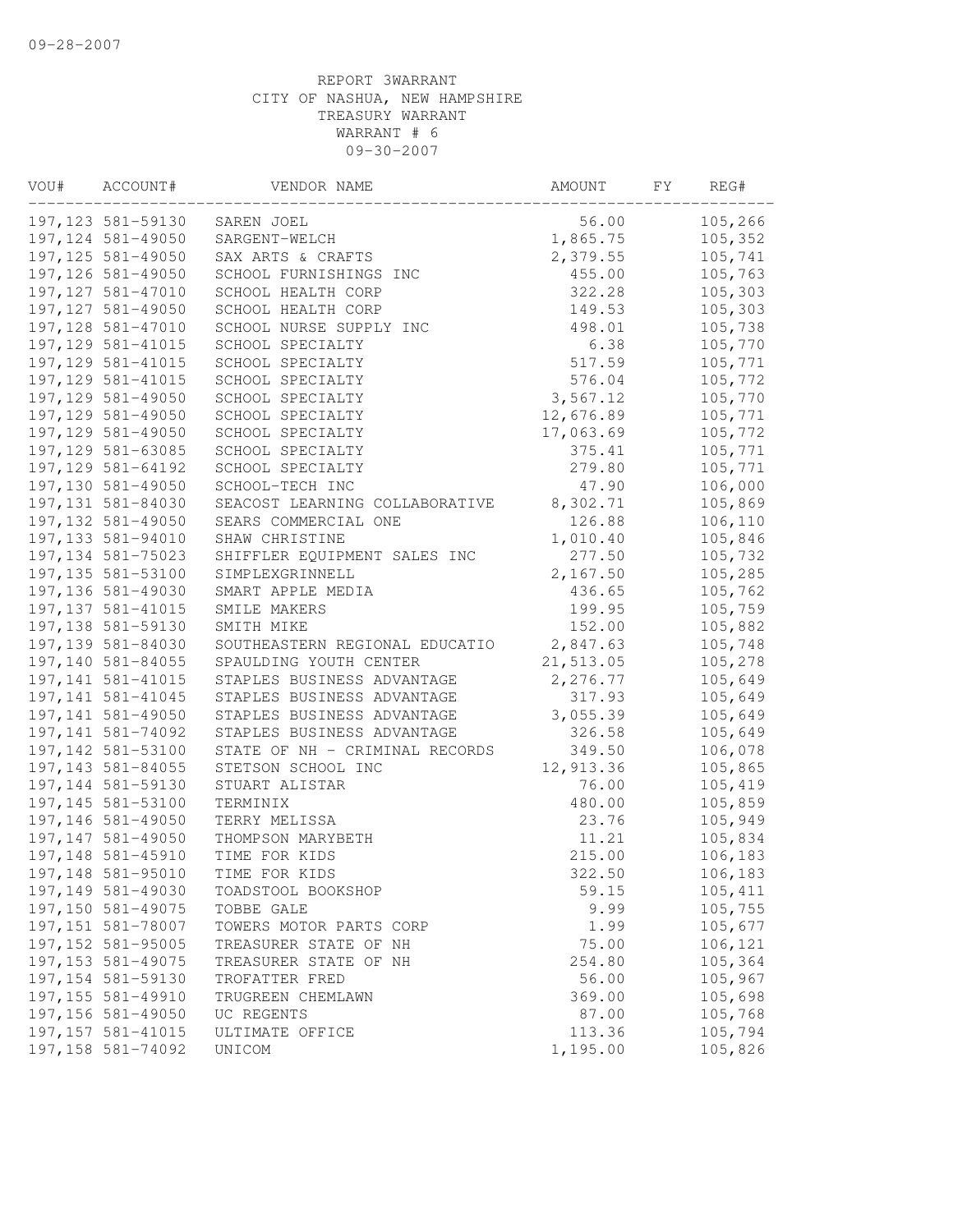| VOU#      | ACCOUNT#           | VENDOR NAME                                   | AMOUNT     | REG#<br>FY          |
|-----------|--------------------|-----------------------------------------------|------------|---------------------|
|           | 197,159 581-43005  | UNITED PARCEL SERVICE                         | 19.43      | 105,731             |
|           | 197,160 581-42120  | UNITED SUPPLY COMPANY INC                     | 1,425.53   | 106,012             |
|           | 197,161 581-59130  | VANASSE STANLEY                               | 132.00     | 105,910             |
|           | 197, 162 581-31005 | VERIZON                                       | 52.36      | 106,091             |
|           | 197, 163 581-31005 | VERIZON                                       | 49.37      | 106,097             |
|           | 197,164 581-31005  | VERIZON                                       | 29.11      | 106,100             |
| 648       | 581-31005          | VERIZON                                       | 7,592.40   | 106,104             |
|           | 197,165 581-31005  | VERIZON                                       | 83.12      | 106,181             |
|           | 197,166 581-31005  | VERIZON                                       | 32.00      | 106,188             |
|           | 197,167 581-49050  | VERMONT CERAMIC SUPPLY CO                     | 2,456.50   | 105,742             |
|           | 197,168 581-49035  | VETRI KATHLEEN                                | 59.50      | 105,841             |
|           | 197,169 581-75180  | VIKING ROOFING, INC.                          | 568.00     | 105,857             |
|           | 197,170 581-49910  | W D MATTHEWS MACHINERY CO                     | 15.18      | 105,830             |
|           | 197, 171 581-49050 | WALMART COMMUNITY                             | 349.93     | 105,723             |
|           | 197,172 581-49050  | WELSH PRODUCTS INC                            | 926.54     | 106,025             |
|           | 197, 173 581-49050 | WIESER EDUCATIONAL                            | 105.52     | 105,781             |
|           | 197, 174 581-59130 | WILKINS GERARD                                | 168.00     | 105,878             |
|           | 197, 175 581-47010 | WILLIAM V. MACGILL & COMPANY                  | 84.55      | 105,415             |
|           | 197,176 581-59130  | WILLIAMS BRIAN                                | 76.00      | 105,901             |
|           | 197, 177 581-49050 | WINGATES PHARMACY INC                         | 232.00     | 105,614             |
|           | 197, 178 581-49050 | WORLDPOINT ECC INC                            | 730.14     | 105,969             |
|           | 197,179 581-49050  | ZEFF PHOTO SUPPLY                             | 749.32     | 105,809             |
|           | 197,180 581-59130  | ZIELINSKI KAREN                               | 112.00     | 105,908             |
| TOTAL     | 581                | SCHOOL DEPARTMENT                             |            | 838, 341.68         |
|           |                    |                                               |            |                     |
| 649       | 590-23523          | ADAPX INC                                     | 3,420.00   | 105,620             |
| 650       | 590-24515          | LIEBERMAN DENISE                              | 555.75     | 106,079             |
| 651       | 590-24522          | CDW GOVERNMENT INC                            | 2,975.00   | 106,143             |
| 652       | 590-24522          | UNICOM                                        | 43, 414.26 | 105,826             |
| 653       | 590-24531          | AMES SAFETY ENVELOPE CO                       | 13,056.00  | 105,558             |
| 654       | 590-24531          | INTERSTATE ARMS CORP                          | 1,013.50   | 105,336             |
| 655       | 590-24553          | BCM CONTROLS CORPORATION                      | 1,753.79   | 105,527             |
| 656       | 590-24576          | SPRINT                                        | 459.71     | 106,098             |
|           | 197,181 590-24581  | CONTROL TECHNOLOGIES INC<br>GOVCONNECTION INC | 10,025.00  | 105,727             |
|           | 197,182 590-24581  |                                               | 1,122.61   | 105,282             |
|           | 197, 183 590-24581 | LIBRARY VIDEO COMPANY                         | 982.59     | 105,739             |
|           | 197,184 590-24581  | PIONEER TREE SERVICE                          | 925.00     | 106,020             |
|           |                    | 197,185 590-24581 PREMIER AGENDAS INC         | 5,969.00   | 105,860             |
|           | 197,186 590-24581  | SARGENT-WELCH                                 | 25.30      | 105,352<br>-------- |
| TOTAL 590 |                    | P/Y OBLIGATIONS                               |            | 85,697.51           |
| 657       | 592-85010          | US BANK NA (091000022                         | 19,187.50  | 149                 |
| 658       | 592-85010          | US BANK NA (091000022)                        | 65,175.00  | 148                 |
| 659       | 592-85015          | US BANK NA (091000022                         | 787,725.00 | 149                 |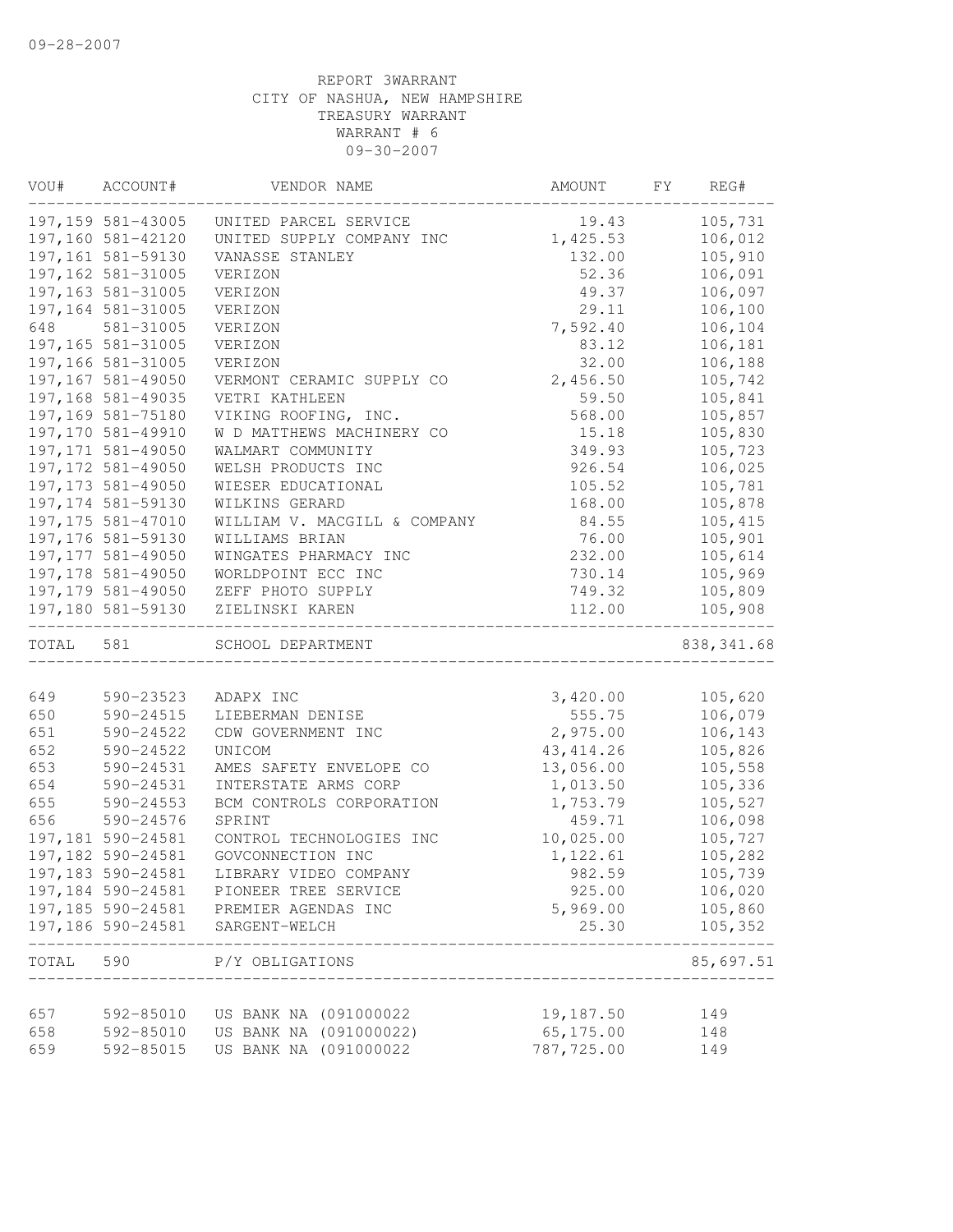| VOU#  | ACCOUNT#  | VENDOR NAME                        | AMOUNT       | FY<br>REG#   |
|-------|-----------|------------------------------------|--------------|--------------|
| 660   | 592-85015 | US BANK NA (091000022)             | 266,625.00   | 148          |
| 660   | 592-85020 | US BANK NA (091000022)             | 660,000.00   | 148          |
| 660   | 592-85025 | US BANK NA (091000022)             | 2,700,000.00 | 148          |
| TOTAL | 592       | BONDED DEBT SERVICE                |              | 4,498,712.50 |
|       |           |                                    |              |              |
| 661   | 595-22015 | <b>BLOUIN SUSAN</b>                | 9.42         | 105,585      |
| 662   | 595-22015 | HOLBROOK KATHRYN & TODD            | 9.06         | 105,584      |
| 663   | 595-22015 | LADNER DEBRA                       | 27.36        | 105,573      |
| 664   | 595-22015 | MCMAHON MURIEL                     | 12.75        | 105,582      |
| 665   | 595-22015 | PALO MADELEINE                     | 15.50        | 105,586      |
| 666   | 595-22015 | RUSSELL JEAN & KRISTEN PICARD      | 15.45        | 105,583      |
| 667   | 595-22015 | SMITH JEFFREY & KAREN              | 29.70        | 105,552      |
| 668   | 595-22020 | 17-21 ABBOTT LLC                   | 3,703.46     | 105,563      |
| 669   | 595-22020 | 7-9 1/2 FLETCHER ST LLC            | 2,613.10     | 105,562      |
| 670   | 595-22020 | ALDEBARAN PROPETIES LLC            | 1,563.48     | 105,574      |
| 671   | 595-22020 | <b>BLOUIN SUSAN</b>                | 204.68       | 105,585      |
| 672   | 595-22020 | BRENNER STANLEY & ROSELLA          | 68.80        | 105,578      |
| 673   | 595-22020 | DOODY RICK & JEANNE                | 273.48       | 105,575      |
| 674   | 595-22020 | DRURY DANA                         | 1,474.04     | 105,548      |
| 675   | 595-22020 | DUNBRACK ROBERT & ELGIEANN         | 428.28       | 105,579      |
| 676   | 595-22020 | ESTATE OF FRANCIS W ALLING         | 239.84       | 105,572      |
| 677   | 595-22020 | FILIPPOV MICHAEL & ALBINA          | 216.72       | 105,571      |
| 678   | 595-22020 | FOREST JAMES & Q PETER NASH &      | 1,483.49     | 105,564      |
| 679   | 595-22020 | HOLBROOK KATHRYN & TODD            | 180.60       | 105,584      |
| 680   | 595-22020 | LADNER DEBRA                       | 540.08       | 105,573      |
| 681   | 595-22020 | LONGAN JOHN & ANJALI               | 175.66       | 105,577      |
| 682   | 595-22020 | MCMAHON MURIEL                     | 278.64       | 105,582      |
| 683   | 595-22020 | NASH GERALD Q                      | 3,499.49     | 105,565      |
| 684   | 595-22020 | PALO MADELEINE                     | 278.64       | 105,586      |
| 685   | 595-22020 | PELLEGRINO LINDA                   | 417.96       | 105,581      |
| 686   | 595-22020 | RUSSELL JEAN & KRISTEN PICARD      | 278.64       | 105,583      |
| 687   | 595-22020 | SEE TE & MERLA JAO                 | 777.44       | 105,576      |
| 688   | 595-22020 | SMITH JEFFREY & KAREN              | 593.40       | 105,552      |
| 689   | 595-22020 | STELLOS INDUSTRIAL PROP LLC        | 1,622.37     | 105,570      |
| 690   | 595-22020 | STELLOS JAMES K                    | 14,249.35    | 105,569      |
| 691   | 595-22020 | WALSH JANET                        | 1,040.60     | 105,580      |
| TOTAL | 595       | OVERLAY                            |              | 36, 321.48   |
| 692   |           | 599-68065 PIERCE MANUFACTURING INC | 223,000.00   | 163          |
|       | TOTAL 599 | CERF EXPENDITURES                  |              | 223,000.00   |
|       |           |                                    |              |              |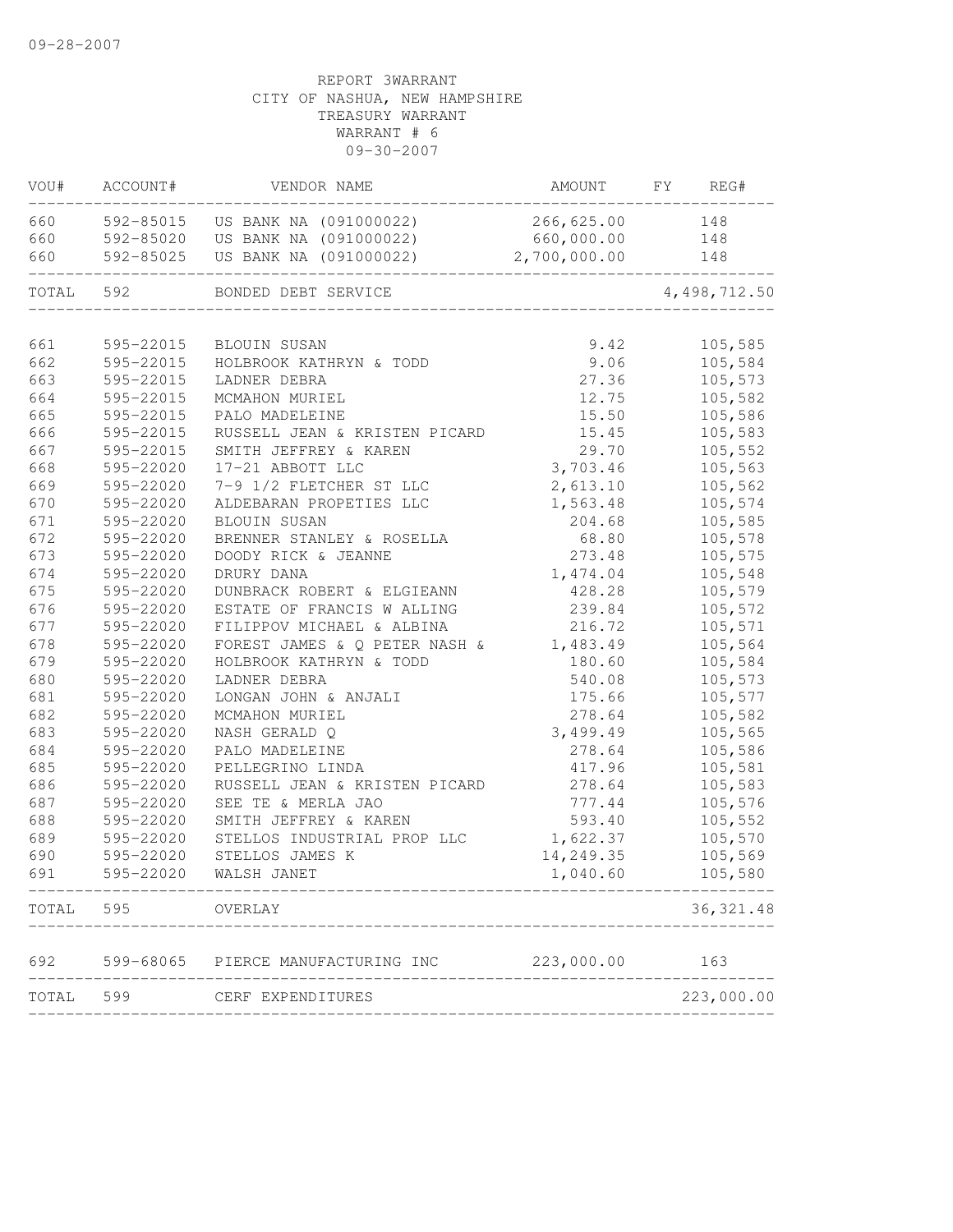| VOU#                            | ACCOUNT#                                               | VENDOR NAME                                                                                                                                      | AMOUNT                                                     | FY | REG#                                                |
|---------------------------------|--------------------------------------------------------|--------------------------------------------------------------------------------------------------------------------------------------------------|------------------------------------------------------------|----|-----------------------------------------------------|
| 693<br>694                      | $653 - 05$<br>$653 - 05$                               | BROX INDUSTRIES INC<br>MAYNARD & PAQUETTE                                                                                                        | 45.27<br>250.00                                            |    | 105,333<br>105,625                                  |
| TOTAL                           | $653 - 05$                                             | CAP IMP - STREET DEPT<br>SIDEWALK CONSTR & REPLACEMENT                                                                                           |                                                            |    | 295.27                                              |
| 197,188 681-10                  | 197,187 681-10                                         | ACADEMY ROOFING CORP<br>CCI INC                                                                                                                  | 51, 134.40<br>24,900.00                                    |    | 105,960<br>105,711                                  |
| TOTAL 681-10                    |                                                        | CAP IMP - SCHOOL<br>DEFERRED MAINTENANCE FY07                                                                                                    |                                                            |    | 76,034.40                                           |
|                                 | 197,189 681-11                                         | JENNINGS EXCAVATION INC                                                                                                                          | 309,249.68                                                 |    | 105,306                                             |
| TOTAL 681-11                    |                                                        | CAP IMP - SCHOOL<br>DEFERRED NAINTENANCE/MAJOR                                                                                                   |                                                            |    | 309,249.68                                          |
| 197,190 681-34                  |                                                        | SCHIAVI LEASING CORP                                                                                                                             | 900.00                                                     |    | 105,784                                             |
| TOTAL 681-34                    |                                                        | CAP IMP - SCHOOL<br>PORTABLE CLASSROOMS                                                                                                          |                                                            |    | 900.00                                              |
| 695<br>696<br>697<br>698<br>699 | $699 - 07$<br>$699 - 07$<br>699-07<br>699-07<br>699-07 | SANSOUCY GEORGE E PE LLC<br>SHEEHAN PHINNEY BASS & GREEN<br>SHEEHAN PHINNEY BASS & GREEN<br>SHEEHAN PHINNEY BASS & GREEN<br>UPTON & HATFIELD LLP | 20,060.00<br>565.50<br>14,275.00<br>77,726.95<br>74,004.09 |    | 105,340<br>105,256<br>105,257<br>105,660<br>105,315 |
| TOTAL                           | 699-07                                                 | WATER SUPPLY ACOUISITION                                                                                                                         |                                                            |    | 186,631.54                                          |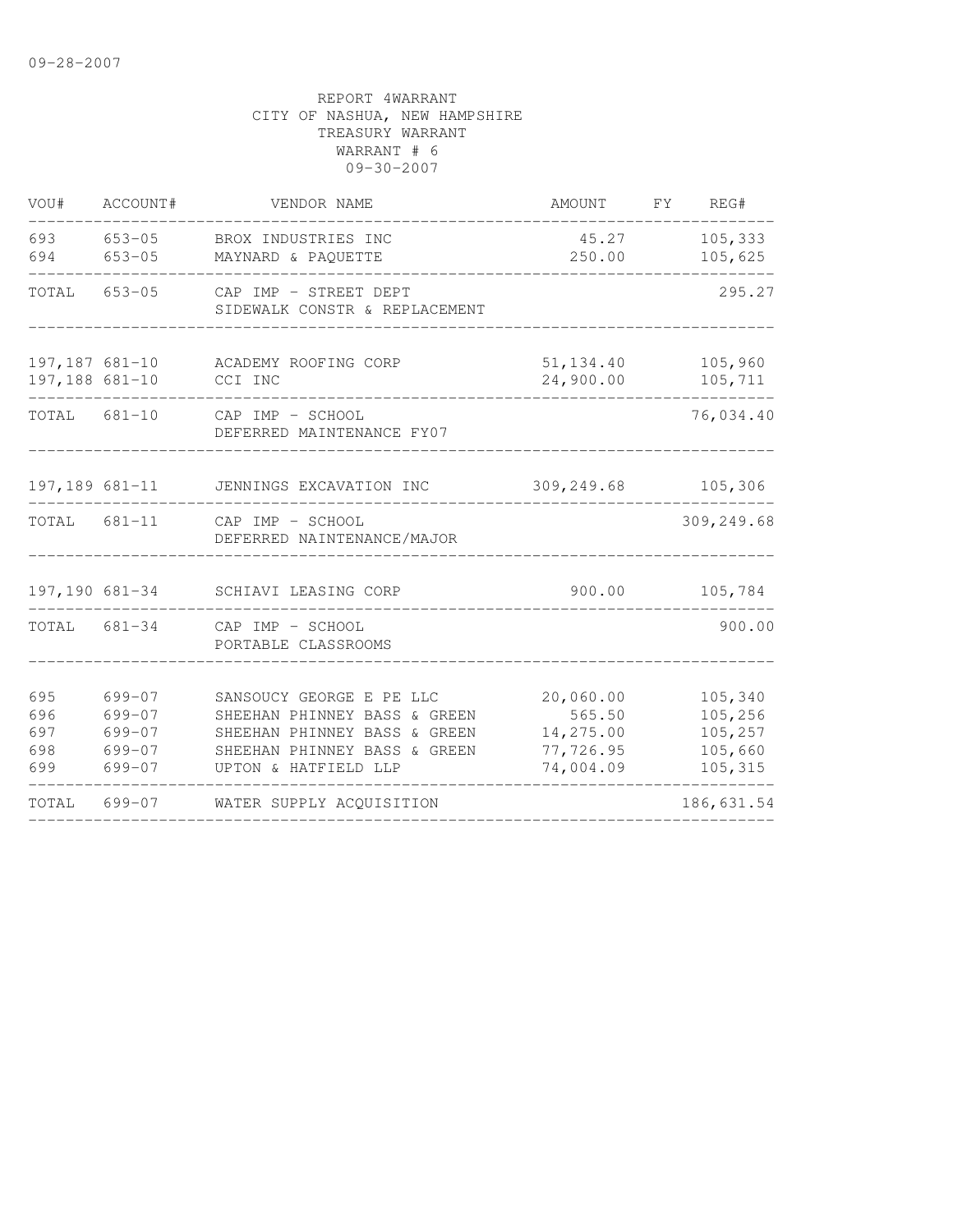| VOU#                            | ACCOUNT#                                                      | PROGRAM<br>VENDOR NAME                                                                                                                          | AMOUNT                                                    | FY. | REG#                                                |
|---------------------------------|---------------------------------------------------------------|-------------------------------------------------------------------------------------------------------------------------------------------------|-----------------------------------------------------------|-----|-----------------------------------------------------|
| 700<br>701<br>702               | 731-64045<br>731-64045<br>731-64045                           | 3705 GOVCONNECTION INC<br>3705 TESSCO TECHNOLOGIES INC<br>3705 WINCO IDENTIFICATION CORP                                                        | 33.97<br>143.49<br>1,100.44                               |     | 105,457<br>105,368<br>105,486                       |
| TOTAL                           | 731                                                           | CPF-POLICE DEPARTMENT                                                                                                                           | 1,277.90                                                  |     |                                                     |
| 703                             | 732-53095                                                     | 3714 SUMNER DAVIS ARCHITECTS INC                                                                                                                | 10,665.00                                                 |     | 105,461                                             |
| TOTAL                           | 732                                                           | CPF-FIRE DEPARTMENT                                                                                                                             | 10,665.00                                                 |     |                                                     |
| 704                             | 752-59100                                                     | 3709 MANNY'S TRUCKING/EMMANUEL ST J                                                                                                             | 1,200.00                                                  |     | 105,450                                             |
| TOTAL                           | 752                                                           | CPF-PARK/RECREATION                                                                                                                             | 1,200.00                                                  |     |                                                     |
| 705                             |                                                               | 771-53025 3750 VANASSE HANGEN BRUSTLIN INC                                                                                                      | 6,778.15                                                  |     | 105,277                                             |
| TOTAL                           | 771                                                           | CPF - COMM DEVLPMNT DIV                                                                                                                         | 6,778.15                                                  |     |                                                     |
| 706                             | 773-59100                                                     | 3726 WIFORD GALLERY                                                                                                                             | 8,700.00                                                  |     | 105,605                                             |
| TOTAL                           | 773                                                           | CPF-ECONOMIC DEVELOPMENT                                                                                                                        | 8,700.00                                                  |     |                                                     |
| 707<br>708<br>708<br>709<br>710 | 792-53030<br>792-53030<br>792-53030<br>792-53181<br>792-53181 | 3792 FAY SPOFFORD & THORNDIKE LLC<br>3798 METCALF & EDDY<br>3799 METCALF & EDDY<br>3794 COMPREHENSIVE ENVIRONMENTAL IN<br>3794 E J PRESCOTT INC | 1,276.87<br>8,890.81<br>76,752.88<br>8,097.50<br>4,084.20 |     | 105,310<br>105,431<br>105,431<br>106,154<br>105,367 |
| TOTAL                           | 792                                                           | CPF-WASTEWATER USER FUND                                                                                                                        | 99,102.26                                                 |     |                                                     |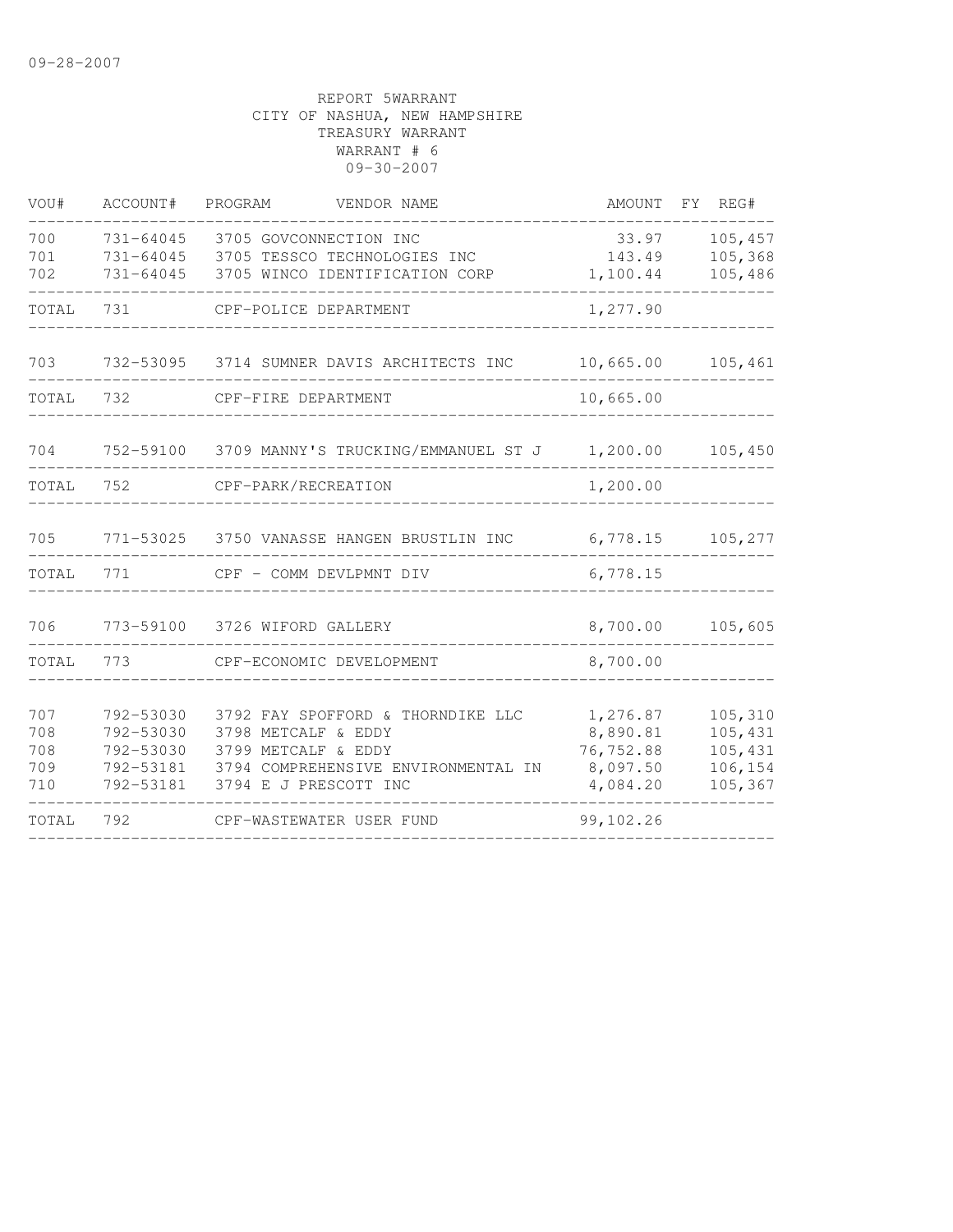| VOU# | ACCOUNT#  | VENDOR NAME                    | AMOUNT    | FΥ | REG#    |
|------|-----------|--------------------------------|-----------|----|---------|
| 711  | 801-31005 | VERIZON                        | 74.26     |    | 106,104 |
| 712  | 801-31040 | PAETEC COMMUNICATIONS INC      | 9.64      |    | 106,090 |
| 713  | 801-42000 | LISAY STEVEN E                 | 720.00    |    | 105,463 |
| 714  | 801-46030 | REFLECTIVE APPAREL FACTORY INC | 124.05    |    | 105,525 |
| 714  | 801-46030 | REFLECTIVE APPAREL FACTORY INC | 198.55    |    | 105,525 |
| 714  | 801-46030 | REFLECTIVE APPAREL FACTORY INC | 20.73     |    | 105,525 |
| 715  | 801-46045 | CCP INDUSTRIES INC             | 65.75     |    | 105,484 |
| 715  | 801-46045 | CCP INDUSTRIES INC             | 295.85    |    | 105,484 |
| 715  | 801-46045 | CCP INDUSTRIES INC             | 49.31     |    | 105,484 |
| 716  | 801-48005 | SHATTUCK MALONE OIL CO         | 2,802.24  |    | 106,083 |
| 716  | 801-48005 | SHATTUCK MALONE OIL CO         | 12,610.08 |    | 106,083 |
| 716  | 801-48005 | SHATTUCK MALONE OIL CO         | 2,101.68  |    | 106,083 |
| 717  | 801-49040 | BCM CONTROLS CORPORATION       | 6,857.68  |    | 105,527 |
| 718  | 801-53030 | CMA ENGINEERS INC              | 4,437.55  |    | 105,498 |
| 719  | 801-53080 | CHEMSERVE ENVIRONMENTAL ANALYS | 2,920.10  |    | 105,648 |
| 720  | 801-53130 | AMERISCI BOSTON                | 20.00     |    | 105,423 |
| 721  | 801-53130 | COLUMBIA ANALYTICAL SERVICES I | 742.50    |    | 105,517 |
| 722  | 801-59100 | RMG ENTERPRISE INC             | 1,500.00  |    | 105,825 |
| 723  | 801-59245 | D & R TOWING INC               | 450.00    |    | 105,994 |
| 724  | 801-59255 | ROUTHIER & SONS INC            | 1,346.40  |    | 105,483 |
| 725  | 801-75023 | BELLETETES INC                 | 15.28     |    | 105,468 |
| 726  | 801-77020 | BAYNE MACHINE WORKS            | 269.15    |    | 105,454 |
| 727  | 801-77020 | CASEY EQUIPMENT & RENTAL CORP  | 1,689.52  |    | 105,681 |
| 728  | 801-77020 | CN WOOD CO INC                 | 1,037.24  |    | 105,704 |
| 729  | 801-77020 | GILBERT DRIVELINE              | 153.00    |    | 105,683 |
| 730  | 801-77020 | LIBERTY INTN'L TRUCKS OF NH LL | 1,634.27  |    | 106,001 |
| 730  | 801-77020 | LIBERTY INTN'L TRUCKS OF NH LL | 124.92    |    | 106,001 |
| 730  | 801-77020 | LIBERTY INTN'L TRUCKS OF NH LL | 20.83     |    | 106,001 |
| 731  | 801-77020 | ROLLIE'S WELDING & FABRICATING | 130.00    |    | 105,512 |
| 732  | 801-77020 | SOUTHWORTH-MILTON INC          | 5,608.40  |    | 105,298 |
| 733  | 801-78065 | MAYNARD & LESIEUR INCORPORATED | 540.60    |    | 106,003 |
| 733  | 801-78065 | MAYNARD & LESIEUR INCORPORATED | 4,605.39  |    | 106,003 |
| 734  | 801-78100 | BAYNE MACHINE WORKS            | 3,971.49  |    | 105,454 |
| 735  | 801-78100 | DONOVAN SPRING COMPANY INC     | 231.34    |    | 105,331 |
| 736  | 801-78100 | GILBERT DRIVELINE              | 839.41    |    | 105,683 |
| 737  | 801-78100 | LIBERTY INTN'L TRUCKS OF NH LL | 3,334.68  |    | 106,001 |
| 737  | 801-78100 | LIBERTY INTN'L TRUCKS OF NH LL | 1,925.43  |    | 106,001 |
| 737  | 801-78100 | LIBERTY INTN'L TRUCKS OF NH LL | 65.75     |    | 106,001 |
| 738  | 801-78100 | NAPA AUTO PARTS                | 43.46     |    | 105,672 |
| 739  | 801-78100 | SANEL AUTO PARTS CO            | 13.72     |    | 105,475 |
| 739  | 801-78100 | SANEL AUTO PARTS CO            | 323.64    |    | 105,475 |
| 740  | 801-78100 | SOUTHWORTH-MILTON INC          | 1,183.10  |    | 105,298 |
| 741  | 801-83106 | NORTHEAST DELTA                | 510.45    |    | 155     |
| 742  | 801-83130 | ITT HARTFORD                   | 71.36     |    | 168     |
| 743  | 801-83206 | NORTHEAST DELTA                | 1,003.98  |    | 155     |
| 744  | 801-83230 | ITT HARTFORD                   | 91.70     |    | 168     |
| 745  | 801-83306 | NORTHEAST DELTA                | 245.94    |    | 155     |
| 746  | 801-83330 | ITT HARTFORD                   | 83.16     |    | 168     |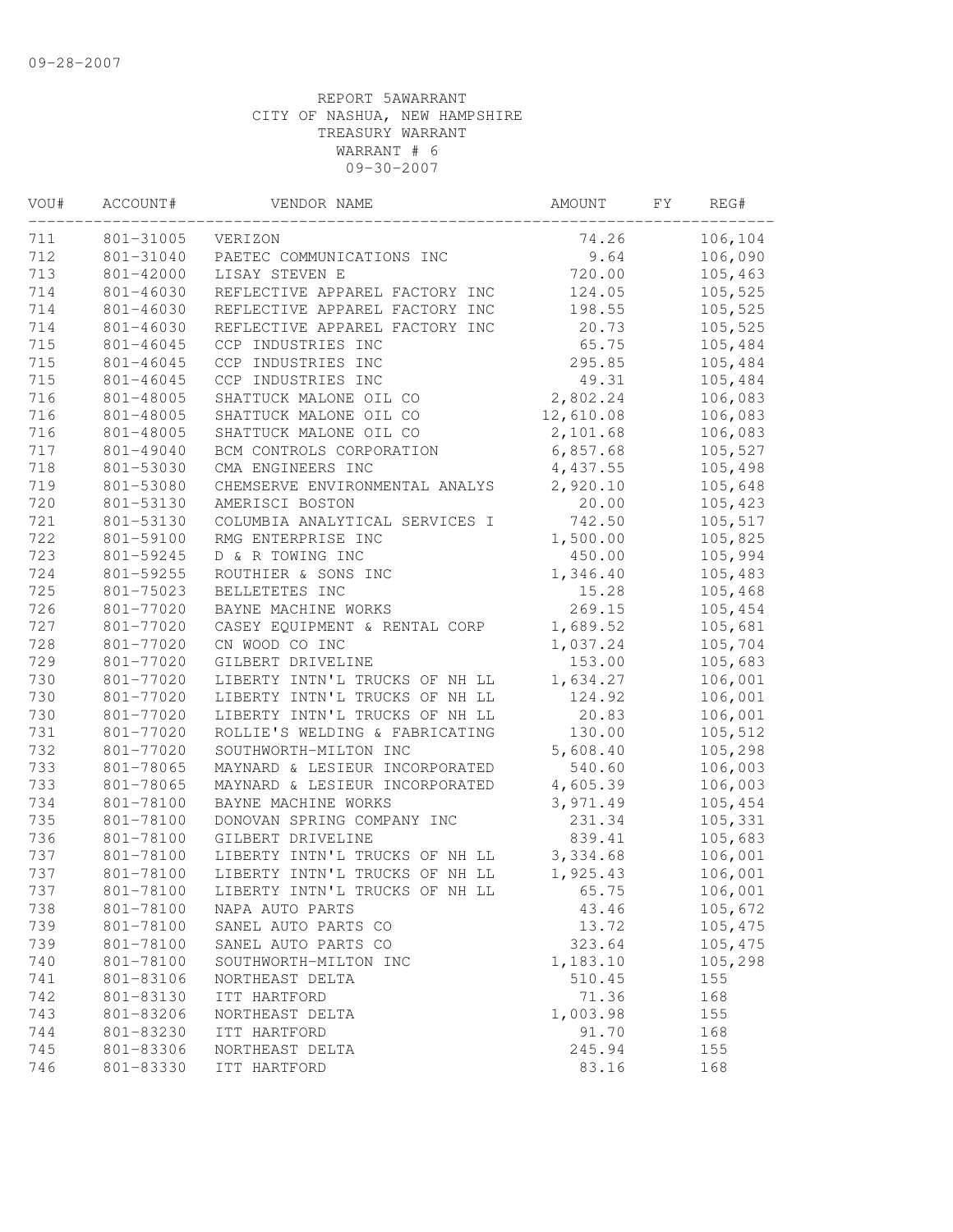| VOU#  | ACCOUNT#         | VENDOR NAME                    | AMOUNT    | FY | REG#      |
|-------|------------------|--------------------------------|-----------|----|-----------|
| 747   | 801-83406        | NORTHEAST DELTA                | 334.72    |    | 155       |
| 748   | 801-83430        | ITT HARTFORD                   | 40.88     |    | 168       |
| 749   | 801-96125        | GZA GEOENVIRONMENTAL INC       | 2,767.36  |    | 105,787   |
| 750   | 801-96125        | TREASURER STATE OF NH          | 4,750.00  |    | 105,260   |
| TOTAL | 801              | SOLID WASTE DISPOSAL           |           |    | 75,006.54 |
|       |                  |                                |           |    |           |
| 751   | $802 - 215 - 00$ | DANIEL WEBSTER COLLEGE         | 368.52    |    | 105,550   |
| 752   | 802-31005        | VERIZON                        | 482.80    |    | 106,104   |
| 753   | 802-31040        | PAETEC COMMUNICATIONS INC      | 7.83      |    | 106,090   |
| 754   | 802-32005        | PUBLIC SERVICE OF NH           | 49,015.23 |    | 106,160   |
| 755   | 802-33005        | PENNICHUCK WATER               | 226.12    |    | 106,107   |
| 756   | 802-34015        | KEYSPAN ENERGY DELIVERY        | 151.20    |    | 106,106   |
| 757   | $802 - 451$      | DANIEL WEBSTER COLLEGE         | 2,564.12  |    | 105,550   |
| 758   | 802-45101        | CIBA SPECIALTY CHEMICALS CO    | 6,732.00  |    | 105,359   |
| 759   | 802-45103        | JCI JONES CHEMICALS INC        | 2,251.15  |    | 105,506   |
| 760   | 802-45105        | HOLLAND COMPANY INC            | 2,826.11  |    | 105,397   |
| 761   | 802-45106        | KEMIRA WATER SOLUTIONS INC     | 1,709.84  |    | 105,508   |
| 762   | 802-45175        | ARCSOURCE INC                  | 70.86     |    | 105,478   |
| 763   | 802-46045        | LEHIGH SAFETY SHOE LLC         | 82.00     |    | 105,437   |
| 764   | 802-46045        | UNIFIRST CORPORATION           | 117.39    |    | 105,691   |
| 764   | 802-46045        | UNIFIRST CORPORATION           | 954.76    |    | 105,691   |
| 765   | 802-48015        | DENNIS K BURKE INC             | 340.92    |    | 106,180   |
| 765   | 802-48015        | DENNIS K BURKE INC             | 340.92    |    | 106,180   |
| 766   | 802-49070        | ENVIRONMENTAL RESOURCE ASSOCIA | 173.73    |    | 105,338   |
| 767   | 802-49070        | NORTH CENTRAL LABORATORIES     | 701.58    |    | 105,356   |
| 768   | 802-49070        | VWR INTERNATIONAL INC          | 2,061.28  |    | 105,719   |
| 769   | 802-49075        | HOME DEPOT CREDIT SERVICES     | 101.89    |    | 106,102   |
| 770   | 802-53006        | HEALTH STOP INC                | 79.00     |    | 105,446   |
| 771   | 802-53030        | CHEMSERVE ENVIRONMENTAL ANALYS | 468.10    |    | 105,648   |
| 772   | 802-53030        | EASTERN ANALYTICAL INC         | 312.00    |    | 105,471   |
| 773   | 802-53030        | ENVIROSYSTEMS INC              | 1,025.00  |    | 105,373   |
| 774   | 802-59225        | KENT CLEAN SEPTIC LLC          | 522.00    |    | 105,535   |
| 775   | 802-59225        | RESOURCE MANAGEMENT INC        | 15,461.99 |    | 105,283   |
| 776   | 802-59225        | WASTE MANAGEMENT OF TURNKEY LA | 1,902.81  |    | 105,530   |
| 777   | 802-59230        | CORRIVEAU ROUTHIER INC         | 64.00     |    | 105,993   |
| 778   | 802-59230        | VELLANO BROS INC               | 348.04    |    | 105,477   |
| 779   | 802-59275        | PENNICHUCK WATER               | 10,074.54 |    | 106,111   |
| 780   | 802-59320        | D & R TOWING INC               | 155.00    |    | 105,994   |
| 781   | 802-59320        | <b>DUNN BATTERY</b>            | 165.90    |    | 105,395   |
| 782   | 802-59320        | LIBERTY INTN'L TRUCKS OF NH LL | 60.15     |    | 106,001   |
| 783   | 802-59320        | MAYNARD & LESIEUR INCORPORATED | 165.90    |    | 106,003   |
| 784   | 802-59320        | NAPA AUTO PARTS                | 157.10    |    | 105,672   |
| 785   | 802-59320        | SANEL AUTO PARTS CO            | 316.56    |    | 105,475   |
| 785   | 802-59320        | SANEL AUTO PARTS CO            | 79.26     |    | 105,476   |
| 785   | 802-59320        | SANEL AUTO PARTS CO            | 2.14      |    | 105,476   |
| 786   | 802-64040        | CIARDELLI GERALDINE            | 60.90     |    | 106,080   |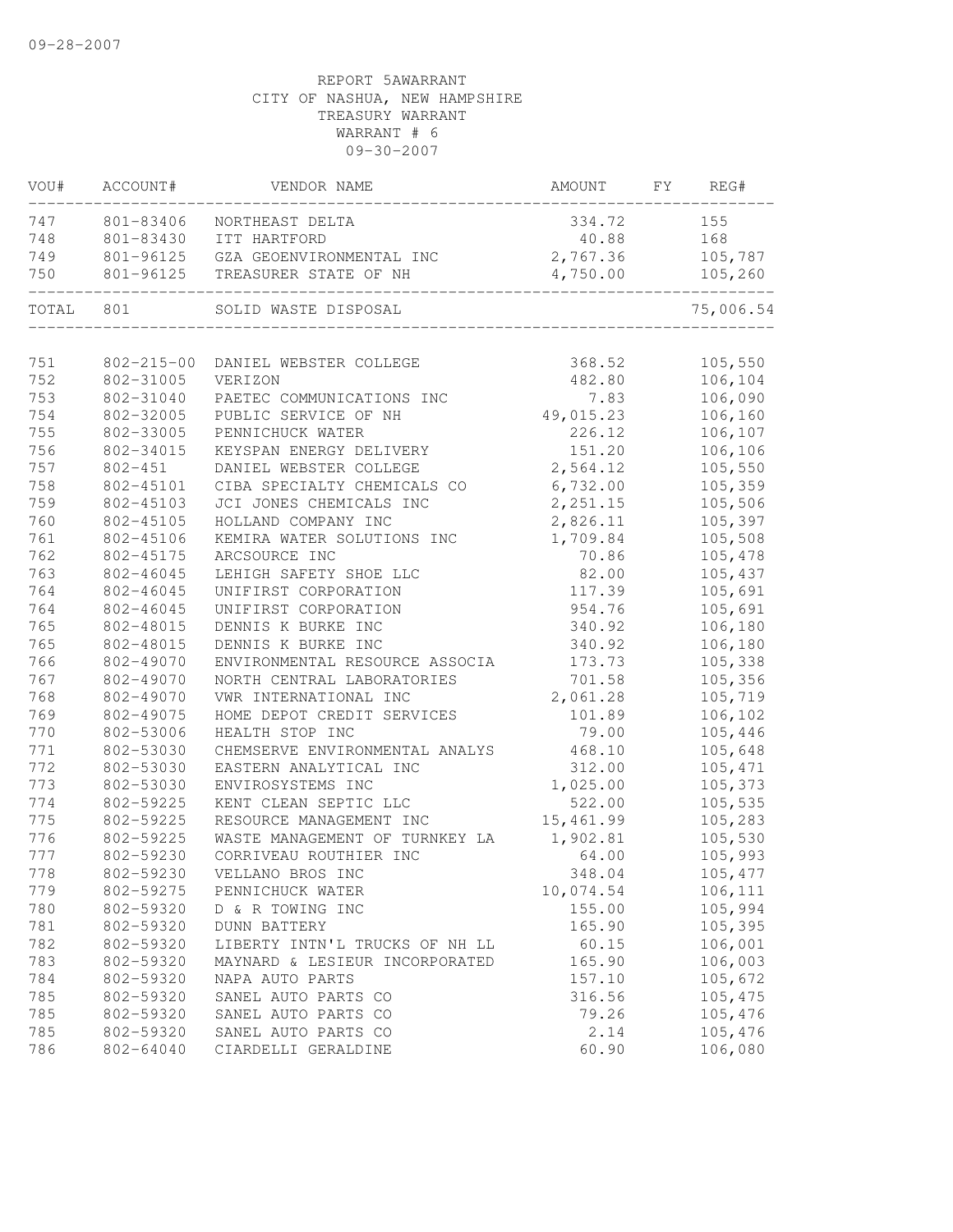| VOU#  | ACCOUNT#  | VENDOR NAME                    | AMOUNT   | FY. | REG#       |
|-------|-----------|--------------------------------|----------|-----|------------|
| 787   | 802-64192 | FASTENAL CO                    | 74.29    |     | 105,314    |
| 788   | 802-64192 | GRAINGER                       | 759.20   |     | 105,353    |
| 789   | 802-64192 | HOME DEPOT CREDIT SERVICES     | 58.01    |     | 106,102    |
| 790   | 802-64192 | LAB SAFETY SUPPLY INC          | 126.51   |     | 105,292    |
| 791   | 802-64192 | PINE MOTOR PARTS               | 30.80    |     | 106,004    |
| 791   | 802-64192 | PINE MOTOR PARTS               | 25.99    |     | 106,004    |
| 792   | 802-64192 | TIP PLUS CORP                  | 260.25   |     | 105,687    |
| 793   | 802-77045 | MOTION INDUSTRIES INC          | 1,873.26 |     | 105,436    |
| 794   | 802-77050 | GRAINGER                       | 68.61    |     | 105,353    |
| 795   | 802-77063 | UNITED SUPPLY COMPANY INC      | 367.27   |     | 106,012    |
| 796   | 802-77065 | M & M ELECTRICAL SUPPLY CO INC | 40.49    |     | 105,990    |
| 797   | 802-77065 | MADISON FILTER INC             | 4,092.00 |     | 105,721    |
| 798   | 802-77065 | MCMASTER-CARR SUPPLY CO        | 440.84   |     | 105,456    |
| 799   | 802-77065 | MOTION INDUSTRIES INC          | 1,517.50 |     | 105,436    |
| 800   | 802-77066 | APPLIED INDUSTRIAL TECHNOLOGIE | 249.47   |     | 105,363    |
| 801   | 802-77067 | MADISON FILTER INC             | 1,128.00 |     | 105,721    |
| 802   | 802-77069 | F W WEBB COMPANY               | 42.40    |     | 105,366    |
| 803   | 802-77069 | FASTENAL CO                    | 82.91    |     | 105,314    |
| 804   | 802-77069 | GRAINGER                       | 729.96   |     | 105,353    |
| 805   | 802-77069 | HOME DEPOT CREDIT SERVICES     | 171.95   |     | 106,102    |
| 806   | 802-77069 | M & M ELECTRICAL SUPPLY CO INC | 558.14   |     | 105,990    |
| 807   | 802-77069 | MAYNARD & LESIEUR INCORPORATED | 68.10    |     | 106,003    |
| 808   | 802-77069 | MCMASTER-CARR SUPPLY CO        | 135.82   |     | 105,456    |
| 809   | 802-77069 | PINE MOTOR PARTS               | 71.87    |     | 106,004    |
| 810   | 802-77072 | GRAINGER                       | 441.23   |     | 105,353    |
| 811   | 802-77072 | SOUTHWORTH-MILTON INC          | 6,052.07 |     | 105,298    |
| 812   | 802-83006 | NORTHEAST DELTA                | 2,625.93 |     | 155        |
| 813   | 802-83030 | ITT HARTFORD                   | 421.04   |     | 168        |
| 814   | 802-94005 | KEATING WILLIAM                | 40.00    |     | 105,607    |
| 815   | 802-94005 | NHWPCA                         | 125.00   |     | 106,151    |
| 816   | 802-95005 | <b>NACWA</b>                   | 6,532.00 |     | 106,131    |
| 817   | 802-96004 | FOSTER STEPHEN JR              | 1,650.00 |     | 105,534    |
| 818   | 802-96004 | GRAINGER                       | 267.72   |     | 105,353    |
| 819   | 802-96004 | MCMASTER-CARR SUPPLY CO        | 89.71    |     | 105,456    |
| 820   | 802-96007 | E J PRESCOTT INC               | 1,531.64 |     | 105,367    |
| 821   | 802-96007 | GRAINGER                       | 1,665.73 |     | 105,353    |
| 822   | 802-96060 | E J PRESCOTT INC               | 1,829.01 |     | 105,367    |
| 823   | 802-96060 | M & M ELECTRICAL SUPPLY CO INC | 2,080.78 |     | 105,990    |
| TOTAL | 802       | SEWERAGE DISPOSAL SYSTEM       |          |     | 141,026.14 |
|       |           |                                |          |     |            |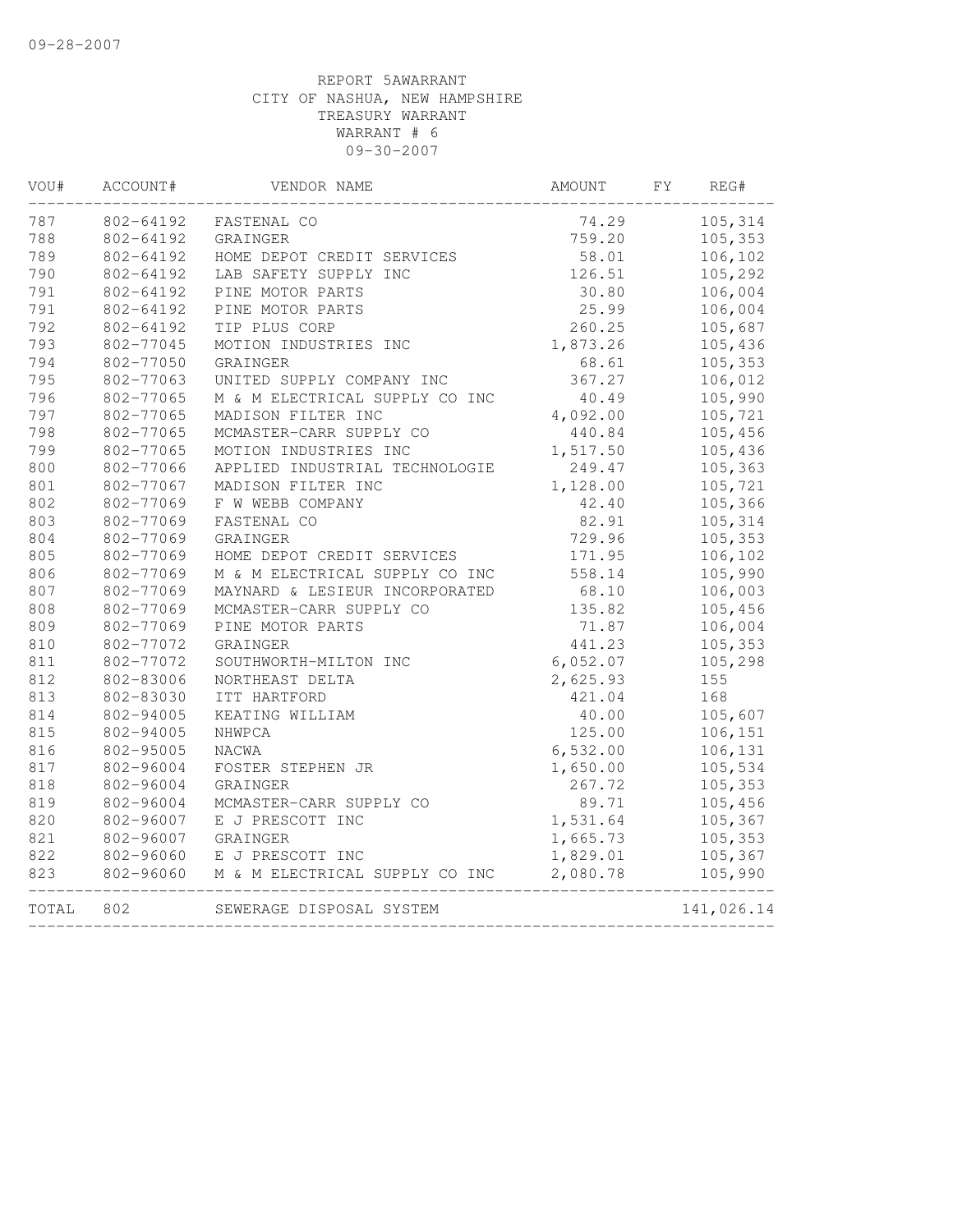| VOU#                            | ACCOUNT#                                                      | VENDOR NAME                                                                                                                    | AMOUNT                                            | FY REG#                                         |
|---------------------------------|---------------------------------------------------------------|--------------------------------------------------------------------------------------------------------------------------------|---------------------------------------------------|-------------------------------------------------|
| 824                             |                                                               | 905-59100 ALBU MIKE                                                                                                            | 580.00                                            | 105,262                                         |
| TOTAL                           | 905                                                           | CIVIC & COMMUNITY TRUST FUND                                                                                                   |                                                   | 580.00                                          |
| 825                             | 920-01343                                                     | BRONZE CRAFT CORP                                                                                                              | 5,340.00                                          | 105,458                                         |
| TOTAL                           | 920                                                           | HUNT MEMORIAL BLDG TRUST FUND                                                                                                  |                                                   | 5,340.00                                        |
| 826                             | 941-98029                                                     | COMMUNITY SERVICES PETTY CASH                                                                                                  | 4.99                                              | 106,081                                         |
| TOTAL                           | 941                                                           | HEALTH & COMM SVCS TRUST FUND                                                                                                  |                                                   | 4.99                                            |
| 827<br>828<br>829<br>830<br>831 | 952-01310<br>952-01310<br>952-05054<br>952-05058<br>952-98029 | E D SWETT INC<br>E D SWETT INC/RETAINAGE<br>HOME DEPOT CREDIT SERVICES<br>ASAP FIRE & SAFETY CORPORATION<br>JEANNOTTE'S MARKET | 38,430.00<br>4,270.00<br>75.10<br>169.50<br>76.80 | 105,606<br>175<br>106,102<br>105,406<br>105,380 |
| TOTAL                           | 952                                                           | PARK & RECREATION TRUST FUND                                                                                                   |                                                   | 43,021.40                                       |
| 832                             | $961 - 05069$                                                 | MARVELL PLATE GLASS INC                                                                                                        | 796.25                                            | 105,299                                         |
| TOTAL                           | 961                                                           | EDGEWOOD CEMETERY TRUST FUND                                                                                                   |                                                   | 796.25                                          |
| 833                             | 963-75055                                                     | C J ROUSSEAU TRUCKING                                                                                                          | 4,080.00                                          | 105,392                                         |
| TOTAL                           | 963                                                           | WOODLAWN CEMETERY TRUST FUND                                                                                                   |                                                   | 4,080.00                                        |
| 834                             | 975-05058                                                     | STATE OF NH                                                                                                                    | 75.00                                             | 106,082                                         |
| TOTAL                           | 975                                                           | LIBRARY TRUST FUND                                                                                                             |                                                   | 75.00                                           |
|                                 |                                                               |                                                                                                                                |                                                   |                                                 |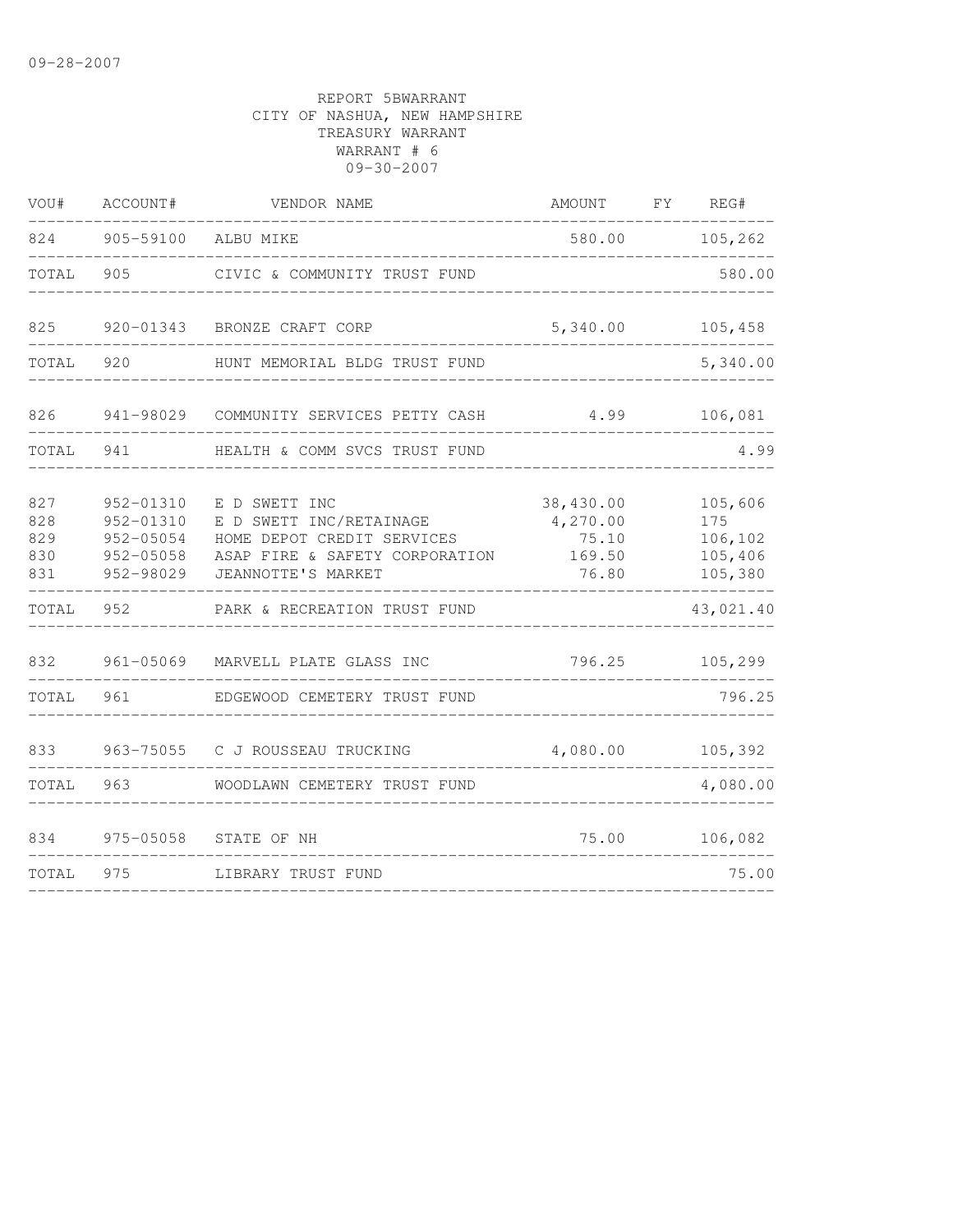|           | ACCOUNT# PAYROLL WEEK ENDING |  |  | AMOUNT |  |
|-----------|------------------------------|--|--|--------|--|
| TOTAL 981 |                              |  |  |        |  |
|           |                              |  |  |        |  |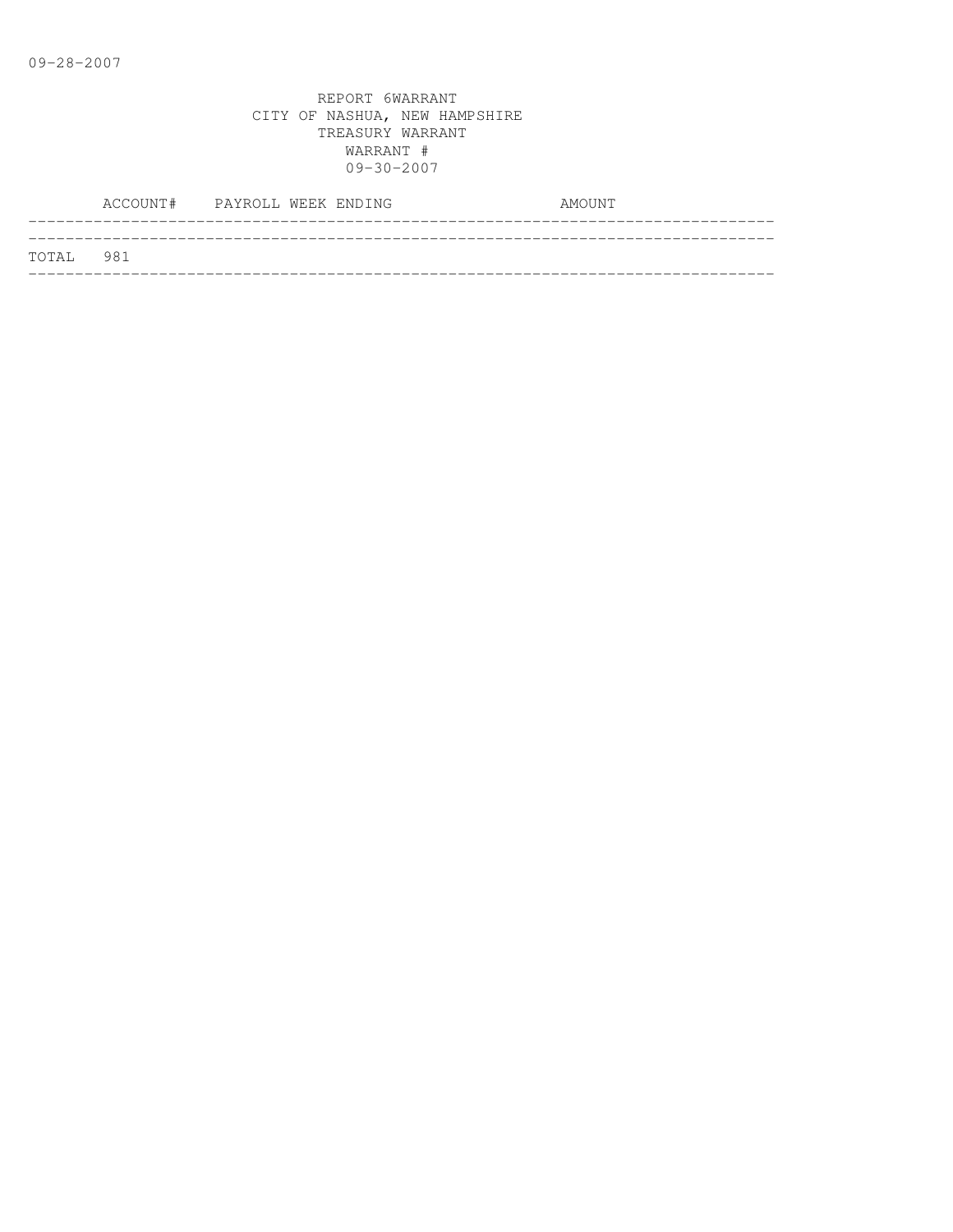REPORT 7WARRANT CITY OF NASHUA, NEW HAMPSHIRE TREASURY WARRANT WARRANT # 6 09-30-2007 ACCOUNT# PAYROLL WEEK ENDING COUNT -------------------------------------------------------------------------------- 3037-11515 22-SEPT-2007 1,143.19 -------------------------------------------------------------------------------- TOTAL 303 ALT - INCENTIVE FUND PROGRAM 1,143.19 -------------------------------------------------------------------------------- 305-11239 15-SEPT-2007 970.14 305-11239 22-SEPT-2007 970.14 -------------------------------------------------------------------------------- TOTAL 305 SRF - CIVIC & COMM ACTIVITIES 1,940.28 -------------------------------------------------------------------------------- 308-83051 15-SEPT-2007 2,102.91 308-83051 22-SEPT-2007 1,602.91 308-83052 15-SEPT-2007 1,537.31 308-83052 22-SEPT-2007 963.17 308-83102 15-SEPT-2007 1,454.11 308-83102 22-SEPT-2007 1,454.11 -------------------------------------------------------------------------------- TOTAL 308 SRF – INSURANCE 9,114.52 -------------------------------------------------------------------------------- 3086-11870 22-SEPT-2007 2,937.88 3086-12006 22-SEPT-2007 1,901.54 3086-13004 22-SEPT-2007 825.00 3086-13032 15-SEPT-2007 248.55 3086-13032 22-SEPT-2007 248.55 -------------------------------------------------------------------------------- TOTAL 308 JAVITS GRANT PROGRAM 6,161.52 -------------------------------------------------------------------------------- 3097-11162 15-SEPT-2007 1,245.00 3097-11162 22-SEPT-2007 1,245.00 3097-11408 15-SEPT-2007 721.60 3097-11408 22-SEPT-2007 3097-12112 15-SEPT-2007 2,843.02 3097-12112 22-SEPT-2007 2,769.66 3097-12830 15-SEPT-2007 219.21 3097-12830 22-SEPT-2007 73.46 3097-17006 15-SEPT-2007 300.00 3097-19138 22-SEPT-2007 2,838.17 3097-19139 22-SEPT-2007 8,403.20 3097-19140 15-SEPT-2007 8,050.00 3097-19140 22-SEPT-2007 8,316.25 3097-19540 15-SEPT-2007 20,899.55 3097-19540 22-SEPT-2007 20,020.25 3097-19544 15-SEPT-2007 671.22 3097-19544 22-SEPT-2007 773.11

3097-19545 15-SEPT-2007 1,159.79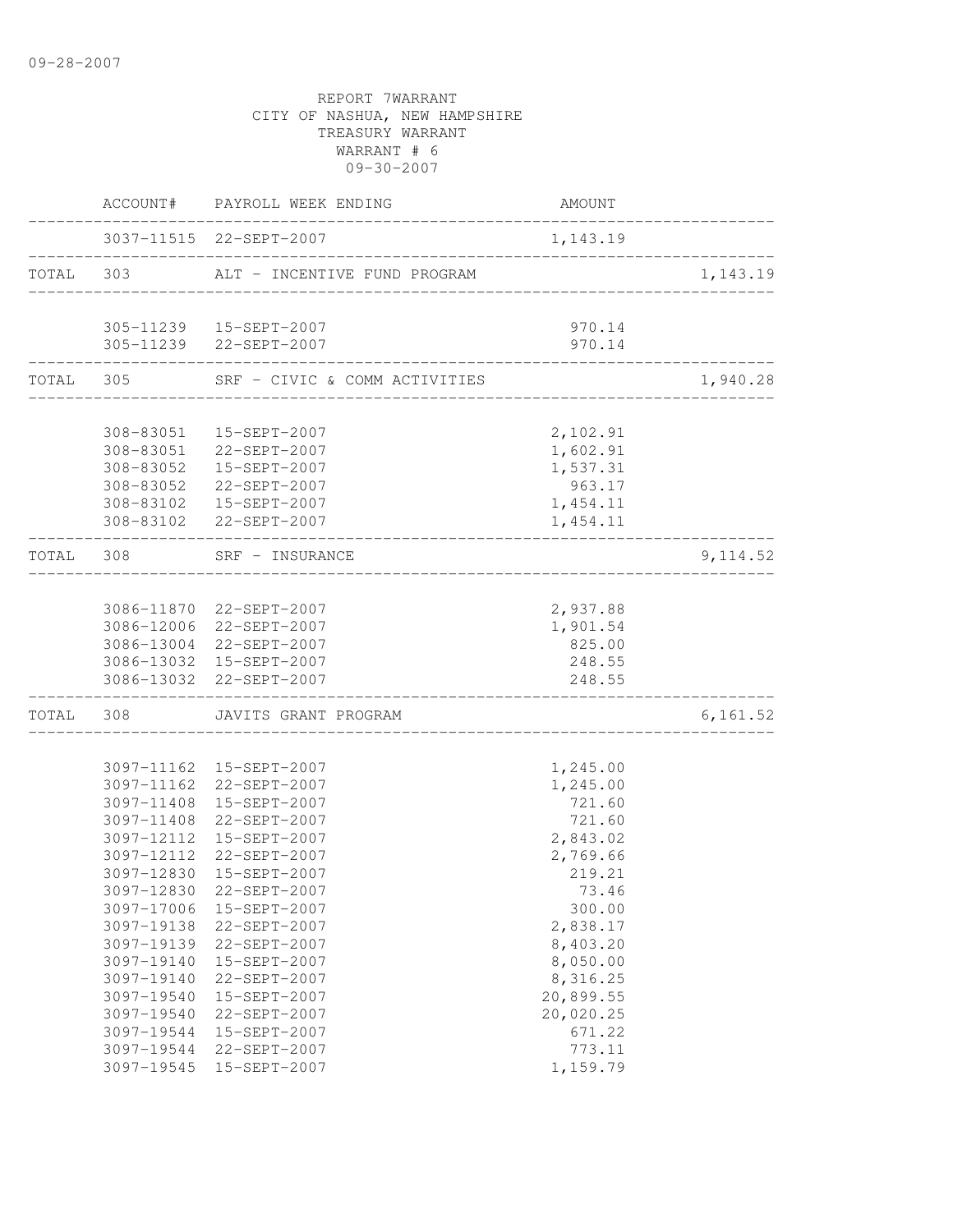|           | ACCOUNT#                                                                                                                                    | PAYROLL WEEK ENDING                                                                                                                                                                                     | AMOUNT                                                                                                                 |           |
|-----------|---------------------------------------------------------------------------------------------------------------------------------------------|---------------------------------------------------------------------------------------------------------------------------------------------------------------------------------------------------------|------------------------------------------------------------------------------------------------------------------------|-----------|
|           |                                                                                                                                             | 3097-19545 22-SEPT-2007                                                                                                                                                                                 | 1,295.03                                                                                                               |           |
| TOTAL 309 |                                                                                                                                             | SRF - FOOD SERVICES                                                                                                                                                                                     |                                                                                                                        | 82,565.12 |
|           |                                                                                                                                             | 3098-12112  15-SEPT-2007                                                                                                                                                                                | 34.37                                                                                                                  |           |
|           |                                                                                                                                             | 3098-12112 22-SEPT-2007                                                                                                                                                                                 | $-34.65$                                                                                                               |           |
| TOTAL     | 309                                                                                                                                         |                                                                                                                                                                                                         |                                                                                                                        | $-0.28$   |
|           | -----------                                                                                                                                 | 3117-12006 15-SEPT-2007<br>3117-12006 22-SEPT-2007                                                                                                                                                      | 275.00<br>1,909.40                                                                                                     |           |
| TOTAL     | 311                                                                                                                                         | DRIVER'S EDUCATION                                                                                                                                                                                      |                                                                                                                        | 2,184.40  |
|           |                                                                                                                                             | 3118-13133 22-SEPT-2007                                                                                                                                                                                 | 125.00                                                                                                                 |           |
| TOTAL     | 311                                                                                                                                         | SUMMER SCHOOL                                                                                                                                                                                           |                                                                                                                        | 125.00    |
|           | 312-11165<br>312-11165<br>312-11191<br>312-11191<br>312-11547<br>312-11547<br>312-12010<br>312-12010<br>312-12116<br>312-12116<br>312-13004 | 15-SEPT-2007<br>22-SEPT-2007<br>15-SEPT-2007<br>22-SEPT-2007<br>15-SEPT-2007<br>22-SEPT-2007<br>15-SEPT-2007<br>22-SEPT-2007<br>15-SEPT-2007<br>22-SEPT-2007<br>312-13004  15-SEPT-2007<br>22-SEPT-2007 | 784.44<br>745.98<br>703.92<br>703.92<br>2,006.43<br>2,006.43<br>91.27<br>91.27<br>568.49<br>568.49<br>474.54<br>524.55 |           |
| TOTAL     | 312                                                                                                                                         | SRF - FINANCIAL SERVICES                                                                                                                                                                                |                                                                                                                        | 9,269.73  |
|           |                                                                                                                                             | 3122-12006 15-SEPT-2007<br>3122-12006 22-SEPT-2007                                                                                                                                                      | 36.23<br>537.50                                                                                                        |           |
| TOTAL     | 312                                                                                                                                         | ADULT ED/CONTINUING ED                                                                                                                                                                                  | __________________                                                                                                     | 573.73    |
|           |                                                                                                                                             |                                                                                                                                                                                                         |                                                                                                                        |           |

3245-11860 22-SEPT-2007 1,301.28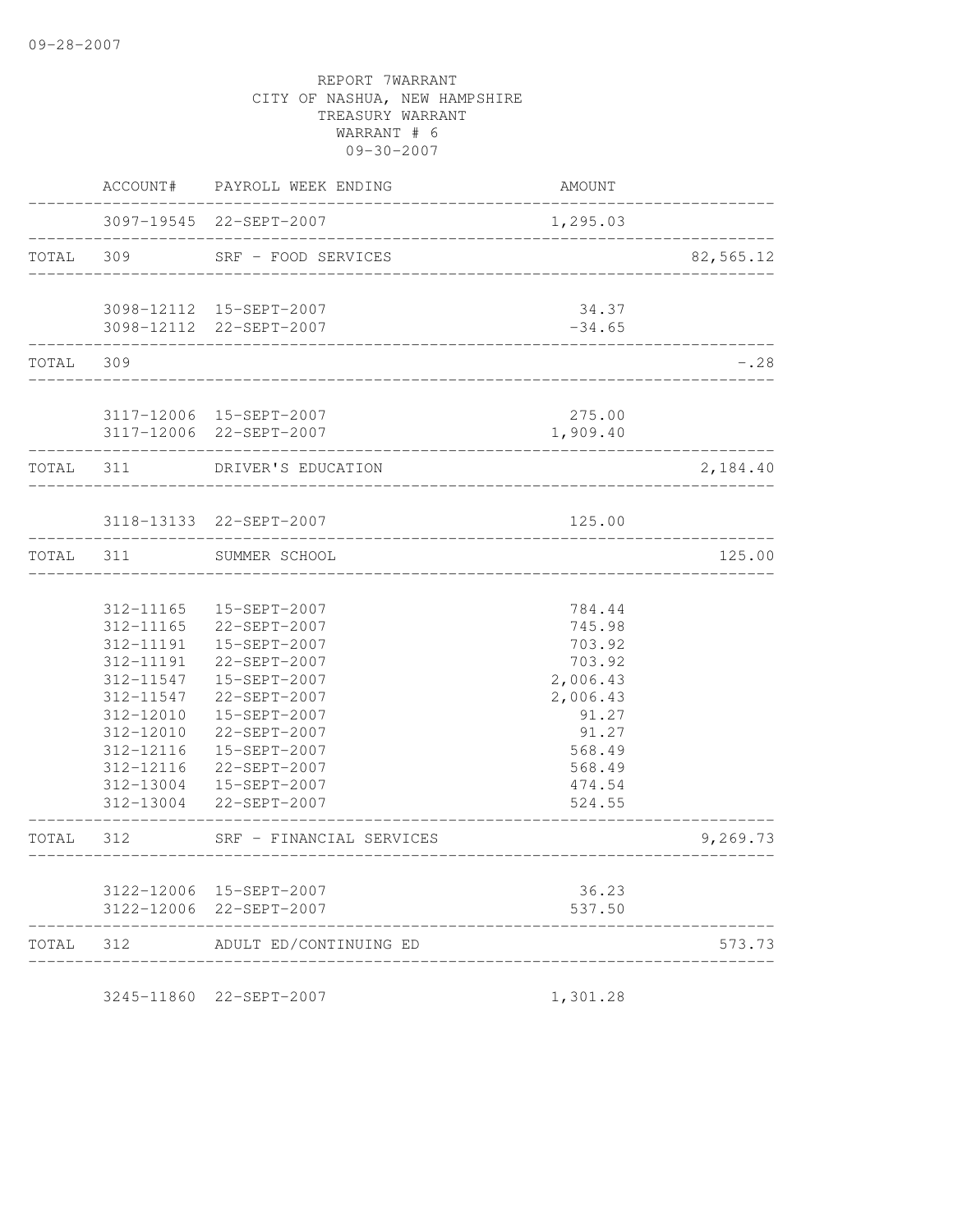|           |           | ACCOUNT# PAYROLL WEEK ENDING                      | AMOUNT    |           |
|-----------|-----------|---------------------------------------------------|-----------|-----------|
|           |           | TOTAL 324 YOUTH SAFE HAVEN-PAL                    |           | 1,301.28  |
|           |           |                                                   |           |           |
|           |           | 331-11250  15-SEPT-2007                           | 647.10    |           |
|           |           | 331-11250 22-SEPT-2007                            | 647.10    |           |
|           | 331-11552 | 15-SEPT-2007                                      | 881.03    |           |
|           | 331-11552 | 22-SEPT-2007                                      | 881.03    |           |
|           | 331-11558 | 15-SEPT-2007                                      | 1,053.24  |           |
|           |           | 331-11558 22-SEPT-2007                            | 1,053.23  |           |
|           |           | 331-11567    15-SEPT-2007                         | 1,696.88  |           |
|           |           | 331-11567 22-SEPT-2007                            | 1,366.91  |           |
|           |           | 331-12115  15-SEPT-2007                           | 524.61    |           |
|           |           | 331-12115 22-SEPT-2007                            | 524.61    |           |
|           | 331-13038 | 15-SEPT-2007                                      | 594.33    |           |
|           | 331-13038 | 22-SEPT-2007                                      | 2,490.33  |           |
|           | 331-13044 | 15-SEPT-2007                                      | 3,534.84  |           |
|           | 331-13044 | 22-SEPT-2007                                      | 8,503.20  |           |
|           | 331-13048 | 15-SEPT-2007                                      | 1,915.92  |           |
|           |           | 331-13048 22-SEPT-2007                            | 2,491.49  |           |
|           |           | 331-18036  15-SEPT-2007                           | 13,762.64 |           |
|           |           | 331-18036 22-SEPT-2007                            | 14,542.20 |           |
| TOTAL 331 |           | SRF - POLICE DEPARTMENT                           |           | 57,110.69 |
|           |           |                                                   |           |           |
|           |           | 332-13004 15-SEPT-2007                            | 383.24    |           |
|           |           | 332-13004 22-SEPT-2007                            | 131.89    |           |
|           |           | 332-18084  15-SEPT-2007<br>---------------------- | 145.80    |           |
| TOTAL 332 |           | SRF - FIRE DEPARTMENT                             |           | 660.93    |
|           |           |                                                   |           |           |
|           |           | 3358-12006 22-SEPT-2007                           | 1,998.12  |           |
|           |           | 3358-12078  15-SEPT-2007                          | 912.50    |           |
|           |           | 3358-12078 22-SEPT-2007                           | 975.00    |           |
|           |           | 3358-19230 15-SEPT-2007                           | 93.00     |           |
|           |           | 3358-19230 22-SEPT-2007                           | 12.50     |           |
| TOTAL 335 |           | TITLE IB READ 1ST MT PLEASANT                     |           | 3,991.12  |
|           |           |                                                   |           |           |
|           | 341-01210 | 22-SEPT-2007                                      | 417.16    |           |
|           | 341-11107 | 15-SEPT-2007                                      | 687.84    |           |
|           | 341-11107 | 22-SEPT-2007                                      | 687.84    |           |
|           | 341-11235 | 15-SEPT-2007                                      | 1,927.43  |           |
|           | 341-11235 | 22-SEPT-2007                                      | 1,927.43  |           |
|           | 341-11346 | 15-SEPT-2007                                      | 214.09    |           |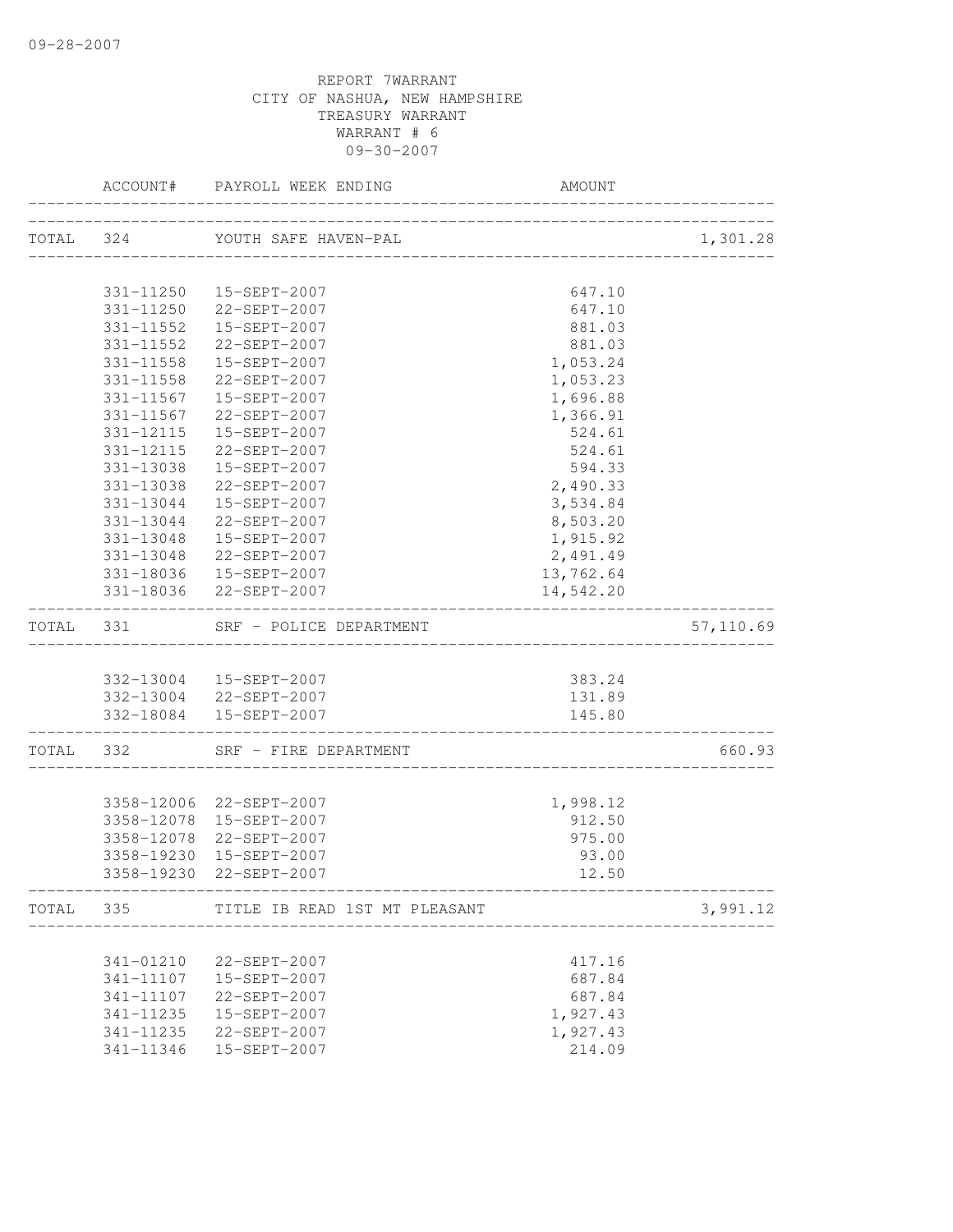|           | ACCOUNT#  | PAYROLL WEEK ENDING                                | AMOUNT                     |              |
|-----------|-----------|----------------------------------------------------|----------------------------|--------------|
|           |           | 341-11346 22-SEPT-2007                             | 214.09                     |              |
|           |           | 341-11484   15-SEPT-2007                           | 2,400.00                   |              |
|           |           | 341-11484 22-SEPT-2007                             | 1,600.00                   |              |
|           | 341-11563 | 15-SEPT-2007                                       | 938.54                     |              |
|           | 341-11563 | 22-SEPT-2007                                       | 938.54                     |              |
|           | 341-12037 | 15-SEPT-2007                                       | 103.03                     |              |
|           | 341-12037 | 22-SEPT-2007                                       | 103.03                     |              |
|           |           | 341-12101  15-SEPT-2007                            | 382.66                     |              |
|           |           | 341-12101 22-SEPT-2007                             | 382.66                     |              |
| TOTAL 341 |           | SRF - COMMUNITY SERVICES                           |                            | 12,924.34    |
|           |           |                                                    |                            |              |
|           | 342-11499 | 15-SEPT-2007                                       | 696.60                     |              |
|           | 342-11499 | 22-SEPT-2007                                       | 696.60                     |              |
|           | 342-11584 | 15-SEPT-2007                                       | 1,785.34                   |              |
|           | 342-11584 | 22-SEPT-2007                                       | 1,785.34                   |              |
|           |           | 342-12000  15-SEPT-2007                            | 556.20                     |              |
|           |           | 342-12000 22-SEPT-2007                             | 556.20                     |              |
|           |           | 342-12040  15-SEPT-2007                            | 914.64                     |              |
|           |           | 342-12040 22-SEPT-2007                             | 914.64                     |              |
|           |           | 342-12113  15-SEPT-2007                            | 194.67                     |              |
|           |           | 342-12113 22-SEPT-2007                             | 194.67                     |              |
|           |           | 342-12582    15-SEPT-2007                          | 121.71                     |              |
|           |           | 342-12582 22-SEPT-2007                             | 121.71<br>---------------- |              |
| TOTAL 342 |           | SRF - COMMUNITY HEALTH                             |                            | 8,538.32     |
|           |           | 3440-12078 22-SEPT-2007                            | 375.00                     |              |
| TOTAL 344 |           | AFTER SCHOOL PROGRAM                               |                            | 375.00       |
|           |           |                                                    |                            |              |
|           |           | 3448-11162  15-SEPT-2007                           | 621.38                     |              |
|           |           | 3448-11162 22-SEPT-2007                            | 621.38                     |              |
|           |           | 3448-11860 22-SEPT-2007                            | 5,916.56                   |              |
|           |           | 3448-12006 22-SEPT-2007                            | 5,952.38                   |              |
| TOTAL     | 344       | TITLE IV SDF 21ST CENTURY                          |                            | 13, 111.70   |
|           |           | 3507-11726 22-SEPT-2007                            | $-19,377.20$               |              |
|           |           | 3507-11805 22-SEPT-2007                            | $-2, 361.54$               |              |
| TOTAL     | 350       | _____________________<br>TITLE 11A TEACHER QUALITY |                            | $-21,738.74$ |
|           |           |                                                    |                            |              |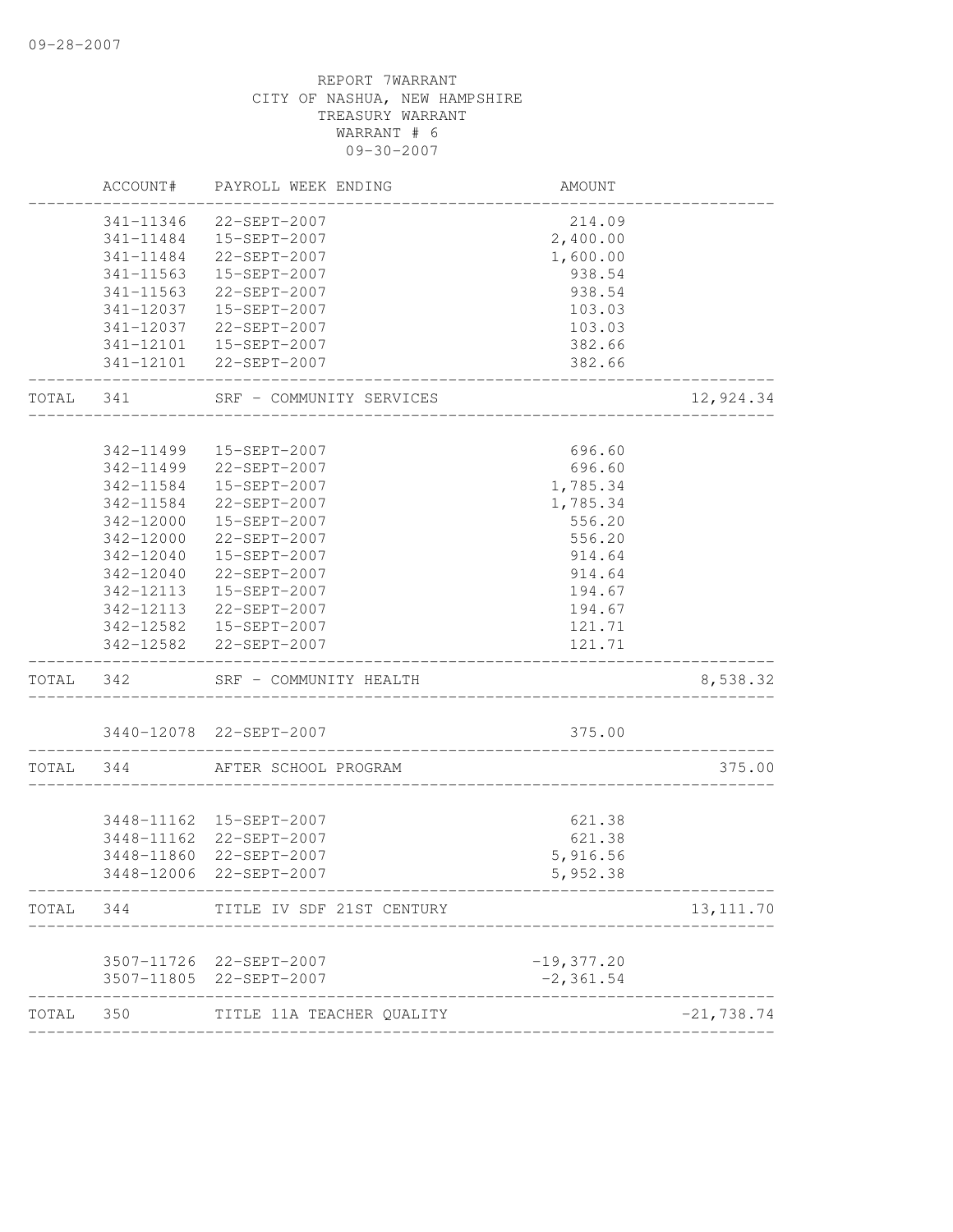|       | ACCOUNT#               | PAYROLL WEEK ENDING                                | AMOUNT             |                         |
|-------|------------------------|----------------------------------------------------|--------------------|-------------------------|
|       |                        | 3508-11726 22-SEPT-2007<br>3508-12201 22-SEPT-2007 | 60,140.65<br>62.00 |                         |
| TOTAL | 350                    | TITLE 11A TEACHER QUALITY                          |                    | 60,202.65               |
|       |                        |                                                    |                    |                         |
|       | 352-59050              | 15-SEPT-2007                                       | 1,200.00           |                         |
|       | 352-59055              | 352-59055   15-SEPT-2007<br>22-SEPT-2007           | 712.58<br>712.58   |                         |
| TOTAL | 352                    | SRF - PARKS AND RECREATION                         |                    | 2,625.16                |
|       |                        | 3538-12006 15-SEPT-2007                            | 698.18             |                         |
|       |                        | 3538-12006 22-SEPT-2007                            | 1,772.87           |                         |
| TOTAL | 353                    | ADULT BASIC EDUCATION                              |                    | 2,471.05                |
|       |                        | 3557-11870 22-SEPT-2007                            | $-477.65$          |                         |
|       |                        |                                                    |                    |                         |
| TOTAL | 355                    | TITLE IB READING 1ST FES                           |                    | $-477.65$               |
|       |                        | 3558-11870 22-SEPT-2007                            | 3, 149. 34         |                         |
|       |                        | 3558-12006 22-SEPT-2007                            | 1,292.26           |                         |
|       |                        | 3558-12078 22-SEPT-2007                            | 1,250.00           |                         |
|       | 3558-13004             | 22-SEPT-2007                                       | 137.50             |                         |
| TOTAL | 355                    | TITLE IB READING 1ST FES                           |                    | 5,829.10                |
|       |                        | 3597-19230 22-SEPT-2007                            | 1,200.00           |                         |
| TOTAL | 359                    | MATH/SCIENCE INITIATIVE GRANT                      |                    | 1,200.00                |
|       |                        | 3657-11726 22-SEPT-2007                            | 1,903.62           |                         |
|       |                        |                                                    |                    |                         |
|       | TOTAL 365              | NORTH STUDENT SHOP                                 |                    | 1,903.62<br>___________ |
|       | 374-01210              | 15-SEPT-2007                                       | 1,692.03           |                         |
|       | 374-01210              | 22-SEPT-2007                                       | 1,692.03           |                         |
|       | 374-0703P              | 15-SEPT-2007                                       | 522.54             |                         |
|       | 374-0703P<br>374-0704P | 22-SEPT-2007<br>15-SEPT-2007                       | 273.23<br>430.04   |                         |
|       | 374-0704P              | 22-SEPT-2007                                       | 310.93             |                         |
|       |                        |                                                    |                    |                         |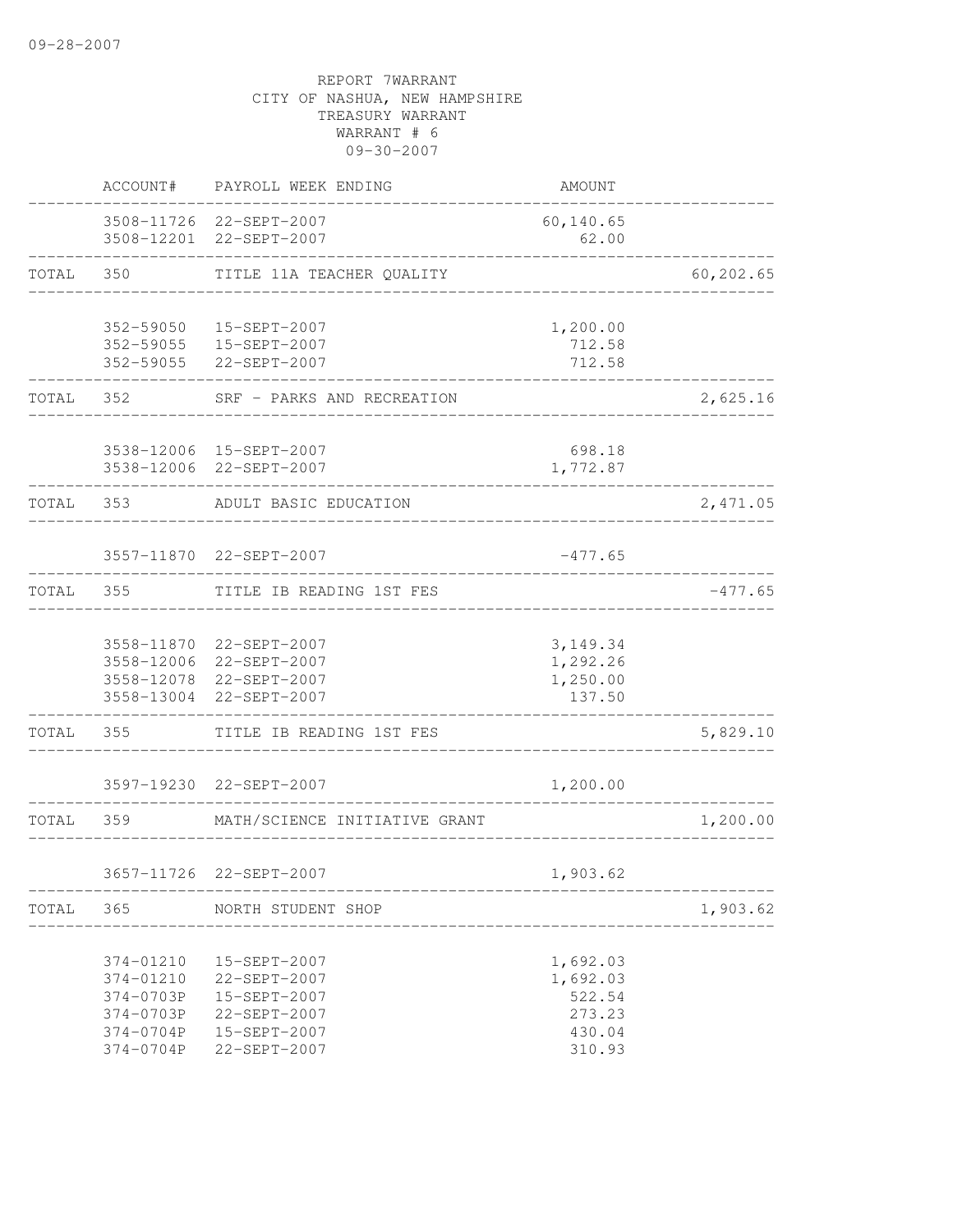|            | AMOUNT    | PAYROLL WEEK ENDING         | ACCOUNT#   |           |
|------------|-----------|-----------------------------|------------|-----------|
|            | 260.00    | 22-SEPT-2007                | 374-0705M  |           |
|            | 527.16    | 15-SEPT-2007                | 374-0705P  |           |
|            | 604.75    | 22-SEPT-2007                | 374-0705P  |           |
|            | 789.32    | 15-SEPT-2007                | 374-07235  |           |
|            | 1,114.60  | 22-SEPT-2007                | 374-07235  |           |
|            | 1,988.42  | 15-SEPT-2007                | 374-0734P  |           |
|            | 1,953.98  | 22-SEPT-2007                | 374-0734P  |           |
|            | 486.74    | 15-SEPT-2007                | 374-09003  |           |
|            | 486.74    | 22-SEPT-2007                | 374-09003  |           |
| 13, 132.51 |           | SRF - URBAN PROGRAMS        | 374        | TOTAL     |
|            | $-251.58$ | 3767-12111 15-SEPT-2007     |            |           |
| $-251.58$  |           | TITLE I ESEA                |            | TOTAL 376 |
|            |           |                             |            |           |
|            | 10,935.38 | 22-SEPT-2007                | 3768-11726 |           |
|            | 1,886.64  | 22-SEPT-2007                | 3768-11802 |           |
|            | 3, 119.97 | 22-SEPT-2007                | 3768-11870 |           |
|            | 4,748.92  | 15-SEPT-2007                | 3768-12111 |           |
|            | 4,022.95  | 22-SEPT-2007                | 3768-12111 |           |
|            | 417.60    | 15-SEPT-2007                | 3768-12126 |           |
|            | 522.00    | 22-SEPT-2007                | 3768-12126 |           |
|            | 40,281.67 | 22-SEPT-2007                | 3768-12198 |           |
|            | 14.60     | 15-SEPT-2007                | 3768-13137 |           |
|            | 1,875.00  | 15-SEPT-2007                | 3768-17004 |           |
|            | 1,750.00  | 15-SEPT-2007                | 3768-17006 |           |
|            | 1,675.45  | 3768-19000 15-SEPT-2007     |            |           |
|            | 4,550.74  | 22-SEPT-2007                | 3768-19000 |           |
| 75,800.92  |           | TITLE I ESEA                | 376        | TOTAL     |
|            | 35.40     | 3887-12126 15-SEPT-2007     |            |           |
| 35.40      |           | TITLE V INNOVATIVE PROGRAMS | 388        | TOTAL     |
|            |           |                             |            |           |
|            | 63.67     | 3888-11870 22-SEPT-2007     |            |           |
|            | 190.05    | 3888-12126 15-SEPT-2007     |            |           |
|            | 225.45    | 3888-12126 22-SEPT-2007     |            |           |
| 479.17     |           | TITLE V INNOVATIVE PROGRAMS | 388        | TOTAL     |

3908-11726 22-SEPT-2007 1,428.77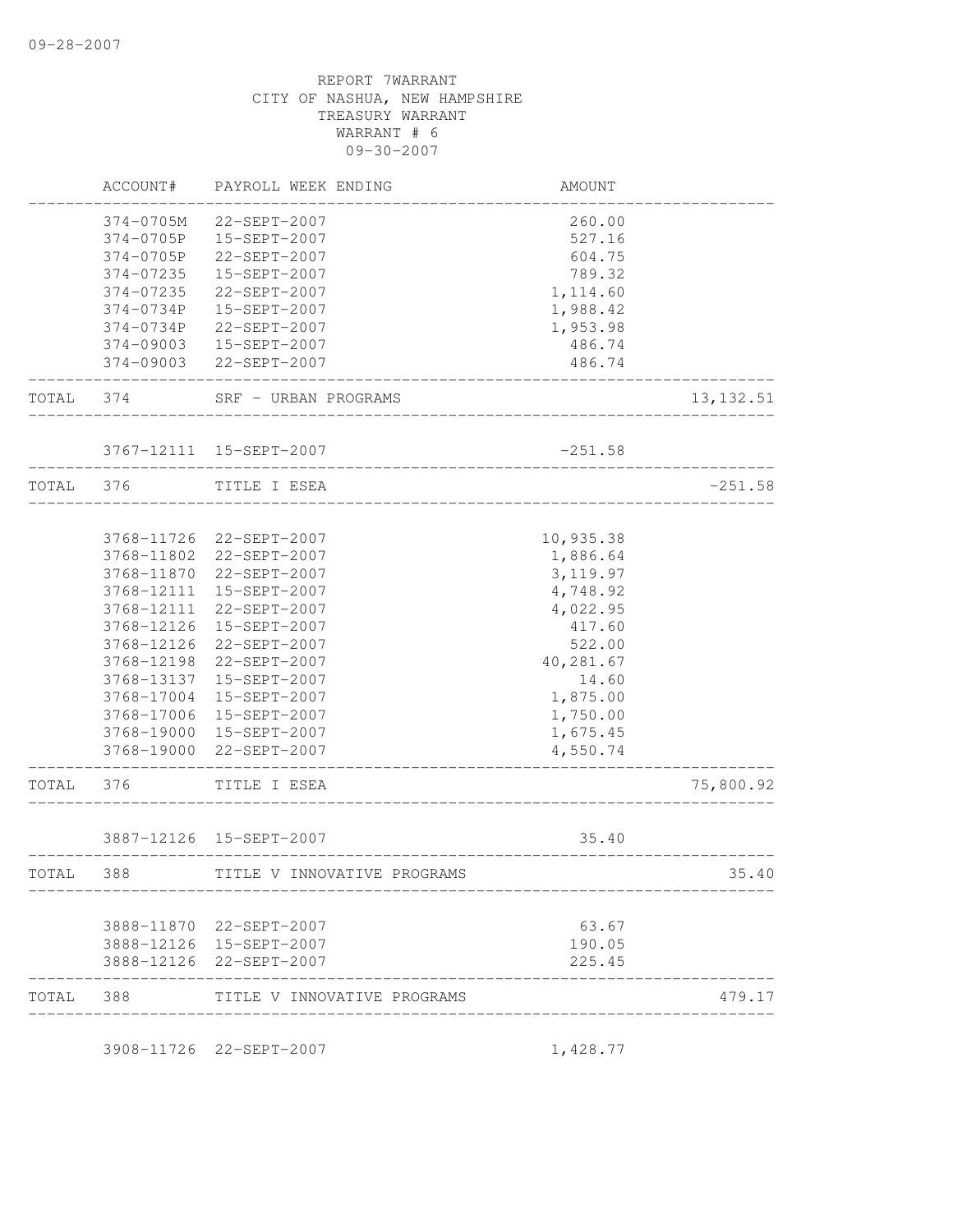|           | ACCOUNT#      | PAYROLL WEEK ENDING                                                                                                                 | AMOUNT                                              |             |
|-----------|---------------|-------------------------------------------------------------------------------------------------------------------------------------|-----------------------------------------------------|-------------|
| TOTAL 390 |               | VOC ED SECONDARY PERKINS                                                                                                            | ________________________________                    | 1,428.77    |
|           |               | 3937-19000 22-SEPT-2007                                                                                                             | 757.45                                              |             |
| TOTAL 393 |               | DAY CARE                                                                                                                            |                                                     | 757.45      |
|           | ------------- | 3957-11726 22-SEPT-2007<br>3957-12201 22-SEPT-2007                                                                                  | 468.80<br>62.00                                     |             |
|           | TOTAL 395     | IDEA BASIC SPEC ED                                                                                                                  |                                                     | 530.80      |
|           |               | 3958-11726 22-SEPT-2007<br>3958-11860 22-SEPT-2007<br>3958-12201 15-SEPT-2007<br>3958-12201 22-SEPT-2007<br>3958-13137 15-SEPT-2007 | 63, 275.37<br>1,782.69<br>186.00<br>310.00<br>19.88 |             |
| TOTAL 395 |               | IDEA BASIC SPEC ED                                                                                                                  |                                                     | 65, 573.94  |
|           |               | 3967-11726 22-SEPT-2007<br>3967-12111 15-SEPT-2007                                                                                  | $-2, 372.42$<br>51.52                               |             |
| TOTAL     | 396           | IDEA PRESCHOOL SPEC ED                                                                                                              |                                                     | $-2,320.90$ |
|           |               | 3968-11726 22-SEPT-2007<br>3968-12111 15-SEPT-2007<br>3968-12111 22-SEPT-2007                                                       | 2,372.42<br>642.97<br>657.94<br>_________________   |             |
| TOTAL 396 |               | IDEA PRESCHOOL SPEC ED                                                                                                              |                                                     | 3,673.33    |
|           |               | 3977-12111 15-SEPT-2007<br>3977-12111 22-SEPT-2007                                                                                  | 7,257.38<br>6,753.31                                |             |
| TOTAL     | 397           | SPECIAL ED LOCAL                                                                                                                    |                                                     | 14,010.69   |
|           |               | 3978-12111 15-SEPT-2007<br>----------------------                                                                                   | $-568.82$                                           |             |
| TOTAL     | 397           |                                                                                                                                     |                                                     | $-568.82$   |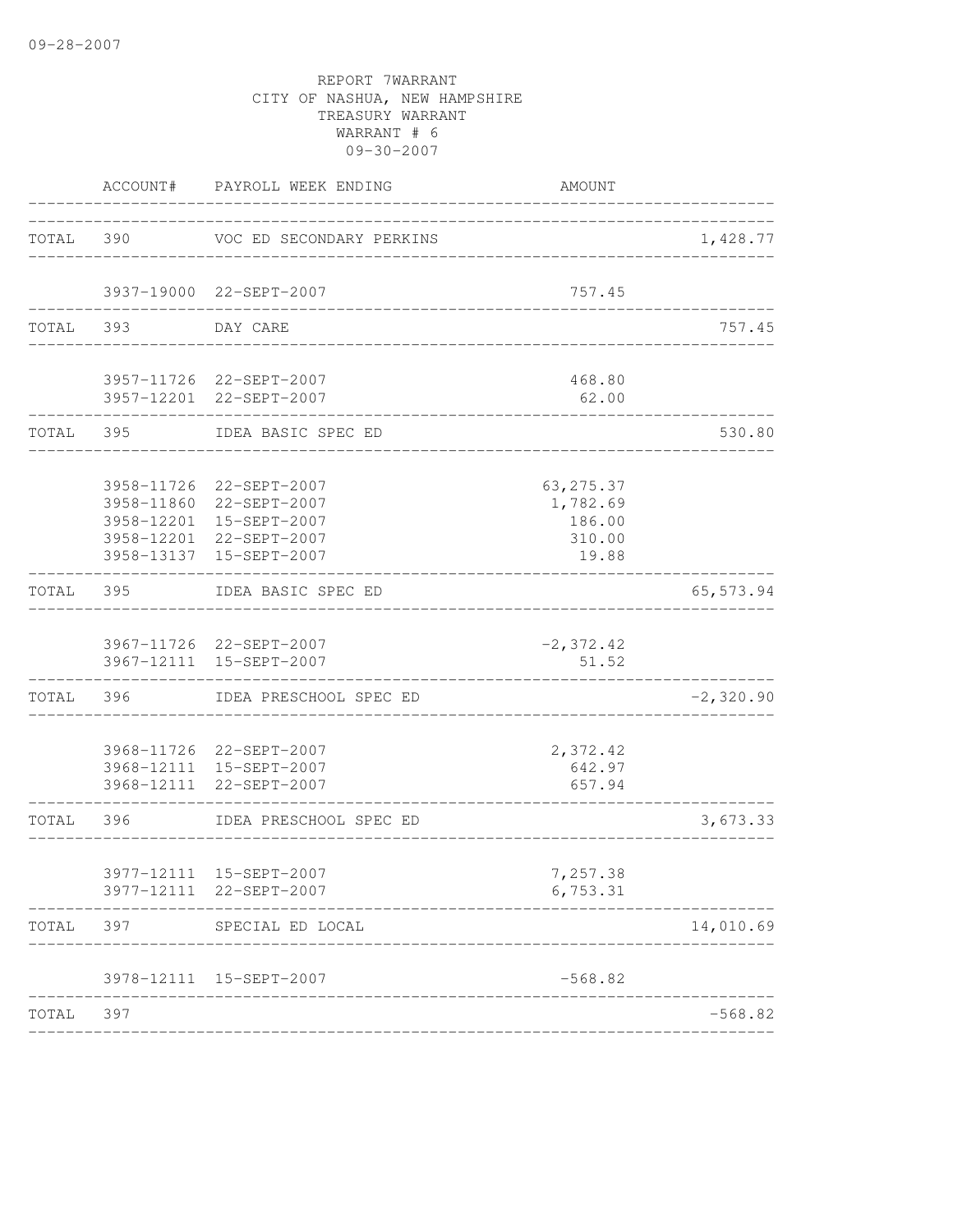|    | ALL. | ∵Ni | IVI ( |
|----|------|-----|-------|
|    |      | N   | l IXI |
|    |      |     |       |
| -- |      |     | ___   |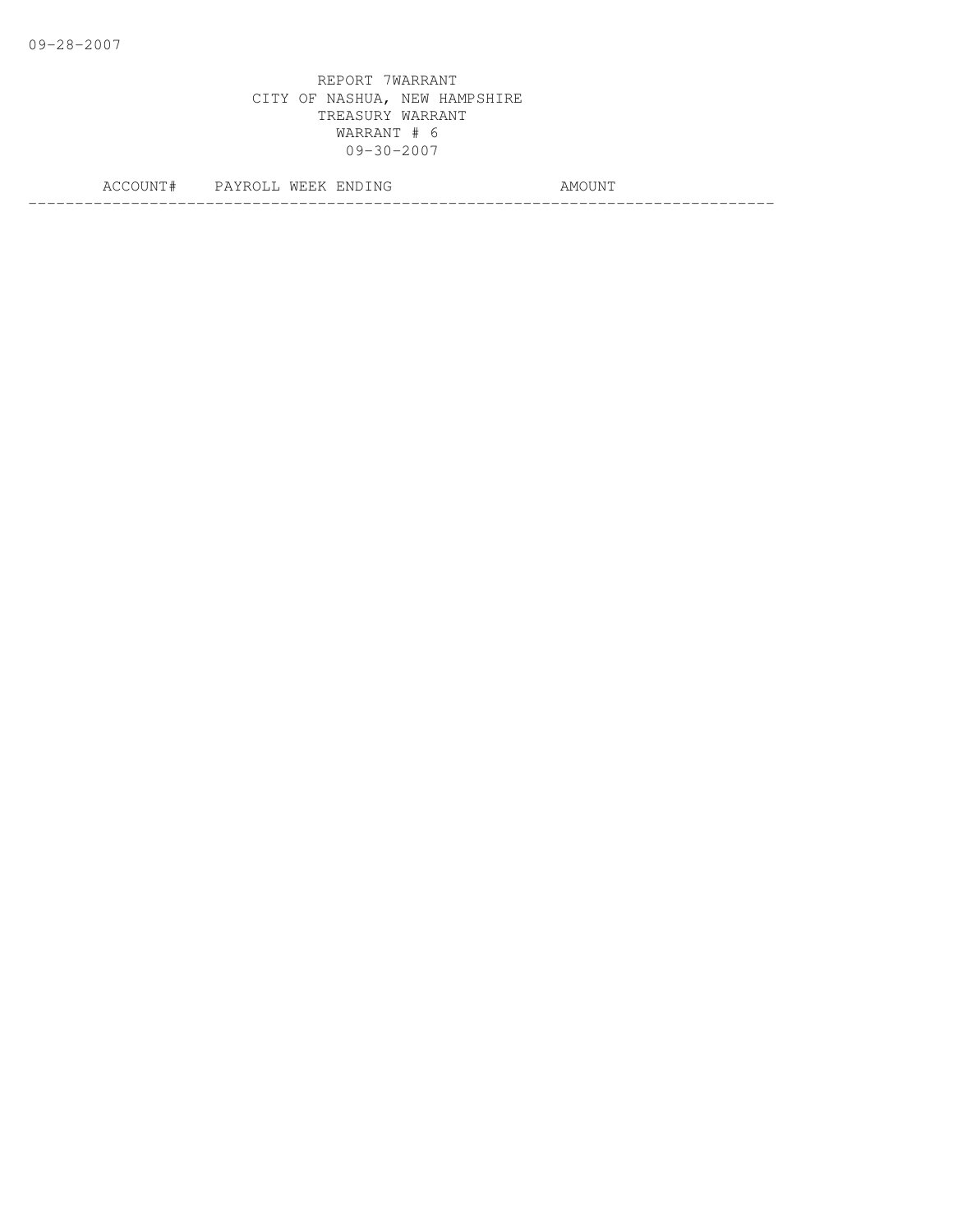|       | ACCOUNT#               | PAYROLL WEEK ENDING                     | <b>AMOUNT</b>                 |           |
|-------|------------------------|-----------------------------------------|-------------------------------|-----------|
|       | 501-11370              | 15-SEPT-2007                            | 701.82                        |           |
|       | 501-11370              | 22-SEPT-2007                            | 701.82                        |           |
|       | 501-11471              | 15-SEPT-2007                            | 1,864.88                      |           |
|       | 501-11471              | 22-SEPT-2007                            | 1,864.88                      |           |
|       | 501-11472              | 15-SEPT-2007                            | 935.65                        |           |
|       | 501-11472              | 22-SEPT-2007                            | 935.65                        |           |
|       | 501-11624              | 15-SEPT-2007                            | 597.90                        |           |
|       | 501-11624              | 22-SEPT-2007                            | 597.90                        |           |
| TOTAL | 501                    | MAYOR'S OFFICE                          |                               | 8,200.50  |
|       |                        |                                         |                               |           |
|       | 502-11113              | 15-SEPT-2007                            | 1,456.88                      |           |
|       | 502-11113              | 22-SEPT-2007                            | 1,456.88                      |           |
|       | $502 - 11195$          | 15-SEPT-2007                            | 1,985.26                      |           |
|       | 502-11195              | 22-SEPT-2007                            | 21, 217.43                    |           |
|       | 502-11219              | 15-SEPT-2007                            | 1,701.30                      |           |
|       | 502-11219              | 22-SEPT-2007                            | 1,701.30                      |           |
|       | 502-11518              | 15-SEPT-2007                            | 1,541.40                      |           |
|       | 502-11518              | 22-SEPT-2007                            | 1,541.40                      |           |
| TOTAL | 502                    | LEGAL DEPARTMENT                        |                               | 32,601.85 |
|       |                        |                                         |                               |           |
|       | 503-11071<br>503-11071 | 15-SEPT-2007<br>22-SEPT-2007            | 1,139.10                      |           |
|       |                        | 503-12092  15-SEPT-2007                 | 1,139.10<br>465.84            |           |
|       |                        | 503-12092 22-SEPT-2007                  | 465.84                        |           |
|       | 503-18005              | 22-SEPT-2007                            | 1,500.00                      |           |
| TOTAL | 503                    | BOARD OF ALDERMEN                       |                               | 4,709.88  |
|       |                        |                                         |                               |           |
|       | 507-82010              | 22-SEPT-2007                            | 546.13                        |           |
| TOTAL | 507                    | PENSIONS                                |                               | 546.13    |
|       |                        |                                         |                               |           |
|       | 511-11103              | 15-SEPT-2007                            | 869.34                        |           |
|       | 511-11103              | 22-SEPT-2007<br>511-11234  15-SEPT-2007 | 869.34<br>1,712.28            |           |
|       |                        |                                         |                               |           |
|       | 511-11234              | 22-SEPT-2007                            | 1,712.28                      |           |
| TOTAL | 511                    | ADMINISTRATIVE SERVICES                 | _____________________________ | 5,163.24  |
|       | 512-11005              | 15-SEPT-2007                            | 772.08                        |           |
|       | 512-11005              | 22-SEPT-2007                            | 772.08                        |           |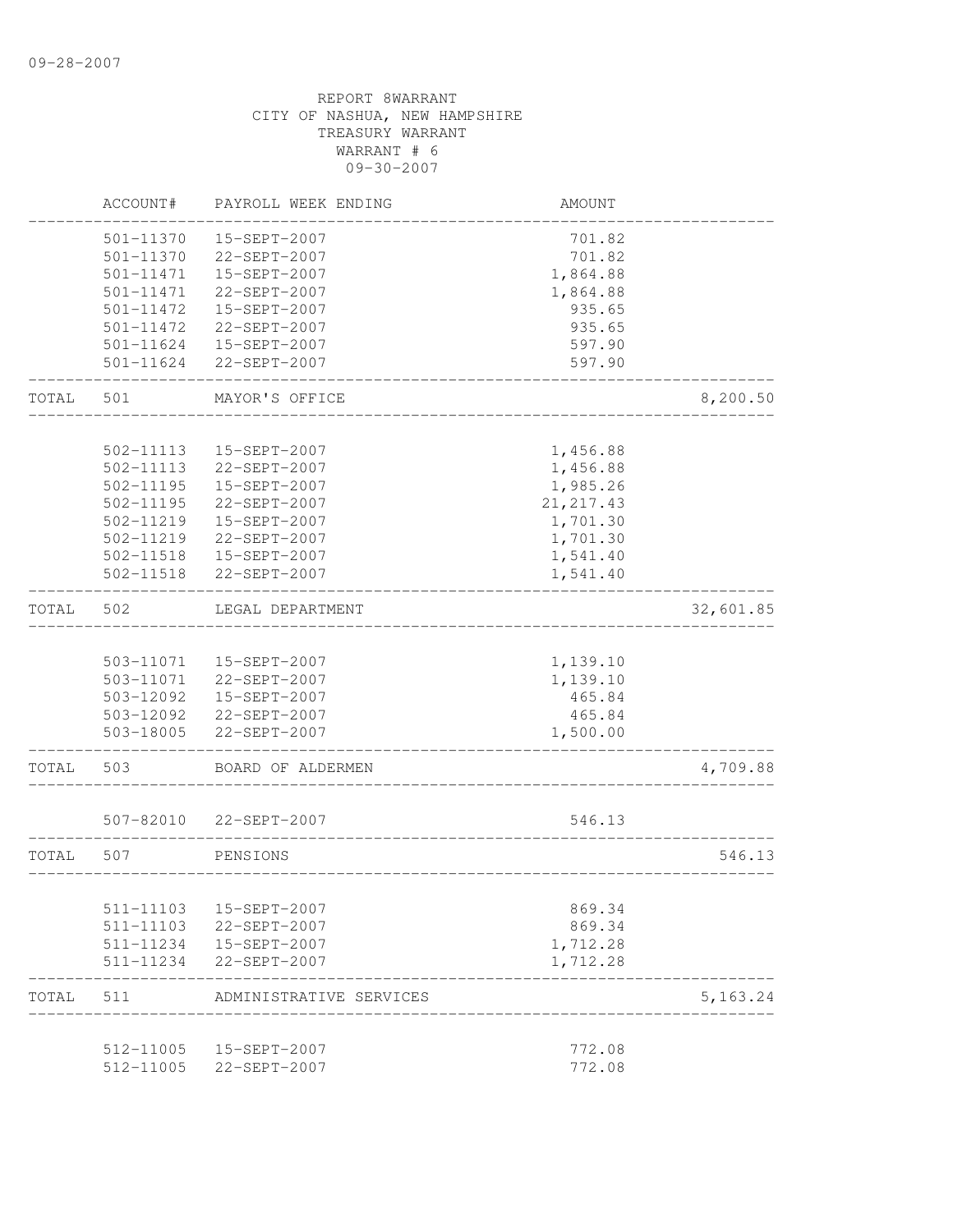|       | ACCOUNT#  | PAYROLL WEEK ENDING     | AMOUNT    |
|-------|-----------|-------------------------|-----------|
|       |           | 512-11050  15-SEPT-2007 | 963.14    |
|       | 512-11050 | 22-SEPT-2007            | 631.46    |
|       | 512-11064 | 15-SEPT-2007            | 1,075.89  |
|       | 512-11064 | 22-SEPT-2007            | 813.79    |
|       | 512-11073 | 15-SEPT-2007            | 2,009.56  |
|       | 512-11073 | 22-SEPT-2007            | 2,009.56  |
|       | 512-11165 | 15-SEPT-2007            | 1,465.09  |
|       | 512-11165 | 22-SEPT-2007            | 1,426.63  |
|       | 512-11173 | 15-SEPT-2007            | 1,310.46  |
|       | 512-11173 | 22-SEPT-2007            | 1,310.46  |
|       | 512-11177 | 15-SEPT-2007            | 1,871.28  |
|       | 512-11177 | 22-SEPT-2007            | 1,871.29  |
|       | 512-11222 | 15-SEPT-2007            | 919.63    |
|       | 512-11222 | 22-SEPT-2007            | 919.64    |
|       | 512-11224 | 15-SEPT-2007            | 850.75    |
|       | 512-11224 | 22-SEPT-2007            | 850.75    |
|       | 512-11232 | 15-SEPT-2007            | 899.90    |
|       | 512-11232 | 22-SEPT-2007            | 899.90    |
|       | 512-11265 | 15-SEPT-2007            | 795.56    |
|       | 512-11265 | 22-SEPT-2007            | 795.56    |
|       | 512-11531 | 15-SEPT-2007            | 1,564.81  |
|       | 512-11531 | 22-SEPT-2007            | 1,521.34  |
|       | 512-11581 | 15-SEPT-2007            | 647.25    |
|       | 512-11581 | 22-SEPT-2007            |           |
|       | 512-11714 | 22-SEPT-2007            |           |
|       |           |                         | 862.84    |
|       | 512-11740 | 15-SEPT-2007            | 1,515.40  |
|       | 512-11740 | 22-SEPT-2007            | 1,515.40  |
|       | 512-12010 | 15-SEPT-2007            | 273.79    |
|       | 512-12010 | 22-SEPT-2007            | 273.80    |
|       | 512-12017 | 15-SEPT-2007            | 738.62    |
|       | 512-12017 | 22-SEPT-2007            | 738.61    |
|       | 512-12019 | 15-SEPT-2007            | 535.40    |
|       | 512-12019 | 22-SEPT-2007            | 535.40    |
|       | 512-12033 | 15-SEPT-2007            | 555.46    |
|       | 512-12033 | 22-SEPT-2007            | 555.46    |
|       | 512-12052 | 15-SEPT-2007            | 490.29    |
|       | 512-12052 | 22-SEPT-2007            | 458.45    |
|       |           | 512-12056  15-SEPT-2007 | 318.21    |
|       | 512-12056 | 22-SEPT-2007            | 330.93    |
|       | 512-13004 | 15-SEPT-2007            | 232.31    |
| TOTAL | 512       | FINANCIAL SERVICES      | 38,898.23 |
|       |           |                         |           |
|       | 513-11117 | 15-SEPT-2007            | 1,474.94  |
|       | 513-11117 | 22-SEPT-2007            | 1,474.94  |
|       | 513-11171 | 15-SEPT-2007            | 2,459.28  |
|       | 513-11171 | 22-SEPT-2007            | 2,459.28  |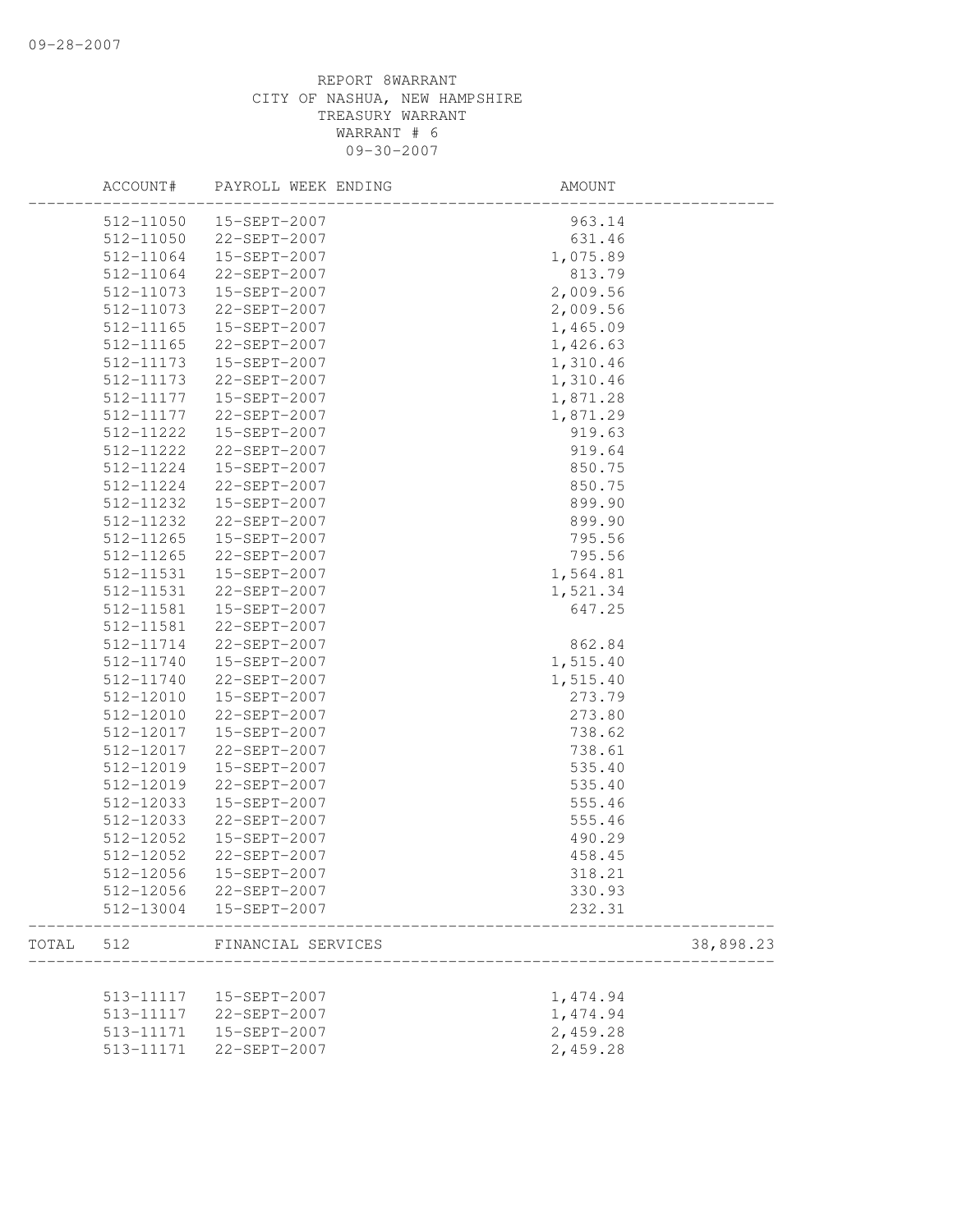|       | ACCOUNT#  | PAYROLL WEEK ENDING      | AMOUNT   |            |
|-------|-----------|--------------------------|----------|------------|
|       | 513-11213 | 15-SEPT-2007             | 1,136.10 |            |
|       | 513-11213 | 22-SEPT-2007             | 1,136.10 |            |
|       | 513-11223 | 15-SEPT-2007             | 757.67   |            |
|       | 513-11223 | 22-SEPT-2007             | 757.67   |            |
|       | 513-12024 | 15-SEPT-2007             | 3,565.00 |            |
|       | 513-12024 | 22-SEPT-2007             |          |            |
|       | 513-12064 | 15-SEPT-2007             | 1,092.50 |            |
|       | 513-12108 | 15-SEPT-2007             | 875.00   |            |
|       | 513-12132 | 15-SEPT-2007             | 3,187.50 |            |
|       | 513-12132 | 22-SEPT-2007             | 250.00   |            |
|       | 513-12213 | 15-SEPT-2007             | 1,350.00 |            |
|       | 513-18018 | 22-SEPT-2007             | 131.25   |            |
|       | 513-18021 | 22-SEPT-2007             | 156.25   |            |
|       | 513-18024 | 22-SEPT-2007             | 131.25   |            |
|       |           | 513-59115   15-SEPT-2007 | 728.90   |            |
| TOTAL | 513       | CITY CLERK'S OFFICE      |          | 23, 123.63 |
|       |           |                          |          |            |
|       | 515-11031 | 15-SEPT-2007             | 999.84   |            |
|       | 515-11031 | 22-SEPT-2007             | 999.83   |            |
|       | 515-11350 | 15-SEPT-2007             | 862.84   |            |
|       | 515-11350 | 22-SEPT-2007             | 862.84   |            |
|       | 515-11447 | 15-SEPT-2007             | 100.17   |            |
|       | 515-11447 | 22-SEPT-2007             | 1,560.86 |            |
|       |           | 515-12001  15-SEPT-2007  | 633.41   |            |
|       |           | 515-12001 22-SEPT-2007   | 633.41   |            |
| TOTAL | 515       | HUMAN RESOURCES          |          | 6,653.20   |
|       |           |                          |          |            |
|       | 516-11147 | 15-SEPT-2007             | 612.61   |            |
|       | 516-11147 | 22-SEPT-2007             | 612.62   |            |
|       | 516-11148 | 15-SEPT-2007             | 805.64   |            |
|       | 516-11148 | 22-SEPT-2007             | 805.64   |            |
|       | 516-11459 | 15-SEPT-2007             | 1,474.93 |            |
|       | 516-11459 | 22-SEPT-2007             | 1,474.94 |            |
|       | 516-11573 | 15-SEPT-2007             | 799.04   |            |
|       | 516-11573 | 22-SEPT-2007             | 799.04   |            |
| TOTAL | 516       | PURCHASING DEPARTMENT    |          | 7,384.46   |
|       |           |                          |          |            |
|       | 517-11198 | 15-SEPT-2007             | 555.61   |            |
|       | 517-11198 | 22-SEPT-2007             | 555.61   |            |
|       | 517-11201 | 15-SEPT-2007             | 568.45   |            |
|       | 517-11201 | 22-SEPT-2007             | 1,136.88 |            |
|       | 517-11203 | 15-SEPT-2007             | 535.71   |            |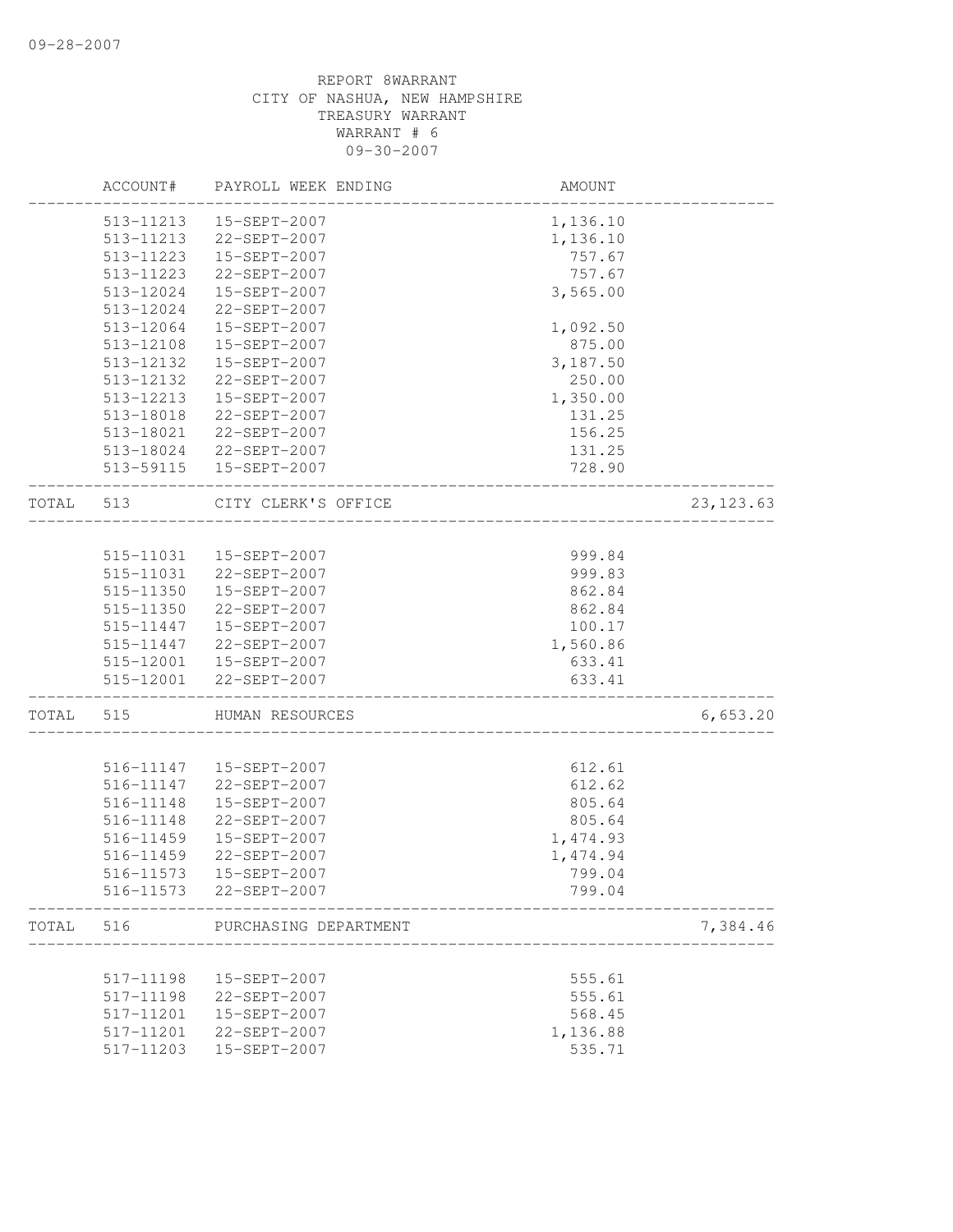|           |           | ACCOUNT# PAYROLL WEEK ENDING          | <b>AMOUNT</b>        |           |
|-----------|-----------|---------------------------------------|----------------------|-----------|
|           |           | 517-11203 22-SEPT-2007                | 535.71               |           |
|           |           | 517-11420  15-SEPT-2007               | 797.40               |           |
|           |           | 517-11420 22-SEPT-2007                | 797.40               |           |
|           |           | 517-12063  15-SEPT-2007               | 255.19               |           |
|           |           | 517-12063 22-SEPT-2007                | 255.20               |           |
|           |           | TOTAL 517 BUILDING MAINT - CITY ADMIN |                      | 5,993.16  |
|           |           |                                       |                      |           |
|           |           | 518-11441   15-SEPT-2007              | 272.97               |           |
|           |           | 518-11441 22-SEPT-2007                | 272.97               |           |
|           |           | 518-11442  15-SEPT-2007               | 1,167.25             |           |
|           |           | 518-11442 22-SEPT-2007                | 1,167.25             |           |
|           | 518-11578 | 15-SEPT-2007                          | 895.42               |           |
|           | 518-11578 | 22-SEPT-2007                          | 895.42               |           |
|           | 518-11589 | 15-SEPT-2007                          | 970.72               |           |
|           | 518-11589 | 22-SEPT-2007                          | 970.71               |           |
|           |           | 518-11590   15-SEPT-2007              | 772.39               |           |
|           |           | 518-11590 22-SEPT-2007                | 772.39               |           |
| TOTAL 518 |           | INSURANCE - ADMINISTRATION            |                      | 8,157.49  |
|           |           |                                       |                      |           |
|           |           | 519-11014  15-SEPT-2007               | 954.40               |           |
|           |           | 519-11014 22-SEPT-2007                | 954.40               |           |
|           |           | 519-11016  15-SEPT-2007               | 830.36               |           |
|           |           | 519-11016 22-SEPT-2007                | 830.36               |           |
|           |           | 519-11017  15-SEPT-2007               | 698.14               |           |
|           |           | 519-11017 22-SEPT-2007                | 698.14               |           |
|           | 519-11115 | 15-SEPT-2007                          | 1,804.91             |           |
|           | 519-11115 | 22-SEPT-2007                          | 1,804.91             |           |
|           | 519-11146 | 15-SEPT-2007                          | 742.35               |           |
|           | 519-11146 | 22-SEPT-2007                          | 742.35               |           |
|           | 519-11153 | 15-SEPT-2007                          | 534.90               |           |
|           | 519-11153 | 22-SEPT-2007                          | 534.90               |           |
|           | 519-11154 | 15-SEPT-2007                          | 545.73               |           |
|           | 519-11154 | 22-SEPT-2007                          | 545.74               |           |
|           |           | 519-11205  15-SEPT-2007               | 680.08               |           |
|           | 519-11205 | 22-SEPT-2007                          | 680.08               |           |
|           | 519-11241 | 15-SEPT-2007                          | 1,275.49             |           |
|           | 519-11241 | 22-SEPT-2007                          | 1,275.48             |           |
|           | 519-18006 | 22-SEPT-2007                          | 375.00               |           |
| TOTAL     | 519       | ASSESSORS                             |                      | 16,507.72 |
|           | 522-11142 | 15-SEPT-2007                          |                      |           |
|           | 522-11142 | 22-SEPT-2007                          | 1,104.28<br>1,104.29 |           |
|           |           |                                       |                      |           |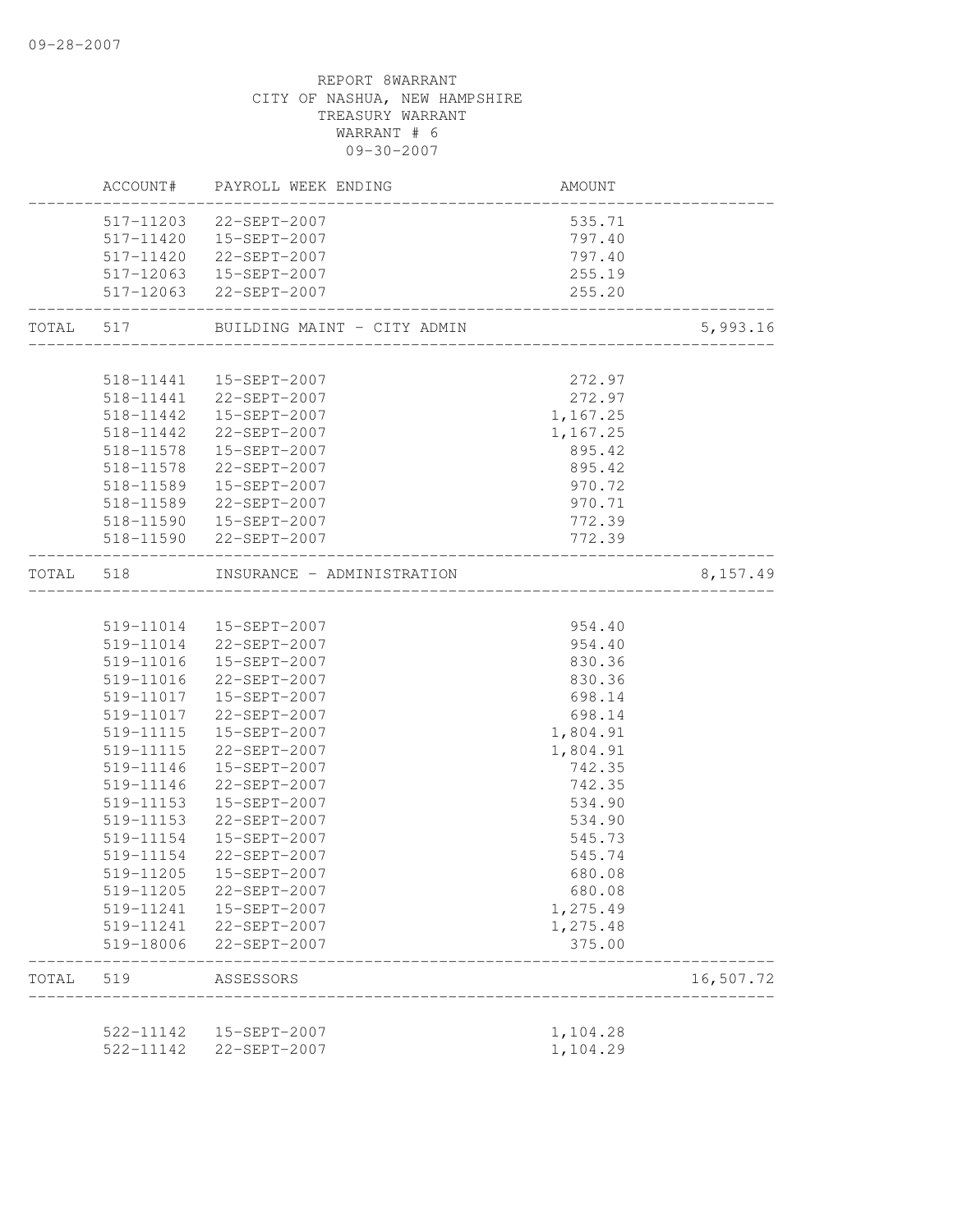|           | ACCOUNT#      | PAYROLL WEEK ENDING      | AMOUNT   |           |
|-----------|---------------|--------------------------|----------|-----------|
|           | 522-11429     | 15-SEPT-2007             | 1,701.30 |           |
|           | 522-11429     | 22-SEPT-2007             | 1,701.30 |           |
|           | 522-11488     | 15-SEPT-2007             | 1,438.68 |           |
|           | 522-11488     | 22-SEPT-2007             | 1,438.68 |           |
|           | 522-11641     | 15-SEPT-2007             | 1,245.58 |           |
|           | 522-11641     | 22-SEPT-2007             | 1,245.58 |           |
|           | 522-11652     | 15-SEPT-2007             | 1,349.78 |           |
|           | $522 - 11652$ | 22-SEPT-2007             | 1,349.79 |           |
|           | 522-11721     | 15-SEPT-2007             | 1,322.71 |           |
|           | 522-11721     | 22-SEPT-2007             | 1,322.71 |           |
|           | 522-11724     | 15-SEPT-2007             | 1,241.45 |           |
|           | 522-11724     | 22-SEPT-2007             | 1,241.45 |           |
|           | 522-11729     | 15-SEPT-2007             | 2,801.29 |           |
|           | 522-11729     | 22-SEPT-2007             | 2,801.28 |           |
|           | 522-13004     | 15-SEPT-2007             | 223.80   |           |
|           | 522-13004     | 22-SEPT-2007             | 53.13    |           |
| TOTAL     | 522           | INFORMATION TECHNOLOGY   |          | 24,687.08 |
|           |               |                          |          |           |
|           |               | 523-11332   15-SEPT-2007 | 852.60   |           |
|           |               | 523-11332 22-SEPT-2007   | 852.60   |           |
| TOTAL 523 |               | GIS                      |          | 1,705.20  |
|           |               |                          |          |           |
|           | 531-11065     | 15-SEPT-2007             | 1,033.09 |           |
|           | 531-11065     | 22-SEPT-2007             | 1,033.09 |           |
|           | 531-11085     | 15-SEPT-2007             | 783.88   |           |
|           | 531-11085     | 22-SEPT-2007             | 783.88   |           |
|           | 531-11114     | 15-SEPT-2007             | 2,124.54 |           |
|           | 531-11114     | 22-SEPT-2007             | 2,124.54 |           |
|           | 531-11118     | 15-SEPT-2007             | 708.66   |           |
|           | 531-11129     | 15-SEPT-2007             | 1,826.57 |           |
|           | 531-11129     | 22-SEPT-2007             | 1,826.57 |           |
|           | 531-11164     | 15-SEPT-2007             | 994.77   |           |
|           | 531-11164     | 22-SEPT-2007             | 994.77   |           |
|           |               | 531-11166   15-SEPT-2007 | 1,785.29 |           |
|           | 531-11166     | 22-SEPT-2007             | 1,785.29 |           |
|           | 531-11170     | 15-SEPT-2007             | 1,356.42 |           |
|           | 531-11170     | 22-SEPT-2007             | 1,356.42 |           |
|           | 531-11201     | 15-SEPT-2007             | 1,231.72 |           |
|           | 531-11201     | 22-SEPT-2007             | 1,231.73 |           |
|           | 531-11203     | 15-SEPT-2007             | 551.70   |           |
|           | 531-11203     | 22-SEPT-2007             | 551.70   |           |
|           | 531-11226     | 15-SEPT-2007             | 740.51   |           |
|           | 531-11226     | 22-SEPT-2007             | 740.51   |           |
|           | 531-11398     | 15-SEPT-2007             | 574.42   |           |
|           |               |                          |          |           |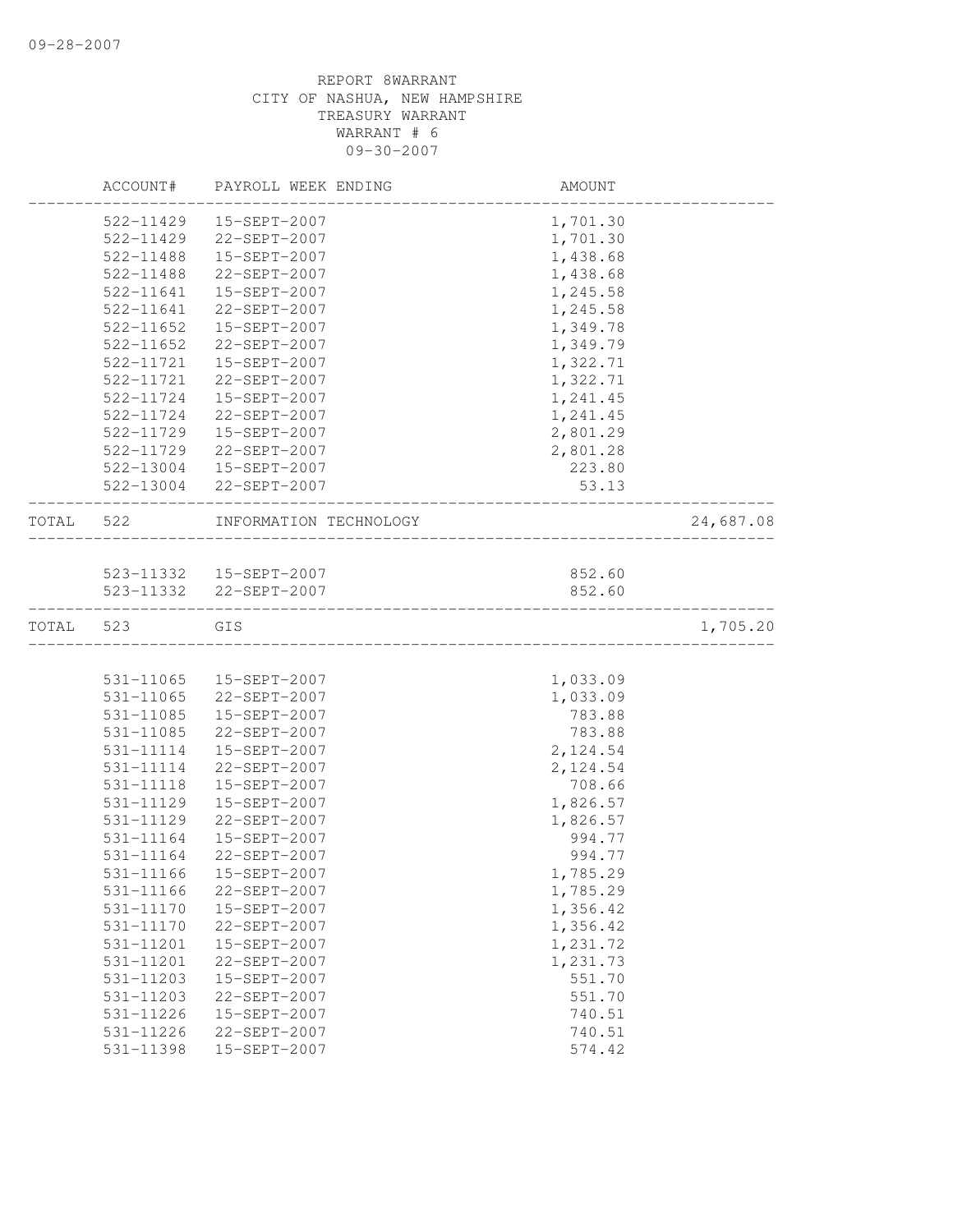| ACCOUNT#      | PAYROLL WEEK ENDING | AMOUNT      |  |
|---------------|---------------------|-------------|--|
| 531-11398     | 22-SEPT-2007        | 574.42      |  |
| 531-11477     | 15-SEPT-2007        | 1,230.65    |  |
| 531-11477     | 22-SEPT-2007        | 1,230.65    |  |
| 531-11489     | 15-SEPT-2007        | 1,045.06    |  |
| 531-11489     | 22-SEPT-2007        | 1,045.06    |  |
| 531-11498     | 15-SEPT-2007        | 792.14      |  |
| 531-11498     | 22-SEPT-2007        | 792.14      |  |
| 531-11516     | 15-SEPT-2007        | 786.25      |  |
| 531-11516     | 22-SEPT-2007        | 786.25      |  |
| 531-11535     | 15-SEPT-2007        | 12,070.03   |  |
| 531-11535     | 22-SEPT-2007        | 16,285.87   |  |
| 531-11537     | 15-SEPT-2007        | 54,026.37   |  |
| 531-11537     | 22-SEPT-2007        | 13,320.96   |  |
| 531-11538     | 15-SEPT-2007        | 837.71      |  |
| 531-11538     | 22-SEPT-2007        | 837.71      |  |
| 531-11539     | 15-SEPT-2007        | 1,431.98    |  |
| 531-11539     | 22-SEPT-2007        | 1,431.98    |  |
| 531-11544     | 15-SEPT-2007        | 3,850.34    |  |
| 531-11544     | 22-SEPT-2007        | 3,850.34    |  |
| 531-11549     | 15-SEPT-2007        | 4,307.03    |  |
| 531-11549     | 22-SEPT-2007        | 4,307.03    |  |
| 531-11550     | 15-SEPT-2007        | 792.35      |  |
| 531-11550     | 22-SEPT-2007        | 792.35      |  |
| 531-11552     | 15-SEPT-2007        | 9,416.51    |  |
| 531-11552     | 22-SEPT-2007        | 9,278.99    |  |
| 531-11555     | 15-SEPT-2007        | 24, 144. 45 |  |
| $531 - 11555$ | 22-SEPT-2007        | 24, 144. 45 |  |
| 531-11558     | 15-SEPT-2007        | 59,941.86   |  |
| 531-11558     | 22-SEPT-2007        | 59,941.85   |  |
| 531-11561     | 15-SEPT-2007        | 16,982.70   |  |
| 531-11561     | 22-SEPT-2007        | 16,982.70   |  |
| 531-11567     | 15-SEPT-2007        | 131,702.04  |  |
| 531-11567     | 22-SEPT-2007        | 30,071.86   |  |
| 531-11569     | 15-SEPT-2007        | 1,032.13    |  |
| 531-11569     | 22-SEPT-2007        | 1,032.13    |  |
| 531-11618     | 15-SEPT-2007        | 2,031.70    |  |
| 531-11618     | 22-SEPT-2007        | 2,031.70    |  |
| 531-11622     | 15-SEPT-2007        | 2,738.69    |  |
| 531-11622     | 22-SEPT-2007        | 2,738.69    |  |
| 531-11632     | 15-SEPT-2007        | 610.55      |  |
| 531-11632     | 22-SEPT-2007        | 610.55      |  |
| 531-11633     | 15-SEPT-2007        | 2,083.80    |  |
| 531-11633     | 22-SEPT-2007        | 2,083.80    |  |
| 531-11635     | 15-SEPT-2007        | 803.90      |  |
| 531-11635     | 22-SEPT-2007        | 803.90      |  |
| 531-11664     | 15-SEPT-2007        | 1,003.00    |  |
| 531-11664     | 22-SEPT-2007        | 1,003.00    |  |
| 531-11665     | 15-SEPT-2007        | 719.43      |  |
|               |                     |             |  |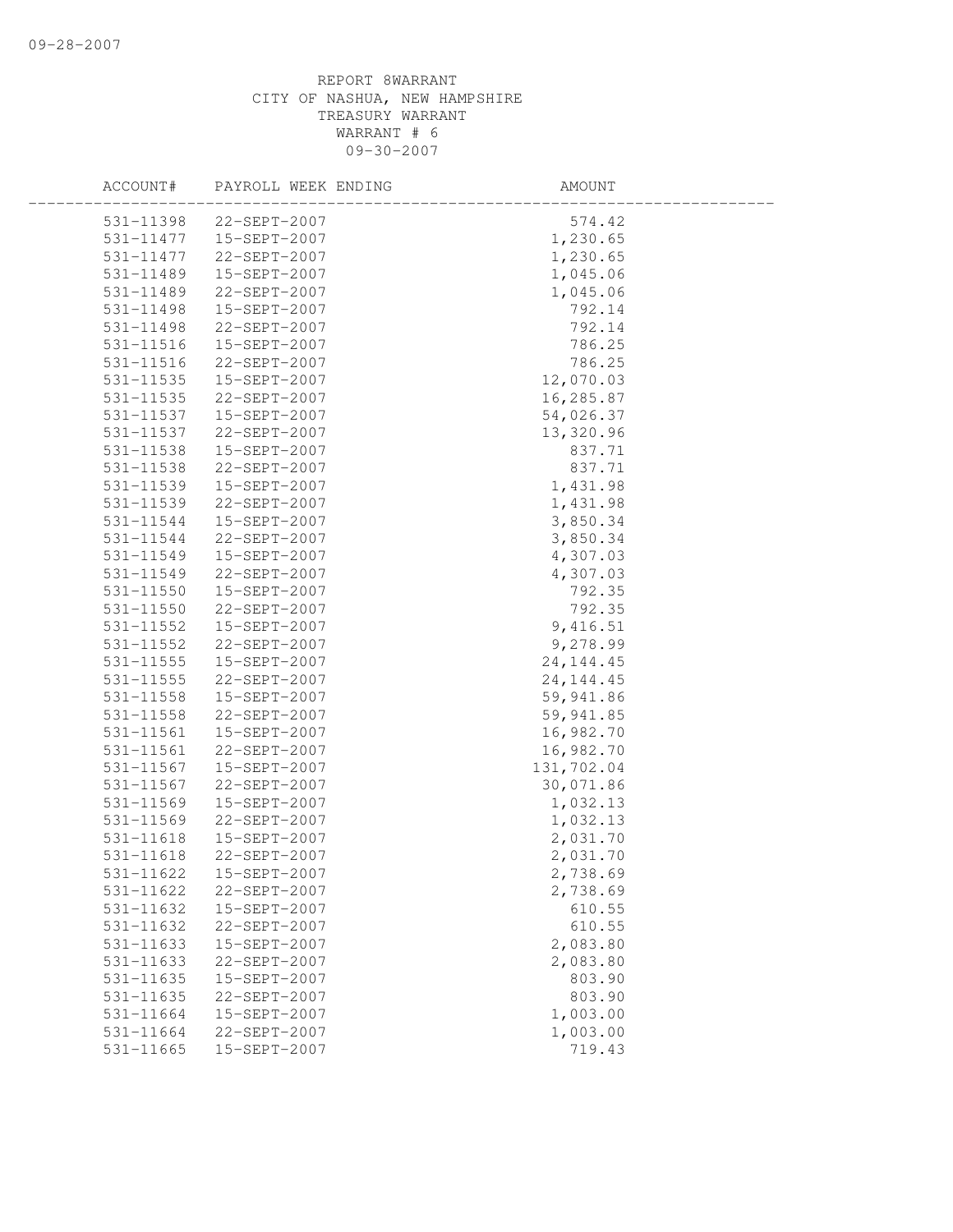|       | ACCOUNT#  | PAYROLL WEEK ENDING | AMOUNT     |            |
|-------|-----------|---------------------|------------|------------|
|       | 531-11665 | 22-SEPT-2007        | 719.43     |            |
|       | 531-11719 | 15-SEPT-2007        | 795.34     |            |
|       | 531-11719 | 22-SEPT-2007        | 795.34     |            |
|       | 531-11722 | 15-SEPT-2007        | 1,639.06   |            |
|       | 531-11722 | 22-SEPT-2007        | 1,639.06   |            |
|       | 531-11732 | 15-SEPT-2007        | 1,136.39   |            |
|       | 531-11732 | 22-SEPT-2007        | 1,016.84   |            |
|       | 531-11733 | 15-SEPT-2007        | 2,088.55   |            |
|       | 531-11733 | 22-SEPT-2007        | 2,088.55   |            |
|       | 531-12020 | 15-SEPT-2007        | 875.50     |            |
|       | 531-12020 | 22-SEPT-2007        | 875.50     |            |
|       | 531-12042 | 15-SEPT-2007        | 1,040.96   |            |
|       | 531-12042 | 22-SEPT-2007        | 864.36     |            |
|       | 531-12066 | 15-SEPT-2007        | 629.36     |            |
|       | 531-12066 | 22-SEPT-2007        | 629.36     |            |
|       | 531-12067 | 15-SEPT-2007        | 659.14     |            |
|       | 531-12067 | 22-SEPT-2007        | 659.14     |            |
|       | 531-12068 | 15-SEPT-2007        | 1,311.74   |            |
|       | 531-12068 | 22-SEPT-2007        | 1,311.74   |            |
|       | 531-12071 | 15-SEPT-2007        | 236.69     |            |
|       | 531-12071 | 22-SEPT-2007        | 236.69     |            |
|       | 531-12119 | 15-SEPT-2007        | 1,052.59   |            |
|       | 531-12119 | 22-SEPT-2007        | 1,052.59   |            |
|       | 531-13004 | 15-SEPT-2007        | 3,421.84   |            |
|       | 531-13004 | 22-SEPT-2007        | 3, 344.43  |            |
|       | 531-13038 | 15-SEPT-2007        | 1,435.19   |            |
|       | 531-13038 | 22-SEPT-2007        | 342.38     |            |
|       | 531-13040 | 15-SEPT-2007        | 4,278.29   |            |
|       | 531-13040 | 22-SEPT-2007        | 3,730.61   |            |
|       | 531-13044 | 15-SEPT-2007        | 3,628.73   |            |
|       | 531-13044 | 22-SEPT-2007        | 3,785.33   |            |
|       | 531-13047 | 15-SEPT-2007        | 18,103.34  |            |
|       | 531-13047 | 22-SEPT-2007        | 20, 247.35 |            |
|       | 531-13048 | 15-SEPT-2007        | 3,282.18   |            |
|       | 531-13048 | 22-SEPT-2007        | 5,303.95   |            |
|       | 531-17002 | 15-SEPT-2007        | 200.00     |            |
|       | 531-17004 | 15-SEPT-2007        | 900.00     |            |
|       | 531-17004 | 22-SEPT-2007        | 3,800.00   |            |
| TOTAL | 531       | POLICE DEPARTMENT   |            | 655,656.66 |
|       |           |                     |            |            |
|       | 532-11024 | 15-SEPT-2007        | 1,955.16   |            |
|       | 532-11024 | 22-SEPT-2007        | 1,955.16   |            |
|       | 532-11036 | 15-SEPT-2007        | 1,314.25   |            |
|       | 532-11036 | 22-SEPT-2007        | 1,752.34   |            |
|       | 532-11063 | 15-SEPT-2007        | 1,242.12   |            |
|       | 532-11063 | 22-SEPT-2007        | 1,242.12   |            |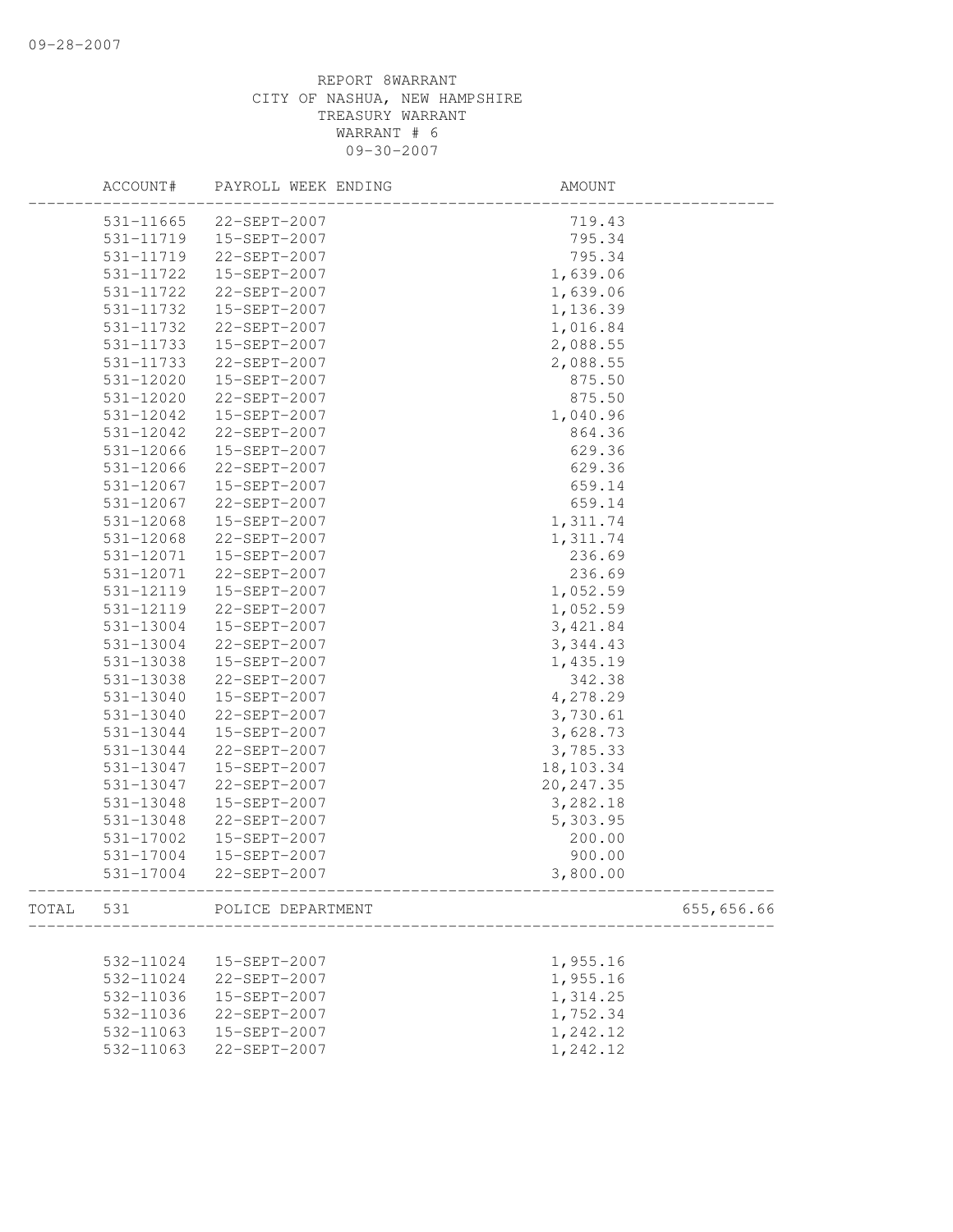| ACCOUNT#  | PAYROLL WEEK ENDING | AMOUNT     |  |
|-----------|---------------------|------------|--|
| 532-11066 | 15-SEPT-2007        | 1,205.58   |  |
| 532-11066 | 22-SEPT-2007        | 1,205.58   |  |
| 532-11069 | 15-SEPT-2007        | 5,103.55   |  |
| 532-11069 | 22-SEPT-2007        | 2,435.39   |  |
| 532-11111 | 15-SEPT-2007        | 2,044.81   |  |
| 532-11111 | 22-SEPT-2007        | 2,044.81   |  |
| 532-11207 | 15-SEPT-2007        | 6, 213.47  |  |
| 532-11207 | 22-SEPT-2007        | 6, 213.47  |  |
| 532-11281 | 15-SEPT-2007        | 854.91     |  |
| 532-11281 | 22-SEPT-2007        | 854.92     |  |
| 532-11285 | 15-SEPT-2007        | 7,391.28   |  |
| 532-11285 | 22-SEPT-2007        | 7,391.28   |  |
| 532-11291 | 15-SEPT-2007        | 5,699.22   |  |
| 532-11291 | 22-SEPT-2007        | 5,281.85   |  |
| 532-11298 | 15-SEPT-2007        | 986.51     |  |
| 532-11298 | 22-SEPT-2007        | 1,246.12   |  |
| 532-11300 | 15-SEPT-2007        | 33, 326.95 |  |
| 532-11300 | 22-SEPT-2007        | 33, 226.65 |  |
| 532-11303 | 15-SEPT-2007        | 1,090.35   |  |
| 532-11303 | 22-SEPT-2007        | 1,090.35   |  |
| 532-11305 | 15-SEPT-2007        | 4,487.03   |  |
| 532-11305 | 22-SEPT-2007        | 4,383.19   |  |
| 532-11309 | 15-SEPT-2007        | 90,650.30  |  |
| 532-11309 | 22-SEPT-2007        | 91,268.76  |  |
| 532-11660 | 15-SEPT-2007        | 1,385.40   |  |
| 532-11660 | 22-SEPT-2007        | 1,385.40   |  |
| 532-11663 | 15-SEPT-2007        | 1,344.65   |  |
| 532-11663 | 22-SEPT-2007        | 1,344.64   |  |
| 532-11666 | 15-SEPT-2007        | 1,331.35   |  |
| 532-11666 | 22-SEPT-2007        | 1,331.35   |  |
| 532-11669 | 15-SEPT-2007        | 1,358.10   |  |
| 532-11669 | 22-SEPT-2007        | 1,358.10   |  |
| 532-12070 | 15-SEPT-2007        | 21, 174.51 |  |
| 532-12070 | 22-SEPT-2007        | 17, 132.58 |  |
| 532-13003 | 15-SEPT-2007        | 438.08     |  |
| 532-13004 | 15-SEPT-2007        | 560.25     |  |
| 532-13004 | 22-SEPT-2007        | 296.51     |  |
| 532-13018 | 15-SEPT-2007        | 1,688.67   |  |
| 532-13018 | 22-SEPT-2007        | 2,966.36   |  |
| 532-13024 | 15-SEPT-2007        | 669.47     |  |
| 532-13024 | 22-SEPT-2007        | 387.80     |  |
| 532-13050 | 15-SEPT-2007        | 8,424.02   |  |
| 532-13050 | 22-SEPT-2007        | 6,679.39   |  |
| 532-19231 | 15-SEPT-2007        | 1,062.05   |  |
| 532-19231 | 22-SEPT-2007        | 1,062.05   |  |
| 532-19232 | 15-SEPT-2007        | 1,491.28   |  |
| 532-19232 | 22-SEPT-2007        | 1,491.28   |  |
| 532-19233 | 15-SEPT-2007        | 2,490.08   |  |
|           |                     |            |  |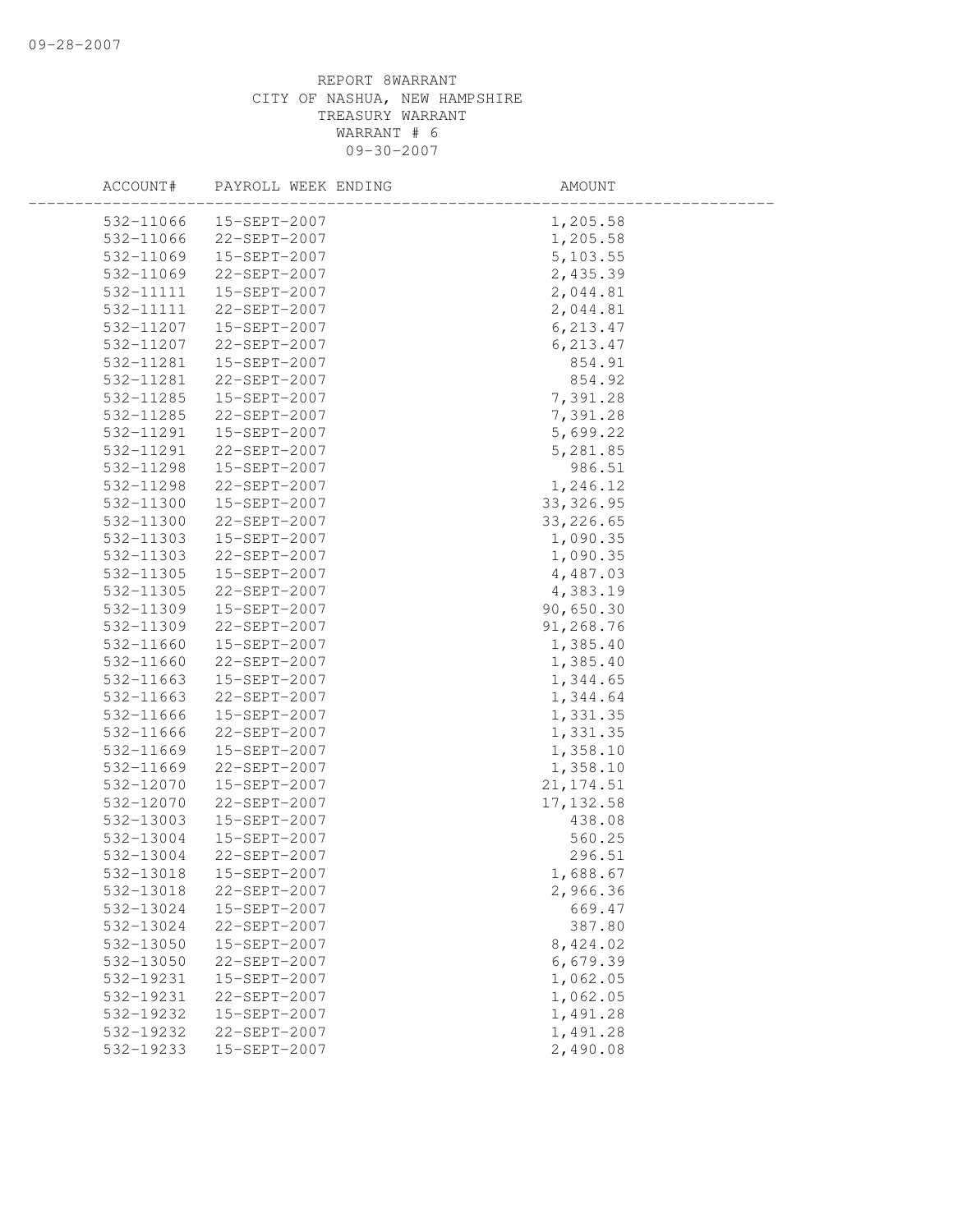|           |           | ACCOUNT# PAYROLL WEEK ENDING | AMOUNT   |            |
|-----------|-----------|------------------------------|----------|------------|
|           |           | 532-19233 22-SEPT-2007       | 2,490.08 |            |
|           |           | 532-19234  15-SEPT-2007      | 1,582.41 |            |
|           |           | 532-19234 22-SEPT-2007       | 1,582.41 |            |
| TOTAL 532 |           | FIRE DEPARTMENT              |          | 409,665.75 |
|           |           |                              |          |            |
|           |           | 535-81023   15-SEPT-2007     | 192.30   |            |
|           |           | 535-81023 22-SEPT-2007       | 192.30   |            |
|           | TOTAL 535 | EMERGENCY MANAGEMENT         |          | 384.60     |
|           |           | 536-11178  15-SEPT-2007      | 1,310.46 |            |
|           |           | 536-11178 22-SEPT-2007       | 1,310.46 |            |
|           |           | 536-13004 22-SEPT-2007       | 338.22   |            |
| TOTAL 536 |           | CITYWIDE COMMUNICATIONS      |          | 2,959.14   |
|           |           | _______________              |          |            |
|           |           | 541-11048  15-SEPT-2007      | 856.19   |            |
|           |           | 541-11048 22-SEPT-2007       | 856.19   |            |
|           |           | 541-11104  15-SEPT-2007      | 942.44   |            |
|           | 541-11104 | 22-SEPT-2007                 | 942.44   |            |
|           | 541-11240 | 15-SEPT-2007                 | 1,816.79 |            |
|           | 541-11240 | 22-SEPT-2007                 | 1,816.79 |            |
|           |           | 541-11346  15-SEPT-2007      | 428.05   |            |
|           |           | 541-11346 22-SEPT-2007       | 428.05   |            |
| TOTAL     | 541       | COMMUNITY SERVICES DIVISION  |          | 8,086.94   |
|           | 542-11426 | 15-SEPT-2007                 | 1,145.06 |            |
|           | 542-11426 | 22-SEPT-2007                 | 1,176.87 |            |
|           | 542-11583 | 22-SEPT-2007                 | 57.50    |            |
|           | 542-11584 | 15-SEPT-2007                 | 2,285.04 |            |
|           | 542-11584 | 22-SEPT-2007                 | 2,331.04 |            |
|           | 542-12109 | 15-SEPT-2007                 | 126.00   |            |
|           | 542-12109 | 22-SEPT-2007                 | 126.00   |            |
|           |           | 542-12582  15-SEPT-2007      | 807.90   |            |
|           |           | 542-12582 22-SEPT-2007       | 807.90   |            |
| TOTAL 542 |           | COMMUNITY HEALTH             |          | 8,863.31   |
|           |           |                              |          |            |
|           | 543-11380 | 15-SEPT-2007                 | 871.85   |            |
|           |           | 543-11380 22-SEPT-2007       | 871.85   |            |
|           | 543-11438 | 15-SEPT-2007                 | 1,431.98 |            |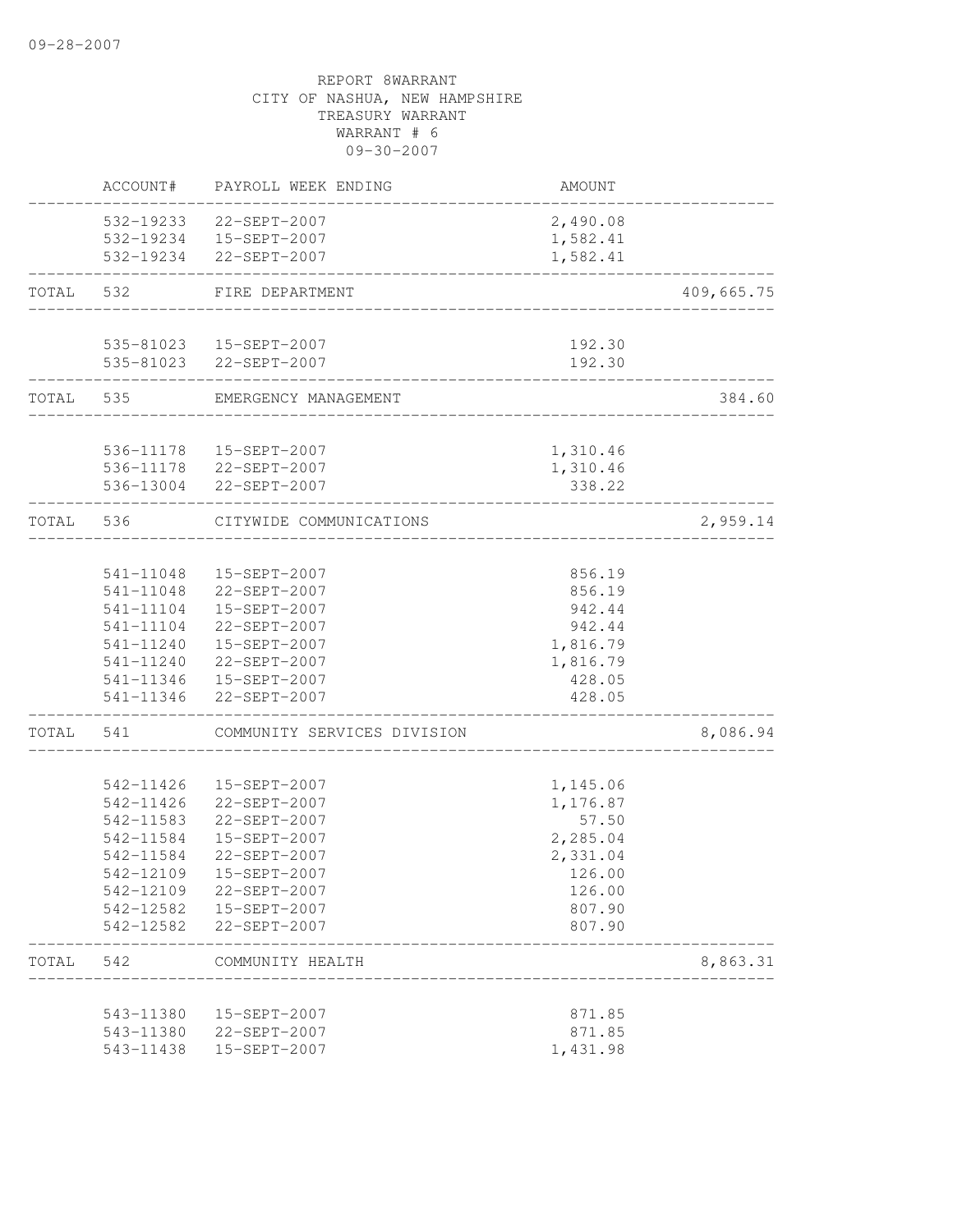|           | ACCOUNT#      | PAYROLL WEEK ENDING        | AMOUNT   |           |
|-----------|---------------|----------------------------|----------|-----------|
|           |               | 543-11438 22-SEPT-2007     | 1,431.98 |           |
|           |               | 543-11601  15-SEPT-2007    | 1,170.19 |           |
|           | 543-11601     | 22-SEPT-2007               | 1,170.18 |           |
|           | 543-11602     | 15-SEPT-2007               | 819.43   |           |
|           | 543-11602     | 22-SEPT-2007               | 819.43   |           |
|           |               | 543-11605  15-SEPT-2007    | 888.35   |           |
|           |               | 543-11605 22-SEPT-2007     | 888.34   |           |
| TOTAL 543 |               | ENVIRONMENTAL HEALTH DEPT. |          | 10,363.58 |
|           |               |                            |          |           |
|           | 544-11008     | 15-SEPT-2007               | 688.22   |           |
|           | 544-11008     | 22-SEPT-2007               | 688.21   |           |
|           | 544-11099     | 15-SEPT-2007               | 1,991.68 |           |
|           | 544-11099     | 22-SEPT-2007               | 1,991.68 |           |
|           | 544-11112     | 15-SEPT-2007               | 783.88   |           |
|           | 544-11112     | 22-SEPT-2007               | 783.88   |           |
|           | 544-11367     | 15-SEPT-2007               | 772.40   |           |
|           | 544-11367     | 22-SEPT-2007               | 772.39   |           |
|           |               | 544-11777   15-SEPT-2007   | 1,202.27 |           |
|           |               | 544-11777 22-SEPT-2007     | 1,202.27 |           |
|           |               | 544-12101  15-SEPT-2007    | 250.21   |           |
|           |               | 544-12101 22-SEPT-2007     | 250.21   |           |
| TOTAL 544 |               | WELFARE ADMINISTRATION     |          | 11,377.30 |
|           |               |                            |          |           |
|           |               | 551-11008  15-SEPT-2007    | 612.62   |           |
|           | $551 - 11008$ | 22-SEPT-2007               | 612.62   |           |
|           | 551-11028     | 15-SEPT-2007               | 526.86   |           |
|           | 551-11028     | 22-SEPT-2007               | 526.86   |           |
|           | 551-11057     | 15-SEPT-2007               | 783.38   |           |
|           | 551-11057     | 22-SEPT-2007               | 783.38   |           |
|           | 551-11094     | 15-SEPT-2007               | 266.72   |           |
|           | 551-11094     | 22-SEPT-2007               | 266.72   |           |
|           | 551-11208     | 15-SEPT-2007               | 750.61   |           |
|           | 551-11208     | 22-SEPT-2007               | 750.62   |           |
|           | 551-11211     | 15-SEPT-2007               | 445.30   |           |
|           | 551-11211     | 22-SEPT-2007               | 445.30   |           |
|           | 551-11212     | 15-SEPT-2007               | 1,353.16 |           |
|           | 551-11212     | 22-SEPT-2007               | 1,353.17 |           |
|           | 551-11249     | 15-SEPT-2007               | 1,590.60 |           |
|           | 551-11249     | 22-SEPT-2007               | 1,590.60 |           |
|           | 551-11273     | 15-SEPT-2007               | 2,382.02 |           |
|           | 551-11273     | 22-SEPT-2007               | 2,382.01 |           |
|           | 551-11435     | 15-SEPT-2007               | 850.64   |           |
|           | 551-11435     | 22-SEPT-2007               | 850.64   |           |
|           | $551 - 11462$ | 15-SEPT-2007               | 919.25   |           |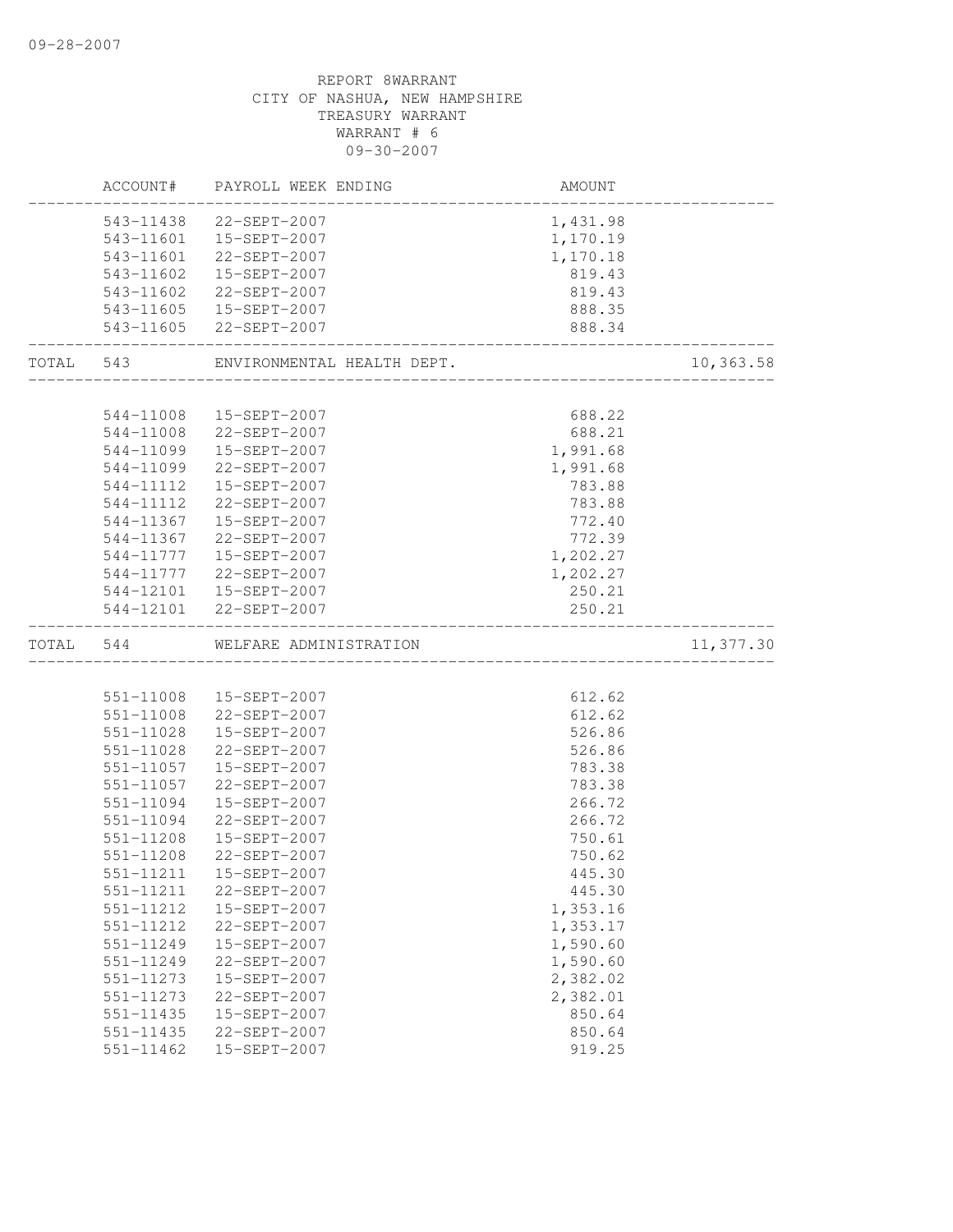|           | 551-11638              | 551-11638  15-SEPT-2007<br>22-SEPT-2007 | 1,096.00<br>1,096.00 |            |
|-----------|------------------------|-----------------------------------------|----------------------|------------|
|           | 551-13004              | 15-SEPT-2007                            | 73.71                |            |
|           | 551-13004              | 22-SEPT-2007                            | 234.44               |            |
|           |                        | 551-18015 22-SEPT-2007                  | 2,000.00             |            |
|           | _________________      | 551-91010 22-SEPT-2007                  | 1,990.00             |            |
| TOTAL 551 |                        | PUBLIC WORKS DIV & ENGINEERING          |                      | 27, 452.48 |
|           |                        | 552-11077  15-SEPT-2007                 | 1,205.29             |            |
|           |                        | 552-11077 22-SEPT-2007                  | 1,205.29             |            |
|           | 552-11087              | 15-SEPT-2007                            | 746.80               |            |
|           | 552-11087              | 22-SEPT-2007                            | 746.80               |            |
|           | 552-11143              | 15-SEPT-2007                            | 784.00               |            |
|           | 552-11143              | 22-SEPT-2007                            | 784.00               |            |
|           | 552-11324              | 15-SEPT-2007                            | 2,703.70             |            |
|           | 552-11324              | 22-SEPT-2007                            | 2,703.69             |            |
|           | 552-11339              | 15-SEPT-2007                            | 2,741.12             |            |
|           | 552-11339              | 22-SEPT-2007                            | 2,706.32             |            |
|           | 552-11342              | 15-SEPT-2007                            | 780.10               |            |
|           | 552-11342              | 22-SEPT-2007                            | 706.00               |            |
|           | 552-11343              | 15-SEPT-2007                            | 1,576.78             |            |
|           | 552-11343              | 22-SEPT-2007                            | 1,568.00             |            |
|           | 552-11407              | 15-SEPT-2007                            | 4,910.41             |            |
|           | 552-11407              | 22-SEPT-2007                            | 4,923.60             |            |
|           | 552-11492              | 15-SEPT-2007                            |                      |            |
|           | 552-11548              | 15-SEPT-2007                            | 916.14               |            |
|           | 552-11548              | 22-SEPT-2007                            | 916.14               |            |
|           | 552-11580              | 15-SEPT-2007                            | 915.39               |            |
|           | 552-11580              | 22-SEPT-2007<br>15-SEPT-2007            | 915.39               |            |
|           | 552-11618              |                                         | 568.25               |            |
|           | 552-11618<br>552-11672 | 22-SEPT-2007<br>15-SEPT-2007            | 568.26<br>1,349.78   |            |
|           | 552-11672              | 22-SEPT-2007                            | 1,349.78             |            |
|           | 552-11750              | 15-SEPT-2007                            | 736.56               |            |
|           | $552 - 11750$          | 22-SEPT-2007                            | 732.08               |            |
|           | 552-12156              | 15-SEPT-2007                            | 1,560.00             |            |
|           | 552-12156              | 22-SEPT-2007                            | 1,680.00             |            |
|           | 552-13004              | 15-SEPT-2007                            | 4,085.18             |            |
|           | 552-13004              | 22-SEPT-2007                            | 3,015.72             |            |
|           | 552-17008              | 15-SEPT-2007                            | 900.00               |            |
| TOTAL     | 552                    | PARKS AND RECREATION                    |                      | 51,000.57  |

553-11041 15-SEPT-2007 897.56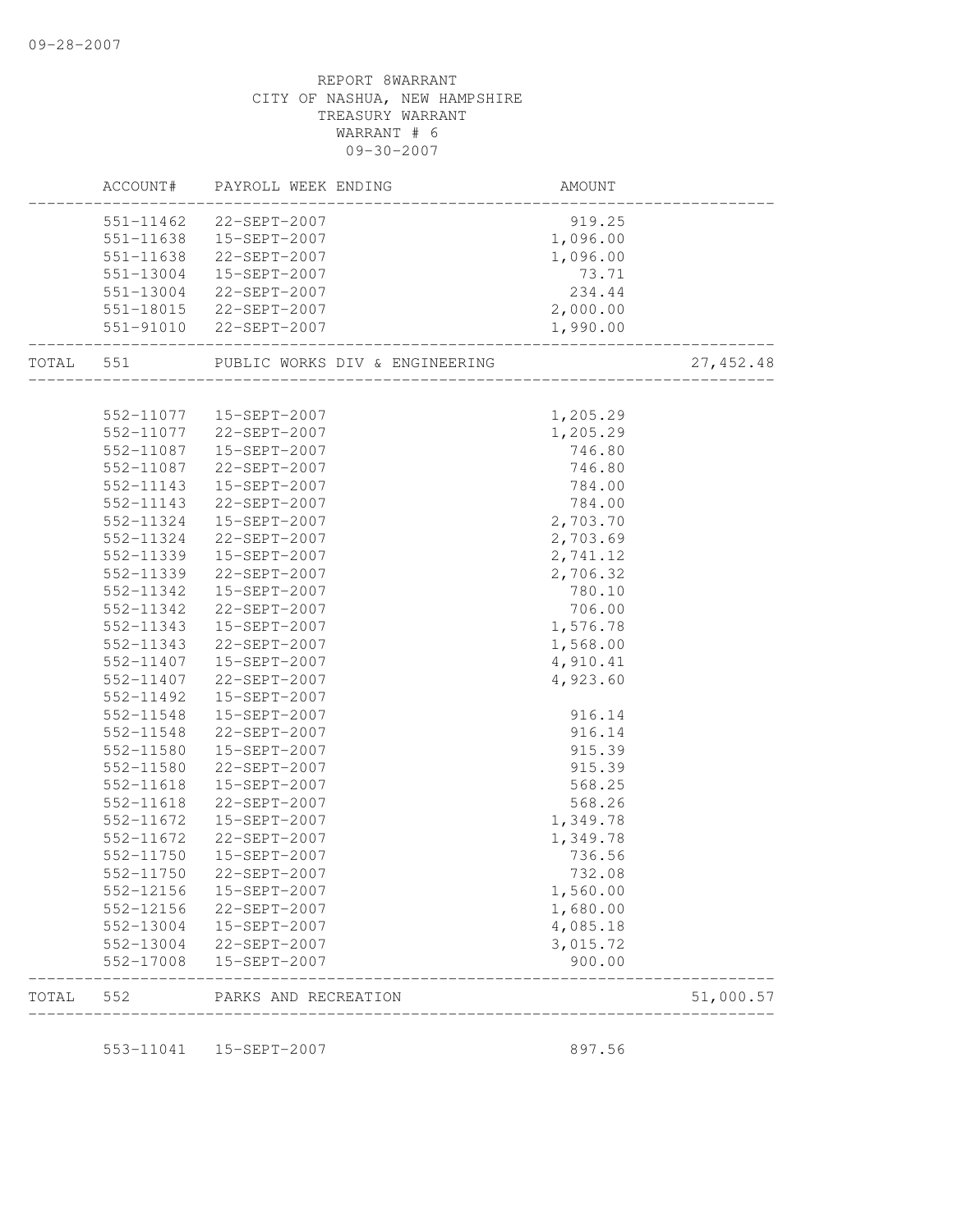|       | ACCOUNT#  | PAYROLL WEEK ENDING    | AMOUNT    |           |
|-------|-----------|------------------------|-----------|-----------|
|       | 553-11041 | 22-SEPT-2007           | 897.55    |           |
|       | 553-11078 | 15-SEPT-2007           | 1,393.75  |           |
|       | 553-11078 | 22-SEPT-2007           | 1,393.76  |           |
|       | 553-11098 | 15-SEPT-2007           | 937.65    |           |
|       | 553-11098 | 22-SEPT-2007           | 942.01    |           |
|       | 553-11192 | 15-SEPT-2007           | 833.01    |           |
|       | 553-11192 | 22-SEPT-2007           | 833.00    |           |
|       | 553-11279 | 15-SEPT-2007           | 5,483.10  |           |
|       | 553-11279 | 22-SEPT-2007           | 5,483.10  |           |
|       | 553-11327 | 15-SEPT-2007           | 3,616.31  |           |
|       | 553-11327 | 22-SEPT-2007           | 3,604.94  |           |
|       | 553-11336 | 15-SEPT-2007           | 947.45    |           |
|       | 553-11336 | 22-SEPT-2007           | 967.44    |           |
|       | 553-11375 | 15-SEPT-2007           | 1,882.72  |           |
|       | 553-11375 | 22-SEPT-2007           | 2,017.20  |           |
|       | 553-11465 | 15-SEPT-2007           | 2,987.20  |           |
|       | 553-11465 | 22-SEPT-2007           | 2,987.20  |           |
|       | 553-11474 | 15-SEPT-2007           | 4,255.14  |           |
|       | 553-11474 | 22-SEPT-2007           | 4,231.57  |           |
|       | 553-11475 | 15-SEPT-2007           | 1,702.40  |           |
|       | 553-11475 | 22-SEPT-2007           | 1,707.20  |           |
|       | 553-11630 | 15-SEPT-2007           | 1,435.20  |           |
|       | 553-11630 | 22-SEPT-2007           | 1,435.20  |           |
|       | 553-11631 | 15-SEPT-2007           | 729.60    |           |
|       | 553-11631 | 22-SEPT-2007           | 729.60    |           |
|       | 553-11648 | 15-SEPT-2007           | 732.24    |           |
|       | 553-11648 | 22-SEPT-2007           | 732.23    |           |
|       | 553-11678 |                        |           |           |
|       |           | 15-SEPT-2007           | 1,560.86  |           |
|       | 553-11678 | 22-SEPT-2007           | 1,560.86  |           |
|       | 553-11759 | 15-SEPT-2007           | 10,104.89 |           |
|       | 553-11759 | 22-SEPT-2007           | 10,089.81 |           |
|       | 553-11771 | 15-SEPT-2007           | 1,683.20  |           |
|       | 553-11771 | 22-SEPT-2007           | 841.60    |           |
|       | 553-12128 | 15-SEPT-2007           | 246.23    |           |
|       | 553-12128 | 22-SEPT-2007           | 267.79    |           |
|       | 553-13004 | 15-SEPT-2007           | 2,003.42  |           |
|       | 553-13004 | 22-SEPT-2007           | 890.00    |           |
|       | 553-17004 | $22-SEPT-2007$         | 900.00    |           |
|       |           | 553-17008 22-SEPT-2007 | 1,800.00  |           |
| TOTAL | 553       | STREET DEPARTMENT      |           | 87,743.99 |
|       |           |                        |           |           |
|       | 555-11024 | 15-SEPT-2007           | 663.48    |           |
|       | 555-11024 | 22-SEPT-2007           | 663.48    |           |
|       | 555-11058 | 15-SEPT-2007           | 915.39    |           |
|       | 555-11058 | 22-SEPT-2007           | 915.39    |           |
|       | 555-11461 | 15-SEPT-2007           | 1,390.27  |           |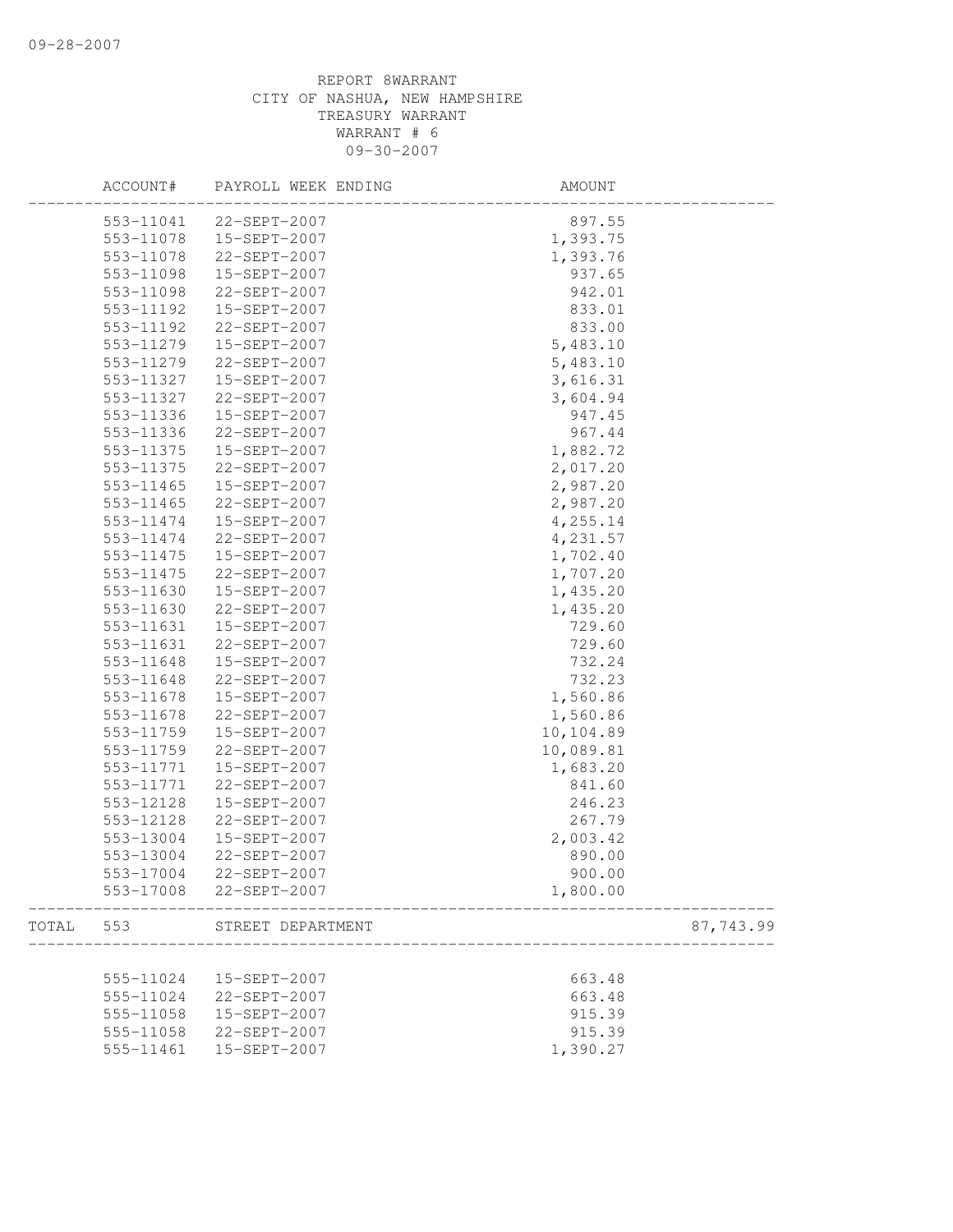|       | ACCOUNT#  | PAYROLL WEEK ENDING     | AMOUNT   |           |
|-------|-----------|-------------------------|----------|-----------|
|       | 555-11461 | 22-SEPT-2007            | 1,390.26 |           |
|       | 555-11639 | 15-SEPT-2007            | 746.80   |           |
|       | 555-11639 | 22-SEPT-2007            | 746.80   |           |
|       | 555-11640 | 15-SEPT-2007            | 695.60   |           |
|       | 555-11640 | 22-SEPT-2007            | 695.60   |           |
|       | 555-11738 | 15-SEPT-2007            | 1,752.00 |           |
|       | 555-11738 | 22-SEPT-2007            | 1,752.00 |           |
|       | 555-11745 | 15-SEPT-2007            | 738.80   |           |
|       | 555-11745 | 22-SEPT-2007            | 738.80   |           |
|       | 555-11746 | 15-SEPT-2007            | 1,060.72 |           |
|       | 555-11746 | 22-SEPT-2007            | 1,060.72 |           |
|       |           | 555-13004 15-SEPT-2007  | 296.10   |           |
|       |           | 555-13004 22-SEPT-2007  | 98.55    |           |
| TOTAL | 555       | TRAFFIC DEPARTMENT      |          | 16,320.76 |
|       |           |                         |          |           |
|       |           | 557-11161  15-SEPT-2007 | 746.80   |           |
|       |           | 557-11161 22-SEPT-2007  | 746.80   |           |
| TOTAL | 557       | PARKING LOTS            |          | 1,493.60  |
|       |           |                         |          |           |
|       | 561-11345 | 15-SEPT-2007            | 1,272.64 |           |
|       | 561-11345 | 22-SEPT-2007            | 1,272.64 |           |
|       | 561-11651 | 15-SEPT-2007            | 797.40   |           |
|       | 561-11651 | 22-SEPT-2007            | 797.40   |           |
|       | 561-11658 | 15-SEPT-2007            | 971.14   |           |
|       | 561-11658 | 22-SEPT-2007            | 971.14   |           |
|       | 561-12153 | 15-SEPT-2007            | 400.00   |           |
|       | 561-12153 | 22-SEPT-2007            | 400.00   |           |
|       | 561-91010 | 22-SEPT-2007            | 100.00   |           |
| TOTAL | 561       | EDGEWOOD CEMETERY       |          | 6,982.36  |
|       |           | 562-11651 22-SEPT-2007  | 1,592.00 |           |
| TOTAL | 562       | SUBURBAN CEMETERIES     |          | 1,592.00  |
|       |           |                         |          |           |
|       | 563-11345 | 15-SEPT-2007            | 1,065.82 |           |
|       | 563-11345 | 22-SEPT-2007            | 1,065.82 |           |
|       | 563-11651 | 15-SEPT-2007            | 708.48   |           |
|       | 563-11651 | 22-SEPT-2007            | 708.48   |           |
|       | 563-11657 | 15-SEPT-2007            | 888.74   |           |
|       | 563-11657 | 22-SEPT-2007            | 888.73   |           |
|       |           |                         |          |           |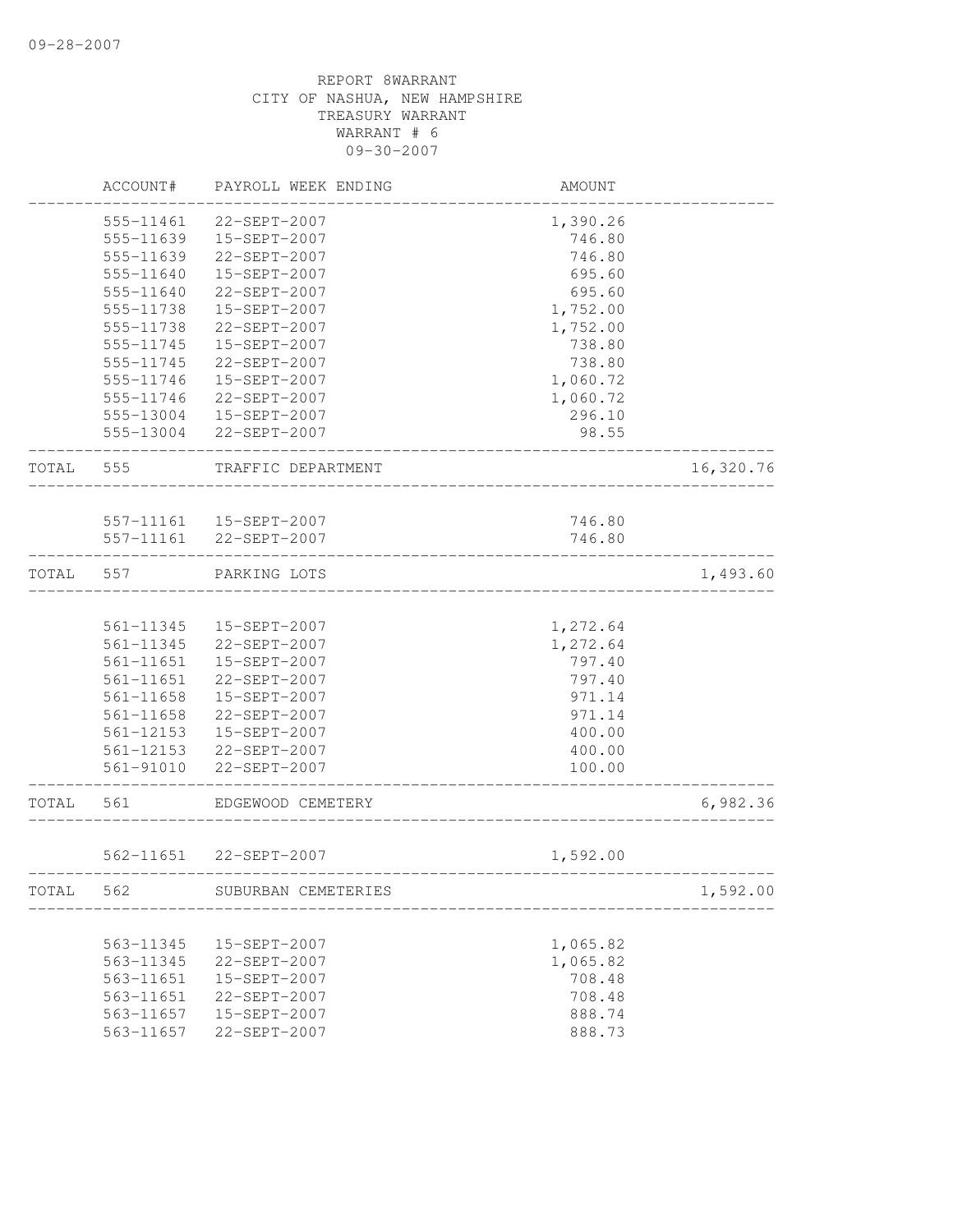|           |                        | ACCOUNT# PAYROLL WEEK ENDING                               | AMOUNT                              |           |
|-----------|------------------------|------------------------------------------------------------|-------------------------------------|-----------|
| TOTAL 563 |                        | WOODLAWN CEMETERY                                          |                                     | 5,326.07  |
|           |                        |                                                            | ___________________________________ |           |
|           |                        | 571-11174   15-SEPT-2007                                   | 773.33                              |           |
|           |                        | 571-11174 22-SEPT-2007                                     | 773.33                              |           |
|           |                        | 571-11237   15-SEPT-2007                                   | 1,871.29                            |           |
|           |                        | 571-11237 22-SEPT-2007                                     | 1,871.29                            |           |
| TOTAL 571 |                        | COMMUNITY DEVELOPMENT                                      | _______________________             | 5,289.24  |
|           |                        |                                                            |                                     |           |
|           |                        | 572-11024  15-SEPT-2007                                    | 571.96                              |           |
|           |                        | 572-11024 22-SEPT-2007                                     | 571.96                              |           |
|           | 572-11215              | 15-SEPT-2007                                               | 2,209.04                            |           |
|           | 572-11215<br>572-11238 | 22-SEPT-2007<br>15-SEPT-2007                               | 2,209.04<br>750.83                  |           |
|           | 572-11238              | 22-SEPT-2007                                               | 750.83                              |           |
|           | 572-11450              | 15-SEPT-2007                                               | 1,607.69                            |           |
|           | 572-11450              | 22-SEPT-2007                                               | 1,607.69                            |           |
|           | 572-11522              | 15-SEPT-2007                                               | 742.35                              |           |
|           |                        | 572-11522 22-SEPT-2007                                     | 742.35                              |           |
|           |                        | 572-11525  15-SEPT-2007                                    | 916.13                              |           |
|           |                        | 572-11525 22-SEPT-2007                                     | 916.13                              |           |
|           |                        | 572-98046 22-SEPT-2007                                     | 125.00                              |           |
| TOTAL 572 |                        | PLANNING DEPARTMENT<br>___________________________________ |                                     | 13,721.00 |
|           |                        |                                                            |                                     |           |
|           |                        | 575-11032  15-SEPT-2007                                    | 662.46                              |           |
|           |                        | 575-11032 22-SEPT-2007                                     | 662.46                              |           |
|           | 575-11042              | 15-SEPT-2007                                               | 1,374.58                            |           |
|           | 575-11042              | 22-SEPT-2007                                               | 1,304.36                            |           |
|           | 575-11062              | 15-SEPT-2007                                               | 559.14                              |           |
|           | 575-11062              | 22-SEPT-2007                                               | 559.14                              |           |
|           | 575-11189              | 15-SEPT-2007                                               | 981.93                              |           |
|           | 575-11189              | 22-SEPT-2007                                               | 981.93                              |           |
|           | 575-11246              | 15-SEPT-2007                                               | 1,816.79                            |           |
|           | 575-11246              | 22-SEPT-2007                                               | 1,816.79                            |           |
|           | 575-11387              | 15-SEPT-2007                                               | 5,320.91                            |           |
|           | 575-11387              | 22-SEPT-2007                                               | 5,320.91                            |           |
|           | 575-11393              | 15-SEPT-2007                                               | 3,321.62                            |           |
|           | 575-11393              | 22-SEPT-2007                                               | 3,321.61                            |           |
|           | 575-11400              | 15-SEPT-2007                                               | 7,547.78                            |           |
|           | 575-11400              | 22-SEPT-2007                                               | 7,547.79<br>4,595.33                |           |
|           | 575-11401<br>575-11401 | 15-SEPT-2007<br>22-SEPT-2007                               | 4,595.32                            |           |
|           | 575-11403              | 15-SEPT-2007                                               | 795.57                              |           |
|           |                        |                                                            |                                     |           |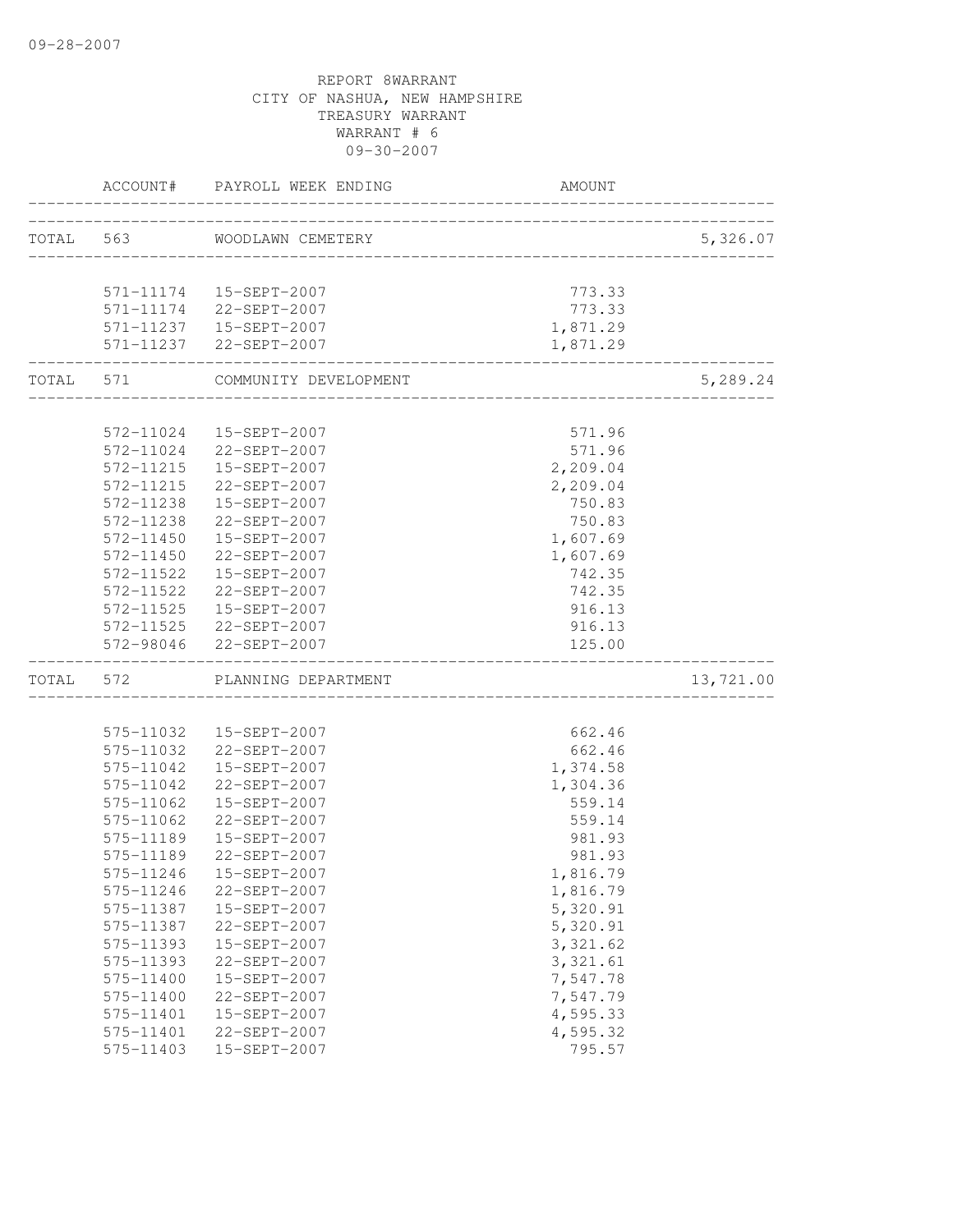|       | ACCOUNT#               | PAYROLL WEEK ENDING          | AMOUNT           |           |
|-------|------------------------|------------------------------|------------------|-----------|
|       | 575-11403              | 22-SEPT-2007                 | 795.56           |           |
|       | 575-11404              | 15-SEPT-2007                 | 694.68           |           |
|       | 575-11404              | 22-SEPT-2007                 | 694.68           |           |
|       | 575-11627              | 15-SEPT-2007                 | 544.61           |           |
|       | 575-11627              | 22-SEPT-2007                 | 544.61           |           |
|       | 575-12087              | 15-SEPT-2007                 | 421.07           |           |
|       | 575-12087              | 22-SEPT-2007                 | 421.07           |           |
|       | 575-12090              | 15-SEPT-2007                 | 1,083.29         |           |
|       | 575-12090              | 22-SEPT-2007                 | 1,083.28         |           |
|       | 575-12114              | 15-SEPT-2007                 | 1,025.78         |           |
|       | 575-12114              | 22-SEPT-2007                 | 1,068.88         |           |
|       | 575-13035              | 15-SEPT-2007                 | 752.73           |           |
|       | 575-13035              | 22-SEPT-2007                 | 1,092.89         |           |
| TOTAL | 575                    | PUBLIC LIBRARIES             |                  | 63,309.55 |
|       |                        |                              |                  |           |
|       | 576-11059              | 15-SEPT-2007                 | 1,202.27         |           |
|       | 576-11059              | 22-SEPT-2007                 | 1,202.27         |           |
|       | 576-11138<br>576-11138 | 15-SEPT-2007                 | 595.67           |           |
|       | 576-11139              | 22-SEPT-2007                 | 595.67           |           |
|       | 576-11139              | 15-SEPT-2007<br>22-SEPT-2007 | 204.27<br>204.27 |           |
|       | 576-11221              | 15-SEPT-2007                 | 963.96           |           |
|       | 576-11221              | 22-SEPT-2007                 | 1,035.97         |           |
|       | 576-11315              | 15-SEPT-2007                 | 612.62           |           |
|       | 576-11315              | 22-SEPT-2007                 | 612.62           |           |
|       | 576-11361              | 15-SEPT-2007                 | 2,836.57         |           |
|       | 576-11361              | 22-SEPT-2007                 | 2,836.58         |           |
|       | 576-11362              | 15-SEPT-2007                 | 983.88           |           |
|       | 576-11362              | 22-SEPT-2007                 | 983.88           |           |
|       | 576-13004              | 15-SEPT-2007                 | 36.28            |           |
|       | 576-13004              | 22-SEPT-2007                 | 72.56            |           |
|       | 576-91010              | $22 - SEPT - 2007$           | 1,520.00         |           |
| TOTAL | 576                    | BUILDING DEPARTMENT          |                  | 16,499.34 |
|       |                        |                              |                  |           |
|       | 577-11067              | 15-SEPT-2007                 | 1,272.29         |           |
|       | 577-11067              | 22-SEPT-2007                 | 1,272.29         |           |
|       | 577-11163              | 15-SEPT-2007                 | 844.14           |           |
|       | 577-11163              | 22-SEPT-2007                 | 844.13           |           |
|       | 577-11183              | 15-SEPT-2007                 | 937.65           |           |
|       | 577-11183              | 22-SEPT-2007                 | 937.65           |           |
|       | 577-91010              | 22-SEPT-2007                 | 510.00           |           |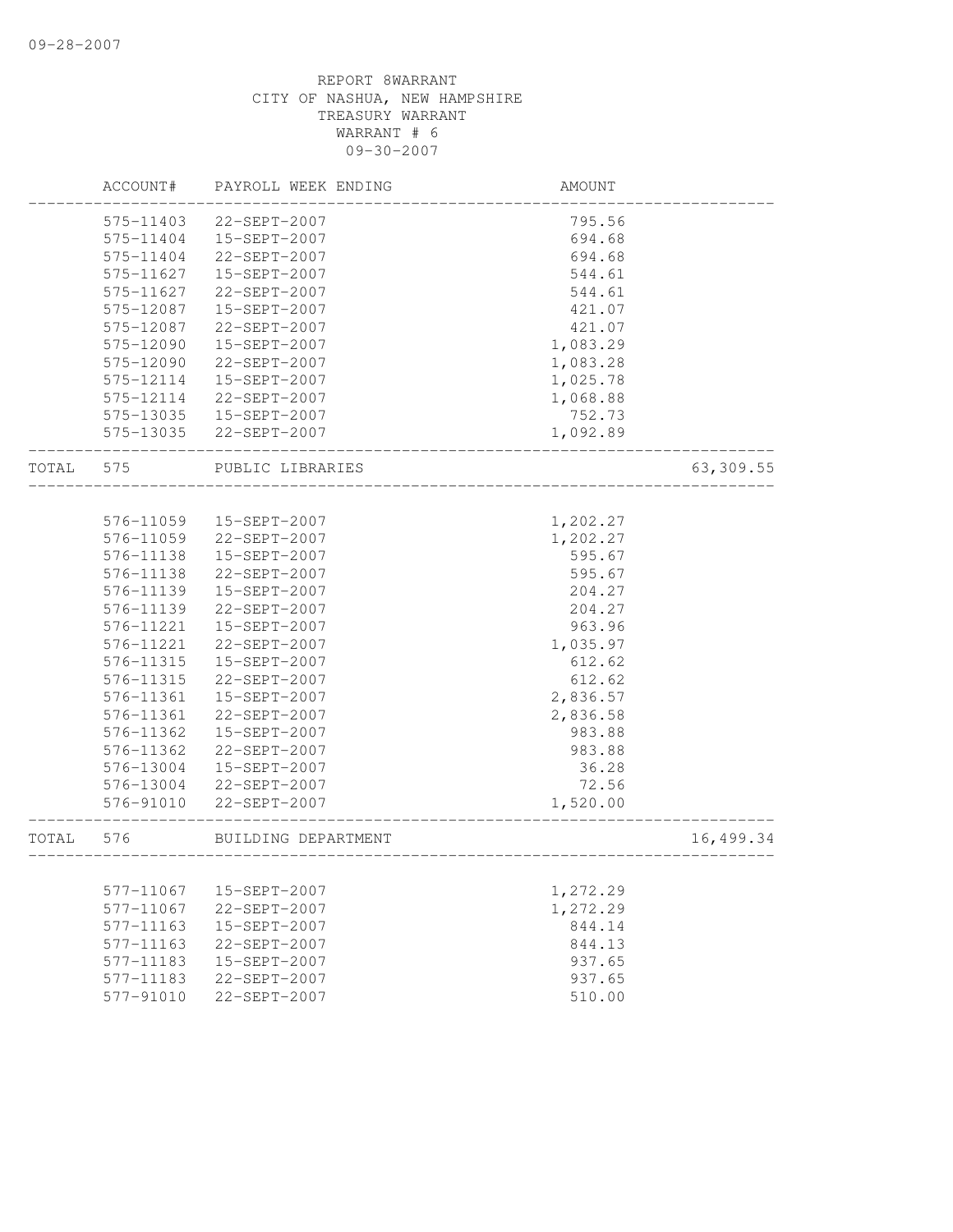| ACCOUNT#               | PAYROLL WEEK ENDING          | AMOUNT               |          |
|------------------------|------------------------------|----------------------|----------|
|                        | TOTAL 577 CODE ENFORCEMENT   |                      | 6,618.15 |
|                        |                              |                      |          |
|                        | 581-11012 22-SEPT-2007       | 3,942.31             |          |
|                        | 581-11075 22-SEPT-2007       | 4,076.92             |          |
| 581-11081              | 22-SEPT-2007                 | 2,021.22             |          |
| 581-11162              | 15-SEPT-2007                 | 57,110.28            |          |
| 581-11162              | 22-SEPT-2007                 | 53, 573.24           |          |
| 581-11204              | 15-SEPT-2007                 | 12,237.21            |          |
| 581-11204              | 22-SEPT-2007                 | 11,629.60            |          |
| 581-11348              | 22-SEPT-2007                 | 70,527.27            |          |
| 581-11366              | 15-SEPT-2007                 | 48,752.87            |          |
| 581-11366              | 22-SEPT-2007                 | 48,553.79            |          |
| 581-11396              | 22-SEPT-2007                 | 34,760.75            |          |
| 581-11408              | 15-SEPT-2007                 | 15,016.38            |          |
| 581-11408              | 22-SEPT-2007                 | 15,016.38            |          |
| 581-11486              | 22-SEPT-2007                 | 33, 515.59           |          |
| 581-11515              | 22-SEPT-2007                 | 1,345.31             |          |
| 581-11570              | 22-SEPT-2007                 | 58,275.01            |          |
| 581-11571              | 22-SEPT-2007                 | 3,367.31             |          |
| 581-11572              | 22-SEPT-2007                 | 49,345.00            |          |
| 581-11579              | 22-SEPT-2007                 | 33, 207.94           |          |
| 581-11628              | 15-SEPT-2007                 | 1,093.68             |          |
| 581-11628              | 22-SEPT-2007                 | 1,249.38             |          |
| 581-11675              | 22-SEPT-2007                 | 5,769.23             |          |
| 581-11709              | 22-SEPT-2007                 | 5,727.68             |          |
| 581-11726              | 22-SEPT-2007                 | 1,423,067.20         |          |
| 581-11800              | 22-SEPT-2007                 | 30, 279.14           |          |
| 581-11801              | 22-SEPT-2007<br>22-SEPT-2007 | 9,895.13             |          |
| 581-11802              |                              | 16, 319.48<br>659.40 |          |
| 581-11803<br>581-11803 | 15-SEPT-2007<br>22-SEPT-2007 | 12,269.12            |          |
| 581-11804              | 22-SEPT-2007                 | 18,536.75            |          |
| 581-11805              | 22-SEPT-2007                 | 24,833.58            |          |
| 581-11812              | 22-SEPT-2007                 | 2,086.42             |          |
| 581-11830              | 22-SEPT-2007                 | 5,032.73             |          |
| 581-11850              | 15-SEPT-2007                 | 3,085.87             |          |
| 581-11850              | 22-SEPT-2007                 | 2,355.84             |          |
| 581-11860              | 22-SEPT-2007                 | 6,123.47             |          |
| 581-12006              | 15-SEPT-2007                 | 84.53                |          |
| 581-12021              | 22-SEPT-2007                 | 1,802.56             |          |
| 581-12060              | 15-SEPT-2007                 | 3,195.58             |          |
| 581-12060              | 22-SEPT-2007                 | 2,900.15             |          |
| 581-12078              | 15-SEPT-2007                 | 243.75               |          |
| 581-12078              | 22-SEPT-2007                 | 700.00               |          |
| 581-12081              | 22-SEPT-2007                 | 652.74               |          |
| 581-12087              | 15-SEPT-2007                 | 1,178.82             |          |
|                        |                              |                      |          |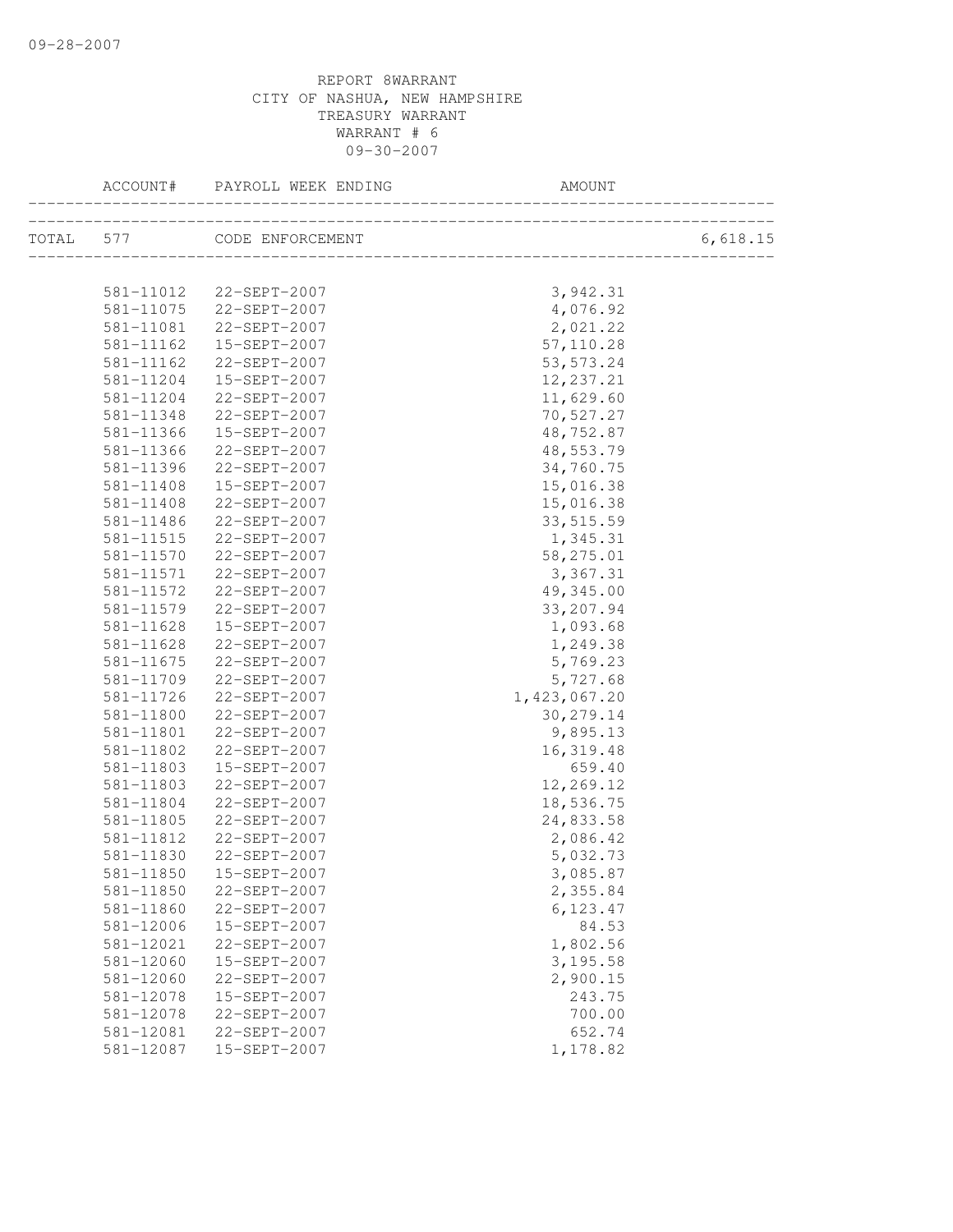|       | ACCOUNT#  | PAYROLL WEEK ENDING    | AMOUNT     |              |
|-------|-----------|------------------------|------------|--------------|
|       | 581-12087 | 22-SEPT-2007           | 1,065.60   |              |
|       | 581-12111 | 15-SEPT-2007           | 130,511.40 |              |
|       | 581-12111 | 22-SEPT-2007           | 128,579.56 |              |
|       | 581-12112 | 15-SEPT-2007           | 7,398.19   |              |
|       | 581-12112 | 22-SEPT-2007           | 7,475.60   |              |
|       | 581-12126 | 15-SEPT-2007           | 5,945.47   |              |
|       | 581-12126 | 22-SEPT-2007           | 5,572.63   |              |
|       | 581-12135 | 15-SEPT-2007           | 2,098.15   |              |
|       | 581-12135 | 22-SEPT-2007           | 4,441.92   |              |
|       | 581-12136 | 15-SEPT-2007           | 393.75     |              |
|       | 581-12136 | 22-SEPT-2007           | 522.39     |              |
|       | 581-12138 | 15-SEPT-2007           | 934.89     |              |
|       | 581-12138 | 22-SEPT-2007           | 1,038.76   |              |
|       | 581-12141 | 15-SEPT-2007           | 500.00     |              |
|       | 581-12141 | 22-SEPT-2007           | 500.00     |              |
|       | 581-12153 | 15-SEPT-2007           | 246.00     |              |
|       | 581-12153 | 22-SEPT-2007           | 287.50     |              |
|       | 581-12198 | 22-SEPT-2007           | 14,586.18  |              |
|       | 581-12201 | 15-SEPT-2007           | 10,705.31  |              |
|       | 581-12201 | 22-SEPT-2007           | 13,290.13  |              |
|       | 581-13004 | 15-SEPT-2007           | 355.00     |              |
|       | 581-13004 | 22-SEPT-2007           | 4,528.58   |              |
|       | 581-13021 | 15-SEPT-2007           | 1,033.26   |              |
|       | 581-13021 | 22-SEPT-2007           | 938.62     |              |
|       | 581-13032 | 15-SEPT-2007           | 1,521.51   |              |
|       | 581-13032 | 22-SEPT-2007           | 1,106.40   |              |
|       | 581-13120 | 15-SEPT-2007           | 2,184.12   |              |
|       | 581-13120 | 22-SEPT-2007           | 3,008.87   |              |
|       | 581-13133 | 22-SEPT-2007           | 1,050.00   |              |
|       | 581-13137 | 15-SEPT-2007           | 221.72     |              |
|       | 581-13137 | 22-SEPT-2007           | 857.50     |              |
|       | 581-17002 | 15-SEPT-2007           | 2,800.00   |              |
|       | 581-17004 | 15-SEPT-2007           | 3,200.00   |              |
|       | 581-17006 | 15-SEPT-2007           | 3,750.00   |              |
|       | 581-19000 | 22-SEPT-2007           | 11, 164.53 |              |
|       | 581-19210 | 22-SEPT-2007           | 57, 365.57 |              |
|       | 581-19240 | 22-SEPT-2007           | 415.80     |              |
| TOTAL | 581       | SCHOOL DEPARTMENT      |            | 2,567,011.52 |
|       |           | 590-23512 22-SEPT-2007 | 655.23     |              |
| TOTAL | 590       | P/Y OBLIGATIONS        |            | 655.23       |
|       |           |                        |            |              |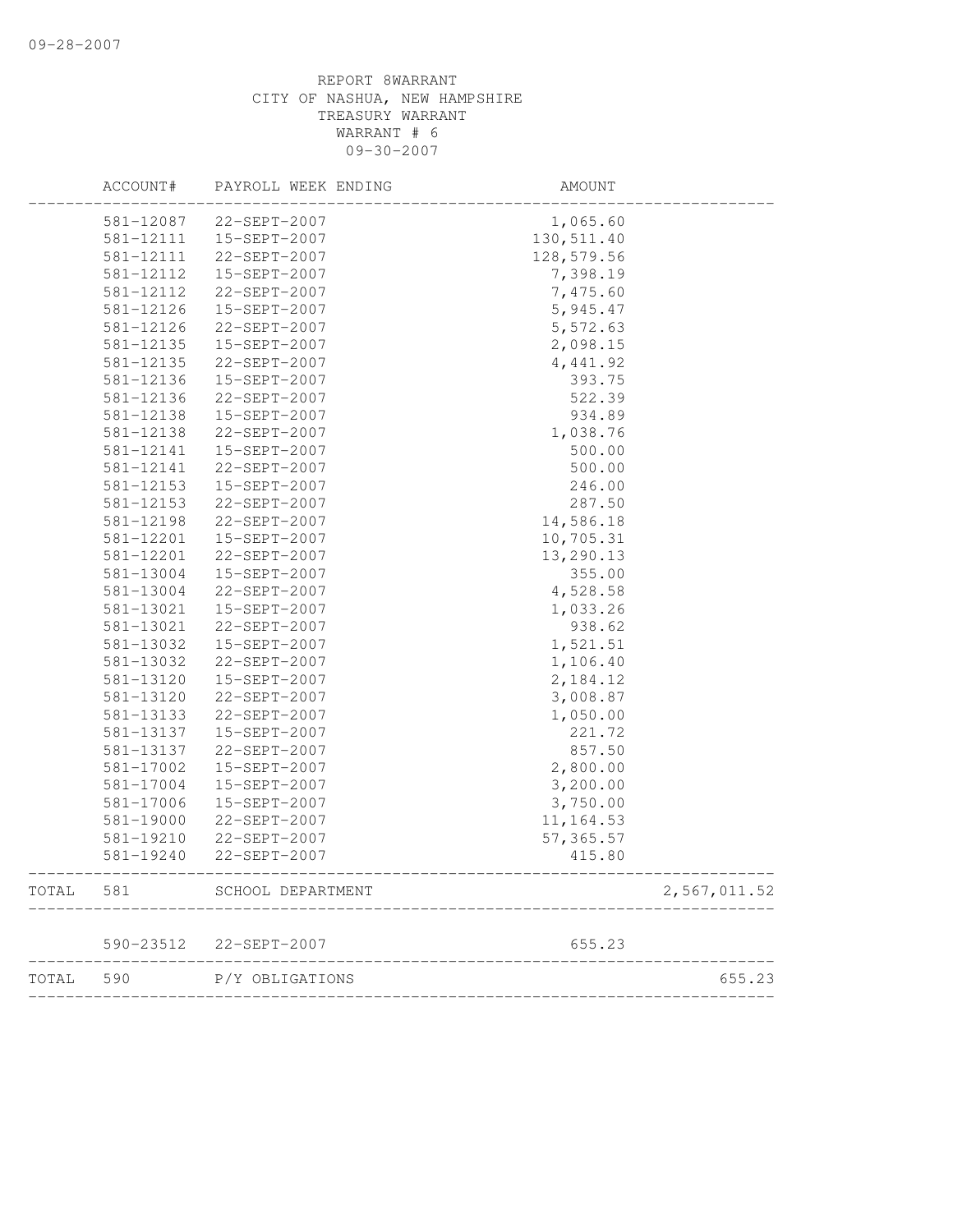|           | ACCOUNT# PAYROLL WEEK ENDING |  |  | AMOUNT |  |
|-----------|------------------------------|--|--|--------|--|
| TOTAL 981 |                              |  |  |        |  |
|           |                              |  |  |        |  |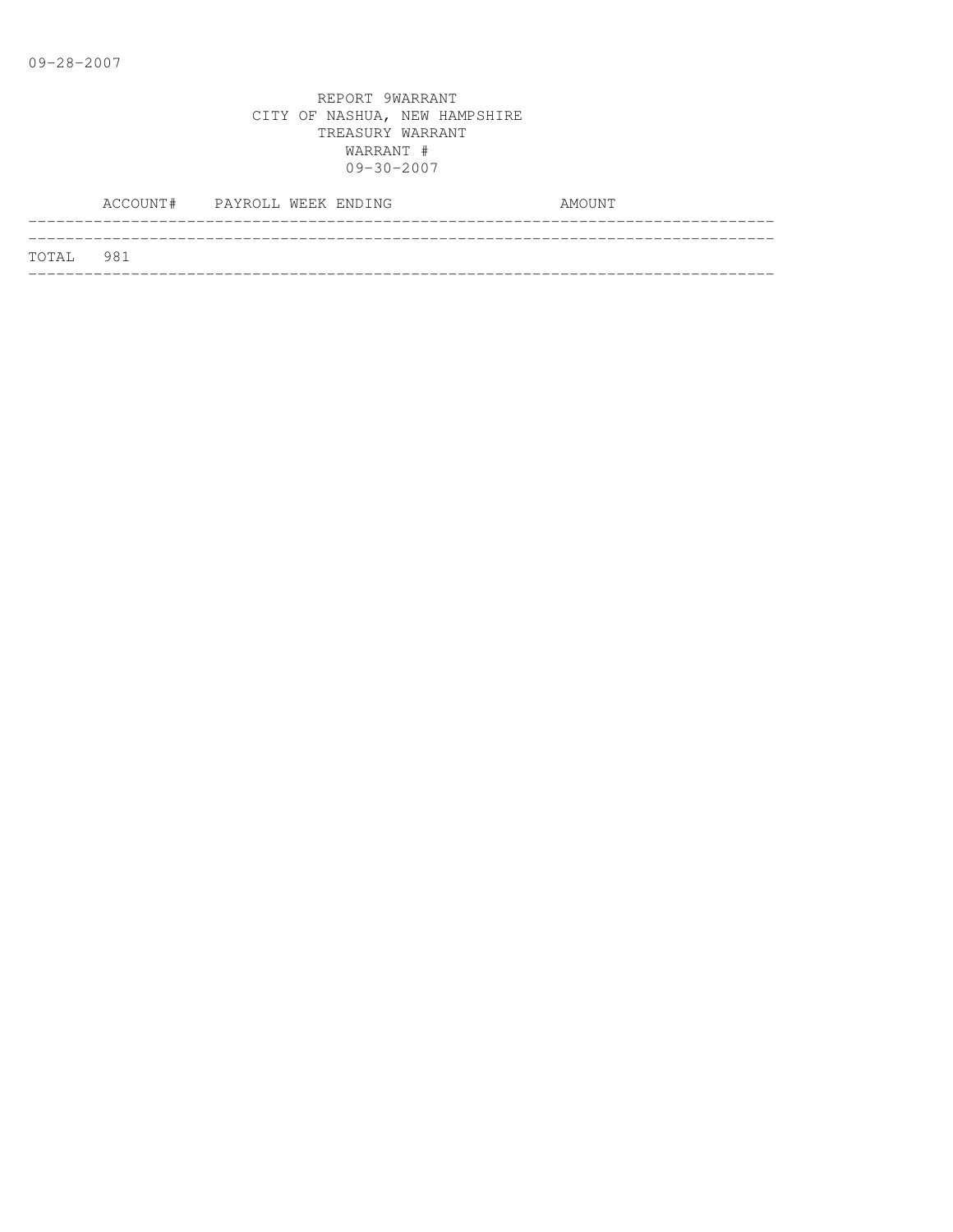| ACCOUNT#  | PAYROLL WEEK ENDING     | AMOUNT   |  |
|-----------|-------------------------|----------|--|
| 801-11008 | 15-SEPT-2007            | 509.13   |  |
| 801-11008 | 22-SEPT-2007            | 509.15   |  |
| 801-11094 | 15-SEPT-2007            | 88.91    |  |
| 801-11094 | 22-SEPT-2007            | 88.91    |  |
| 801-11101 | 15-SEPT-2007            | 1,732.81 |  |
| 801-11101 | 22-SEPT-2007            | 1,732.80 |  |
| 801-11193 | 15-SEPT-2007            | 871.65   |  |
| 801-11193 | 22-SEPT-2007            | 871.65   |  |
| 801-11208 | 15-SEPT-2007            | 91.54    |  |
| 801-11208 | 22-SEPT-2007            | 91.54    |  |
|           | 801-11211  15-SEPT-2007 | 63.61    |  |
| 801-11211 | 22-SEPT-2007            | 63.61    |  |
| 801-11222 | 15-SEPT-2007            | 197.06   |  |
| 801-11222 | 22-SEPT-2007            | 197.06   |  |
| 801-11249 | 15-SEPT-2007            | 130.99   |  |
| 801-11249 | 22-SEPT-2007            | 130.99   |  |
| 801-11271 | 15-SEPT-2007            | 970.72   |  |
| 801-11271 | 22-SEPT-2007            | 970.72   |  |
| 801-11276 | 15-SEPT-2007            | 2,439.39 |  |
| 801-11276 | 22-SEPT-2007            | 2,195.20 |  |
| 801-11334 | 15-SEPT-2007            | 901.24   |  |
| 801-11334 | 22-SEPT-2007            | 901.24   |  |
| 801-11383 | 15-SEPT-2007            | 805.64   |  |
| 801-11383 | 22-SEPT-2007            | 805.64   |  |
| 801-11435 | 15-SEPT-2007            | 255.20   |  |
| 801-11435 | 22-SEPT-2007            | 255.20   |  |
| 801-11595 | 15-SEPT-2007            | 6,851.60 |  |
| 801-11595 | 15-SEPT-2007            | 2,968.00 |  |
| 801-11595 | 22-SEPT-2007            | 5,779.20 |  |
| 801-11595 | 22-SEPT-2007            | 2,968.00 |  |
| 801-11596 | 15-SEPT-2007            | 2,979.20 |  |
| 801-11596 | 22-SEPT-2007            | 3,201.55 |  |
| 801-11598 | 15-SEPT-2007            | 776.80   |  |
| 801-11598 | 22-SEPT-2007            | 776.80   |  |
| 801-11606 | 15-SEPT-2007            | 629.46   |  |
| 801-11606 | 22-SEPT-2007            | 629.46   |  |
| 801-11647 | 15-SEPT-2007            | 1,386.81 |  |
|           | 801-11647 22-SEPT-2007  | 1,386.81 |  |
| 801-12085 | 15-SEPT-2007            | 400.00   |  |
| 801-12085 | 22-SEPT-2007            | 400.00   |  |
| 801-12594 | 15-SEPT-2007            | 3,422.25 |  |
| 801-12594 | 22-SEPT-2007            | 4,884.75 |  |
| 801-13004 | 15-SEPT-2007            | 1,135.29 |  |
| 801-13004 | 15-SEPT-2007            | 961.15   |  |
| 801-13004 | 15-SEPT-2007            | 226.60   |  |
| 801-13004 | 15-SEPT-2007            | 140.18   |  |
| 801-13004 | 22-SEPT-2007            | 2,598.83 |  |
| 801-13004 | 22-SEPT-2007            | 775.75   |  |
|           |                         |          |  |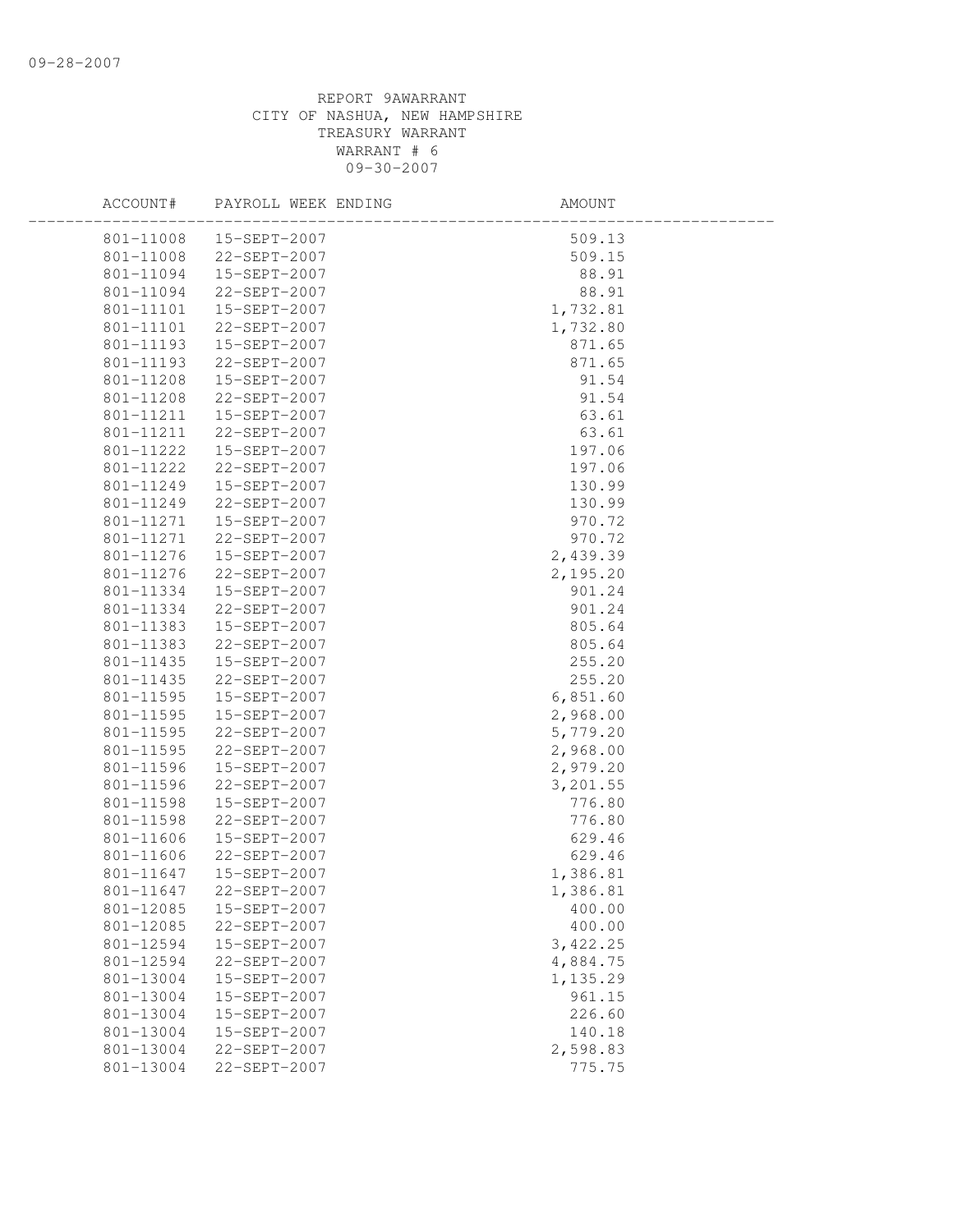|       | ACCOUNT#  | PAYROLL WEEK ENDING     | AMOUNT                            |           |
|-------|-----------|-------------------------|-----------------------------------|-----------|
|       |           | 801-13004 22-SEPT-2007  | 15.11                             |           |
|       | 801-13004 | 22-SEPT-2007            | 168.21                            |           |
|       | 801-17002 | 22-SEPT-2007            | 500.00                            |           |
|       | 801-17008 | 15-SEPT-2007            | 900.00                            |           |
|       | 801-17008 | 22-SEPT-2007            | 900.00                            |           |
|       | 801-59100 | 22-SEPT-2007            | 140.00                            |           |
|       | 801-59236 | 15-SEPT-2007            | 350.34                            |           |
|       | 801-59236 | 22-SEPT-2007            | 350.34                            |           |
|       | 801-59237 | 15-SEPT-2007            | 337.45                            |           |
|       |           | 801-59240  15-SEPT-2007 | 134.98                            |           |
|       |           | 801-59240 22-SEPT-2007  | 134.98<br>_______________________ |           |
| TOTAL | 801       | SOLID WASTE DISPOSAL    |                                   | 67,081.50 |
|       |           |                         |                                   |           |
|       | 802-11028 | 15-SEPT-2007            | 358.26                            |           |
|       | 802-11028 | 15-SEPT-2007            | 168.59                            |           |
|       | 802-11028 | 22-SEPT-2007            | 358.26                            |           |
|       | 802-11028 | 22-SEPT-2007            | 168.59                            |           |
|       | 802-11064 | 15-SEPT-2007            | 134.98                            |           |
|       | 802-11064 | 15-SEPT-2007            | 134.98                            |           |
|       | 802-11064 | 22-SEPT-2007            | 134.98                            |           |
|       | 802-11064 | 22-SEPT-2007            | 134.98                            |           |
|       | 802-11091 | 15-SEPT-2007            | 1,029.83                          |           |
|       | 802-11091 | 22-SEPT-2007            | 1,029.83                          |           |
|       | 802-11092 | 15-SEPT-2007            | 739.60                            |           |
|       | 802-11092 | 22-SEPT-2007            | 739.60                            |           |
|       | 802-11094 | 15-SEPT-2007            | 266.71                            |           |
|       | 802-11094 | 15-SEPT-2007            | 266.72                            |           |
|       | 802-11094 | 22-SEPT-2007            | 266.71                            |           |
|       | 802-11094 | 22-SEPT-2007            | 266.72                            |           |
|       | 802-11096 | 15-SEPT-2007            | 816.65                            |           |
|       | 802-11096 | 22-SEPT-2007            | 816.65                            |           |
|       | 802-11102 | 15-SEPT-2007            | 789.31                            |           |
|       | 802-11102 | 22-SEPT-2007            | 789.31                            |           |
|       | 802-11105 | 15-SEPT-2007            | 879.36                            |           |
|       | 802-11105 | 22-SEPT-2007            | 879.36                            |           |
|       | 802-11155 | 15-SEPT-2007            | 892.02                            |           |
|       | 802-11155 | 22-SEPT-2007            | 905.51                            |           |
|       | 802-11157 | 15-SEPT-2007            | 2,352.00                          |           |
|       | 802-11157 | 22-SEPT-2007            | 2,218.24                          |           |
|       | 802-11158 | 15-SEPT-2007            | 1,672.68                          |           |
|       | 802-11158 | 22-SEPT-2007            | 1,683.20                          |           |
|       | 802-11208 | 15-SEPT-2007            | 36.62                             |           |
|       | 802-11208 | 15-SEPT-2007            | 36.62                             |           |
|       | 802-11208 | 22-SEPT-2007            | 36.62                             |           |
|       | 802-11208 | 22-SEPT-2007            | 36.62                             |           |
|       | 802-11211 | 15-SEPT-2007            | 381.69                            |           |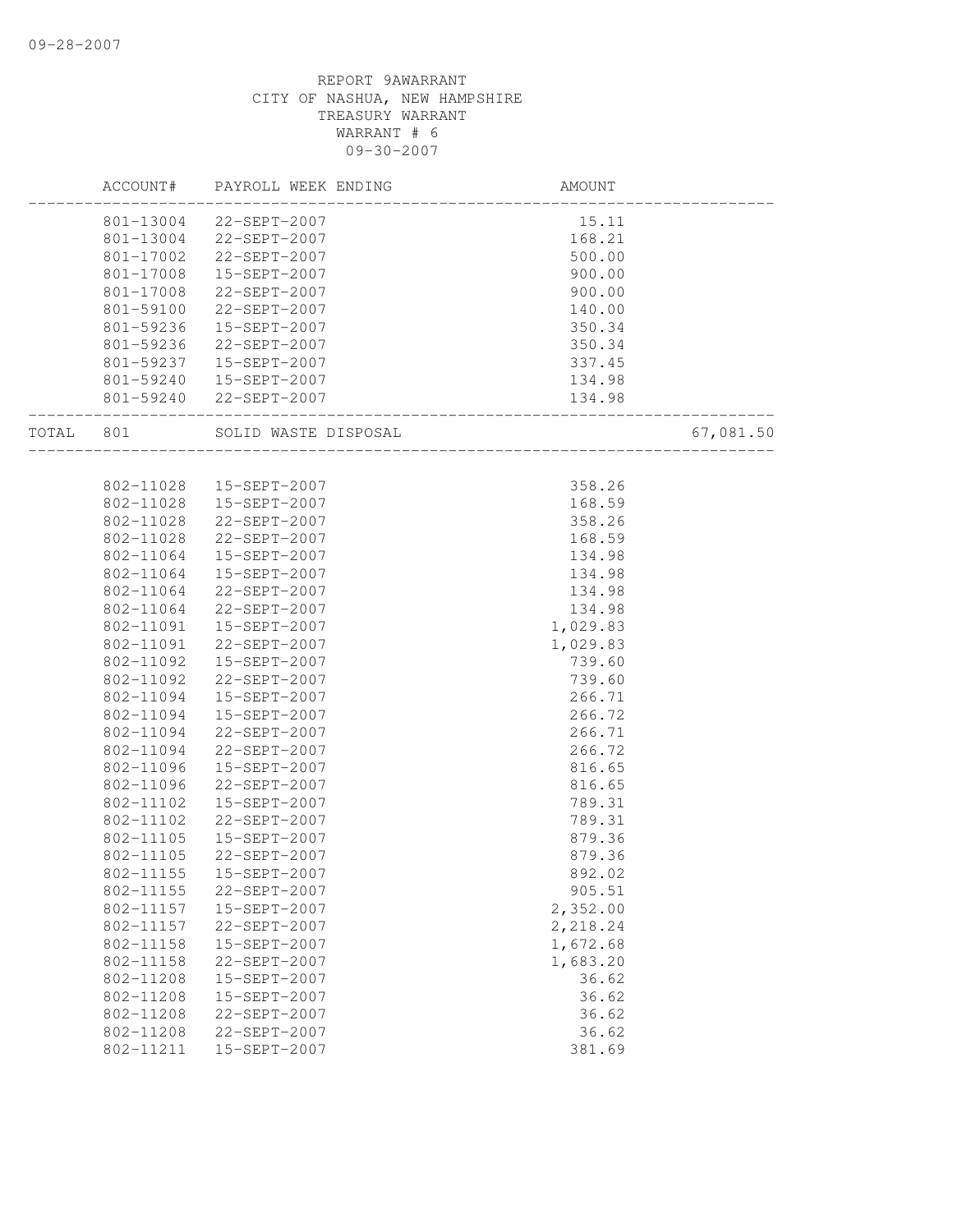## REPORT 9AWARRANT CITY OF NASHUA, NEW HAMPSHIRE TREASURY WARRANT WARRANT # 6 09-30-2007

| ACCOUNT#  | PAYROLL WEEK ENDING     | AMOUNT   |  |
|-----------|-------------------------|----------|--|
|           | 802-11211  15-SEPT-2007 | 381.69   |  |
|           | 802-11211 22-SEPT-2007  | 381.69   |  |
| 802-11211 | 22-SEPT-2007            | 381.69   |  |
| 802-11222 | 15-SEPT-2007            | 197.06   |  |
| 802-11222 | 22-SEPT-2007            | 197.06   |  |
| 802-11249 | 15-SEPT-2007            | 74.85    |  |
| 802-11249 | 15-SEPT-2007            | 74.85    |  |
| 802-11249 | 22-SEPT-2007            | 74.85    |  |
| 802-11249 | 22-SEPT-2007            | 74.85    |  |
| 802-11260 | 15-SEPT-2007            | 1,760.00 |  |
| 802-11260 | 22-SEPT-2007            | 1,760.00 |  |
| 802-11270 | 15-SEPT-2007            | 944.44   |  |
| 802-11270 | 22-SEPT-2007            | 944.44   |  |
| 802-11330 | 15-SEPT-2007            | 967.44   |  |
| 802-11330 | 22-SEPT-2007            | 967.44   |  |
| 802-11333 | 15-SEPT-2007            | 948.48   |  |
| 802-11333 | 22-SEPT-2007            | 948.48   |  |
| 802-11435 | 15-SEPT-2007            | 425.33   |  |
| 802-11435 | 15-SEPT-2007            | 170.13   |  |
| 802-11435 | 22-SEPT-2007            | 425.33   |  |
| 802-11435 | 22-SEPT-2007            | 170.13   |  |
| 802-11480 | 15-SEPT-2007            | 2,524.80 |  |
| 802-11480 | 22-SEPT-2007            | 2,524.80 |  |
| 802-11507 | 15-SEPT-2007            | 504.09   |  |
| 802-11507 | 22-SEPT-2007            | 746.80   |  |
| 802-11513 | 15-SEPT-2007            | 4,247.20 |  |
| 802-11513 | 22-SEPT-2007            | 4,253.60 |  |
| 802-11514 | 15-SEPT-2007            | 2,654.50 |  |
| 802-11514 | 22-SEPT-2007            | 2,656.90 |  |
| 802-11681 | 15-SEPT-2007            | 294.25   |  |
| 802-11681 | 15-SEPT-2007            | 1,177.01 |  |
| 802-11681 | 22-SEPT-2007            | 294.25   |  |
| 802-11681 | 22-SEPT-2007            | 1,177.01 |  |
| 802-11693 | 15-SEPT-2007            | 1,046.17 |  |
| 802-11693 | 22-SEPT-2007            | 1,046.17 |  |
| 802-11763 | 15-SEPT-2007            | 154.67   |  |
| 802-11763 | 15-SEPT-2007            | 618.66   |  |
| 802-11763 | 22-SEPT-2007            | 154.67   |  |
| 802-11763 | 22-SEPT-2007            | 618.66   |  |
| 802-11764 | 15-SEPT-2007            | 1,103.01 |  |
| 802-11764 | 22-SEPT-2007            | 1,103.01 |  |
| 802-13004 | 15-SEPT-2007            | 108.06   |  |
| 802-13004 | 15-SEPT-2007            | 3,201.14 |  |
| 802-13004 | 22-SEPT-2007            | 659.18   |  |
| 802-13004 | $22 - SEPT - 2007$      | 2,739.87 |  |
| 802-17008 | 22-SEPT-2007            | 900.00   |  |
| 802-59236 | 15-SEPT-2007            | 350.33   |  |
| 802-59236 | 22-SEPT-2007            | 350.33   |  |
|           |                         |          |  |